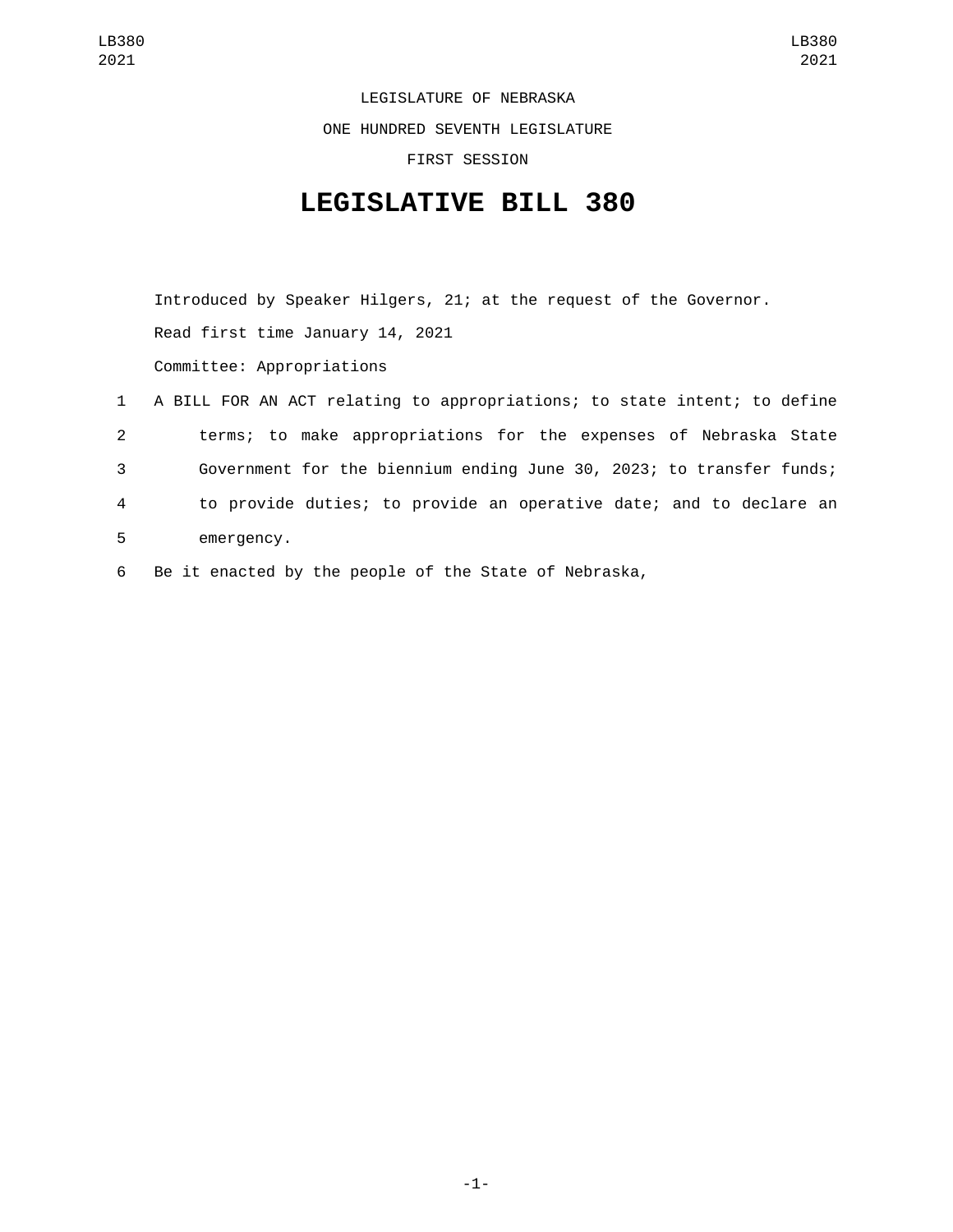Section 1. DEFINITION OF APPROPRIATION PERIOD.

 For purposes of this act and any other legislative bill passed by the One Hundred Seventh Legislature, First or Second Session, which appropriates funds, FY2020-21 means the period July 1, 2020, through June 30, 2021; FY2021-22 means the period July 1, 2021, through June 30, 2022; FY2022-23 means the period July 1, 2022, through June 30, 2023; FY2023-24 means the period July 1, 2023, through June 30, 2024; and FY2024-25 means 8 the period July 1, 2024, through June 30, 2025.

9 Sec. 2. APPROPRIATION LANGUAGE.

 There are hereby appropriated, for FY2021-22 and FY2022-23, the sums set forth in this act to each agency for each program from the respective funds for the general operations of state government, postsecondary education, and state aid, except as otherwise appropriated.

Sec. 3. REAPPROPRIATION OF BALANCE, FY2021-22 to FY2022-23.

 In addition to the appropriations set forth in this act, there are hereby reappropriated all unexpended appropriation balances existing on June 30, 2022, for FY2022-23, to the respective agencies, programs, and funds listed in this act, except as otherwise provided in this act.

19 Sec. 4. CERTIFIED ENCUMBRANCES.

 All certified encumbrance amounts on June 30, 2021, and June 30, 2022, not otherwise reappropriated pursuant to this act, are hereby appropriated for FY2021-22 and FY2022-23, respectively, which amounts shall be in addition to the amounts shown in this act.

Sec. 5. NEBRASKA ACCOUNTING SYSTEM MANUAL DEFINITIONS.

 The definitions contained in the Nebraska Accounting System Manual, and any amendments thereto, on file with the Clerk of the Legislature, are hereby adopted by the Legislature as the definitions for this act, except as provided in sections 8 and 270 of this act.

29 Sec. 6. DRAWING AND PAYING WARRANTS.

 The Director of Administrative Services shall draw warrants upon the proper fund in the state treasury for an amount not to exceed the

-2-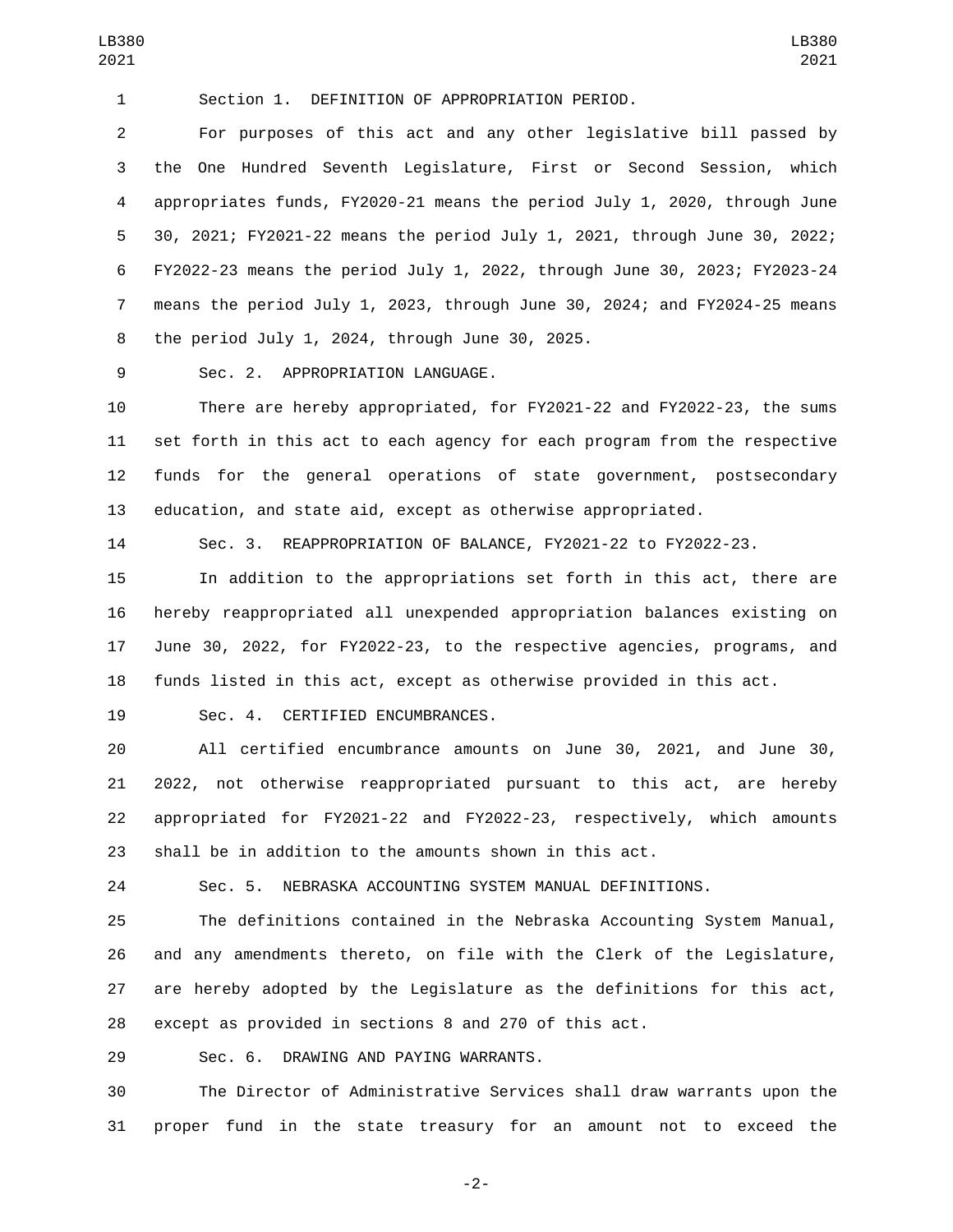1 appropriations set forth in this act upon presentation of proper 2 documentation. The State Treasurer shall pay the warrants out of the 3 appropriate funds.

Sec. 7. BUDGET STATUS REPORTS.4

 All state agencies, boards, and commissions shall promptly establish their detailed Budget Status Reports at the budget subprogram level in the Nebraska Accounting System and adjust them as necessary during each fiscal year to reflect the most current appropriations shown on the 9 Allotment Status Report.

 Sec. 8. It is the intent of the Legislature that state agencies may, at their discretion, utilize employee furloughs as a short-term means of addressing budgetary shortfalls. Furlough is defined as placing an employee in a temporary, nonduty, nonpay status because of the lack of funds. An intermittent furlough is a furlough action in which the nonduty, nonpay status occurs discontinuously over a period of time rather than consecutively. It is further intended that furloughs shall not adversely affect the employee and employer health insurance premium contributions and service anniversary date, nor shall leave earnings be 19 prorated as a result of the furlough.

Sec. 9. AGENCY NO. 3 — LEGISLATIVE COUNCIL20

21 The Department of Administrative Services shall monitor the 22 appropriations and expenditures for this agency for FY2021-22 and 23 FY2022-23 according to the following program classifications:

24 No. 122 - Legislative Services

25 No. 123 - Clerk of the Legislature

26 No. 126 - Legislative Research

27 No. 127 - Revisor of Statutes

28 No. 129 - Legislative Audit

29 No. 501 - Intergovernmental Cooperation

30 No. 504 - Office of Public Counsel

31 No. 638 - Fiscal and Program Analysis

-3-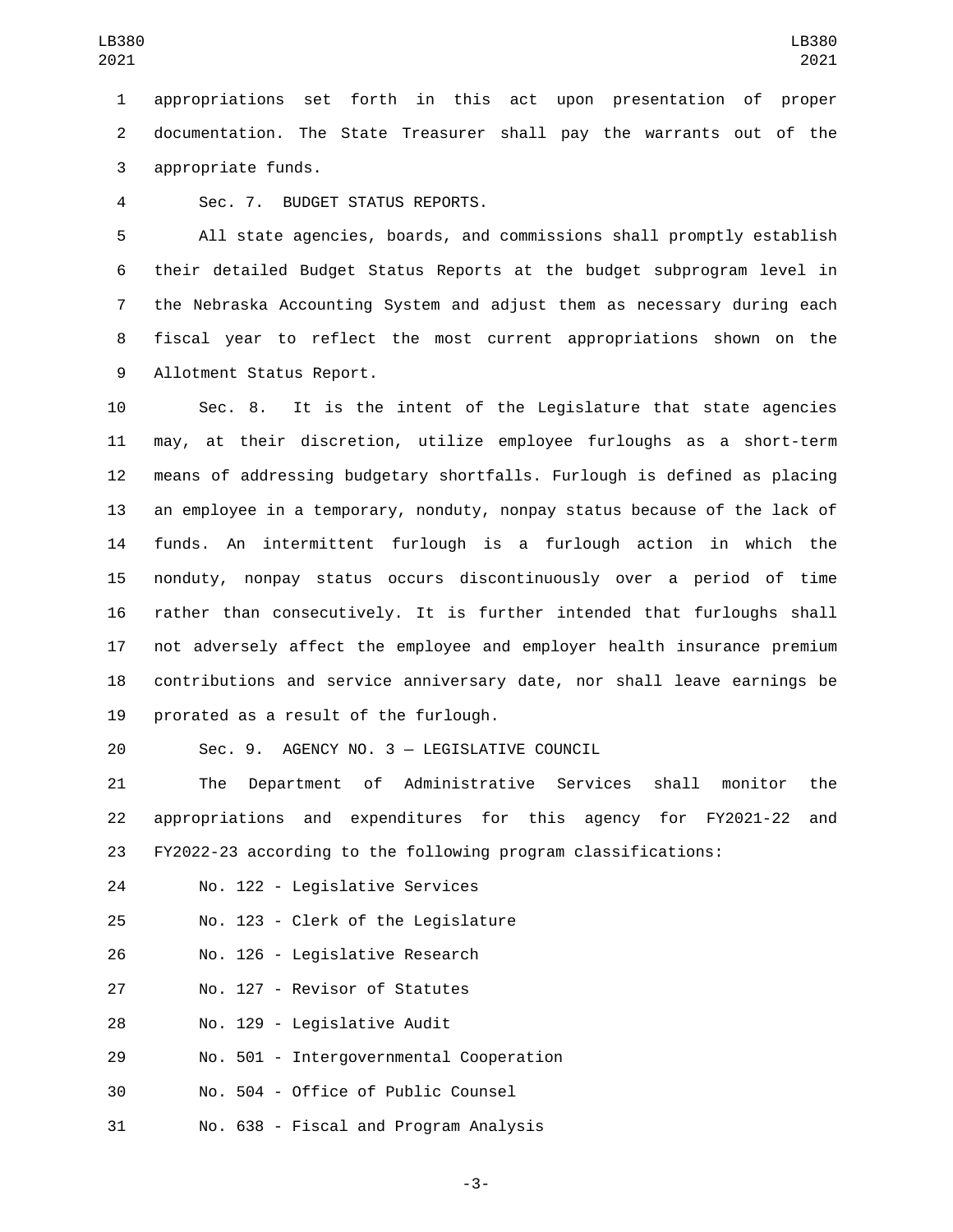| $\mathbf{1}$   | The budget administrator of the budget division of the Department of      |              |                          |
|----------------|---------------------------------------------------------------------------|--------------|--------------------------|
| $\overline{2}$ | shall<br>Administrative<br>Services<br>have                               | the          | authority to<br>transfer |
| 3              | appropriations and salary limits among the program classifications listed |              |                          |
| 4              | in this section as directed by the Executive Board of the Legislative     |              |                          |
| 5              | Council.                                                                  |              |                          |
| 6              | Sec. 10. AGENCY NO. 3 - LEGISLATIVE COUNCIL                               |              |                          |
| $\overline{7}$ | Program No. 122 - Legislative Services                                    |              |                          |
| 8              |                                                                           | FY2021-22    | FY2022-23                |
| 9              | GENERAL FUND                                                              | 10,258,908   | 10,685,286               |
| 10             | <b>CASH FUND</b>                                                          | 24,200       | 25,681                   |
| 11             | FEDERAL FUND est.                                                         | 39,270       | 39,270                   |
| 12             | PROGRAM TOTAL                                                             | 10, 322, 378 | 10,750,237               |
| 13             | SALARY LIMIT                                                              | 7,681,778    | 7,814,195                |
| 14             | The unexpended General Fund appropriation balance existing on June        |              |                          |
| 15             | 30, 2021, is hereby reappropriated.                                       |              |                          |
| 16             | Sec. 11. AGENCY NO. 3 - LEGISLATIVE COUNCIL                               |              |                          |
| 17             | Program No. 123 - Clerk of the Legislature                                |              |                          |
| 18             |                                                                           | FY2021-22    | FY2022-23                |
| 19             | <b>GENERAL FUND</b>                                                       | 4,040,418    | 4,278,748                |
| 20             | CASH FUND                                                                 | 69,976       | 71, 113                  |
| 21             | PROGRAM TOTAL                                                             | 4, 110, 394  | 4,349,861                |
| 22             | SALARY LIMIT                                                              | 3, 151, 232  | 3,299,097                |
| 23             | The unexpended General Fund appropriation balance existing on June        |              |                          |
| 24             | 30, 2021, is hereby reappropriated.                                       |              |                          |
| 25             | Sec. 12. AGENCY NO. 3 - LEGISLATIVE COUNCIL                               |              |                          |
| 26             | Program No. 126 - Legislative Research                                    |              |                          |
| 27             |                                                                           | FY2021-22    | FY2022-23                |
| 28             | <b>GENERAL FUND</b>                                                       | 854,516      | 869,878                  |
| 29             | PROGRAM TOTAL                                                             | 854,516      | 869,878                  |
| 30             | SALARY LIMIT                                                              | 631,047      | 641,263                  |

-4-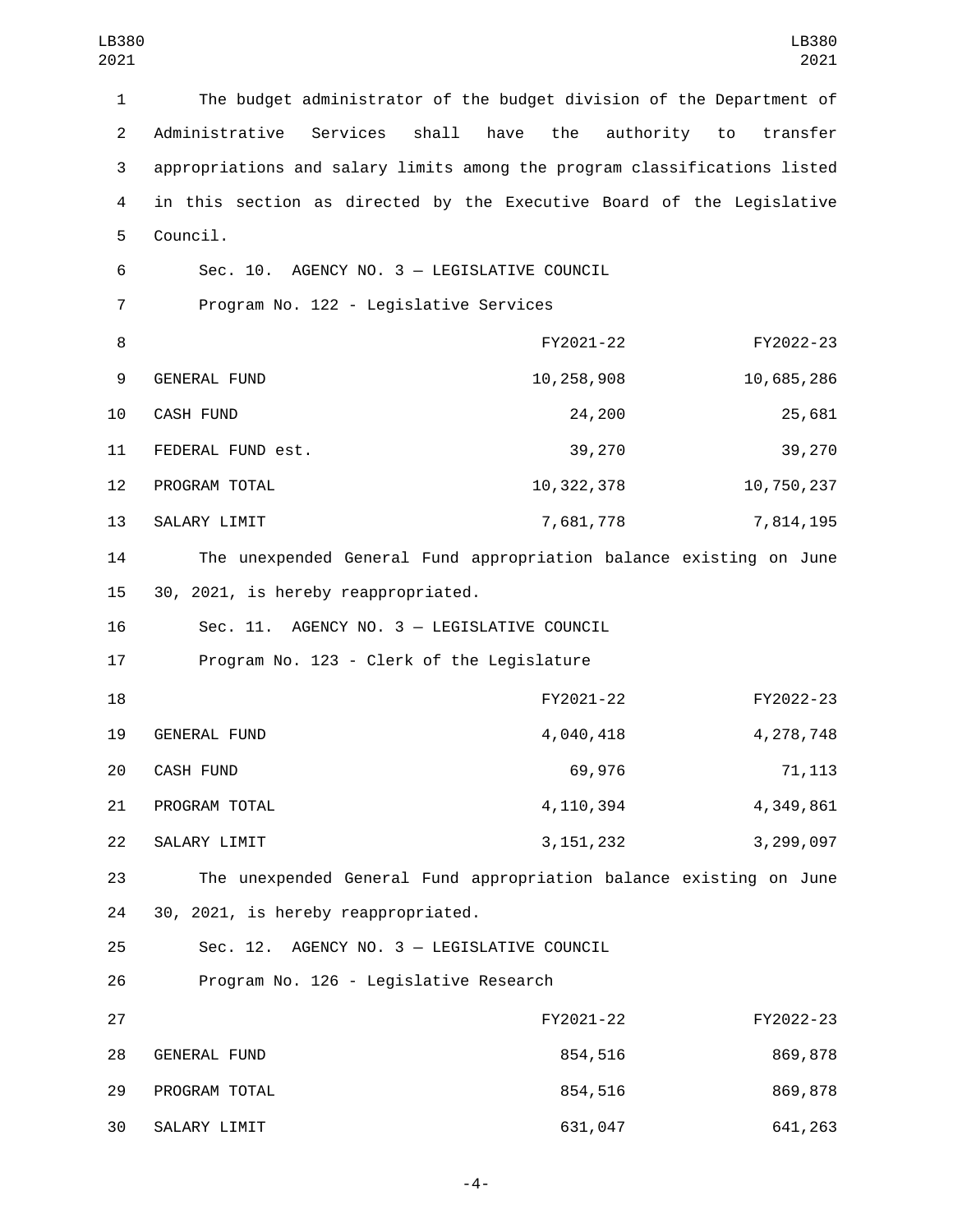| LB380<br>2021  |                                                                    |           | LB380<br>2021 |
|----------------|--------------------------------------------------------------------|-----------|---------------|
| 1              | The unexpended General Fund appropriation balance existing on June |           |               |
| $\overline{2}$ | 30, 2021, is hereby reappropriated.                                |           |               |
| 3              | Sec. 13. AGENCY NO. 3 - LEGISLATIVE COUNCIL                        |           |               |
| 4              | Program No. 127 - Revisor of Statutes                              |           |               |
| 5              |                                                                    | FY2021-22 | FY2022-23     |
| 6              | <b>GENERAL FUND</b>                                                | 1,505,437 | 1,536,061     |
| 7              | CASH FUND                                                          | 75,000    | 75,000        |
| 8              | PROGRAM TOTAL                                                      | 1,580,437 | 1,611,061     |
| 9              | SALARY LIMIT                                                       | 1,215,059 | 1,236,083     |
| 10             | The unexpended General Fund appropriation balance existing on June |           |               |
| 11             | 30, 2021, is hereby reappropriated.                                |           |               |
| 12             | Sec. 14. AGENCY NO. 3 - LEGISLATIVE COUNCIL                        |           |               |
| 13             | Program No. 129 - Legislative Audit                                |           |               |
| 14             |                                                                    | FY2021-22 | FY2022-23     |
| 15             | GENERAL FUND                                                       | 772,090   | 788,258       |
| 16             | PROGRAM TOTAL                                                      | 772,090   | 788,258       |
| 17             | SALARY LIMIT                                                       | 570,156   | 581,028       |
| 18             | The unexpended General Fund appropriation balance existing on June |           |               |
| 19             | 30, 2021, is hereby reappropriated.                                |           |               |
| 20             | AGENCY NO. 3 - LEGISLATIVE COUNCIL<br>Sec. 15.                     |           |               |
| 21             | Program No. 501 - Intergovernmental Cooperation                    |           |               |
| 22             |                                                                    | FY2021-22 | FY2022-23     |
| 23             | GENERAL FUND                                                       | 511,984   | 511,984       |
| 24             | PROGRAM TOTAL                                                      | 511,984   | 511,984       |
| 25             | SALARY LIMIT                                                       | $-0-$     | $-0-$         |
| 26             | The unexpended General Fund appropriation balance existing on June |           |               |
| 27             | 30, 2021, is hereby reappropriated.                                |           |               |
| 28             | Sec. 16. AGENCY NO. 3 - LEGISLATIVE COUNCIL                        |           |               |
| 29             | Program No. 504 - Office of Public Counsel                         |           |               |
| 30             |                                                                    | FY2021-22 | FY2022-23     |

-5-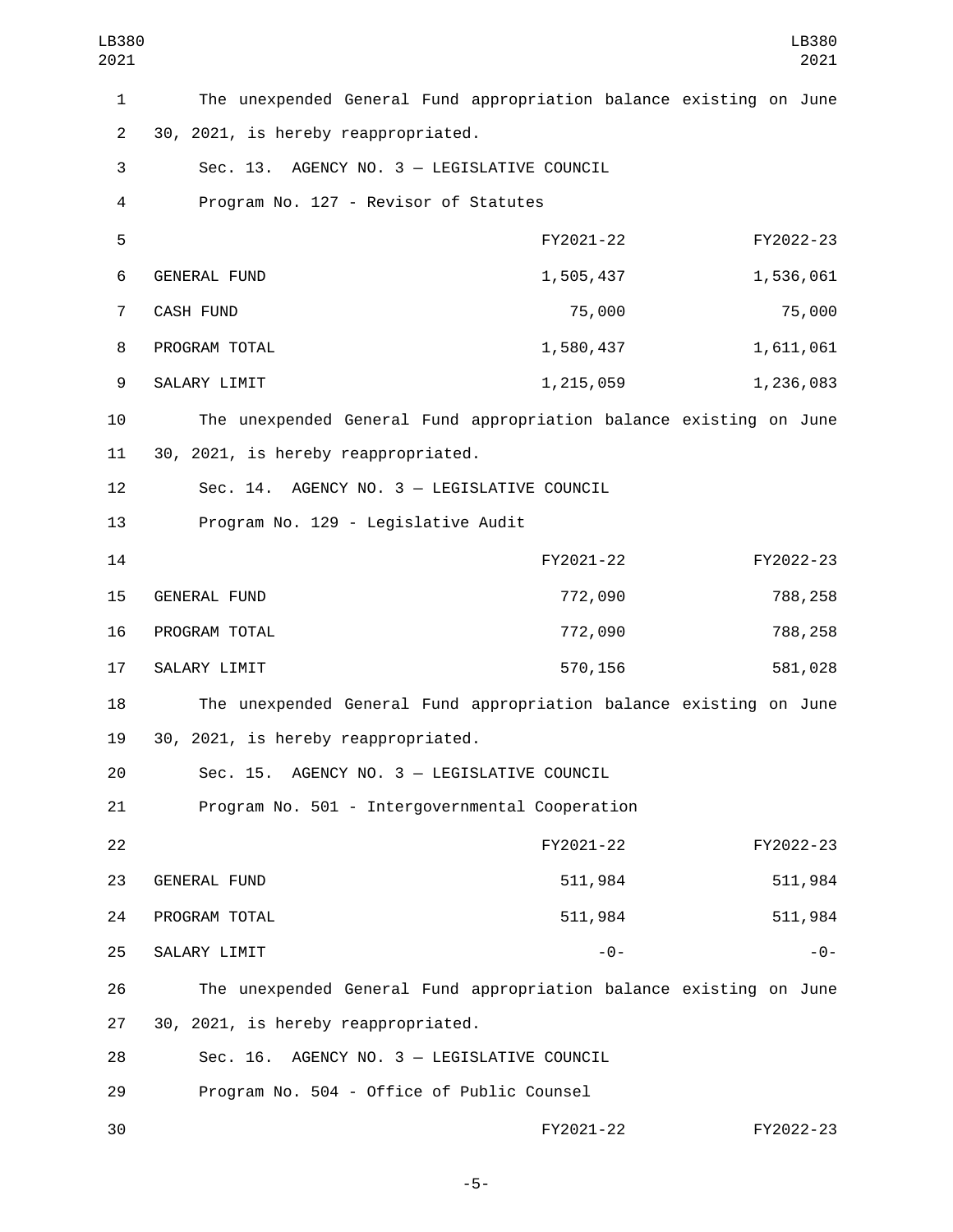| LB380<br>2021  |                                                                    |                           | LB380<br>2021  |
|----------------|--------------------------------------------------------------------|---------------------------|----------------|
| $\mathbf{1}$   | <b>GENERAL FUND</b>                                                | 1,717,696                 | 1,753,381      |
| $\overline{2}$ | PROGRAM TOTAL                                                      | 1,717,696                 | 1,753,381      |
| 3              | SALARY LIMIT                                                       | 1,329,086                 | 1,351,370      |
| 4              | The unexpended General Fund appropriation balance existing on June |                           |                |
| 5              | 30, 2021, is hereby reappropriated.                                |                           |                |
| 6              | Sec. 17. AGENCY NO. 3 - LEGISLATIVE COUNCIL                        |                           |                |
| $\overline{7}$ | Program No. 638 - Fiscal and Program Analysis                      |                           |                |
| 8              |                                                                    | FY2021-22                 | FY2022-23      |
| 9              | <b>GENERAL FUND</b>                                                | 1,712,624                 | 1,744,016      |
| 10             | PROGRAM TOTAL                                                      | 1,712,624                 | 1,744,016      |
| 11             | SALARY LIMIT                                                       | 1,475,142                 | 1,495,980      |
| 12             | The unexpended General Fund appropriation balance existing on June |                           |                |
| 13             | 30, 2021, is hereby reappropriated.                                |                           |                |
| 14             | Sec. 18. AGENCY NO. 5 - SUPREME COURT                              |                           |                |
| 15             | Program No. 52 - Operations                                        |                           |                |
| 16             |                                                                    | FY2021-22                 | FY2022-23      |
| 17             | <b>GENERAL FUND</b>                                                | 37,940,851                | 38,700,211     |
| 18             | CASH FUND est.                                                     | 2,940,106                 | 2,962,778      |
| 19             | FEDERAL FUND est.                                                  | 522,096                   | 528,298        |
| 20             | PROGRAM TOTAL                                                      | 41, 403, 053              | 42, 191, 287   |
| 21             | SALARY LIMIT                                                       | 28,041,479                | 28, 533, 532   |
| 22             | Department of Administrative Services<br>The                       | shall                     | monitor<br>the |
| 23             | appropriations and expenditures for this program according to      |                           | the            |
| 24             | following program classifications:                                 |                           |                |
| 25             | No. 34 - Court Administration                                      |                           |                |
| 26             | No. 40 - State Law Library                                         |                           |                |
| 27             | No. 396 - County Court System                                      |                           |                |
| 28             | No. 399 - District Court Reporters                                 |                           |                |
| 29             | No. 405 - Court of Appeals                                         |                           |                |
| 30             | unexpended General Fund<br>The                                     | appropriation<br>balance, | less<br>aid,   |

-6-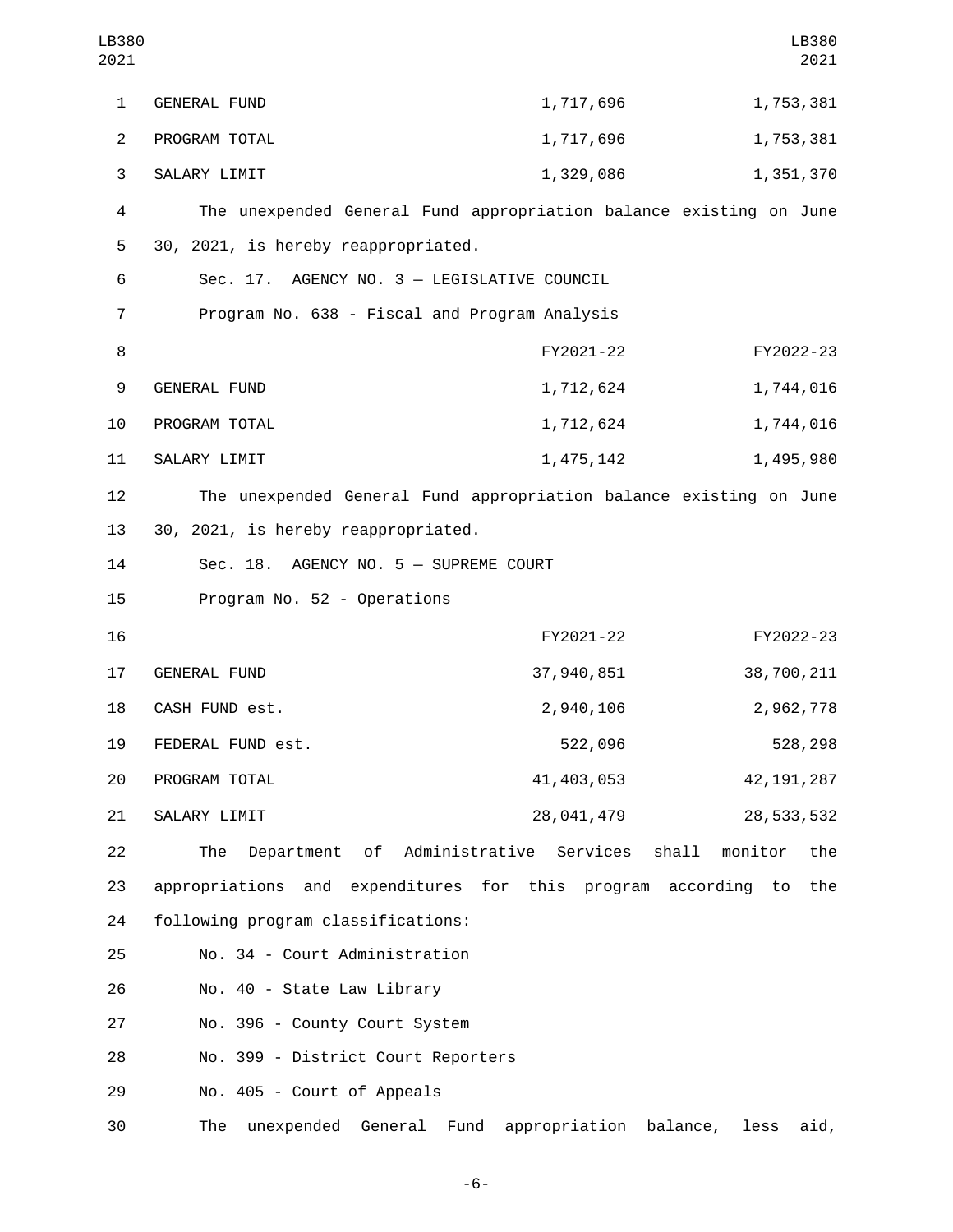existing on June 30, 2021, is hereby reappropriated.

 The budget division of the Department of Administrative Services shall administratively transfer General Fund appropriations or Salary Limits or both among Program Nos. 52, 67, 420, 434, 435, and 437 within Agency 5, upon written certification by the State Court Administrator that the Supreme Court has determined that such transfer is necessary for the efficient functioning of statewide court operations and the proper 8 administration of justice.

 There is included in the appropriation to this program for FY2021-22 \$270,000 Cash Funds for dispute resolution state aid, which shall only be used for such purpose. There is included in the appropriation to this program for FY2022-23 \$270,000 Cash Funds for dispute resolution state 13 aid, which shall only be used for such purpose.

 There is included in the appropriation to this program for FY2021-22 \$500,000 Cash Funds for parenting plan mediation for indigent and lower- income persons involved in Parenting Act cases, as state aid, which shall only be used for such purpose. There is included in the appropriation to this program for FY2022-23 \$500,000 Cash Funds for parenting plan mediation for indigent and lower-income persons involved in Parenting Act cases, as state aid, which shall only be used for such purpose.

 Cash Fund expenditures for this program shall not be limited to the amounts shown.22

23 Sec. 19. AGENCY NO. 5 - SUPREME COURT

24 Program No. 67 - Probation Services

| 25 |                     |            |     |                | FY2021-22  |       | FY2022-23    |         |
|----|---------------------|------------|-----|----------------|------------|-------|--------------|---------|
| 26 | <b>GENERAL FUND</b> |            |     |                | 32,011,334 |       | 32,688,820   |         |
| 27 | CASH FUND est.      |            |     |                | 1,381,279  |       | 1,381,279    |         |
| 28 | FEDERAL FUND est.   |            |     |                | 236,924    |       |              | 241,826 |
| 29 | PROGRAM TOTAL       |            |     |                | 33,629,537 |       | 34, 311, 925 |         |
| 30 | SALARY LIMIT        |            |     |                | 22,486,654 |       | 22,897,246   |         |
| 31 | The                 | Department | of. | Administrative | Services   | shall | monitor      | the     |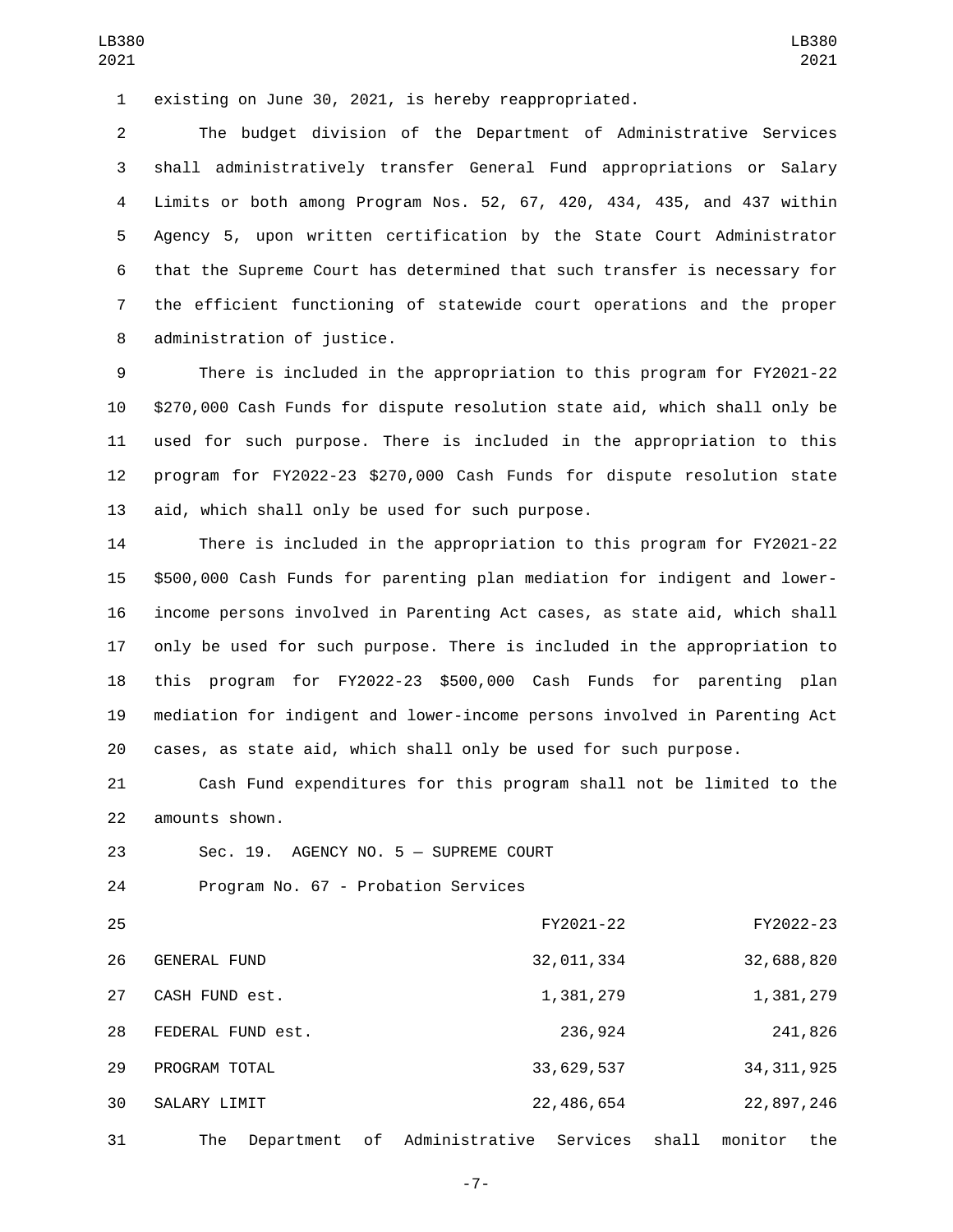| LB380<br>2021  |                                                                           |             |           |           | LB380<br>2021 |
|----------------|---------------------------------------------------------------------------|-------------|-----------|-----------|---------------|
| $\mathbf{1}$   | appropriations and expenditures for this program                          |             | according | to        | the           |
| $\overline{2}$ | following program classifications:                                        |             |           |           |               |
| 3              | No. 397 - Statewide Probation                                             |             |           |           |               |
| 4              | No. 398 - Intensive Supervision Probation                                 |             |           |           |               |
| 5              | Cash Fund expenditures for this program shall not be limited to the       |             |           |           |               |
| 6              | amounts shown.                                                            |             |           |           |               |
| 7              | The unexpended General Fund appropriation balance existing on June        |             |           |           |               |
| 8              | 30, 2021, is hereby reappropriated.                                       |             |           |           |               |
| 9              | Sec. 20. AGENCY NO. 5 - SUPREME COURT                                     |             |           |           |               |
| 10             | Program No. 235 - State Probation Contractual Services                    |             |           |           |               |
| 11             |                                                                           | FY2021-22   |           | FY2022-23 |               |
| 12             | CASH FUND est.                                                            | 983, 179    |           | 986,226   |               |
| 13             | PROGRAM TOTAL                                                             | 983,179     |           | 986,226   |               |
| 14             | SALARY LIMIT est.                                                         | 182,026     |           | 183, 367  |               |
| 15             | Cash Fund expenditures from this program shall be restricted to the       |             |           |           |               |
| 16             | State Probation Contractual Services Cash Fund.                           |             |           |           |               |
| 17             | The salary limitations for this program shall not be limited to the       |             |           |           |               |
| 18             | amounts shown.                                                            |             |           |           |               |
| 19             | Cash Fund expenditures for this program shall not be limited to the       |             |           |           |               |
| 20             | amounts shown.                                                            |             |           |           |               |
| 21             | Sec. 21. AGENCY NO. 5 - SUPREME COURT                                     |             |           |           |               |
| 22             | Program No. 420 - State Specialized Court Operations                      |             |           |           |               |
| 23             |                                                                           | FY2021-22   |           | FY2022-23 |               |
| 24             | GENERAL FUND                                                              | 7,476,677   |           | 7,577,860 |               |
| 25             | PROGRAM TOTAL                                                             | 7,476,677   |           | 7,577,860 |               |
| 26             | SALARY LIMIT                                                              | 4, 162, 707 |           | 4,208,113 |               |
| 27             | The unexpended General Fund appropriation balance existing on June        |             |           |           |               |
| 28             | 30, 2021, is hereby reappropriated.                                       |             |           |           |               |
| 29             | The supervision and management of the State Specialized Courts shall      |             |           |           |               |
| 30             | be under the direct jurisdiction of the Supreme Court and the State Court |             |           |           |               |

31 Administrator.

-8-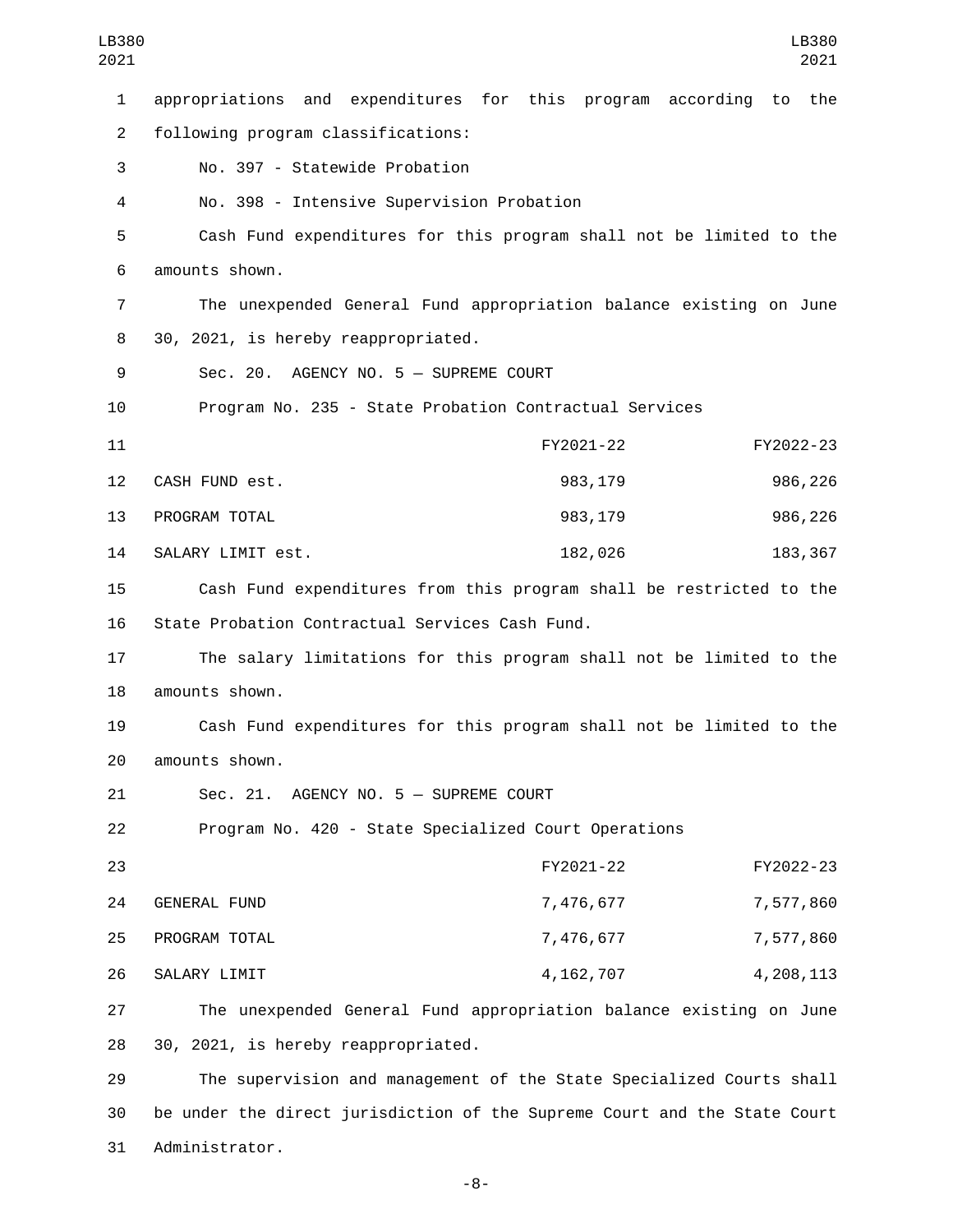There is included in the appropriation to this program for FY2021-22 \$657,788 General Funds to provide for a pilot program for problem-solving courts for mental health. There is included in the appropriation to this program for FY2022-23 \$677,788 General Funds to provide for a pilot program for problem-solving courts for mental health.

 There is included in the appropriation to this program for FY2021-22 \$40,000 General Funds for evaluation of the problem-solving courts for mental health, which shall only be used for such purpose. There is included in the appropriation to this program for FY2022-23 \$60,000 General Funds for evaluation of the problem-solving courts for mental health, which shall only be used for such purpose.

12 Sec. 22. AGENCY NO. 5 - SUPREME COURT

13 Program No. 434 - Office of Public Guardian

| 14 |                | FY2021-22 | FY2022-23   |
|----|----------------|-----------|-------------|
| 15 | GENERAL FUND   | 2,050,295 | 2,095,954   |
| 16 | CASH FUND est. | 18,000    | 18,000      |
| 17 | PROGRAM TOTAL  | 2,068,295 | 2, 113, 954 |
| 18 | SALARY LIMIT   | 1,627,427 | 1,655,404   |

19 Cash Fund expenditures for this program shall not be limited to the 20 amounts shown.

21 Sec. 23. AGENCY NO. 5 - SUPREME COURT

22 Program No. 435 - Probation Community Corrections

| 23 |                | FY2021-22    | FY2022-23   |
|----|----------------|--------------|-------------|
| 24 | GENERAL FUND   | 23, 795, 115 | 24,039,704  |
| 25 | CASH FUND est. | 6,625,800    | 6,625,800   |
| 26 | PROGRAM TOTAL  | 30, 420, 915 | 30,665,504  |
| 27 | SALARY LIMIT   | 7,974,130    | 8, 127, 616 |

28 The unexpended General Fund appropriation balance existing on June 29 30, 2021, is hereby reappropriated.

30 Cash Fund expenditures for this program shall not be limited to the 31 amounts shown.

-9-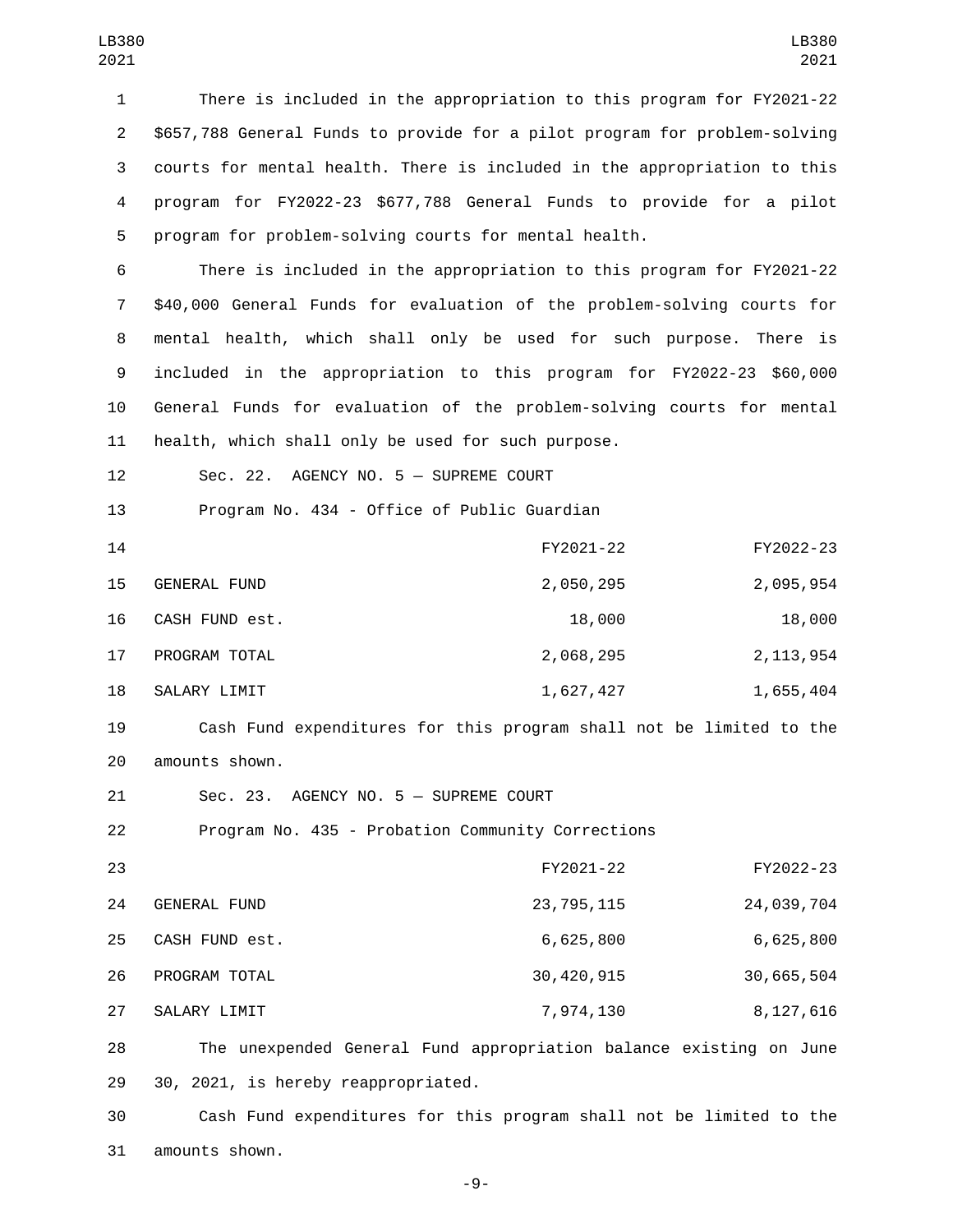| LB380<br>2021             |                                                                           | LB380<br>2021  |
|---------------------------|---------------------------------------------------------------------------|----------------|
| $\mathbf{1}$              | Sec. 24. AGENCY NO. 5 - SUPREME COURT                                     |                |
| $\overline{c}$            | Program No. 437 - Juvenile Justice                                        |                |
| $\ensuremath{\mathsf{3}}$ | FY2021-22                                                                 | FY2022-23      |
| 4                         | 61,052,648<br><b>GENERAL FUND</b>                                         | 61, 489, 461   |
| 5                         | CASH FUND est.<br>25,000                                                  | 25,000         |
| 6                         | PROGRAM TOTAL<br>61,077,648                                               | 61, 514, 461   |
| $\overline{7}$            | 14,076,647<br>SALARY LIMIT                                                | 14, 347, 107   |
| 8                         | The unexpended General Fund appropriation balance existing on June        |                |
| 9                         | 30, 2021, is hereby reappropriated.                                       |                |
| 10                        | Cash Fund expenditures for this program shall not be limited to the       |                |
| 11                        | amounts shown.                                                            |                |
| 12                        | Sec. 25. AGENCY NO. 5 - SUPREME COURT                                     |                |
| 13                        | Program No. 570 - Court Automation                                        |                |
| 14                        | FY2021-22                                                                 | FY2022-23      |
| 15                        | 5,065,507<br>CASH FUND est.                                               | 5,081,568      |
| 16                        | 5,065,507<br>PROGRAM TOTAL                                                | 5,081,568      |
| 17                        | SALARY LIMIT<br>784,161                                                   | 794,387        |
| 18                        | There is included in the appropriation to this program for FY2021-22      |                |
| 19                        | a retainer fee of up to \$841,616 Cash Funds and for FY2022-23 a retainer |                |
| 20                        | fee of up to \$841,616 Cash Funds which shall be billed and paid in equal |                |
| 21                        | monthly installments to the Intergovernmental Data Services Program       |                |
| 22                        | Revolving Fund for county automation expenses in lieu of standard central |                |
| 23                        | processing unit charges, which shall only be used for such purpose. These |                |
| 24                        | retainer fee amounts shall not include pass-through charges for leased    |                |
| 25                        | and printers, software maintenance costs, or<br>computers                 | county<br>data |

26 conversion or interface costs. The annual retainer fee for both FY2021-22 27 and FY2022-23 shall be paid prior to the end of each respective fiscal 28 year.

29 Cash Fund expenditures for this program shall not be limited to the 30 amounts shown.

31 Sec. 26. AGENCY NO. 7 - GOVERNOR

-10-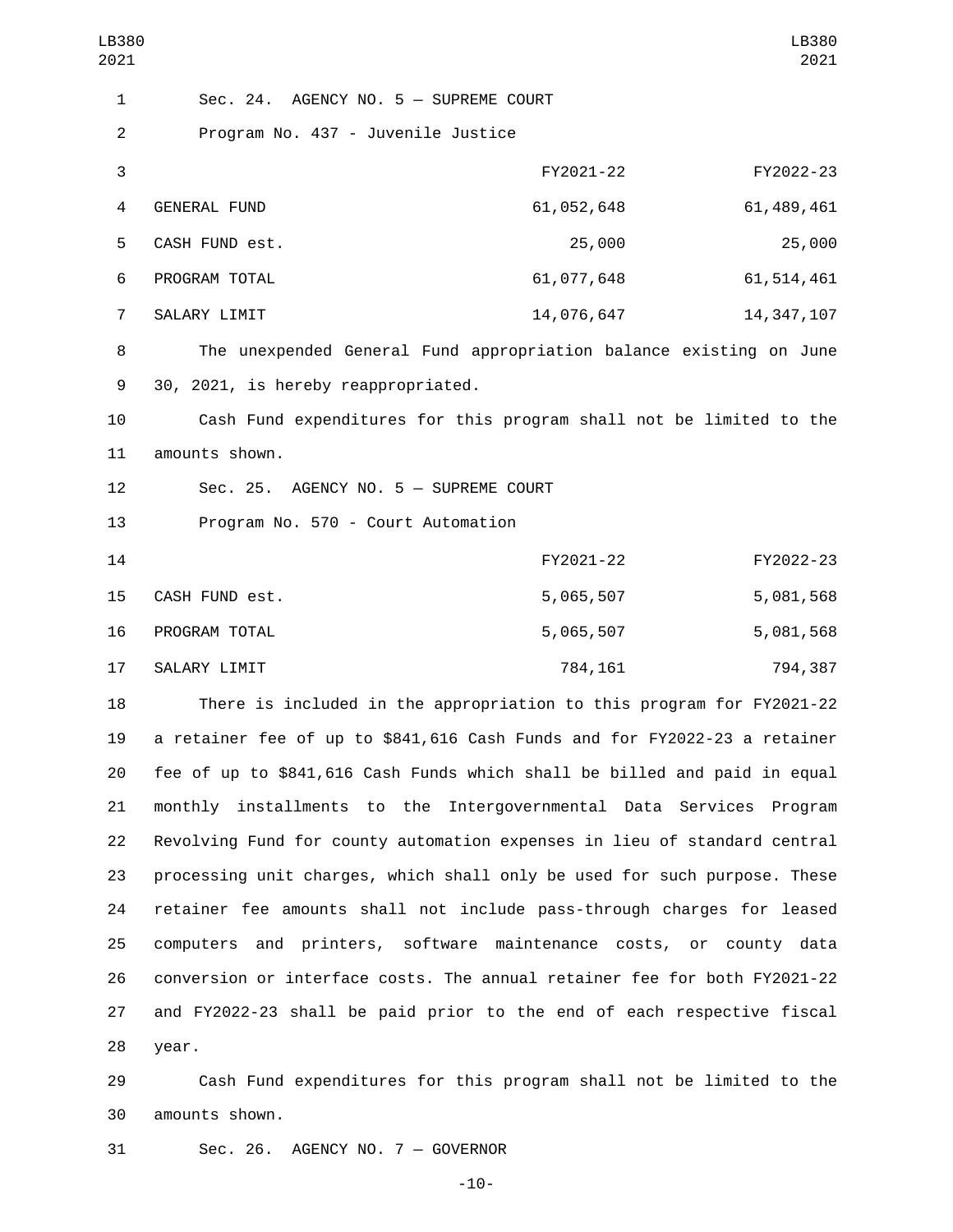| LB380<br>2021  |                                                                    |           | LB380<br>2021 |
|----------------|--------------------------------------------------------------------|-----------|---------------|
| 1              | Program No. 18 - Governor's Policy Research Office                 |           |               |
| $\overline{c}$ |                                                                    | FY2021-22 | FY2022-23     |
| 3              | <b>GENERAL FUND</b>                                                | 712,578   | 725,998       |
| 4              | PROGRAM TOTAL                                                      | 712,578   | 725,998       |
| 5              | SALARY LIMIT                                                       | 591,991   | 602,259       |
| 6              | The unexpended General Fund appropriation balance existing on June |           |               |
| $\overline{7}$ | 30, 2021, is hereby reappropriated.                                |           |               |
| 8              | Sec. 27. AGENCY NO. 7 - GOVERNOR                                   |           |               |
| 9              | Program No. 21 - Office of the Governor                            |           |               |
| 10             |                                                                    | FY2021-22 | FY2022-23     |
| 11             | <b>GENERAL FUND</b>                                                | 1,274,615 | 1,295,848     |
| 12             | PROGRAM TOTAL                                                      | 1,274,615 | 1,295,848     |
| 13             | SALARY LIMIT                                                       | 973,607   | 987,769       |
| 14             | The unexpended General Fund appropriation balance existing on June |           |               |
| 15             | 30, 2021, is hereby reappropriated.                                |           |               |
| 16             | Sec. 28. AGENCY NO. 7 - GOVERNOR                                   |           |               |
| 17             | Program No. 125 - Transition Expenses                              |           |               |
| 18             |                                                                    | FY2021-22 | FY2022-23     |
| 19             | <b>GENERAL FUND</b>                                                | $-0-$     | 99,047        |
| 20             | PROGRAM TOTAL                                                      | $-0-$     | 99,047        |
| 21             | SALARY LIMIT                                                       | $-0-$     | 99,047        |
| 22             | Sec. 29. AGENCY NO. 8 - LIEUTENANT GOVERNOR                        |           |               |
| 23             | Program No. 124 - Office of the Lieutenant Governor                |           |               |
| 24             |                                                                    | FY2021-22 | FY2022-23     |
| 25             | GENERAL FUND                                                       | 37,794    | 38,190        |
| 26             | PROGRAM TOTAL                                                      | 37,794    | 38,190        |
| 27             | SALARY LIMIT                                                       | 12,348    | 12,576        |
| 28             | The unexpended General Fund appropriation balance existing on June |           |               |
| 29             | 30, 2021, is hereby reappropriated.                                |           |               |
|                |                                                                    |           |               |

30 Sec. 30. AGENCY NO. 9 - SECRETARY OF STATE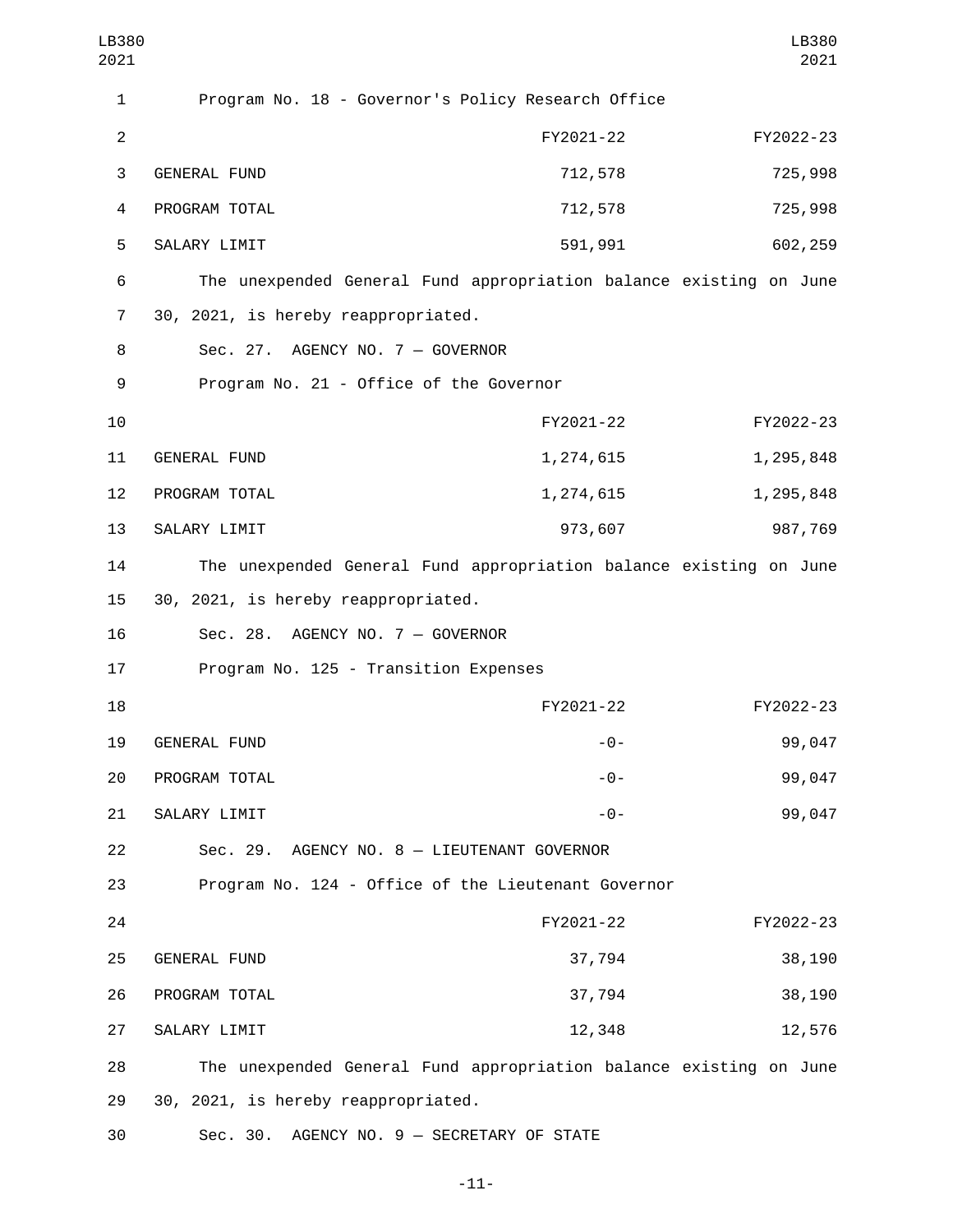| LB380<br>2021  |                     |                                                                 | LB380<br>2021 |
|----------------|---------------------|-----------------------------------------------------------------|---------------|
| $\mathbf{1}$   |                     | Program No. 22 - Departmental Administration                    |               |
| $\overline{2}$ |                     | FY2021-22                                                       | FY2022-23     |
| 3              | GENERAL FUND        | 204                                                             | 412           |
| 4              | CASH FUND           | 495,659                                                         | 502,181       |
| 5              | PROGRAM TOTAL       | 495,863                                                         | 502,593       |
| 6              | SALARY LIMIT        | 293,609                                                         | 298,040       |
| $\overline{7}$ |                     | Sec. 31. AGENCY NO. 9 - SECRETARY OF STATE                      |               |
| 8              |                     | Program No. 45 - Election Administration                        |               |
| 9              |                     | FY2021-22                                                       | FY2022-23     |
| 10             | <b>GENERAL FUND</b> | 1,812,987                                                       | 1,819,377     |
| 11             | CASH FUND           | 124,537                                                         | 124,678       |
| 12             | FEDERAL FUND        | 1,803,622                                                       | 1,235,350     |
| 13             | PROGRAM TOTAL       | 3,741,146                                                       | 3, 179, 405   |
| 14             | SALARY LIMIT        | 591,356                                                         | 600,907       |
| 15             |                     | Sec. 32. AGENCY NO. 9 - SECRETARY OF STATE                      |               |
| 16             |                     | Program No. 51 - Enforcement of Standards - Corporations        |               |
| 17             |                     | FY2021-22                                                       | FY2022-23     |
| 18             | CASH FUND           | 953,748                                                         | 967,242       |
| 19             | PROGRAM TOTAL       | 953,748                                                         | 967,242       |
| 20             | SALARY LIMIT        | 557,535                                                         | 565,822       |
| 21             |                     | Sec. 33. AGENCY NO. 9 - SECRETARY OF STATE                      |               |
| 22             |                     | Program No. 53 - Enforcement of Standards - Collection Agencies |               |
| 23             |                     | FY2021-22                                                       | FY2022-23     |
| 24             | <b>CASH FUND</b>    | 132, 194                                                        | 134, 257      |
| 25             | PROGRAM TOTAL       | 132, 194                                                        | 134, 257      |
| 26             | SALARY LIMIT        | 88,477                                                          | 89,546        |
| 27             |                     | Sec. 34. AGENCY NO. 9 - SECRETARY OF STATE                      |               |
| 28             |                     | Program No. 86 - Enforcement of Standards - Records Management  |               |
| 29             |                     | FY2021-22                                                       | FY2022-23     |
| 30             | GENERAL FUND        | 166,021                                                         | 168,278       |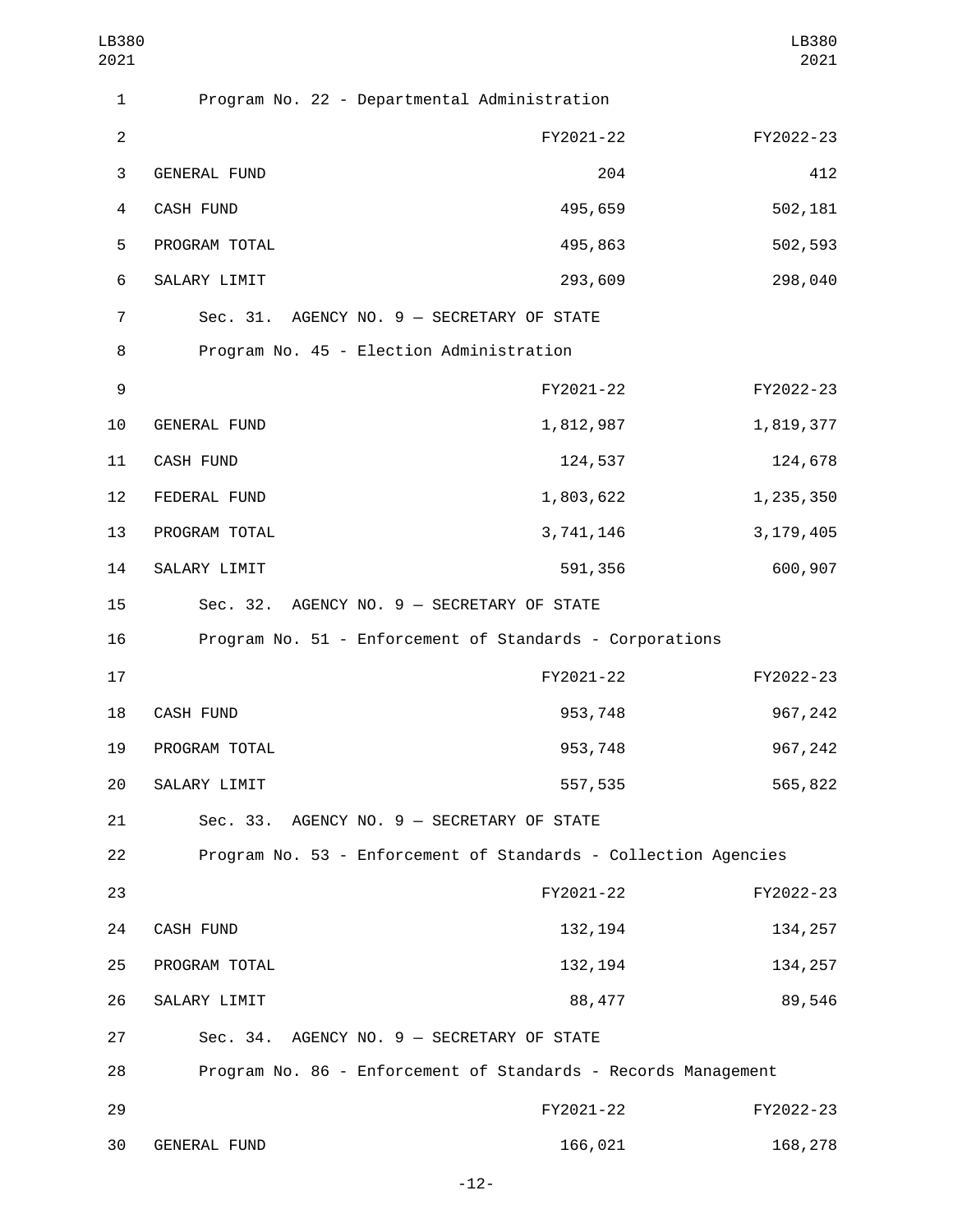| LB380<br>2021  |                                                         |             | LB380<br>2021 |
|----------------|---------------------------------------------------------|-------------|---------------|
| 1              | CASH FUND                                               | 4,533,246   | 4,537,238     |
| $\overline{2}$ | REVOLVING FUND                                          | 972,062     | 978,374       |
| 3              | PROGRAM TOTAL                                           | 5,671,329   | 5,683,890     |
| $\overline{a}$ | SALARY LIMIT                                            | 622,445     | 629,242       |
| 5              | Sec. 35. AGENCY NO. 9 - SECRETARY OF STATE              |             |               |
| 6              | Program No. 89 - Uniform Commercial Code Central Filing |             |               |
| $\overline{7}$ |                                                         | FY2021-22   | FY2022-23     |
| 8              | CASH FUND                                               | 1,313,938   | 1,329,617     |
| 9              | PROGRAM TOTAL                                           | 1,313,938   | 1,329,617     |
| 10             | SALARY LIMIT                                            | 652,890     | 662,154       |
| 11             | Sec. 36. AGENCY NO. 10 - AUDITOR OF PUBLIC ACCOUNTS     |             |               |
| 12             | Program No. 506 - State Agency and County Post Audits   |             |               |
| 13             |                                                         | FY2021-22   | FY2022-23     |
| 14             | <b>GENERAL FUND</b>                                     | 2,605,020   | 2,698,036     |
| 15             | PROGRAM TOTAL                                           | 2,605,020   | 2,698,036     |
| 16             | SALARY LIMIT                                            | 1,858,615   | 1,906,414     |
| 17             | Sec. 37. AGENCY NO. 10 - AUDITOR OF PUBLIC ACCOUNTS     |             |               |
| 18             | Program No. 525 - Cooperative Audits                    |             |               |
| 19             |                                                         | FY2021-22   | FY2022-23     |
| 20             | CASH FUND                                               | 2,275,938   | 2,294,849     |
| 21             | PROGRAM TOTAL                                           | 2,275,938   | 2,294,849     |
| 22             | SALARY LIMIT                                            | 1,757,701   | 1,768,871     |
| 23             | Sec. 38. AGENCY NO. 11 - ATTORNEY GENERAL               |             |               |
| 24             | Program No. 290 - State Settlement Funds                |             |               |
| 25             |                                                         | FY2021-22   | FY2022-23     |
| 26             | CASH FUND                                               | 1,748,770   | 1,775,083     |
| 27             | PROGRAM TOTAL                                           | 1,748,770   | 1,775,083     |
| 28             | SALARY LIMIT                                            | 1, 214, 972 | 1, 233, 128   |
| 29             | Sec. 39. AGENCY NO. 11 - ATTORNEY GENERAL               |             |               |
| 30             | Program No. 496 - Interstate Water Litigation           |             |               |

-13-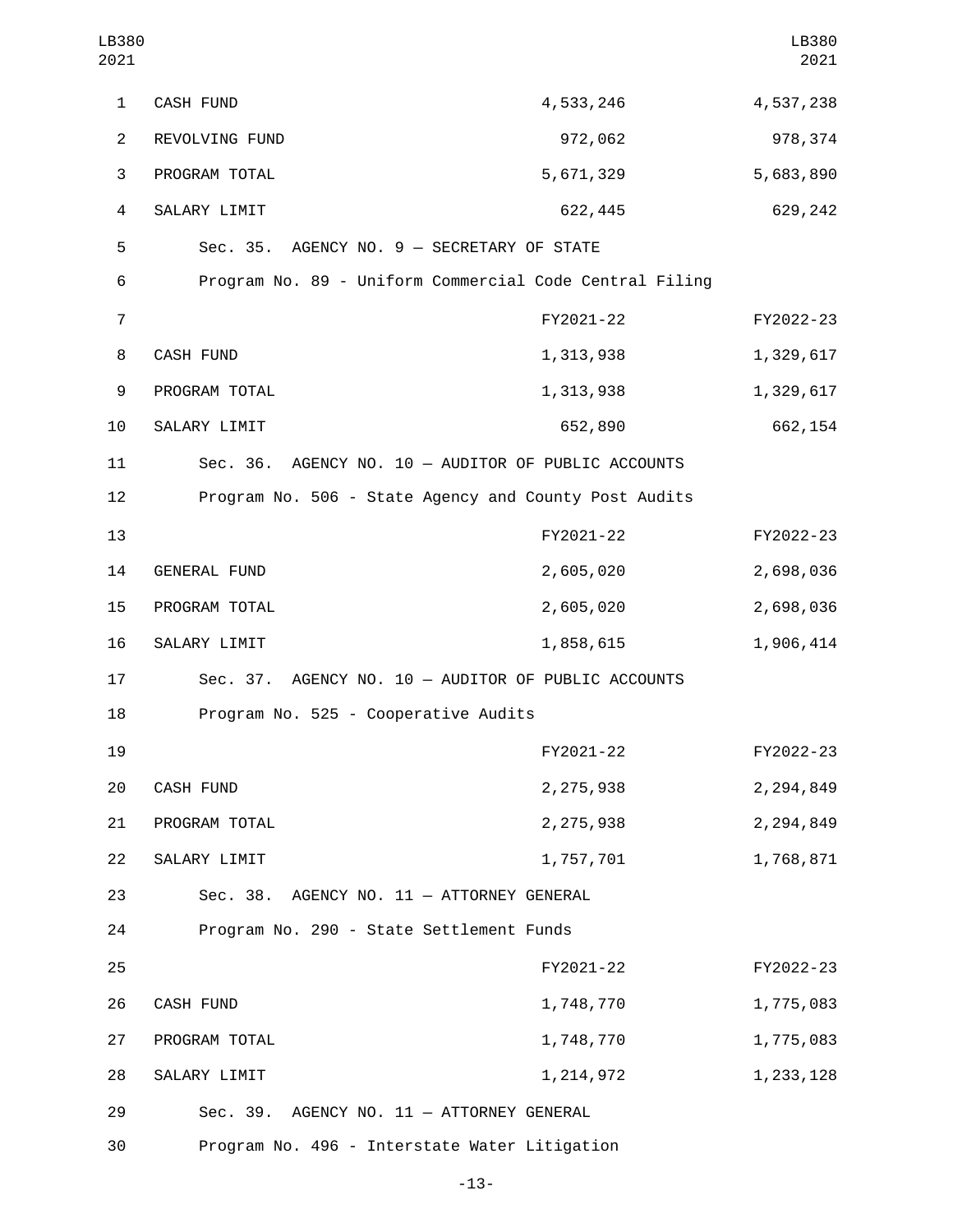| LB380<br>2021  |                                                                         |                                     | LB380<br>2021          |
|----------------|-------------------------------------------------------------------------|-------------------------------------|------------------------|
| 1              |                                                                         | FY2021-22                           | FY2022-23              |
| $\overline{c}$ | <b>GENERAL FUND</b>                                                     | 300,000                             | 300,000                |
| 3              | PROGRAM TOTAL                                                           | 300,000                             | 300,000                |
| 4              | The unexpended General Fund appropriation balance existing on June      |                                     |                        |
| 5              | 30, 2021, is hereby reappropriated.                                     |                                     |                        |
| 6              | The salary limit for this program shall be limited to the amount of     |                                     |                        |
| 7              | the reappropriation.                                                    |                                     |                        |
| 8              | Sec. 40. AGENCY NO. 11 - ATTORNEY GENERAL                               |                                     |                        |
| 9              | Program No. 507 - Interpretation and Application of Law                 |                                     |                        |
| 10             |                                                                         | FY2021-22                           | FY2022-23              |
| 11             | <b>GENERAL FUND</b>                                                     | 6,583,015                           | 6,699,394              |
| 12             | CASH FUND                                                               | 1,276,865                           | 1,296,497              |
| 13             | FEDERAL FUND est.                                                       | 1,774,402                           | 1,802,278              |
| 14             | REVOLVING FUND                                                          | 1,696,840                           | 1,728,782              |
| 15             | PROGRAM TOTAL                                                           | 11, 331, 122                        | 11,526,951             |
| 16             | SALARY LIMIT                                                            | 7,584,168                           | 7,717,916              |
| 17             | The<br>Department                                                       | shall<br>of Administrative Services | monitor<br>the         |
| 18             | appropriations<br>and                                                   | expenditures for this<br>program    | according<br>to<br>the |
| 19             | following program classifications:                                      |                                     |                        |
| 20             | No. 270 - Administration                                                |                                     |                        |
| 21             | No. 271 - Civil Bureau                                                  |                                     |                        |
| 22             | No. 272 - Criminal Bureau                                               |                                     |                        |
| 23             | No. 273 - Legal Services Bureau                                         |                                     |                        |
| 24             | No. 274 - Public Protection Bureau                                      |                                     |                        |
| 25             | There is included in the appropriation to this program for FY2021-22    |                                     |                        |
| 26             | \$595,807 Cash Funds and for FY2022-23 \$595,807 Cash Funds, which      |                                     |                        |
| 27             | appropriations shall only be expended directly from the Nebraska Health |                                     |                        |
| 28             | Care Cash Fund from budget subprogram 4 for purposes of enforcing the   |                                     |                        |
| 29             | tobacco settlement agreement.                                           |                                     |                        |
| 30             | Sec. 41. AGENCY NO. 12 - STATE TREASURER                                |                                     |                        |
| 31             | Program No. 24 - State Disbursement Unit                                |                                     |                        |

-14-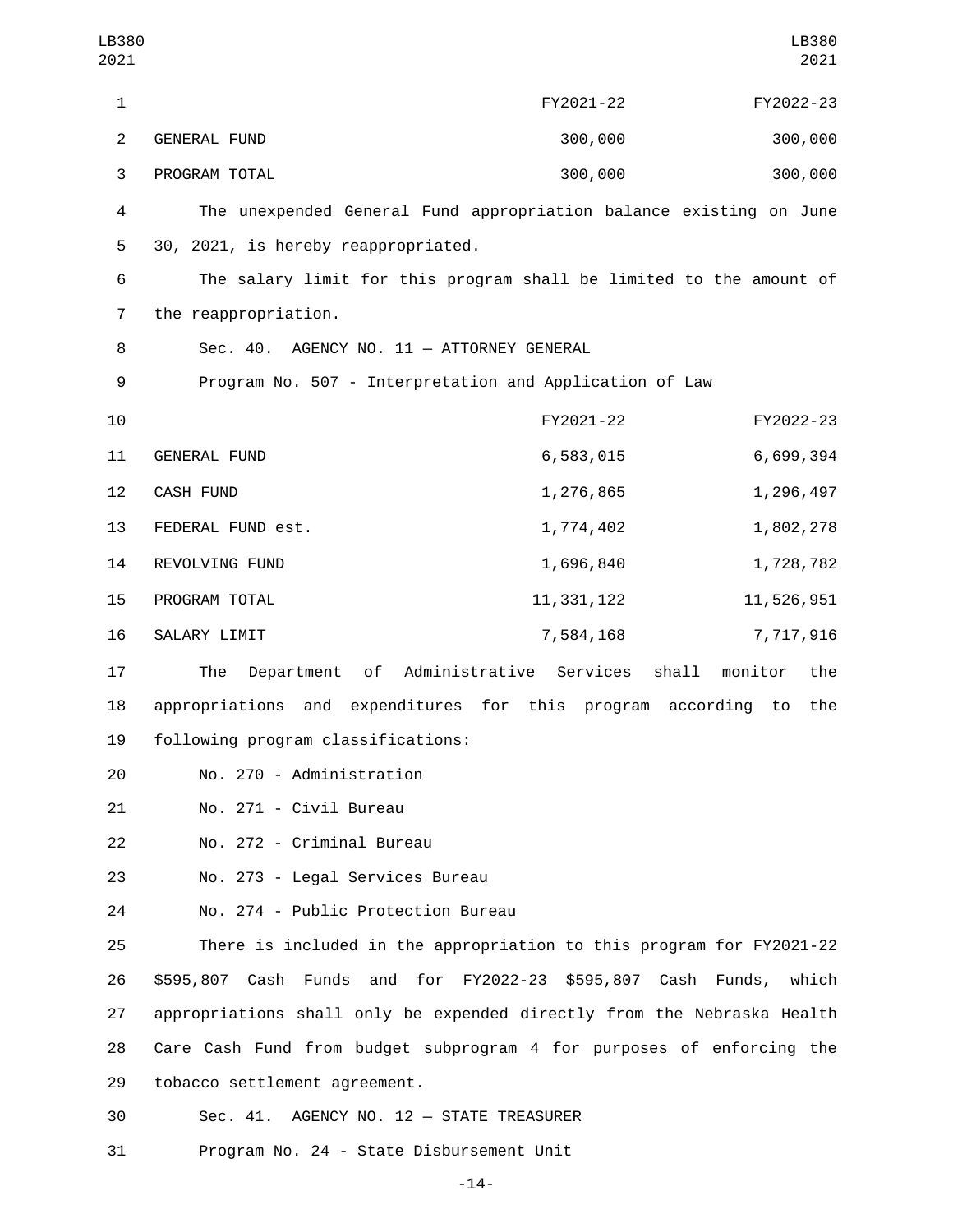| LB380<br>2021  |                                                                          |             | LB380<br>2021 |
|----------------|--------------------------------------------------------------------------|-------------|---------------|
| $\mathbf{1}$   |                                                                          | FY2021-22   | FY2022-23     |
| $\overline{2}$ | GENERAL FUND                                                             | 1, 141, 916 | 1, 158, 180   |
| 3              | CASH FUND                                                                | 47,500      | 47,500        |
| $\overline{a}$ | FEDERAL FUND est.                                                        | 1,709,659   | 1,734,056     |
| 5              | PROGRAM TOTAL                                                            | 2,899,075   | 2,939,736     |
| 6              | SALARY LIMIT                                                             | 1,461,142   | 1,485,571     |
| 7              | Sec. 42. AGENCY NO. 12 - STATE TREASURER                                 |             |               |
| 8              | Program No. 117 - Mutual Finance Assistance                              |             |               |
| 9              |                                                                          | FY2021-22   | FY2022-23     |
| 10             | CASH FUND                                                                | 4,000,000   | 4,000,000     |
| 11             | PROGRAM TOTAL                                                            | 4,000,000   | 4,000,000     |
| 12             | There is included in the appropriation to this program for FY2021-22     |             |               |
| 13             | \$4,000,000 Cash Funds for state aid, which shall only be used for such  |             |               |
| 14             | purpose. There is included in the appropriation to this program for      |             |               |
| 15             | FY2022-23 \$4,000,000 Cash Funds for state aid, which shall only be used |             |               |
| 16             | for such purpose.                                                        |             |               |
| 17             | Sec. 43. AGENCY NO. 12 - STATE TREASURER                                 |             |               |
| 18             | Program No. 475 - ABLE Savings Program                                   |             |               |
| 19             |                                                                          | FY2021-22   | FY2022-23     |
| 20             | CASH FUND                                                                | 222,166     | 224,017       |
| 21             | PROGRAM TOTAL                                                            | 222, 166    | 224,017       |
| 22             | SALARY LIMIT                                                             | 152,260     | 153,491       |
| 23             | Sec. 44. AGENCY NO. 12 - STATE TREASURER                                 |             |               |
| 24             | Program No. 503 - Treasury Management                                    |             |               |
| 25             |                                                                          | FY2021-22   | FY2022-23     |
| 26             | CASH FUND                                                                | 811,535     | 826,021       |
| 27             | PROGRAM TOTAL                                                            | 811,535     | 826,021       |
| 28             | SALARY LIMIT                                                             | 574,342     | 583,748       |
| 29             | Sec. 45. AGENCY NO. 12 - STATE TREASURER                                 |             |               |
| 30             | Program No. 505 - Educational Savings Unit                               |             |               |

-15-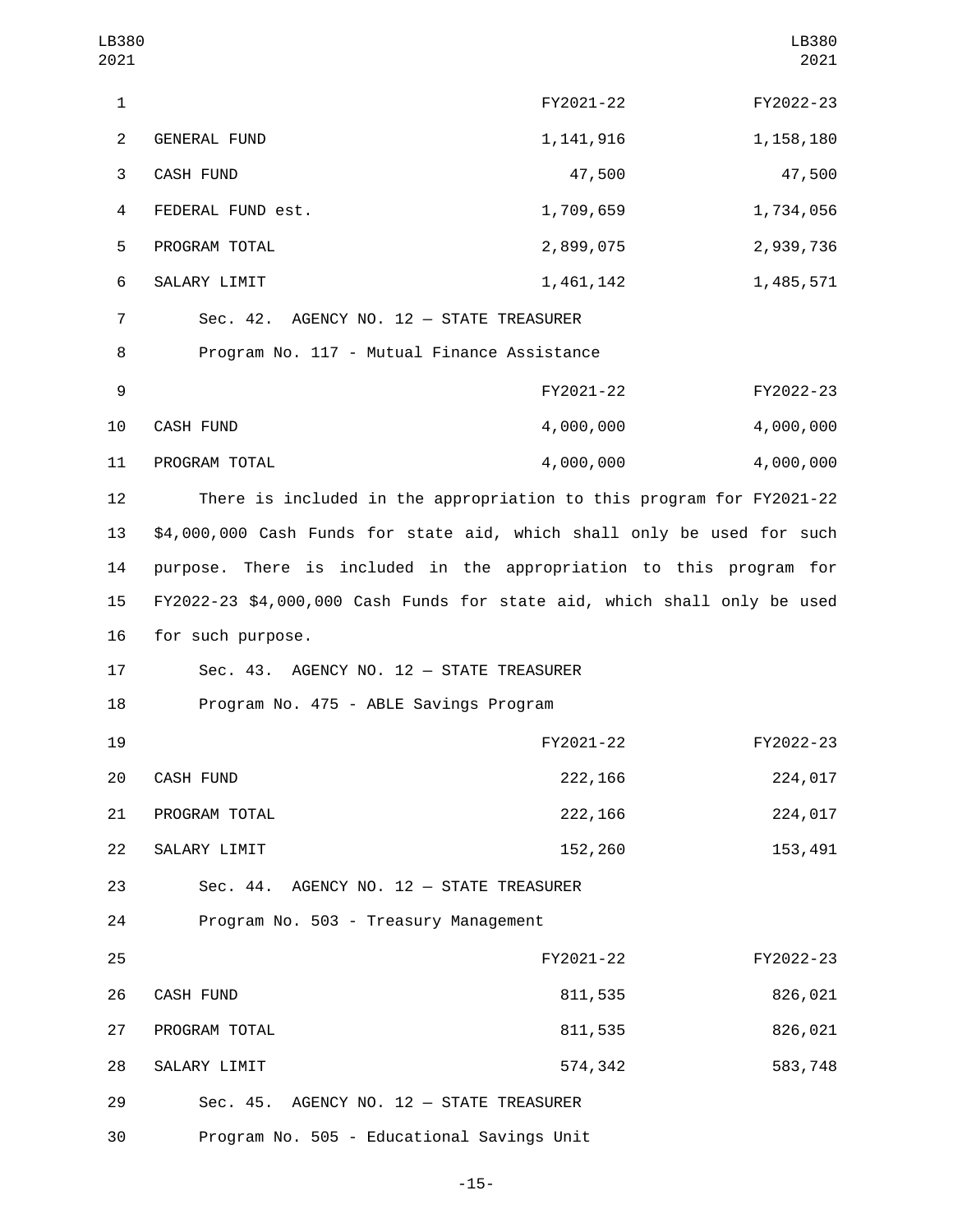| LB380<br>2021           |                                                                          |           | LB380<br>2021 |
|-------------------------|--------------------------------------------------------------------------|-----------|---------------|
| $\mathbf{1}$            |                                                                          | FY2021-22 | FY2022-23     |
| $\overline{2}$          | <b>CASH FUND</b>                                                         | 776,662   | 779,388       |
| 3                       | PROGRAM TOTAL                                                            | 776,662   | 779,388       |
| $\overline{\mathbf{4}}$ | SALARY LIMIT                                                             | 248,498   | 250,306       |
| 5                       | Sec. 46. AGENCY NO. 12 - STATE TREASURER                                 |           |               |
| 6                       | Program No. 512 - Unclaimed Property                                     |           |               |
| $\overline{7}$          |                                                                          | FY2021-22 | FY2022-23     |
| 8                       | CASH FUND                                                                | 1,392,544 | 1,417,367     |
| 9                       | PROGRAM TOTAL                                                            | 1,392,544 | 1,417,367     |
| 10                      | SALARY LIMIT                                                             | 591,982   | 602,006       |
| 11                      | Sec. 47. AGENCY NO. 12 - STATE TREASURER                                 |           |               |
| 12                      | Program No. 663 - Sports Arena Facility Financing Assistance             |           |               |
| 13                      |                                                                          | FY2021-22 | FY2022-23     |
| 14                      | CASH FUND est.                                                           | 2,200,000 | 2,200,000     |
| 15                      | PROGRAM TOTAL                                                            | 2,200,000 | 2,200,000     |
| 16                      | There is included in the appropriation to this program for FY2021-22     |           |               |
| 17                      | \$2,200,000 Cash Funds for state aid, which shall only be used for such  |           |               |
| 18                      | purpose. There is included in the appropriation to this program for      |           |               |
| 19                      | FY2022-23 \$2,200,000 Cash Funds for state aid, which shall only be used |           |               |
| 20                      | for such purpose.                                                        |           |               |
| 21                      | Cash Fund expenditures for this program shall not be limited to the      |           |               |
| 22                      | amount shown.                                                            |           |               |
| 23                      | Sec. 48. AGENCY NO. 12 - STATE TREASURER                                 |           |               |
| 24                      | Program No. 665 - Convention Center Facility Financing Assistance        |           |               |
| 25                      |                                                                          | FY2021-22 | FY2022-23     |
| 26                      | CASH FUND est.                                                           | 4,100,000 | 4,100,000     |
| 27                      | PROGRAM TOTAL                                                            | 4,100,000 | 4,100,000     |
| 28                      | There is included in the appropriation to this program for FY2021-22     |           |               |
| 29                      | \$4,100,000 Cash Funds for state aid, which shall only be used for such  |           |               |
| 30                      | purpose. There is included in the appropriation to this program for      |           |               |

-16-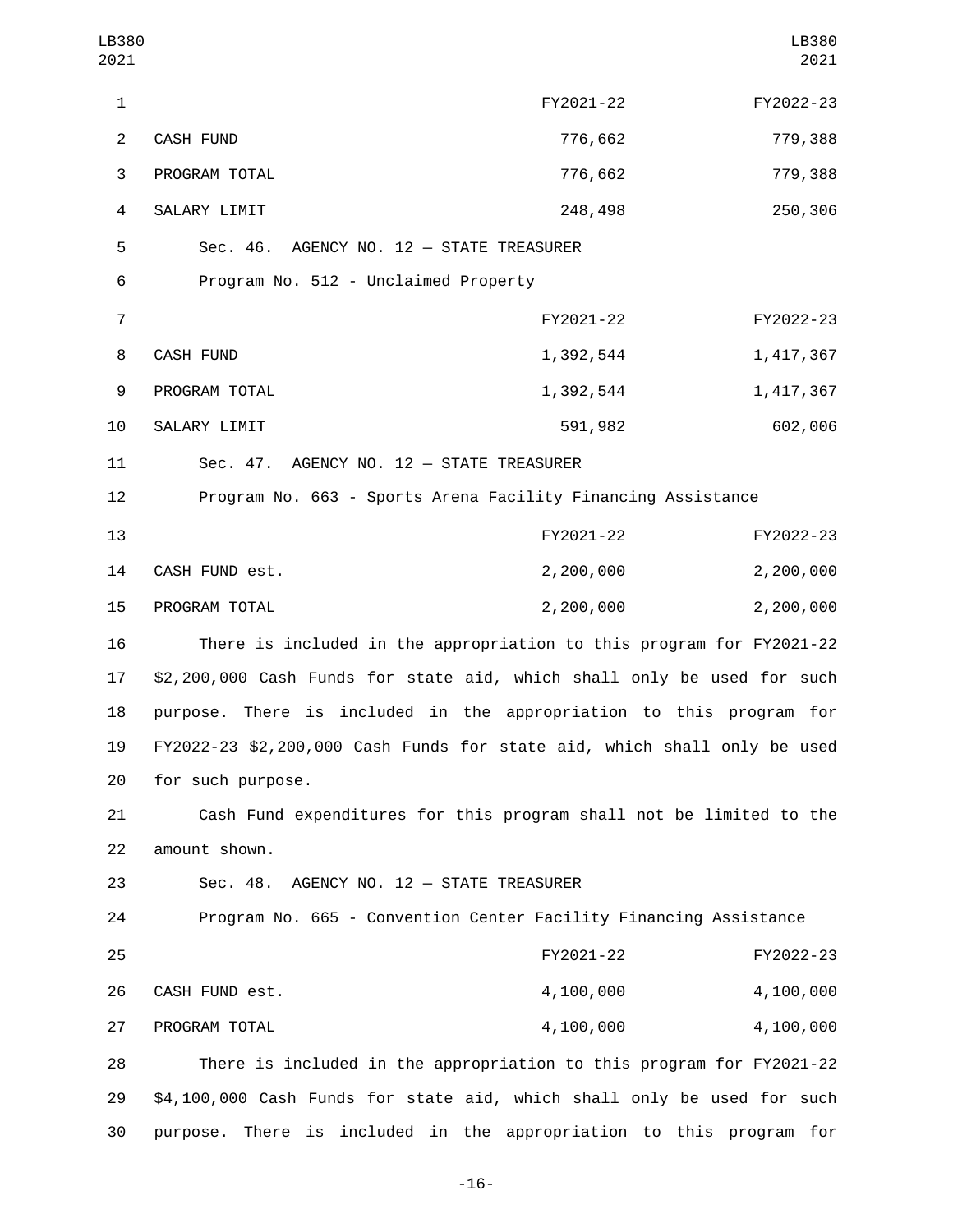1 FY2022-23 \$4,100,000 Cash Funds for state aid, which shall only be used 2 for such purpose.

3 Cash Fund expenditures for this program shall not be limited to the 4 amount shown.

5 Sec. 49. AGENCY NO. 13 — STATE DEPARTMENT OF EDUCATION

 The limitation on expenditures for permanent and temporary salaries and per diems for the State Department of Education may be exceeded by the amount required to fulfill the state's obligation for salaries in contractual arrangements in which the state has entered into an employee- employer relationship with the person subject to the contract as determined by the social security administration bureau of the Department 12 of Administrative Services.

13 Sec. 50. AGENCY NO. 13 — STATE DEPARTMENT OF EDUCATION 14 Program No. 25 - Education, Administration, and Support

| 15 |                   | FY2021-22    | FY2022-23    |
|----|-------------------|--------------|--------------|
| 16 | GENERAL FUND      | 16,897,678   | 17,097,293   |
| 17 | <b>CASH FUND</b>  | 1,573,481    | 1,582,168    |
| 18 | FEDERAL FUND est. | 31, 339, 326 | 32, 418, 794 |
| 19 | REVOLVING FUND    | 1,983,980    | 1,983,980    |
| 20 | PROGRAM TOTAL     | 51,794,465   | 53,082,235   |
| 21 | SALARY LIMIT      | 16, 923, 583 | 17, 135, 411 |

22 The Department of Administrative Services shall monitor the 23 appropriations and expenditures for this program according to the 24 following program classifications:

25 No. 25 - Commissioner's Office

26 No. 403 - General Counsel and Legal Services

27 No. 440 - Human Resources

28 No. 441 - Teaching, Learning, and Assessment

29 No. 442 - Public Information and Communications

30 No. 443 - Technology Services

31 No. 444 - Early Childhood

-17-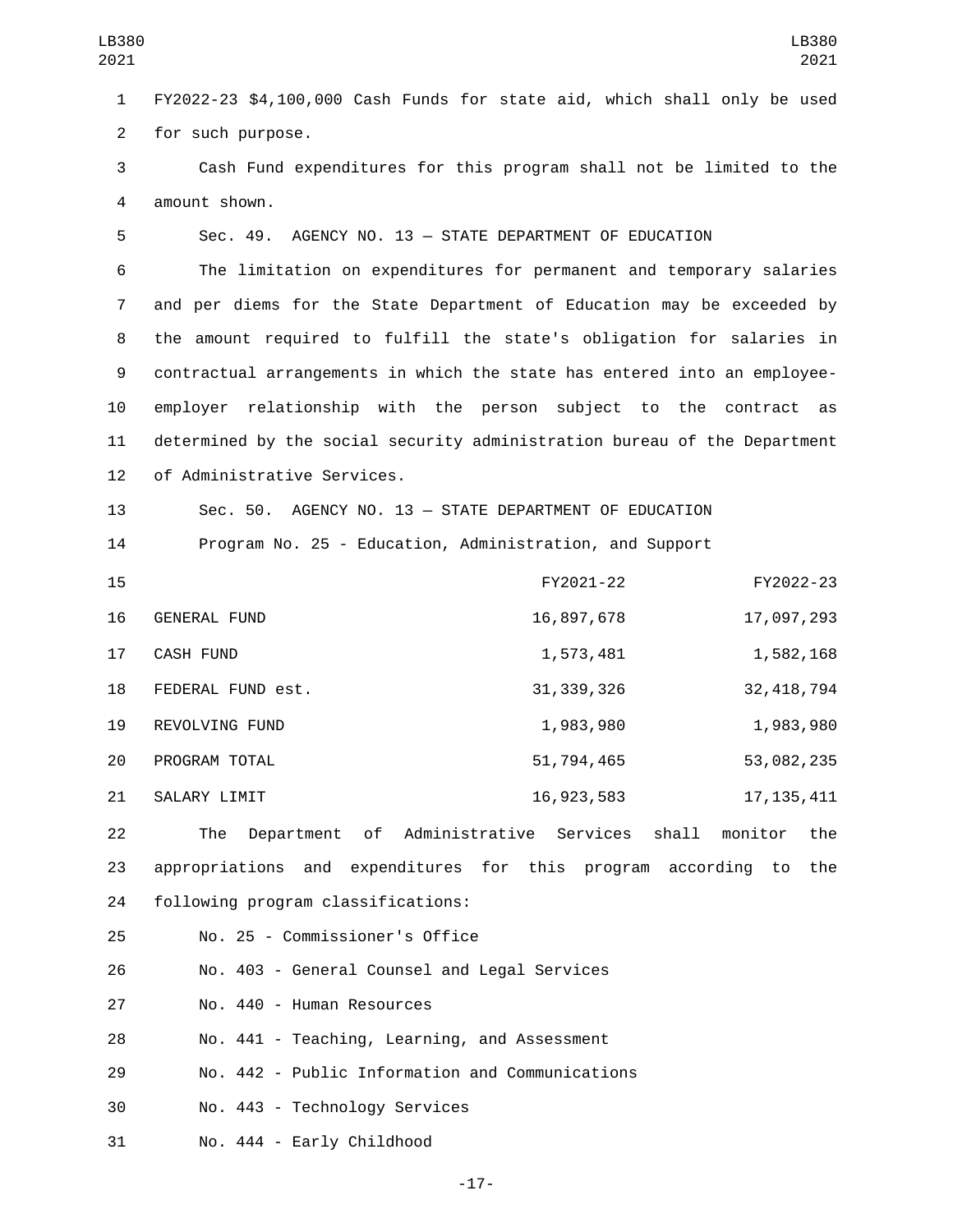| 1              | No. 445 - Data, Research, and Evaluation                      |
|----------------|---------------------------------------------------------------|
| $\mathcal{P}$  | No. 446 - Career and Adult Education                          |
| 3              | No. 447 - Accountability, Accreditation, and Program Approval |
| 4              | No. 448 - Special Education                                   |
| 5              | No. 449 - ESEA Programs                                       |
| 6              | No. 450 - Student Support and Services                        |
| $\overline{7}$ | No. 451 - Finance and Administrative Services                 |
| 8              | No. 452 - Budget and Grants Management                        |
| 9              | No. 453 - Information Systems and Services                    |
| 10             | No. 454 - School and District Support                         |

 There is included in the appropriation to this program for FY2021-22 \$4,751,600 General Funds for statewide assessment and reporting, which shall only be used for such purpose. There is included in the appropriation to this program for FY2022-23 \$4,751,600 General Funds for statewide assessment and reporting, which shall only be used for such 16 purpose.

17 There is included in the appropriation to this program for FY2021-22 18 \$10,000 General Funds and FY2022-23 \$10,000 General Funds for the 19 Educational Opportunity for Military Children Program.

 There is included in the appropriation to this program for FY2021-22 \$300,000 General Funds for the Nebraska Technology Initiative, which shall only be used for such purpose. There is included in the appropriation to this program for FY2022-23 \$300,000 General Funds for the Nebraska Technology Initiative, which shall only be used for such 25 purpose.

## 26 Sec. 51. AGENCY NO. 13 — STATE DEPARTMENT OF EDUCATION 27 Program No. 158 - Education Aid

| 28 |                   | FY2021-22     | FY2022-23     |
|----|-------------------|---------------|---------------|
| 29 | GENERAL FUND      | 1,296,581,610 | 1,330,168,213 |
| 30 | CASH FUND         | 3,790,938     | 3,790,938     |
| 31 | FEDERAL FUND est. | 330, 145, 476 | 329, 845, 476 |

-18-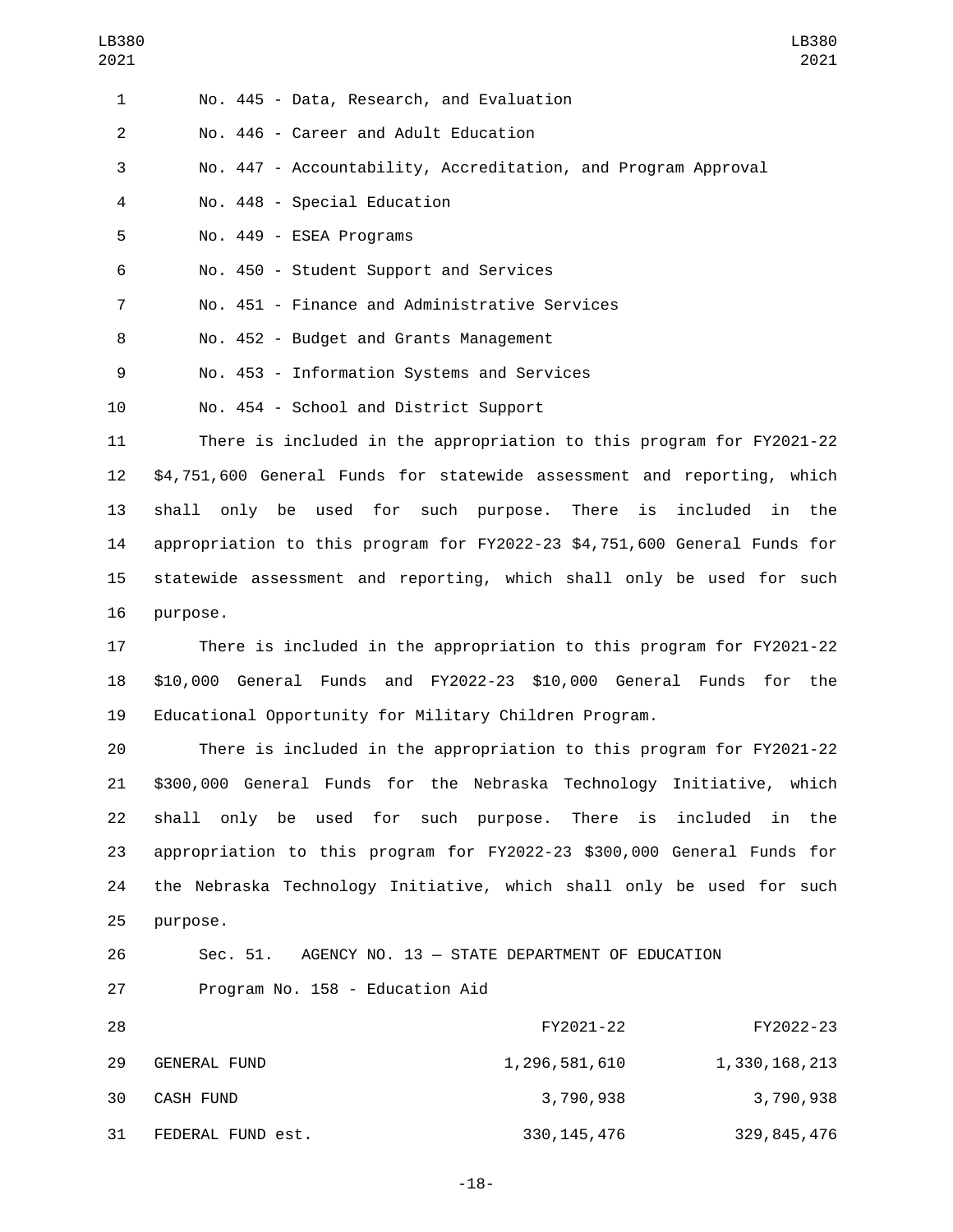1 PROGRAM TOTAL 1,630,518,024 1,663,804,627

 There is included in the appropriation to this program for FY2021-22 \$1,296,581,610 General Funds, \$3,790,938 Cash Funds, and \$330,145,476 Federal Funds estimate for state aid, which shall only be used for such purpose. There is included in the appropriation to this program for FY2022-23 \$1,330,168,213 General Funds, \$3,790,938 Cash Funds, and \$329,845,476 Federal Funds estimate for state aid, which shall only be 8 used for such purpose.

 There is included in the amount shown for FY2021-22 \$1,034,045,653 General Funds which are hereby appropriated to the Tax Equity and Educational Opportunities Fund, which fund is hereby appropriated to provide state aid to public school districts pursuant to the Tax Equity and Educational Opportunities Support Act. There is included in the amount shown for FY2022-23 \$1,065,298,350 General Funds which are hereby appropriated to the Tax Equity and Educational Opportunities Fund, which fund is hereby appropriated to provide state aid to public school districts pursuant to the Tax Equity and Educational Opportunities 18 Support Act.

 There is included in the amount shown for this program \$233,390,568 General Funds provided as state aid for FY2021-22 for special education reimbursement. There is included in the amount shown for this program \$235,724,474 General Funds provided as state aid for FY2022-23 for 23 special education reimbursement.

 There is included in the amount shown for this program \$1,465,500 General Funds provided as state aid for FY2021-22 and \$1,465,500 General Funds provided as state aid for FY2022-23 to carry out the provisions of 27 subsection (2) of section 79-734.

 There is included in the amount shown for this program \$10,161,395 General Funds provided as state aid for FY2021-22 and \$10,161,395 General Funds provided as state aid for FY2022-23 for core services for 31 educational service units.

-19-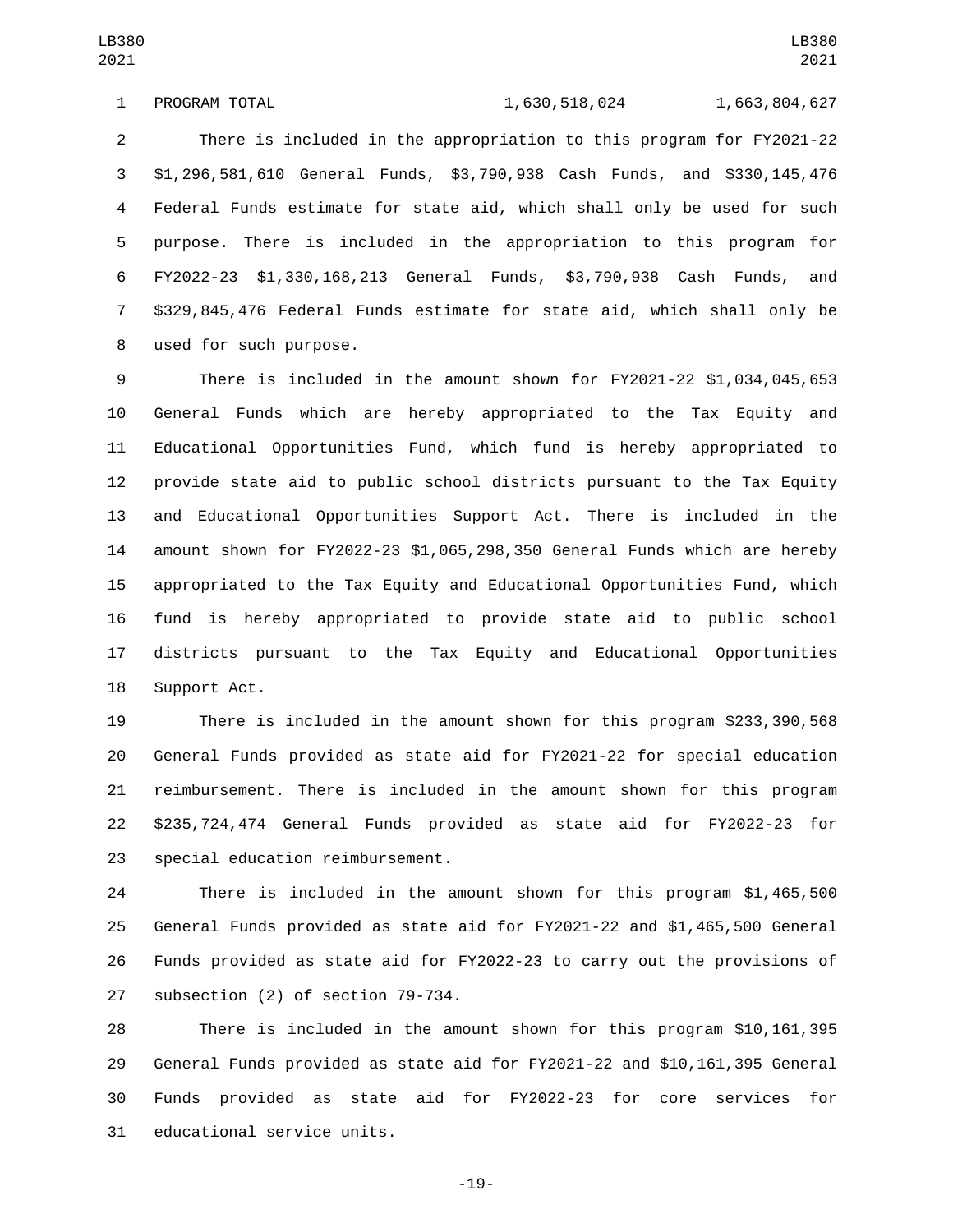There is included in the amount shown for this program \$3,170,927 General Funds provided as state aid for FY2021-22 and \$3,170,927 General Funds provided as state aid for FY2022-23 for technology infrastructure 4 for educational service units.

 There is included in the amount shown for this program \$281,654 General Funds provided as state aid for FY2021-22 and \$281,654 General Funds provided as state aid for FY2022-23 for distance education aid to 8 educational service units.

 There is included in the amount shown for this program \$617,898 General Funds provided as state aid for FY2021-22 and \$617,898 General Funds provided as state aid for FY2022-23 for the school breakfast 12 program.

 There is included in the amount shown for this program \$392,032 General Funds provided as state aid for FY2021-22 and \$392,032 General Funds provided as state aid for FY2022-23 for the school lunch program.

 There is included in the amount shown for this program \$90,000 General Funds provided as state aid for FY2021-22 and \$90,000 General Funds provided as state aid for FY2022-23 for the Summer Food Service 19 Program.

 There is included in the amount shown for this program \$214,664 General Funds provided as state aid for FY2021-22 and \$214,664 General Funds provided as state aid for FY2022-23 for adult basic education 23 programs.

 There is included in the amount shown for this program \$750,000 General Funds provided as state aid for FY2021-22 and \$750,000 General Funds provided as state aid for FY2022-23 for aid to institutions 27 offering high school equivalency programs.

 There is included in the amount shown for this program \$3,619,357 General Funds provided as state aid for FY2021-22 and \$3,619,357 General Funds provided as state aid for FY2022-23 for early childhood education 31 projects.

-20-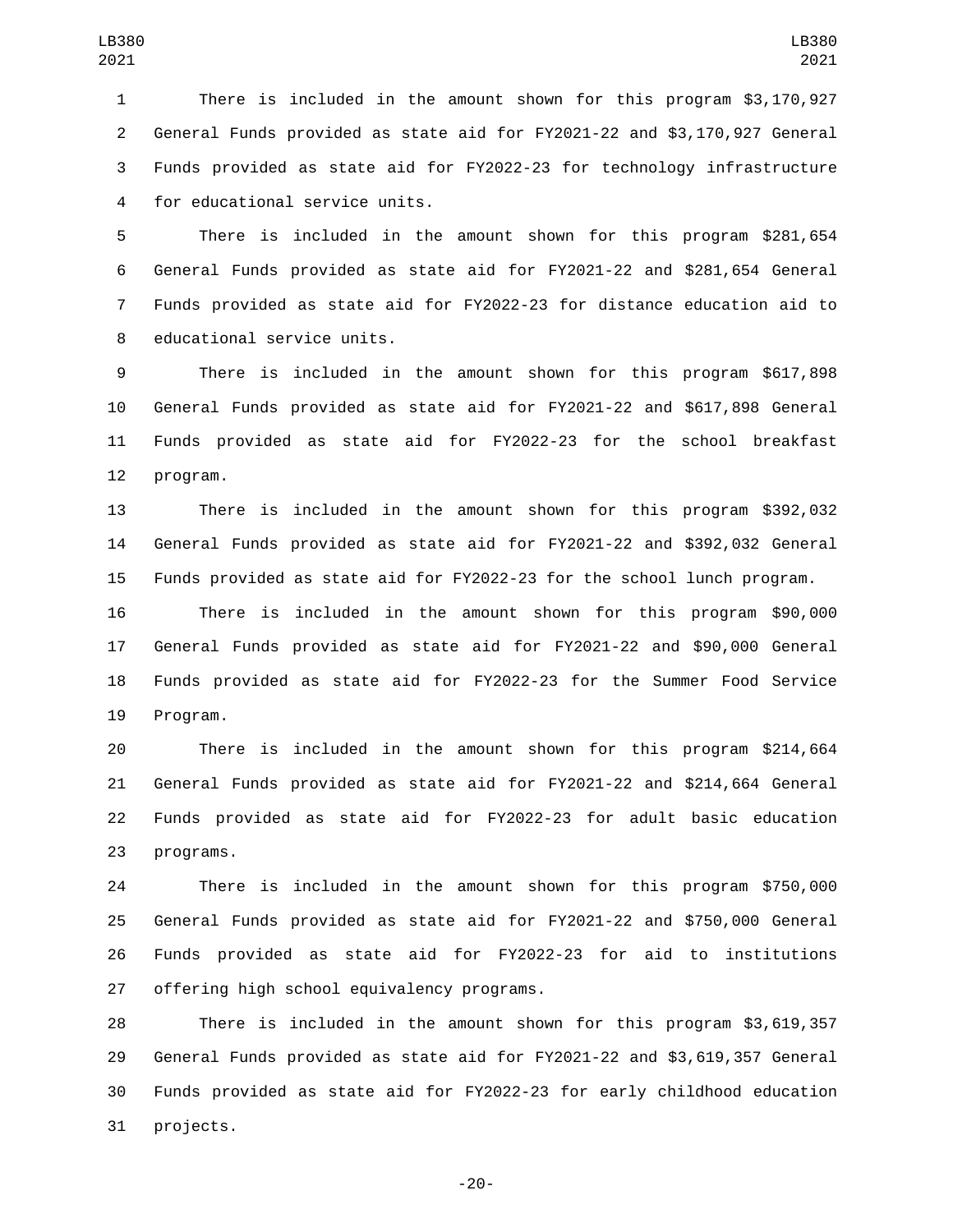There is included in the amount shown for this program \$5,000,000 General Funds provided as state aid for FY2021-22 and \$5,000,000 General Funds provided as state aid for FY2022-23 for the Early Childhood Education Grant Program for at-risk children from birth to age three. It is the intent of the Legislature that a maximum of five percent of General Funds appropriated each fiscal year for the Early Childhood Education Grant Program for at-risk children from birth to age three may 8 be used for evaluation and technical assistance.

 There is included in the amount shown for this program \$100,000 General Funds provided as state aid for FY2021-22 and \$100,000 General Funds provided as state aid for FY2022-23 for scholarships for early 12 childhood education providers.

 There is included in the amount shown for this program \$69,000 General Funds provided as state aid for FY2021-22 and \$69,000 General Funds provided as state aid for FY2022-23 for incentive bonuses for providers of child care and early childhood education programs.

 There is included in the amount shown for this program \$400,000 General Funds provided as state aid for FY2021-22 and \$400,000 General Funds provided as state aid for FY2022-23 for the Nurturing Healthy 20 Behaviors program.

 There is included in the amount shown for this program \$470,000 General Funds provided as state aid for FY2021-22 and \$470,000 General Funds provided as state aid for FY2022-23 for learning community aid.

 There is included in the amount shown for this program \$2,342,962 General Funds provided as state aid for FY2021-22 and \$2,342,962 General Funds provided as state aid for FY2022-23 for programs for learners with 27 high ability.

 Sec. 52. AGENCY NO. 13 — STATE DEPARTMENT OF EDUCATION 29 Program No. 161 - Education Innovation FY2021-22 FY2022-23 CASH FUND31 9,862,735 9,866,878

-21-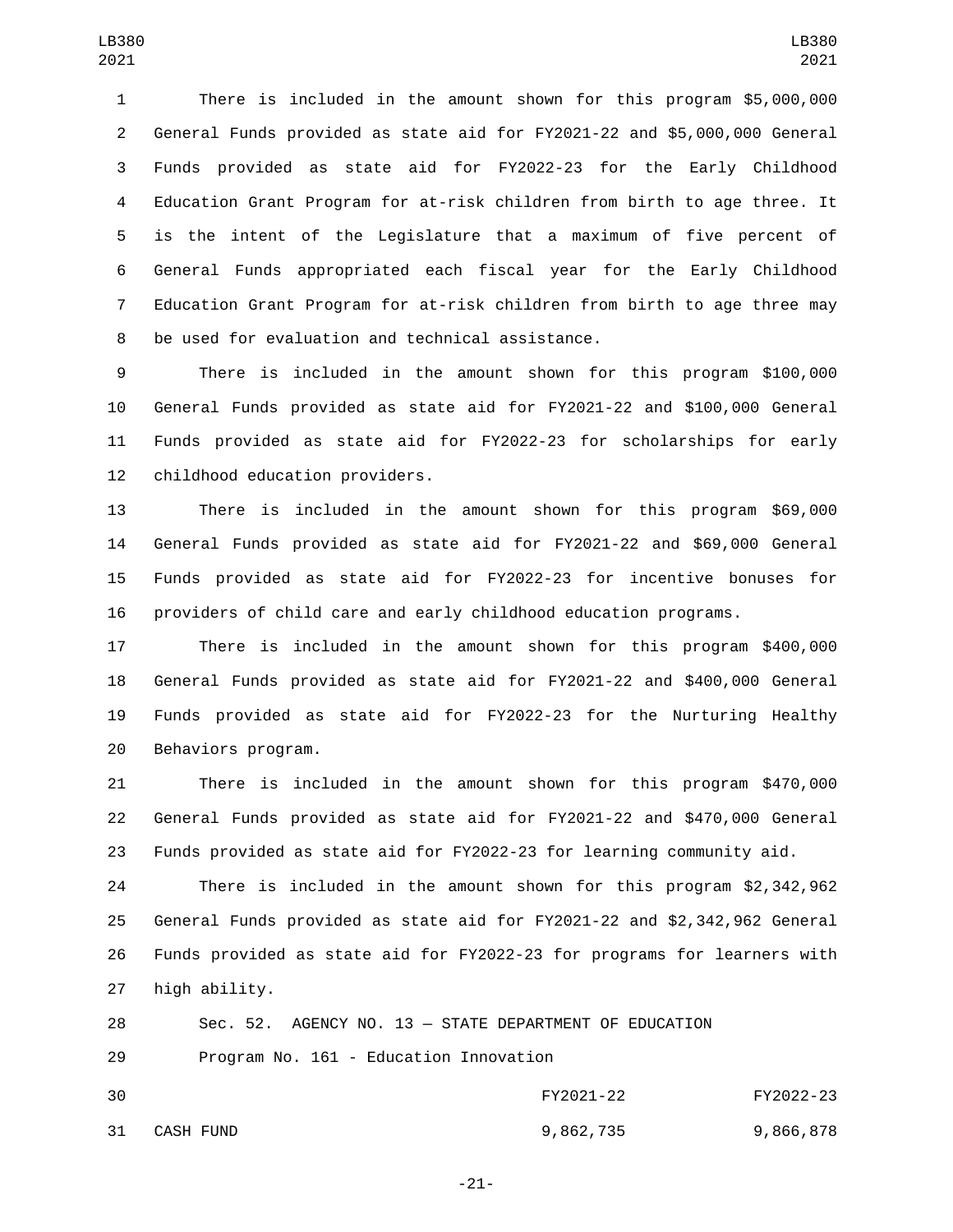PROGRAM TOTAL1 9,862,735 9,866,878 2 SALARY LIMIT 2 140,131 140,131 There is included in the appropriation to this program for FY2021-22 \$9,608,289 Cash Funds for state aid, which shall only be used for such purpose. There is included in the appropriation to this program for FY2022-23 \$9,608,289 Cash Funds for state aid, which shall only be used 7 for such purpose. Sec. 53. AGENCY NO. 13 — STATE DEPARTMENT OF EDUCATION 9 Program No. 351 - Vocational Rehabilitation FY2021-22 FY2022-23 11 GENERAL FUND 6,677,973 6,704,501 12 CASH FUND 12 S00,320 500,647 FEDERAL FUND est.13 26,980,278 27,321,959 14 PROGRAM TOTAL 2012 12:34,158,571 34,527,107 15 SALARY LIMIT 12,591,466 12,795,050 LB380 LB380 

 There is included in the appropriation to this program for FY2021-22 \$1,249,289 General Funds and \$8,560,706 Federal Funds estimate for state aid, which shall only be used for such purpose. There is included in the appropriation to this program for FY2022-23 \$1,249,289 General Funds and \$8,560,706 Federal Funds estimate for state aid, which shall only be used 21 for such purpose.

 It is the intent of the Legislature that the Division of Rehabilitation Services of the State Department of Education and the Division of Developmental Disabilities of the Department of Health and Human Services work collaboratively to focus on employment for individuals with disabilities and to maximize federal matching funds in compliance with the federal Workforce Innovation and Opportunity Act and the federal Home and Community-Based Services Final Rule.

 Sec. 54. AGENCY NO. 13 — STATE DEPARTMENT OF EDUCATION 30 Program No. 352 - Disability Determination

FY2021-22 FY2022-23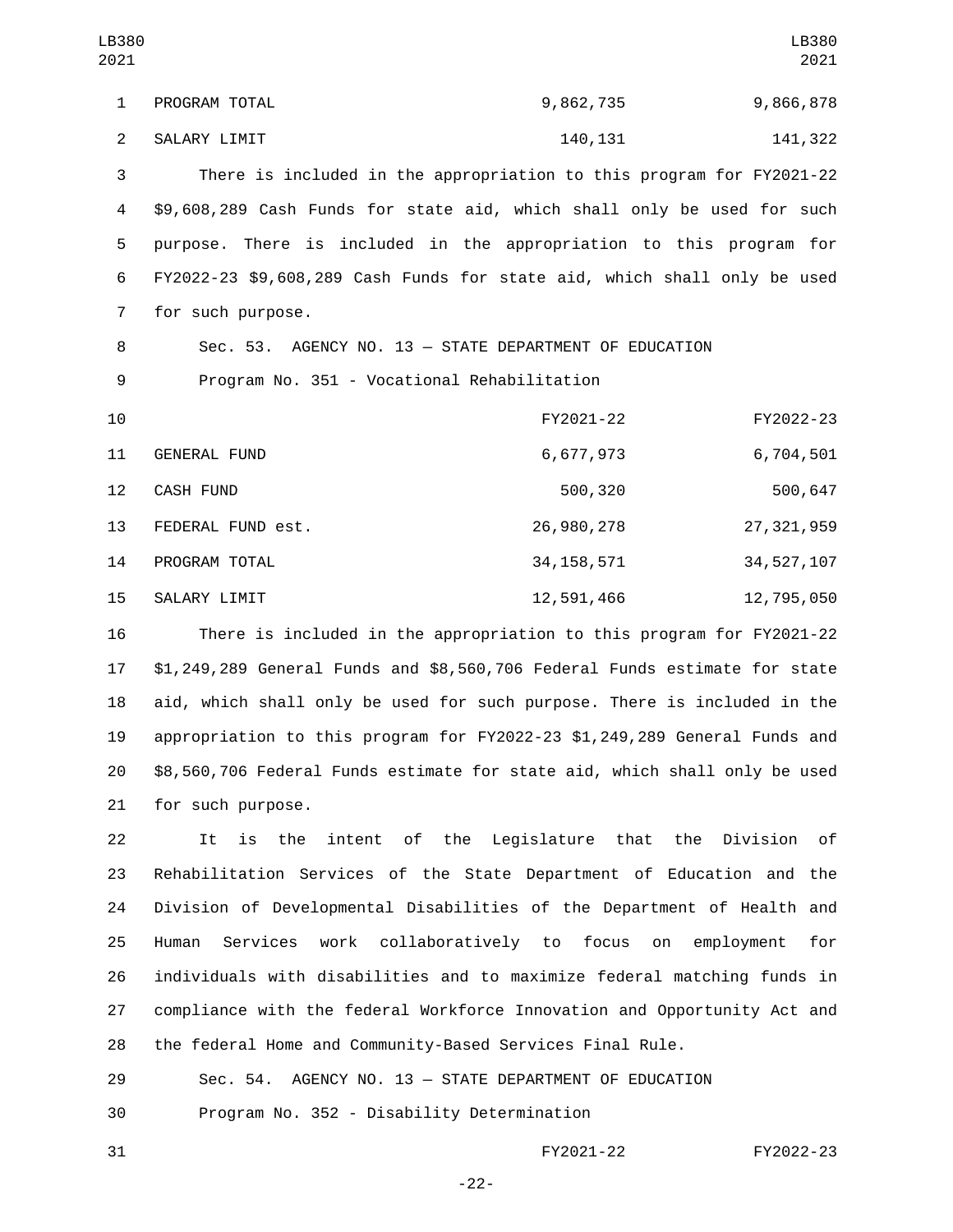| LB380<br>2021  |                                                                            |                                           | LB380<br>2021 |
|----------------|----------------------------------------------------------------------------|-------------------------------------------|---------------|
| $\mathbf{1}$   | FEDERAL FUND est.                                                          | 12,956,856                                | 13,084,821    |
| $\overline{2}$ | PROGRAM TOTAL                                                              | 12,956,856                                | 13,084,821    |
| 3              | SALARY LIMIT                                                               | 3,866,771                                 | 3,938,321     |
| 4              | There is included in the appropriation to this program for FY2021-22       |                                           |               |
| 5              | \$3,697,373 Federal Funds estimate for state aid, which shall only be used |                                           |               |
| 6              | for such purpose. There is included in the appropriation to this program   |                                           |               |
| $\overline{7}$ | for FY2022-23 \$3,697,373 Federal Funds estimate for state aid, which      |                                           |               |
| 8              | shall only be used for such purpose.                                       |                                           |               |
| 9              | Sec. 55. AGENCY NO. 13 - STATE DEPARTMENT OF EDUCATION                     |                                           |               |
| 10             | Program No. 401 - Services for the Deaf and Hard of Hearing                |                                           |               |
| 11             |                                                                            | FY2021-22                                 | FY2022-23     |
| 12             | <b>GENERAL FUND</b>                                                        | 2,057,771                                 | 2,060,756     |
| 13             | CASH FUND                                                                  | 2,965                                     | 2,965         |
| 14             | PROGRAM TOTAL                                                              | 2,060,736                                 | 2,063,721     |
| 15             | SALARY LIMIT                                                               | 46,399                                    | 47,310        |
| 16             | Sec. 56. AGENCY NO. 13 - STATE DEPARTMENT OF EDUCATION                     |                                           |               |
| 17             | Program No. 402 - Nebraska Center for the Education of Children who        |                                           |               |
| 18             | are Blind or Visually Impaired                                             |                                           |               |
| 19             |                                                                            | FY2021-22                                 | FY2022-23     |
| 20             | GENERAL FUND                                                               | 2,279,841                                 | 2,280,237     |
| 21             | PROGRAM TOTAL                                                              | 2, 279, 841                               | 2,280,237     |
| 22             | SALARY LIMIT                                                               | 15,542                                    | 15,834        |
| 23             | Sec. 57. AGENCY NO. 13 - STATE DEPARTMENT OF EDUCATION                     |                                           |               |
| 24             | Program No. 614 - Professional Practices Commission                        |                                           |               |
| 25             |                                                                            | FY2021-22                                 | FY2022-23     |
| 26             | CASH FUND                                                                  | 143,791                                   | 145,379       |
| 27             | PROGRAM TOTAL                                                              | 143,791                                   | 145,379       |
| 28             | SALARY LIMIT                                                               | 68,932                                    | 70,310        |
| 29             | Sec. 58.                                                                   | AGENCY NO. 14 - PUBLIC SERVICE COMMISSION |               |
| 30             | Program No. 16 - Expenses, Constitutional Officers                         |                                           |               |

-23-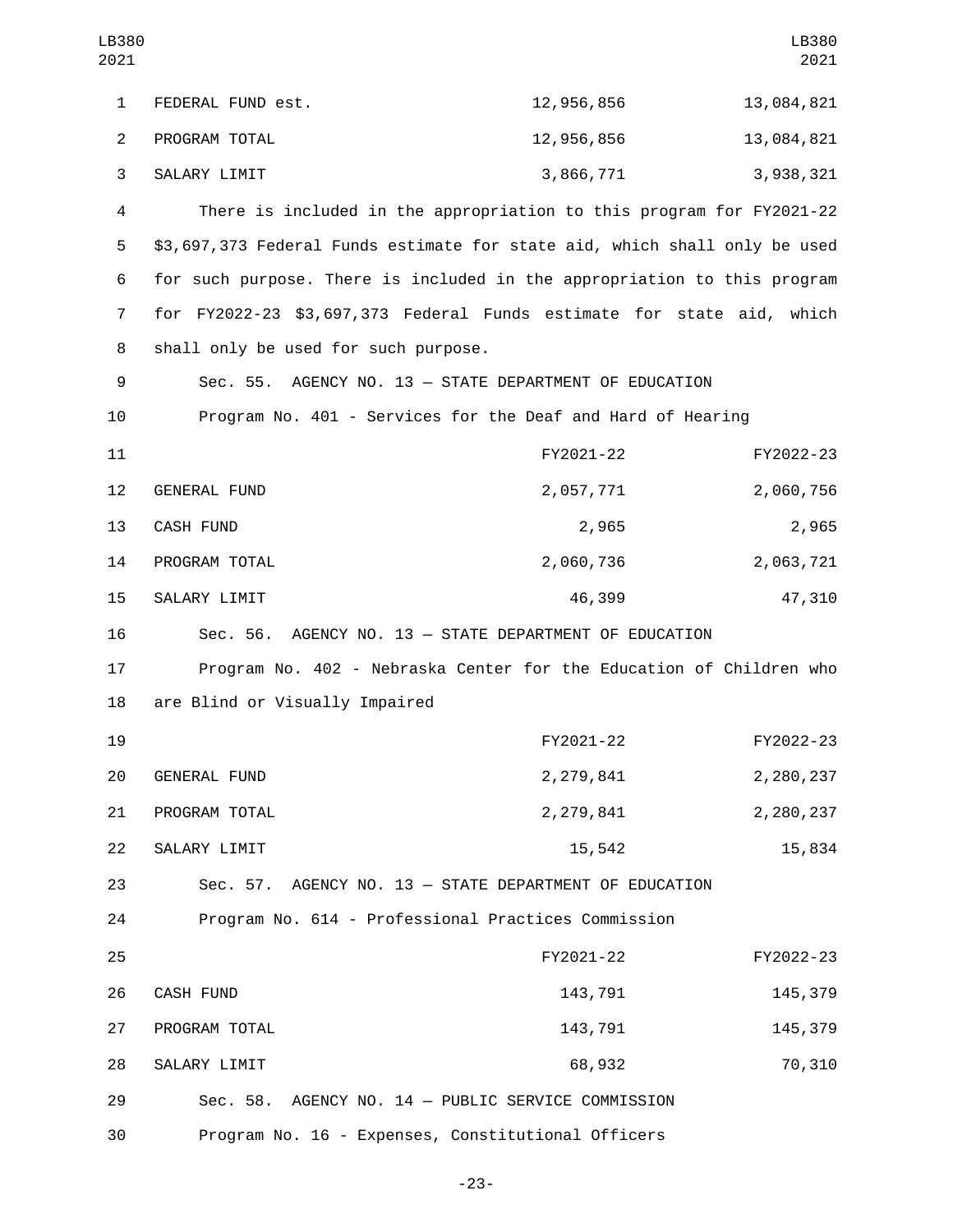| LB380<br>2021  |                     |                                                                      | LB380<br>2021 |
|----------------|---------------------|----------------------------------------------------------------------|---------------|
| 1              |                     | FY2021-22                                                            | FY2022-23     |
| $\overline{2}$ | <b>GENERAL FUND</b> | 61,807                                                               | 61,807        |
| 3              | PROGRAM TOTAL       | 61,807                                                               | 61,807        |
| 4              |                     | Sec. 59. AGENCY NO. 14 - PUBLIC SERVICE COMMISSION                   |               |
| 5              |                     | Program No. 19 - Modular Housing Units Program                       |               |
| 6              |                     | FY2021-22                                                            | FY2022-23     |
| 7              | CASH FUND           | 729,634                                                              | 738,491       |
| 8              | PROGRAM TOTAL       | 729,634                                                              | 738,491       |
| 9              | SALARY LIMIT        | 423,656                                                              | 429,665       |
| 10             |                     | Sec. 60. AGENCY NO. 14 - PUBLIC SERVICE COMMISSION                   |               |
| 11             |                     | Program No. 54 - Enforcement of Standards - Common Carriers          |               |
| 12             |                     | FY2021-22                                                            | FY2022-23     |
| 13             | GENERAL FUND        | 1,741,870                                                            | 1,772,428     |
| 14             | <b>CASH FUND</b>    | 66,104                                                               | 67,047        |
| 15             | PROGRAM TOTAL       | 1,807,974                                                            | 1,839,475     |
| 16             | SALARY LIMIT        | 1, 195, 633                                                          | 1, 215, 520   |
| 17             | Sec. 61.            | AGENCY NO. 14 - PUBLIC SERVICE COMMISSION                            |               |
| 18             |                     | Program No. 60 - Grain Warehouse Surveillance/Moisture Testing       |               |
| 19             |                     | FY2021-22                                                            | FY2022-23     |
| 20             | CASH FUND           | 75,675                                                               | 76,322        |
| 21             | PROGRAM TOTAL       | 75,675                                                               | 76,322        |
| 22             | SALARY LIMIT        | 25,992                                                               | 26,357        |
| 23             |                     | Sec. 62. AGENCY NO. 14 - PUBLIC SERVICE COMMISSION                   |               |
| 24             |                     | Program No. 64 - Nebraska Telecommunications Relay System Fund       |               |
| 25             |                     | FY2021-22                                                            | FY2022-23     |
| 26             | <b>GENERAL FUND</b> | 300,000                                                              | 300,000       |
| 27             | CASH FUND           | 938,250                                                              | 940,446       |
| 28             | PROGRAM TOTAL       | 1,238,250                                                            | 1,240,446     |
| 29             | SALARY LIMIT        | 70,433                                                               | 71,740        |
| 30             |                     | There is included in the appropriation to this program for FY2021-22 |               |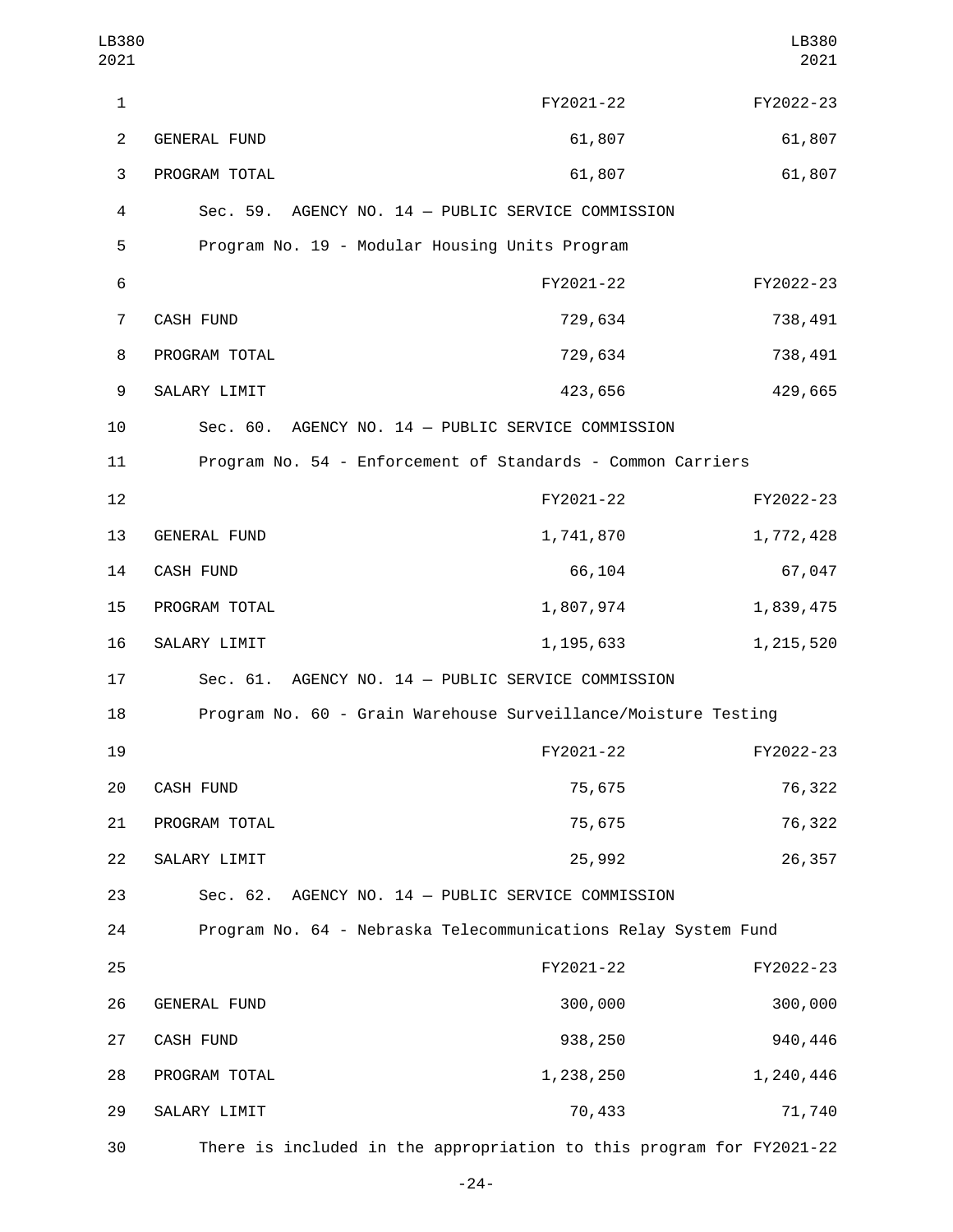| LB380<br>2021  | LB380<br>2021                                                              |
|----------------|----------------------------------------------------------------------------|
| $\mathbf{1}$   | \$180,000 Cash Funds for state aid, which shall only be used for such      |
| $\overline{2}$ | purpose. There is included in the appropriation to this program for        |
| 3              | FY2022-23 \$180,000 Cash Funds for state aid, which shall only be used for |
| 4              | such purpose.                                                              |
| 5              | Sec. 63.<br>AGENCY NO. 14 - PUBLIC SERVICE COMMISSION                      |
| 6              | Program No. 212 - Nebraska Competitive Telephone Marketplace Fund          |
| $\overline{7}$ | FY2021-22<br>FY2022-23                                                     |
| 8              | 15,000<br>15,000<br>CASH FUND                                              |
| 9              | PROGRAM TOTAL<br>15,000<br>15,000                                          |
| 10             | Sec. 64. AGENCY NO. 14 - PUBLIC SERVICE COMMISSION                         |
| 11             | Program No. 583 - Enhanced Wireless 911 Fund                               |
| 12             | FY2021-22<br>FY2022-23                                                     |
| 13             | CASH FUND<br>15,440,855<br>15, 464, 146                                    |
| 14             | 15, 464, 146<br>PROGRAM TOTAL<br>15,440,855                                |
| 15             | SALARY LIMIT<br>948,237<br>963,370                                         |
| 16             | There is included in the appropriation to this program for FY2021-22       |
| 17             | \$8,500,000 Cash Funds for state aid, which shall only be used for such    |
| 18             | purpose. There is included in the appropriation to this program for        |
| 19             | FY2022-23 \$8,500,000 Cash Funds for state aid, which shall only be used   |
| 20             | for such purpose.                                                          |
| 21             | Sec. 65. AGENCY NO. 14 - PUBLIC SERVICE COMMISSION                         |
| 22             | Program No. 686 - Nebraska Telecommunications Universal Service Fund       |
| 23             | FY2021-22<br>FY2022-23                                                     |
| 24             | CASH FUND<br>65, 233, 619<br>65, 217, 333                                  |
| 25             | PROGRAM TOTAL<br>65, 217, 333<br>65, 233, 619                              |
| 26             | SALARY LIMIT<br>636,278<br>646,368                                         |
| 27             | There is included in the appropriation to this program for FY2021-22       |
| 28             | \$64,000,000 Cash Funds for state aid, which shall only be used for such   |
| 29             | purpose. There is included in the appropriation to this program for        |
| 30             | FY2022-23 \$64,000,000 Cash Funds for state aid, which shall only be used  |
| 31             | for such purpose.                                                          |

-25-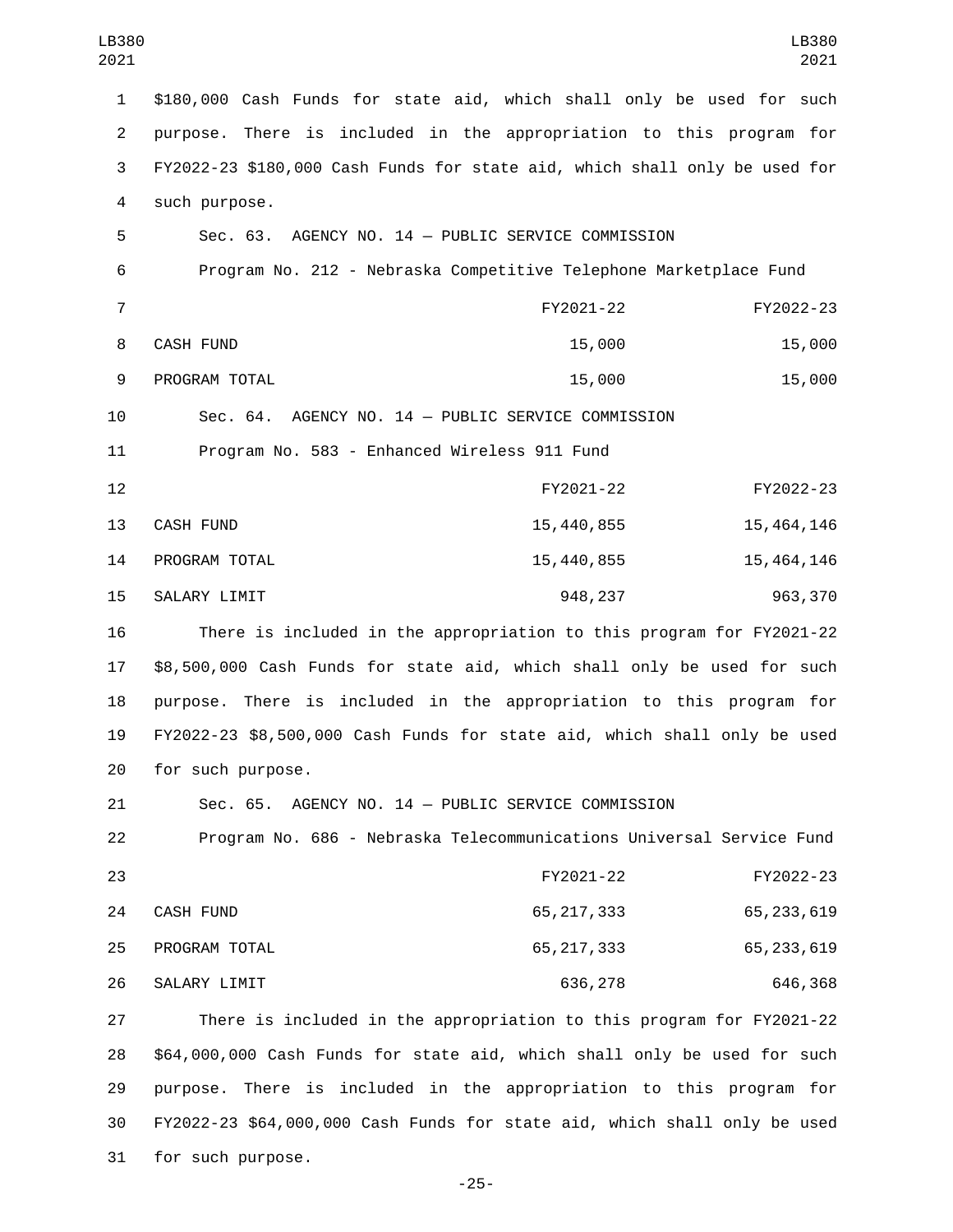| LB380<br>2021             |                                                                            |           | LB380<br>2021 |
|---------------------------|----------------------------------------------------------------------------|-----------|---------------|
| 1                         | AGENCY NO. 14 - PUBLIC SERVICE COMMISSION<br>Sec. 66.                      |           |               |
| 2                         | Program No. 790 - Natural Gas Regulation                                   |           |               |
| $\ensuremath{\mathsf{3}}$ |                                                                            | FY2021-22 | FY2022-23     |
| 4                         | <b>CASH FUND</b>                                                           | 1,736,664 | 1,744,635     |
| 5                         | PROGRAM TOTAL                                                              | 1,736,664 | 1,744,635     |
| 6                         | SALARY LIMIT                                                               | 298,561   | 303,805       |
| 7                         | There is included in the appropriation to this program for FY2021-22       |           |               |
| 8                         | \$185,000 Cash Funds for state aid, which shall only be used for such      |           |               |
| 9                         | purpose. Cash Fund expenditures for state aid for FY2021-22 shall not be   |           |               |
| 10                        | limited to the amount shown. There is included in the appropriation to     |           |               |
| 11                        | this program for FY2022-23 \$185,000 Cash Funds for state aid, which shall |           |               |
| 12                        | only be used for such purpose. Cash Fund expenditures for state aid for    |           |               |
| 13                        | FY2022-23 shall not be limited to the amount shown.                        |           |               |
| 14                        | Sec. 67. AGENCY NO. 14 - PUBLIC SERVICE COMMISSION                         |           |               |
| 15                        | Program No. 792 - Major Oil Pipeline Siting                                |           |               |
| 16                        |                                                                            | FY2021-22 | FY2022-23     |
| 17                        | CASH FUND                                                                  | 6,720,693 | 6,724,246     |
| 18                        | PROGRAM TOTAL                                                              | 6,720,693 | 6,724,246     |
| 19                        | SALARY LIMIT                                                               | 154,286   | 157,372       |
| 20                        | Sec. 68. AGENCY NO. 15 - BOARD OF PARDONS AND BOARD OF PAROLE              |           |               |
| 21                        | Program No. 358 - Board of Parole                                          |           |               |
| 22                        |                                                                            | FY2021-22 | FY2022-23     |
| 23                        | <b>GENERAL FUND</b>                                                        | 7,613,654 | 7,682,478     |
| 24                        | CASH FUND                                                                  | 455,873   | 455,873       |
| 25                        | PROGRAM TOTAL                                                              | 8,069,527 | 8, 138, 351   |
| 26                        | SALARY LIMIT                                                               | 4,209,014 | 4, 245, 599   |
| 27                        | The unexpended General Fund appropriation balance existing on June         |           |               |
| 28                        | 30, 2021, is hereby reappropriated.                                        |           |               |
| 29                        | Sec. 69. AGENCY NO. 16 - DEPARTMENT OF REVENUE                             |           |               |
| 30                        | Program No. 102 - Revenue Administration                                   |           |               |

-26-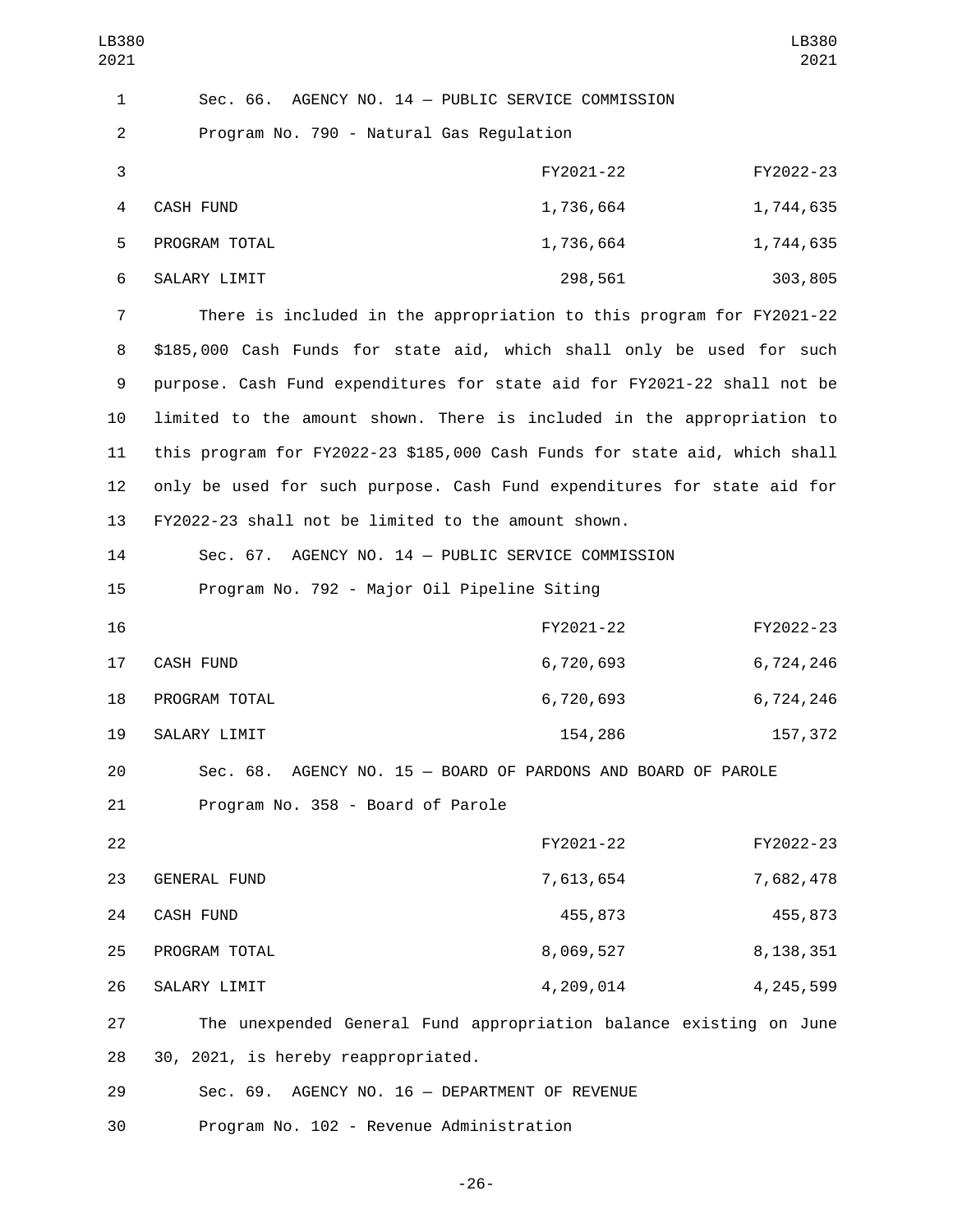| LB380<br>2021  |                                                                          |              | LB380<br>2021 |
|----------------|--------------------------------------------------------------------------|--------------|---------------|
| $\mathbf{1}$   |                                                                          | FY2021-22    | FY2022-23     |
| $\overline{2}$ | <b>GENERAL FUND</b>                                                      | 26, 313, 983 | 26,666,036    |
| 3              | CASH FUND                                                                | 2, 123, 773  | 2, 153, 686   |
| 4              | PROGRAM TOTAL                                                            | 28, 437, 756 | 28, 819, 722  |
| 5              | SALARY LIMIT                                                             | 16,770,934   | 16,994,224    |
| 6              | There is included in the appropriation to this program for FY2021-22     |              |               |
| $\overline{7}$ | \$316,482 Cash Funds for staff necessary to audit and enforce provisions |              |               |
| 8              | of the tobacco Master Settlement Agreement from the Nebraska Health Care |              |               |
| 9              | Cash Fund. There is included in the appropriation to this program for    |              |               |
| 10             | FY2022-23 \$316,482 Cash Funds for staff necessary to audit and enforce  |              |               |
| 11             | provisions of the tobacco Master Settlement Agreement from the Nebraska  |              |               |
| 12             | Health Care Cash Fund.                                                   |              |               |
| 13             | Sec. 70. AGENCY NO. 16 - DEPARTMENT OF REVENUE                           |              |               |
| 14             | Program No. 108 - Homestead Exemption                                    |              |               |
| 15             |                                                                          | FY2021-22    | FY2022-23     |
| 16             | GENERAL FUND                                                             | 104,300,000  | 109,600,000   |
| 17             | PROGRAM TOTAL                                                            | 104,300,000  | 109,600,000   |
| 18             | There is included in the appropriation to this program for FY2021-22     |              |               |
| 19             | \$104,300,000 General Funds for state aid, which shall only be used for  |              |               |
| 20             | such purpose. There is included in the appropriation to this program for |              |               |
| 21             | FY2022-23 \$109,600,000 General Funds for state aid, which shall only be |              |               |
| 22             | used for such purpose.                                                   |              |               |
| 23             | Sec. 71. AGENCY NO. 16 - DEPARTMENT OF REVENUE                           |              |               |
| 24             | Program No. 111 - Motor Fuels                                            |              |               |
| 25             |                                                                          | FY2021-22    | FY2022-23     |
| 26             | CASH FUND                                                                | 1,717,961    | 1,736,806     |
| 27             | PROGRAM TOTAL                                                            | 1,717,961    | 1,736,806     |
| 28             | SALARY LIMIT                                                             | 1, 188, 166  | 1, 198, 717   |

29 Sec. 72. AGENCY NO. 16 — DEPARTMENT OF REVENUE

30 Program No. 112 - Property Assessment

-27-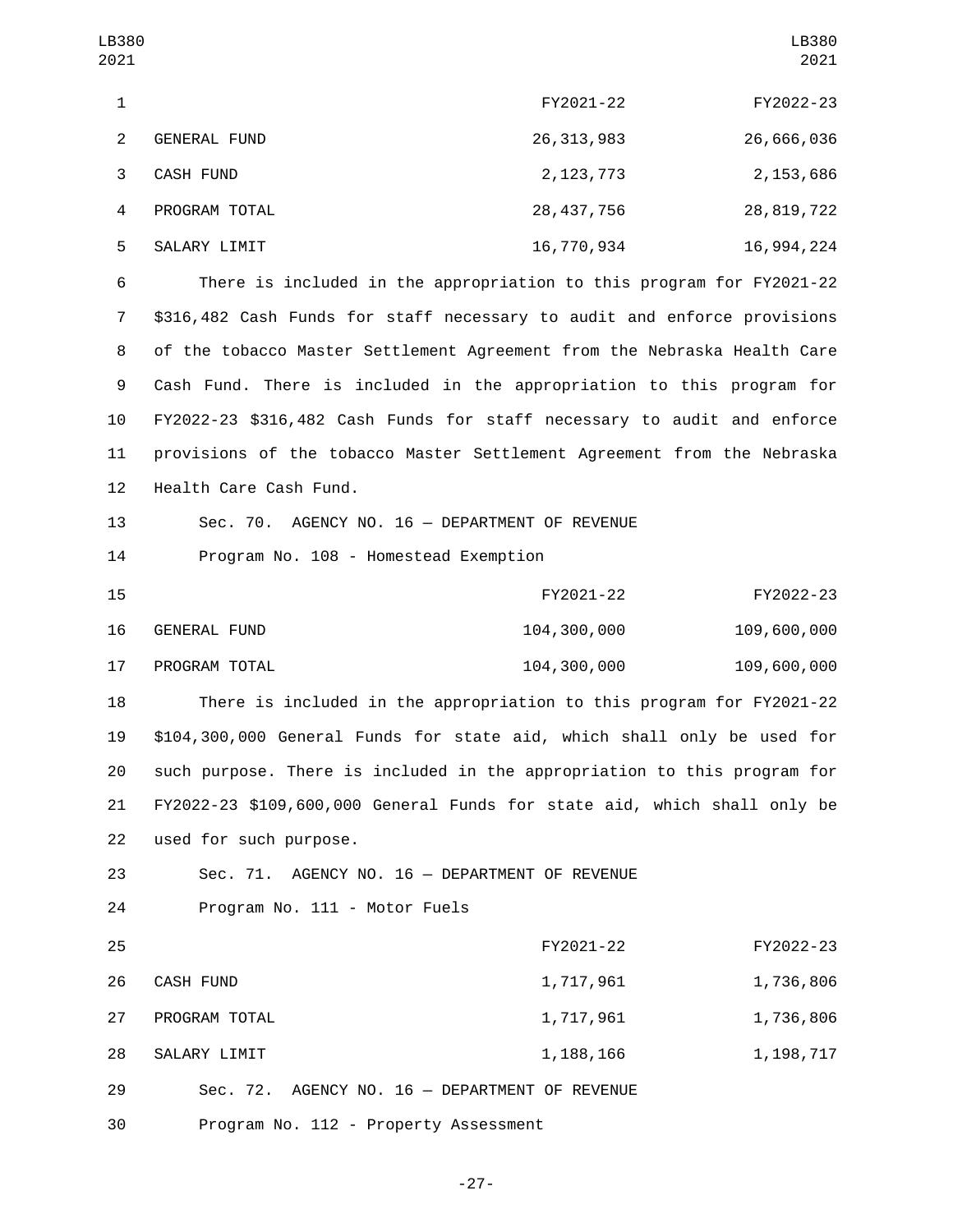| LB380<br>2021  |                                                                            |                                       | LB380<br>2021 |
|----------------|----------------------------------------------------------------------------|---------------------------------------|---------------|
| $\mathbf 1$    |                                                                            | FY2021-22                             | FY2022-23     |
| $\overline{2}$ | <b>GENERAL FUND</b>                                                        | 2,027,244                             | 2,045,351     |
| 3              | <b>CASH FUND</b>                                                           | 699,305                               | 708,909       |
| 4              | PROGRAM TOTAL                                                              | 2,726,549                             | 2,754,260     |
| 5              | SALARY LIMIT                                                               | 1,751,034                             | 1,767,279     |
| 6              | Sec. 73.                                                                   | AGENCY NO. 16 - DEPARTMENT OF REVENUE |               |
| $\overline{7}$ | Program No. 132 - Property Tax Credit Program                              |                                       |               |
| 8              |                                                                            | FY2021-22                             | FY2022-23     |
| 9              | CASH FUND                                                                  | 275,000,000                           | 275,000,000   |
| 10             | PROGRAM TOTAL                                                              | 275,000,000                           | 275,000,000   |
| 11             | There is included in the appropriation to this program for FY2021-22       |                                       |               |
| 12             | \$275,000,000 Cash Funds for state aid, which shall only be used for such  |                                       |               |
| 13             | purpose. There is included in the appropriation to this program for        |                                       |               |
| 14             | FY2022-23 \$275,000,000 Cash Funds for state aid, which shall only be used |                                       |               |
| 15             | for such purpose.                                                          |                                       |               |
| 16             | Sec. 74. AGENCY NO. 16 - DEPARTMENT OF REVENUE                             |                                       |               |
| 17             | Program No. 160 - Lottery Administration                                   |                                       |               |
| 18             |                                                                            | FY2021-22                             | FY2022-23     |
| 19             | CASH FUND est.                                                             | 23, 247, 030                          | 23, 278, 085  |
| 20             | PROGRAM TOTAL                                                              | 23, 247, 030                          | 23, 278, 085  |
| 21             | SALARY LIMIT                                                               | 1,509,418                             | 1,527,879     |
| 22             | Cash Fund expenditures shall not be limited to the amount shown. It        |                                       |               |
| 23             | is the intent of the Legislature that all expenses of the lottery, both    |                                       |               |
| 24             | external and internal, be recorded in the appropriate Cash Fund unless     |                                       |               |
| 25             | specifically required by statute to be recorded elsewhere.                 |                                       |               |
| 26             | Sec. 75. AGENCY NO. 16 - DEPARTMENT OF REVENUE                             |                                       |               |
| 27             | Program No. 164 - Gamblers Assistance Program                              |                                       |               |
| 28             |                                                                            | FY2021-22                             | FY2022-23     |
| 29             | CASH FUND                                                                  | 1,947,610                             | 1,950,434     |
| 30             | PROGRAM TOTAL                                                              | 1,947,610                             | 1,950,434     |

-28-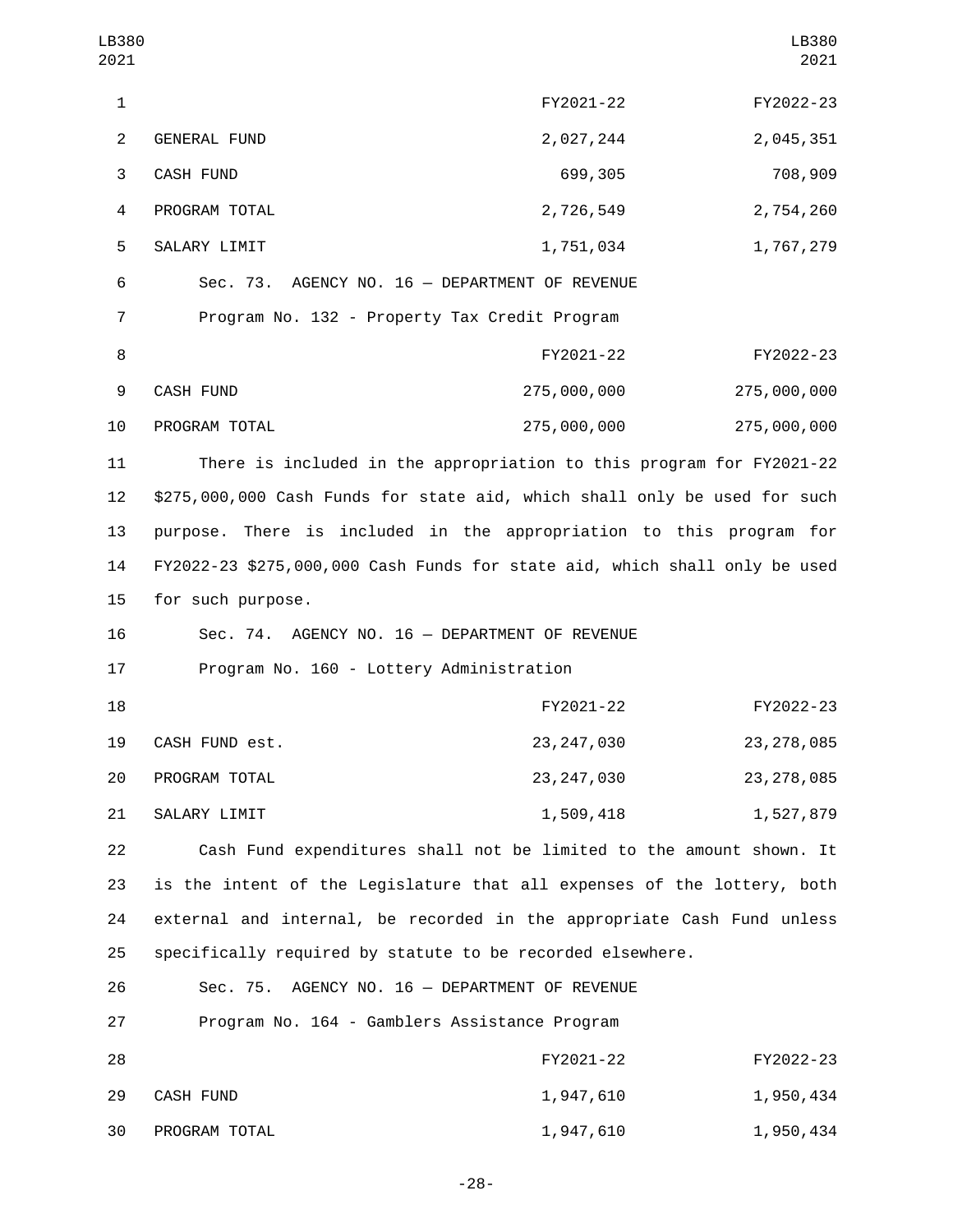1 SALARY LIMIT 224,566 126,582 2 There is included in the appropriation to this program for FY2021-22 3 \$1,150,000 Cash Funds for state aid, which shall only be used for such 4 purpose. There is included in the appropriation to this program for 5 FY2022-23 \$1,150,000 Cash Funds for state aid, which shall only be used 6 for such purpose. 7 There is included in the amount shown in this program \$250,000 Cash 8 Funds for FY2021-22 and \$250,000 Cash Funds for FY2022-23 from the 9 Nebraska Health Care Cash Fund to be used for compulsive gamblers 10 assistance programs. 11 Sec. 76. AGENCY NO. 16 — DEPARTMENT OF REVENUE 12 Program No. 165 - Charitable Gaming 13 FY2021-22 FY2022-23 14 CASH FUND 2,075,996 2,098,152 15 PROGRAM TOTAL 2,075,996 2,075,996 16 SALARY LIMIT 1,270,296 1,282,127 17 Sec. 77. AGENCY NO. 18 — DEPARTMENT OF AGRICULTURE 18 Program No. 78 - Department of Agriculture 19 FY2021-22 FY2022-23 GENERAL FUND20 6,637,241 6,727,324 21 CASH FUND 21 CASH FUND 21 CASH FUND 22 FEDERAL FUND est. 22 4,464,842 4,496,004 23 REVOLVING FUND 23 237,134 401,073 PROGRAM TOTAL24 20,180,930 20,383,008 25 SALARY LIMIT 25 SALARY LIMIT 26 The Department of Administrative Services shall monitor the 27 appropriations and expenditures for this program according to the 28 following program classifications: 29 No. 27 - Shared Services

30 No. 57 - Food Safety and Consumer Protection

-29-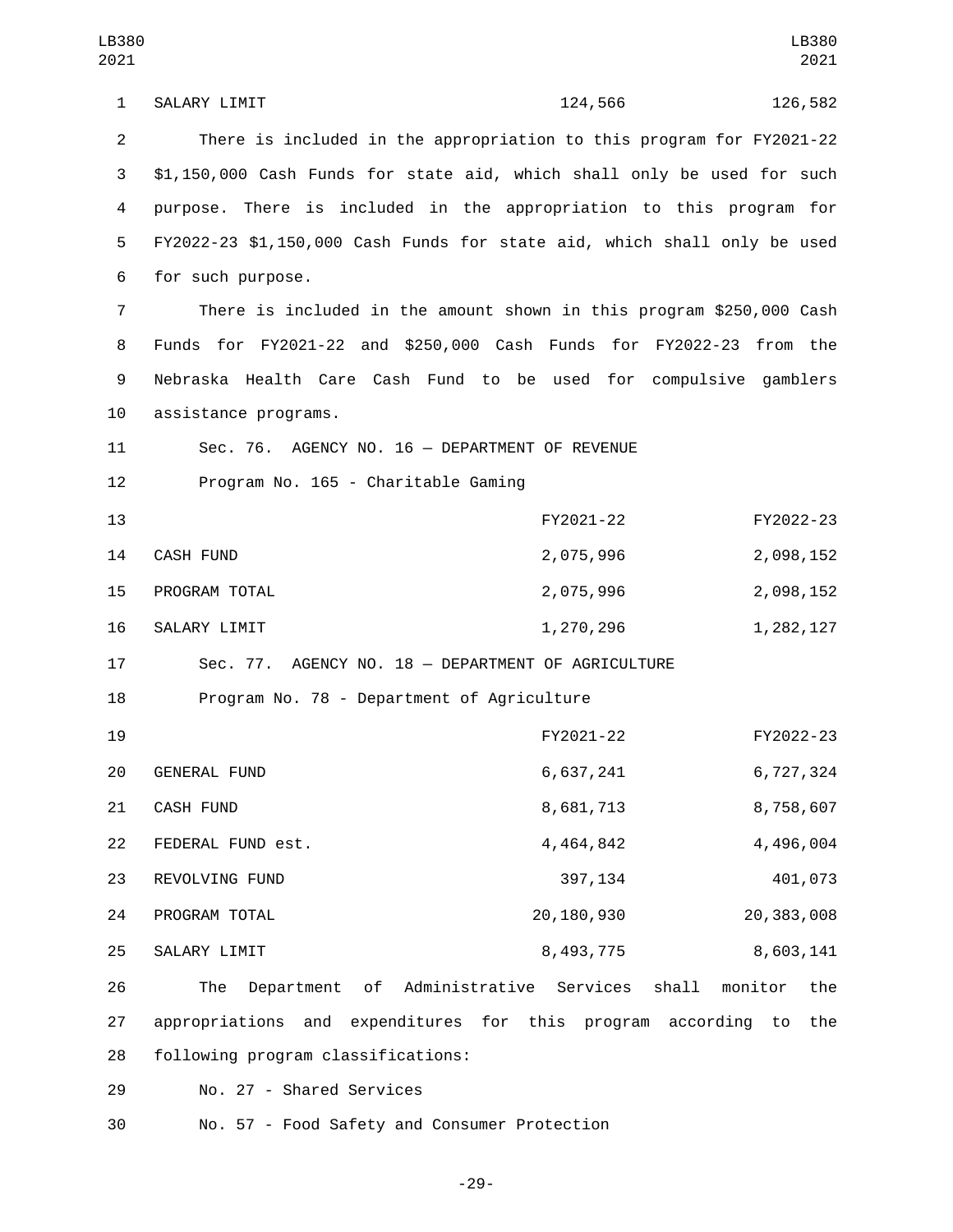| LB380<br>2021  |                                                                             |                                         | LB380<br>2021  |
|----------------|-----------------------------------------------------------------------------|-----------------------------------------|----------------|
| $\mathbf{1}$   | No. 63 - Animal and Plant Health Protection                                 |                                         |                |
| $\overline{c}$ | No. 564 - Ag Promotion and Development                                      |                                         |                |
| 3              | There is included in the appropriation to this program for FY2021-22        |                                         |                |
| 4              | \$706,000 General Funds and \$420,000 Federal Funds estimate for state aid, |                                         |                |
| 5              | which shall only be used for such purpose. There is included in the         |                                         |                |
| 6              | appropriation to this program for FY2022-23 \$706,000 General Funds and     |                                         |                |
| 7              | \$420,000 Federal Funds estimate for state aid, which shall only be used    |                                         |                |
| 8              | for such purpose.                                                           |                                         |                |
| 9              | Sec. 78. AGENCY NO. 19 - DEPARTMENT OF BANKING AND FINANCE                  |                                         |                |
| 10             | Program No. 65 - Enforcement of Standards - Financial Institutions          |                                         |                |
| 11             |                                                                             | FY2021-22                               | FY2022-23      |
| 12             | CASH FUND                                                                   | 5,993,929                               | 6,092,781      |
| 13             | PROGRAM TOTAL                                                               | 5,993,929                               | 6,092,781      |
| 14             | SALARY LIMIT                                                                | 3,864,475                               | 3,930,681      |
| 15             | Sec. 79. AGENCY NO. 19 - DEPARTMENT OF BANKING AND FINANCE                  |                                         |                |
| 16             | Program No. 66 - Enforcement of Standards - Securities                      |                                         |                |
| 17             |                                                                             | FY2021-22                               | FY2022-23      |
| 18             | CASH FUND                                                                   | 1,666,495                               | 1,690,218      |
| 19             | PROGRAM TOTAL                                                               | 1,666,495                               | 1,690,218      |
| 20             | SALARY LIMIT                                                                | 969,492                                 | 983,809        |
| 21             | Sec. 80. AGENCY NO. 21 - STATE FIRE MARSHAL                                 |                                         |                |
| 22             | Program No. 193 - Public Protection                                         |                                         |                |
| 23             |                                                                             | FY2021-22                               | FY2022-23      |
| 24             | GENERAL FUND                                                                | 3,466,768                               | 3,562,548      |
| 25             | CASH FUND                                                                   | 3,359,760                               | 3,456,756      |
| 26             | FEDERAL FUND est.                                                           | 473,402                                 | 480,504        |
| 27             | PROGRAM TOTAL                                                               | 7,299,930                               | 7,499,808      |
| 28             | SALARY LIMIT                                                                | 4,256,291                               | 4,401,421      |
| 29             | Administrative Services<br>The<br>Department<br>of                          | shall                                   | monitor<br>the |
| 30             | appropriations<br>and                                                       | expenditures for this program according | the<br>to      |

-30-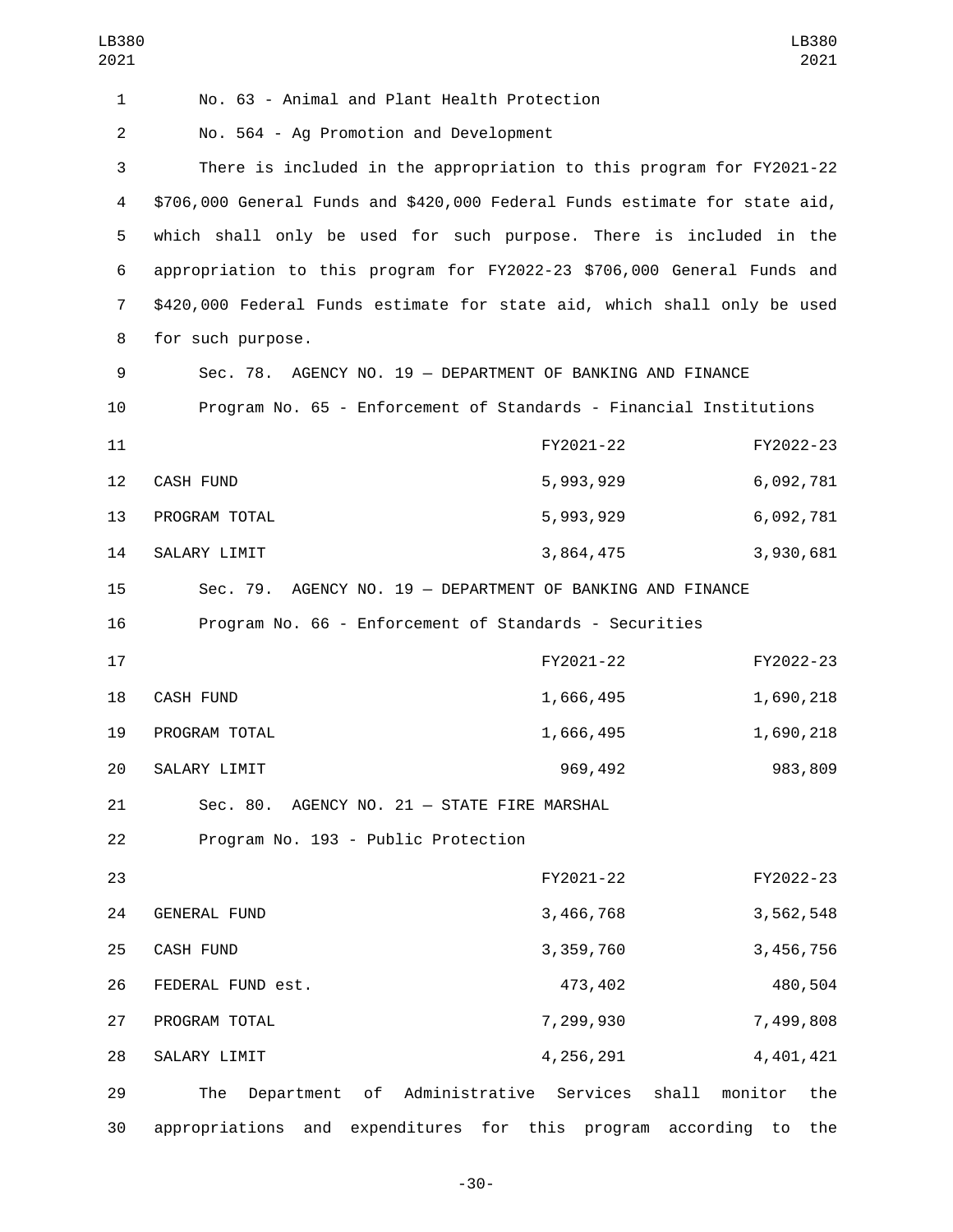following program classifications:1

No. 225 - General Operations2

3 No. 226 - Pipeline Safety

No. 227 - Underground Storage Tanks4

5 No. 229 - Cigarette Ignition Propensity Testing

6 No. 230 - Safety Inspection Program

 There is included in the appropriation to this program for FY2021-22 \$55,000 Federal Funds estimate for state aid, which shall only be used for such purpose. There is included in the appropriation to this program for FY2022-23 \$55,000 Federal Funds estimate for state aid, which shall only be used for such purpose. If federal restrictions prevent using these Federal Funds for state aid, the State Fire Marshal may reallocate available funds in the Underground Storage Tank Fund to provide state aid 14 payments to the affected political subdivisions.

 There is included in the appropriation to this program for FY2021-22 \$20,000 Cash Funds for fireworks testing, which shall only be used for such purpose. There is included in the appropriation to this program for FY2022-23 \$20,000 Cash Funds for fireworks testing, which shall only be 19 used for such purpose.

20 Sec. 81. AGENCY NO. 21 - STATE FIRE MARSHAL

21 Program No. 340 - Training Division

| 22 |                     | FY2021-22                                   | FY2022-23 |
|----|---------------------|---------------------------------------------|-----------|
| 23 | <b>GENERAL FUND</b> | 938,876                                     | 954,130   |
| 24 | CASH FUND           | 50,000                                      | 50,000    |
| 25 | FEDERAL FUND est.   | 2,321                                       | 2,382     |
| 26 | PROGRAM TOTAL       | 991, 197                                    | 1,006,512 |
| 27 | SALARY LIMIT        | 525,278                                     | 533,591   |
| 28 |                     | Sec. 82. AGENCY NO. 21 - STATE FIRE MARSHAL |           |

29 Program No. 845 - Nebraska Public Safety Communication System 30 FY2021-22 FY2022-23

31 GENERAL FUND 2001 2002 2004 110,934 2009 110,934 110,934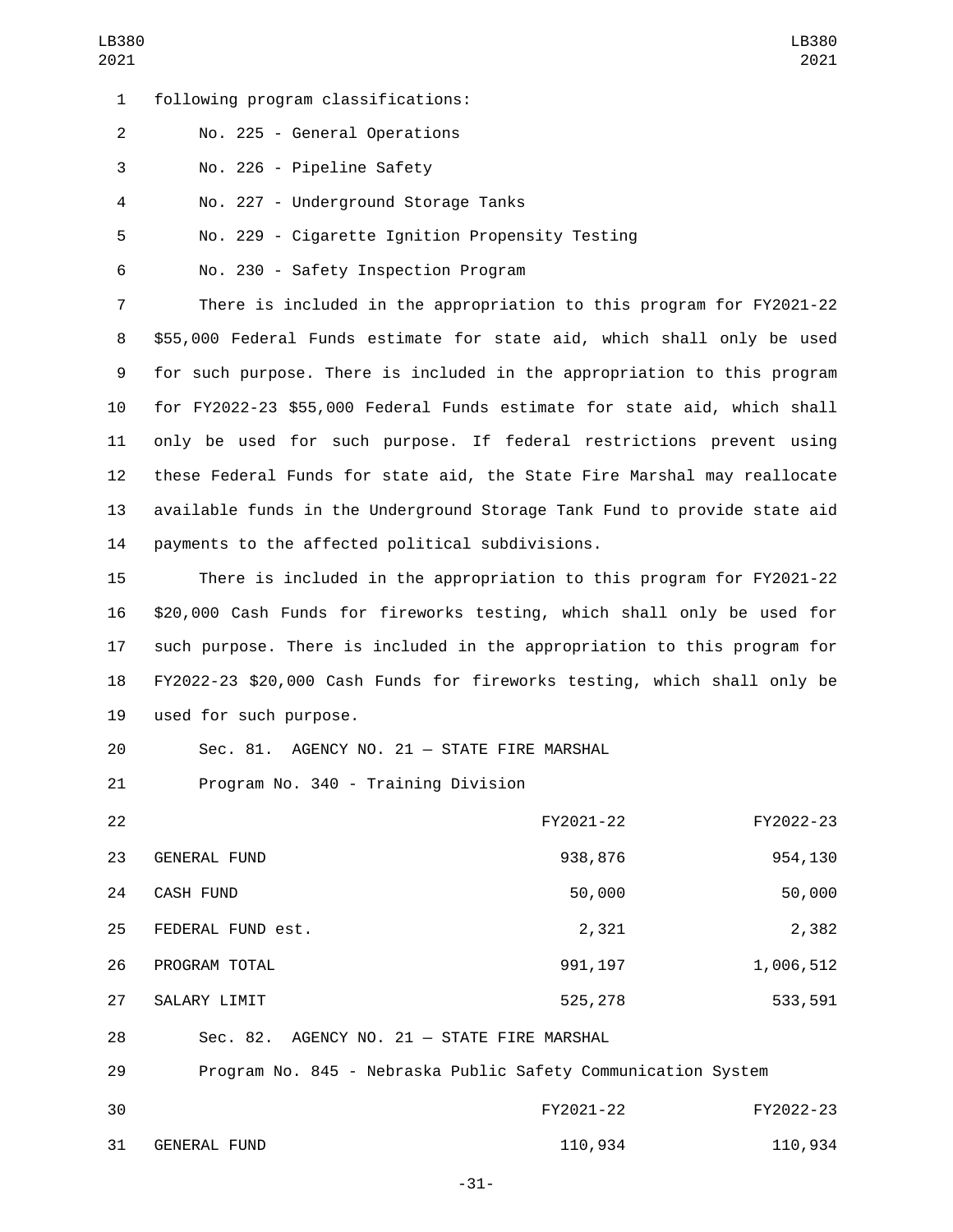| LB380<br>2021  |                                                                           |              | LB380<br>2021 |  |
|----------------|---------------------------------------------------------------------------|--------------|---------------|--|
| $\mathbf{1}$   | <b>CASH FUND</b>                                                          | 71,734       | 71,734        |  |
| $\overline{2}$ | PROGRAM TOTAL                                                             | 182,668      | 182,668       |  |
| 3              | Sec. 83. AGENCY NO. 22 - DEPARTMENT OF INSURANCE                          |              |               |  |
| 4              | Program No. 68 - Medical Professional Liability                           |              |               |  |
| 5              |                                                                           | FY2021-22    | FY2022-23     |  |
| 6              | CASH FUND                                                                 | 125,045      | 126,426       |  |
| $\overline{7}$ | PROGRAM TOTAL                                                             | 125,045      | 126,426       |  |
| 8              | SALARY LIMIT                                                              | 60,314       | 61,134        |  |
| 9              | Sec. 84. AGENCY NO. 22 - DEPARTMENT OF INSURANCE                          |              |               |  |
| 10             | Program No. 69 - Enforcement of Standards - Insurance                     |              |               |  |
| 11             |                                                                           | FY2021-22    | FY2022-23     |  |
| 12             | CASH FUND                                                                 | 12,410,584   | 11,697,436    |  |
| 13             | FEDERAL FUND est.                                                         | 1,532,947    | 1,538,259     |  |
| 14             | PROGRAM TOTAL                                                             | 13, 943, 531 | 13, 235, 695  |  |
| 15             | SALARY LIMIT                                                              | 8,034,304    | 8, 137, 234   |  |
| 16             | There is included in the appropriation to this program for FY2021-22      |              |               |  |
| 17             | \$664,722 Federal Funds estimate for state aid, which shall only be used  |              |               |  |
| 18             | for this purpose. There is included in the appropriation to this program  |              |               |  |
| 19             | for FY2022-23 \$664,722 Federal Funds estimate for state aid, which shall |              |               |  |
| 20             | only be used for this purpose.                                            |              |               |  |
| 21             | AGENCY NO. 22 - DEPARTMENT OF INSURANCE<br>Sec. 85.                       |              |               |  |
| 22             | Program No. 556 - Liquidation of Insurance Companies                      |              |               |  |
| 23             |                                                                           | FY2021-22    | FY2022-23     |  |
| 24             | CASH FUND                                                                 | 5,000        | 5,000         |  |
| 25             | PROGRAM TOTAL                                                             | 5,000        | 5,000         |  |
| 26             | Sec. 86. AGENCY NO. 23 - DEPARTMENT OF LABOR                              |              |               |  |
| 27             | Program No. 31 - Division of Employment                                   |              |               |  |
| 28             |                                                                           | FY2021-22    | FY2022-23     |  |
| 29             | CASH FUND                                                                 | 2,961,118    | 2,964,267     |  |
| 30             | FEDERAL FUND est.                                                         | 41, 103, 308 | 41, 441, 456  |  |

-32-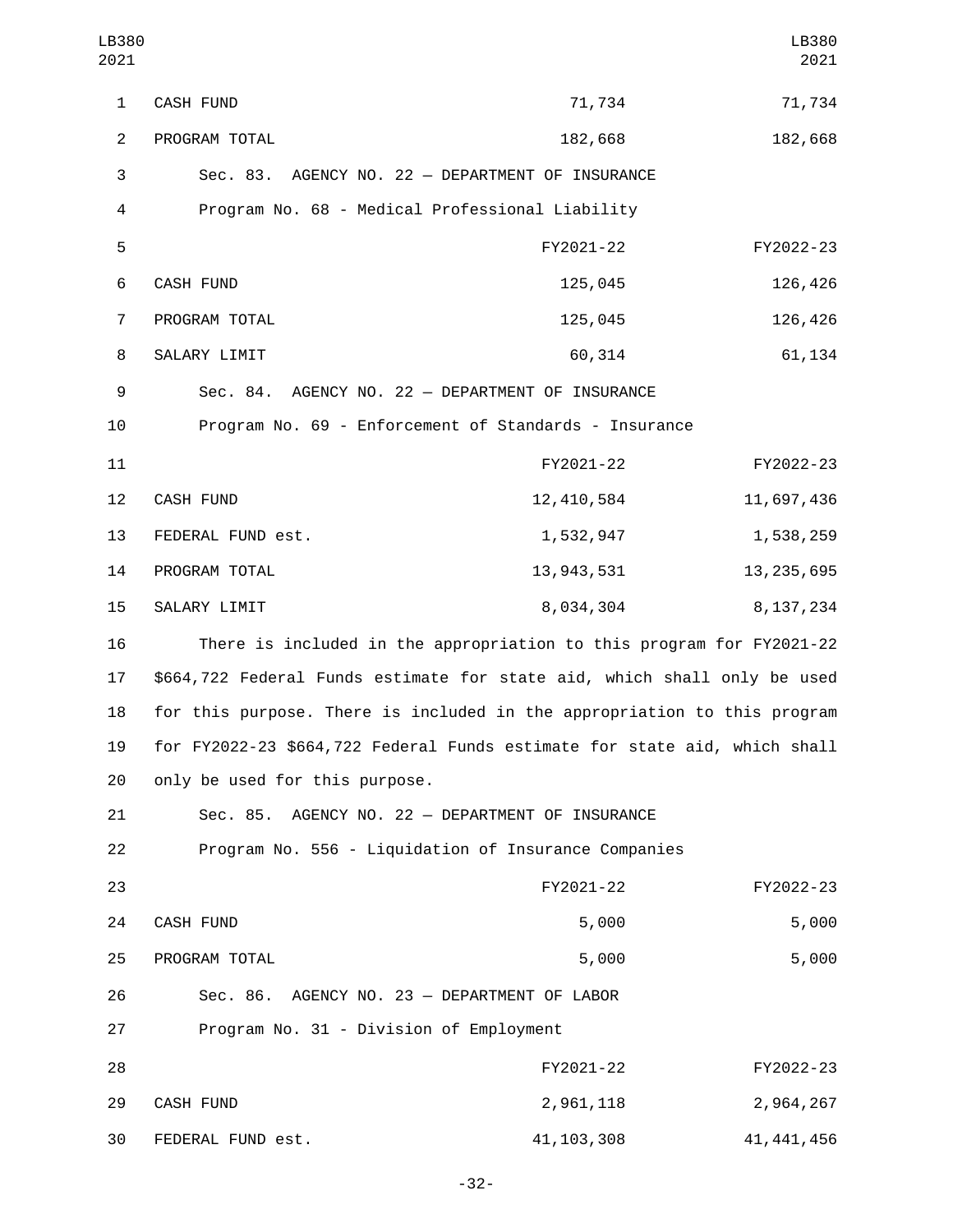1 PROGRAM TOTAL 23 226 44,064,426 44,405,723 2 SALARY LIMIT 2 19,123,035 19,306,401 3 There is included in the appropriation to this program for FY2021-22 4 \$1,600,000 Cash Funds for state aid, which shall only be used for such 5 purpose. There is included in the appropriation to this program for 6 FY2022-23 \$1,600,000 Cash Funds for state aid, which shall only be used 7 for such purpose. 8 There is included in the appropriation to this program for FY2021-22 9 \$7,904,743 Federal Funds estimate for state aid, which shall only be used 10 for such purpose. There is included in the appropriation to this program 11 for FY2022-23 \$7,904,743 Federal Funds estimate for state aid, which 12 shall only be used for such purpose. 13 Sec. 87. AGENCY NO. 23 — DEPARTMENT OF LABOR 14 Program No. 194 - Division for Protection of People and Property 15 FY2021-22 FY2022-23 16 GENERAL FUND 16 665,686 672,033 CASH FUND17 605,906 610,171 18 FEDERAL FUND est. 18 722,223 729,704 19 PROGRAM TOTAL 2, 2011, 2021 1,993,815 20 SALARY LIMIT 20 1,109,932 1,116,846 21 Sec. 88. AGENCY NO. 24 — DEPARTMENT OF MOTOR VEHICLES 22 Program No. 70 - Enforcement of Standards - Motor Vehicles/Motor 23 Vehicle Drivers 24 FY2021-22 FY2022-23 CASH FUND25 28,878,391 28,780,690 FEDERAL FUND est.26 43,412 30,000 PROGRAM TOTAL27 28,921,803 28,810,690 SALARY LIMIT28 9,942,722 10,055,019 29 There is included in the appropriation to this program for FY2021-22 30 \$48,000 Cash Funds for state aid, which shall only be used for such LB380 2021 LB380 2021

-33-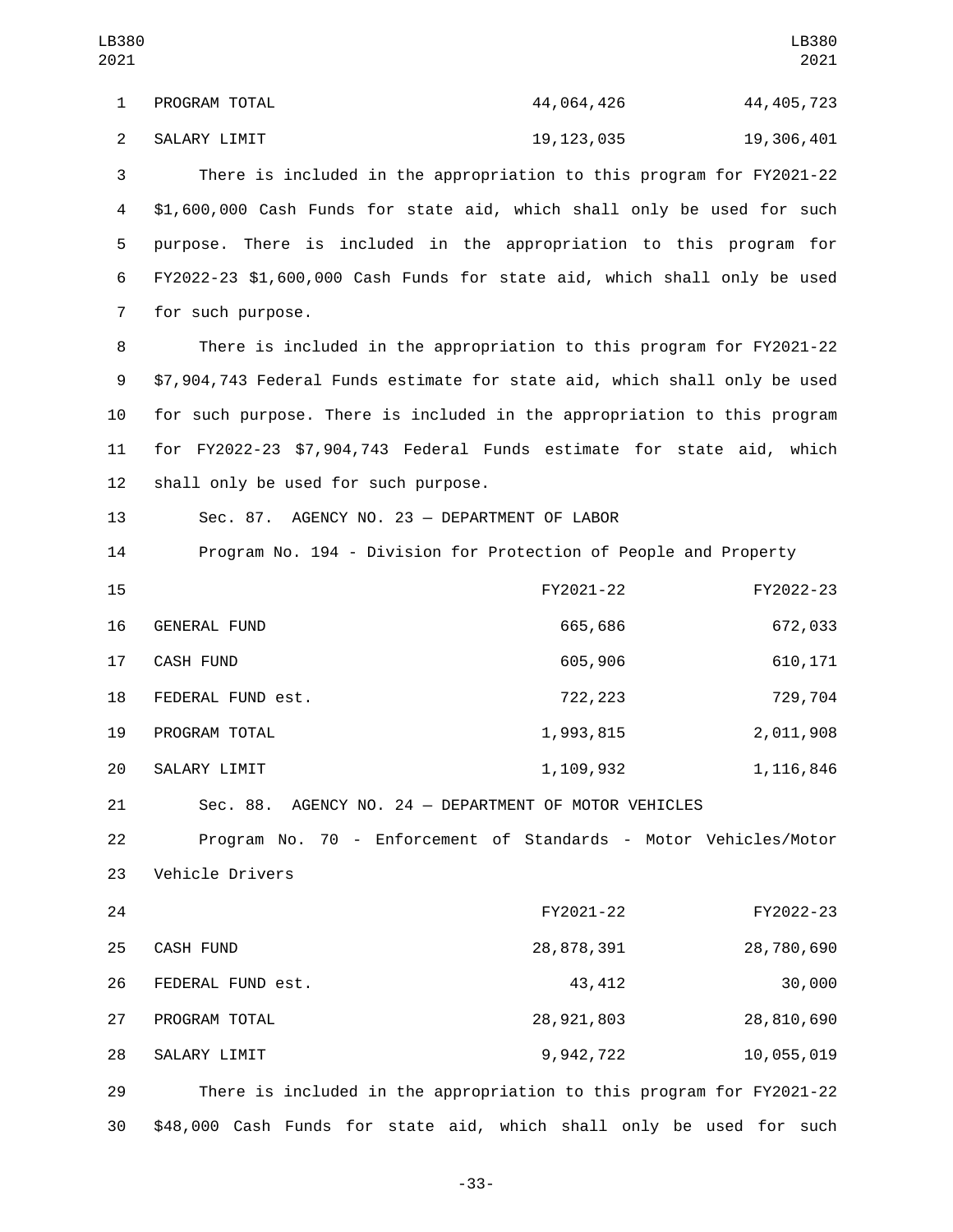| LB380<br>2021  |                                                                           |                 | LB380<br>2021          |
|----------------|---------------------------------------------------------------------------|-----------------|------------------------|
| 1              | purpose. There is included in the appropriation to this program for       |                 |                        |
| $\overline{2}$ | FY2022-23 \$48,000 Cash Funds for state aid, which shall only be used for |                 |                        |
| 3              | such purpose.                                                             |                 |                        |
| 4              | Sec. 89. AGENCY NO. 24 - DEPARTMENT OF MOTOR VEHICLES                     |                 |                        |
| 5              | Program No. 90 - Motor Vehicle License Plates                             |                 |                        |
| 6              |                                                                           | FY2021-22       | FY2022-23              |
| 7              | CASH FUND est.                                                            | 10,387,085      | 5,492,897              |
| 8              | PROGRAM TOTAL                                                             | 10,387,085      | 5,492,897              |
| 9              | Cash Fund expenditures shall not be limited to the amounts shown.         |                 |                        |
| 10             | Sec. 90. AGENCY NO. 25 - DEPARTMENT OF HEALTH AND HUMAN SERVICES          |                 |                        |
| 11             | Program No. 30 - Tobacco Prevention and Control                           |                 |                        |
| 12             |                                                                           | FY2021-22       | FY2022-23              |
| 13             | CASH FUND                                                                 | 2,570,000       | 2,570,000              |
| 14             | FEDERAL FUND est.                                                         | 9,000           | 9,000                  |
| 15             | PROGRAM TOTAL                                                             | 2,579,000       | 2,579,000              |
| 16             | There is included in the appropriation to this program for FY2021-22      |                 |                        |
| 17             | \$2,570,000 Cash Funds for tobacco use prevention and control from the    |                 |                        |
| 18             | Nebraska Health Care Cash Fund. There is included in the appropriation to |                 |                        |
| 19             | program for FY2022-23 \$2,570,000 Cash Funds for tobacco<br>this          |                 | use                    |
| 20             | prevention and control from the Nebraska Health Care Cash Fund.           |                 |                        |
| 21             | AGENCY NO. 25 - DEPARTMENT OF HEALTH AND HUMAN SERVICES<br>Sec. 91.       |                 |                        |
| 22             | Program No. 33 - Administration                                           |                 |                        |
| 23             |                                                                           | FY2021-22       | FY2022-23              |
| 24             | <b>GENERAL FUND</b>                                                       | 149, 430, 769   | 151, 173, 465          |
| 25             | <b>CASH FUND</b>                                                          | 27,573,810      | 27,666,429             |
| 26             | FEDERAL FUND est.                                                         | 320, 970, 255   | 322, 893, 057          |
| 27             | PROGRAM TOTAL                                                             | 497, 974, 834   | 501, 732, 951          |
| 28             | SALARY LIMIT                                                              | 169, 518, 481   | 171, 419, 191          |
| 29             | (1) The Department of Administrative Services                             |                 | shall<br>monitor the   |
| 30             | expenditures<br>appropriations<br>and<br>for                              | this<br>program | according<br>to<br>the |

-34-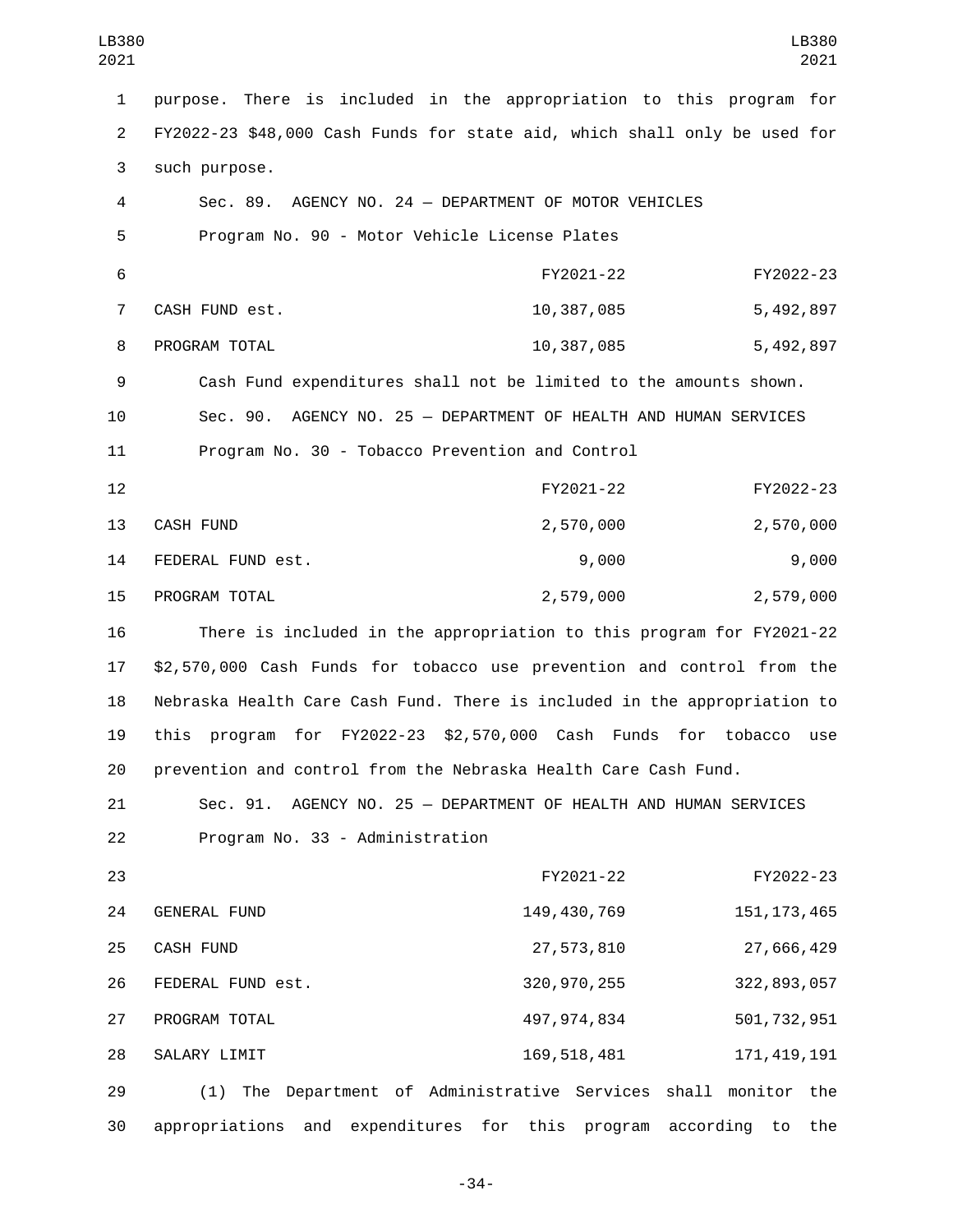following program classifications:1 No. 249 - Medicaid Expansion Administration2 3 No. 261 - General Operations No. 262 - Public Health Administration4 No. 263 - Medicaid and Long-Term Care Administration No. 264 - Children and Family Services Administration 7 No. 265 - Protection and Safety 8 No. 266 - Economic and Family Support No. 267 - Developmental Disabilities Service Coordination No. 268 - Behavioral Health Administration10 No. 269 - Developmental Disabilities Administration (2) There is included in the appropriation to this program for

 FY2021-22 \$13,688 Cash Funds for regulatory support for out-of-hospital emergency care providers licensing from the Nebraska Health Care Cash Fund. There is included in the appropriation to this program for FY2022-23 \$13,688 Cash Funds for regulatory support for out-of-hospital emergency care providers licensing from the Nebraska Health Care Cash 18 Fund.

 (3) There is included in the appropriation to this program for FY2021-22 \$26,000 Cash Funds from the Nebraska Health Care Cash Fund to continue the Parkinson's Disease Registry. There is included in the appropriation to this program for FY2022-23 \$26,000 Cash Funds from the Nebraska Health Care Cash Fund to continue the Parkinson's Disease 24 Registry.

 (4) There is included in the appropriation to this program \$404,643 Cash Funds for FY2021-22 and \$404,643 Cash Funds for FY2022-23 from the Nebraska Health Care Cash Fund for respite services in each of the service areas designated by the Department of Health and Human Services and for administrative costs, including personnel costs, associated with 30 the Nebraska Lifespan Respite Services Program.

(5) There is included in the appropriation to this program for

-35-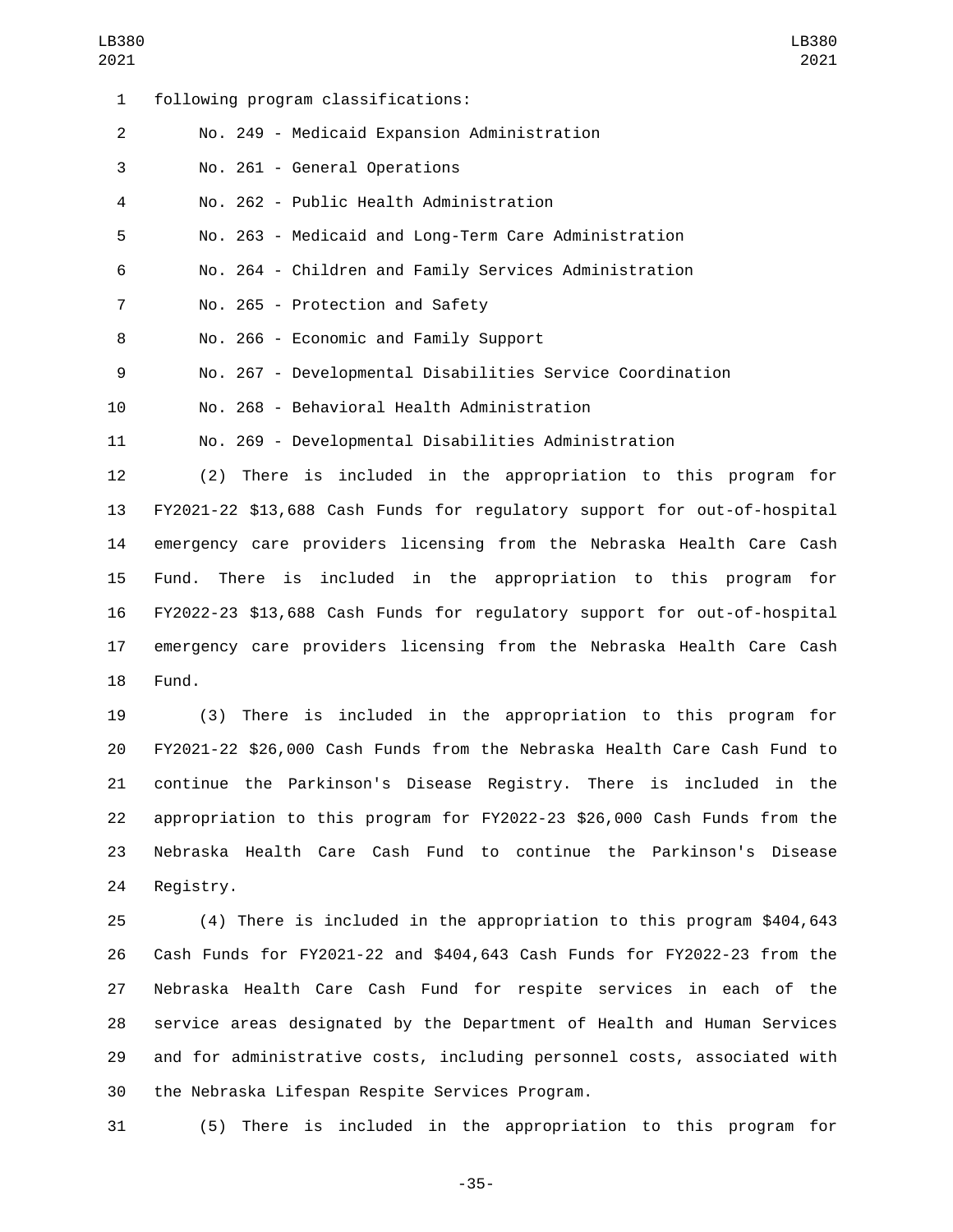FY2021-22 \$6,000 Cash Funds from the Nebraska Health Care Cash Fund for costs of smoking cessation covered by medicaid. There is included in the appropriation to this program for FY2022-23 \$6,000 Cash Funds from the Nebraska Health Care Cash Fund for costs of smoking cessation covered by 5 medicaid.

 (6) There is included in the appropriation to this program for FY2021-22 \$1,000,000 General Funds for the electronic records initiative, to be used only for this purpose. There is included in the appropriation to this program for FY2022-23 \$1,000,000 General Funds for the electronic records initiative, to be used only for this purpose.

 (7) There is included in the appropriation to this program for FY2021-22 \$220,000 Cash Funds to operate a satellite office of minority health in the second and third congressional districts to coordinate and administer state policy relating to minority health from the Nebraska Health Care Cash Fund. There is included in the appropriation to this program for FY2022-23 \$220,000 Cash Funds to operate a satellite office of minority health in the second and third congressional districts to coordinate and administer state policy relating to minority health from 19 the Nebraska Health Care Cash Fund.

 (8) There is included in the appropriation to this program for FY2021-22 \$100,000 Cash Funds for staff and operating expenses for public health from the Nebraska Health Care Cash Fund. There is included in the appropriation to this program for FY2022-23 \$100,000 Cash Funds for staff and operating expenses for public health from the Nebraska Health Care 25 Cash Fund.

 (9) There is included in the appropriation to this program for FY2021-22 \$36,459 Cash Funds from the Nebraska Health Care Cash Fund to complete the strategic plan for persons with disabilities.

 (10) It is the intent of the Legislature that the Department of Health and Human Services shall provide quarterly status reports electronically on the replacement and maintenance, including

-36-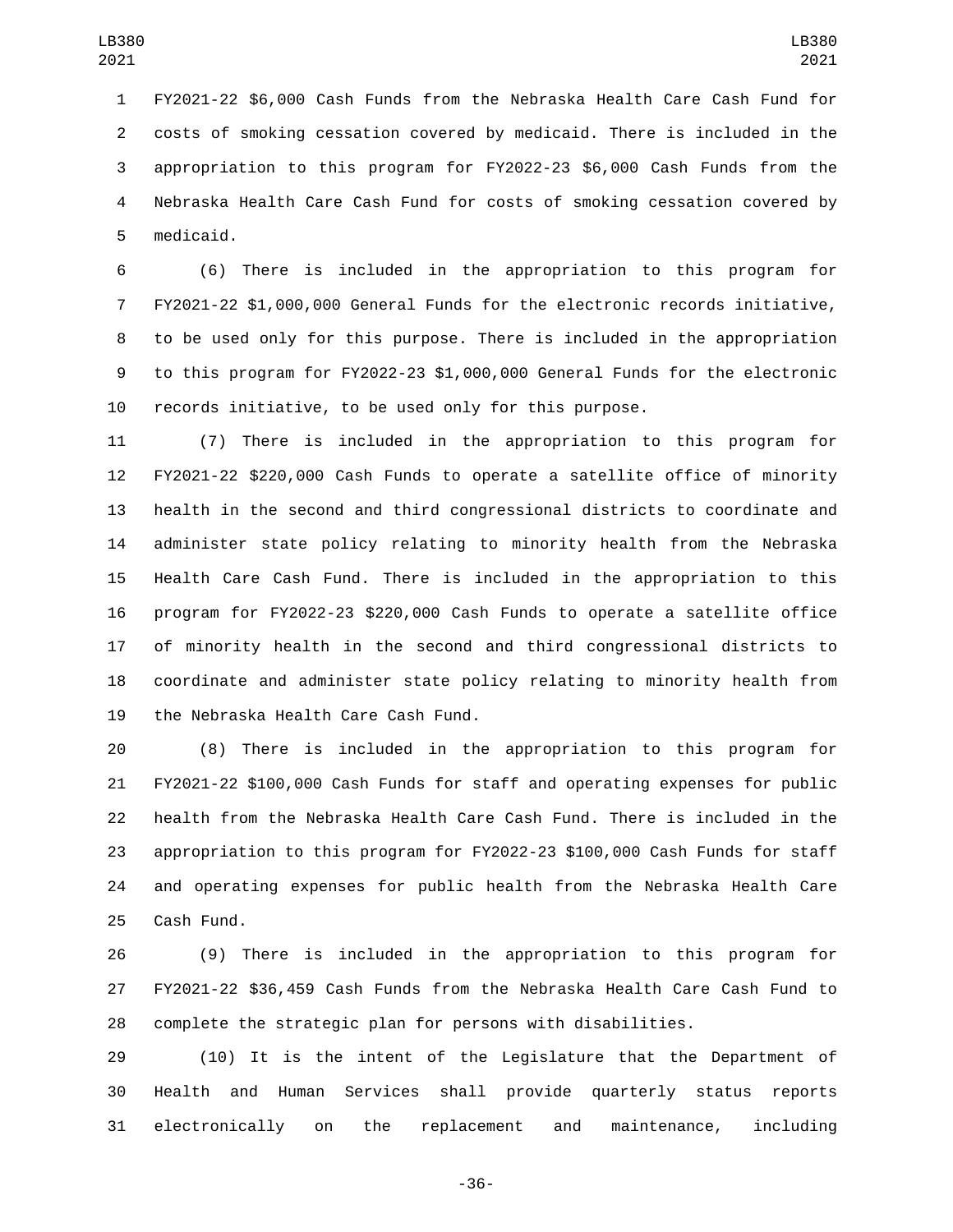expenditures, of the Medicaid Medical Information System (MMIS).

 (11) It is the intent of the Legislature that the department shall provide monthly status reports electronically to the Clerk of the Legislature and the Legislative Fiscal Analyst on Medicaid Expansion. The department shall include in the reports information on contracts, personnel, waiver applications, CMS decisions and directives, and 7 implementation timelines.

 Sec. 92. AGENCY NO. 25 — DEPARTMENT OF HEALTH AND HUMAN SERVICES 9 Program No. 38 - Behavioral Health Aid

| 10                |                     | FY2021-22    | FY2022-23    |
|-------------------|---------------------|--------------|--------------|
| 11                | <b>GENERAL FUND</b> | 73,649,141   | 74, 455, 561 |
| $12 \overline{ }$ | CASH FUND           | 13,799,660   | 13,799,660   |
| 13                | FEDERAL FUND est.   | 10,504,971   | 10,504,971   |
| 14                | PROGRAM TOTAL       | 97, 953, 772 | 98,760,192   |

 There is included in the appropriation to this program for FY2021-22 \$73,649,141 General Funds, \$13,799,660 Cash Funds, and \$10,504,971 Federal Funds estimate for state aid, which shall only be used for such purpose. There is included in the appropriation to this program for FY2022-23 \$74,455,561 General Funds, \$13,799,660 Cash Funds, and \$10,504,971 Federal Funds estimate for state aid, which shall only be 21 used for such purpose.

 There is included in the amount shown as Cash Fund aid in this program \$6,500,000 Cash Funds for FY2021-22 and \$6,500,000 Cash Funds for FY2022-23 from the Nebraska Health Care Cash Fund to be used for community-based mental health and substance abuse services, including intermediate-level residential mental health services. It is the intent of the Legislature that these funds shall be distributed to each of the six behavioral health regions based upon a formula determined by the 29 Department of Health and Human Services.

 There is included in the amount shown as Cash Fund aid in this program \$2,599,660 Cash Funds for FY2021-22 and \$2,599,660 Cash Funds for

-37-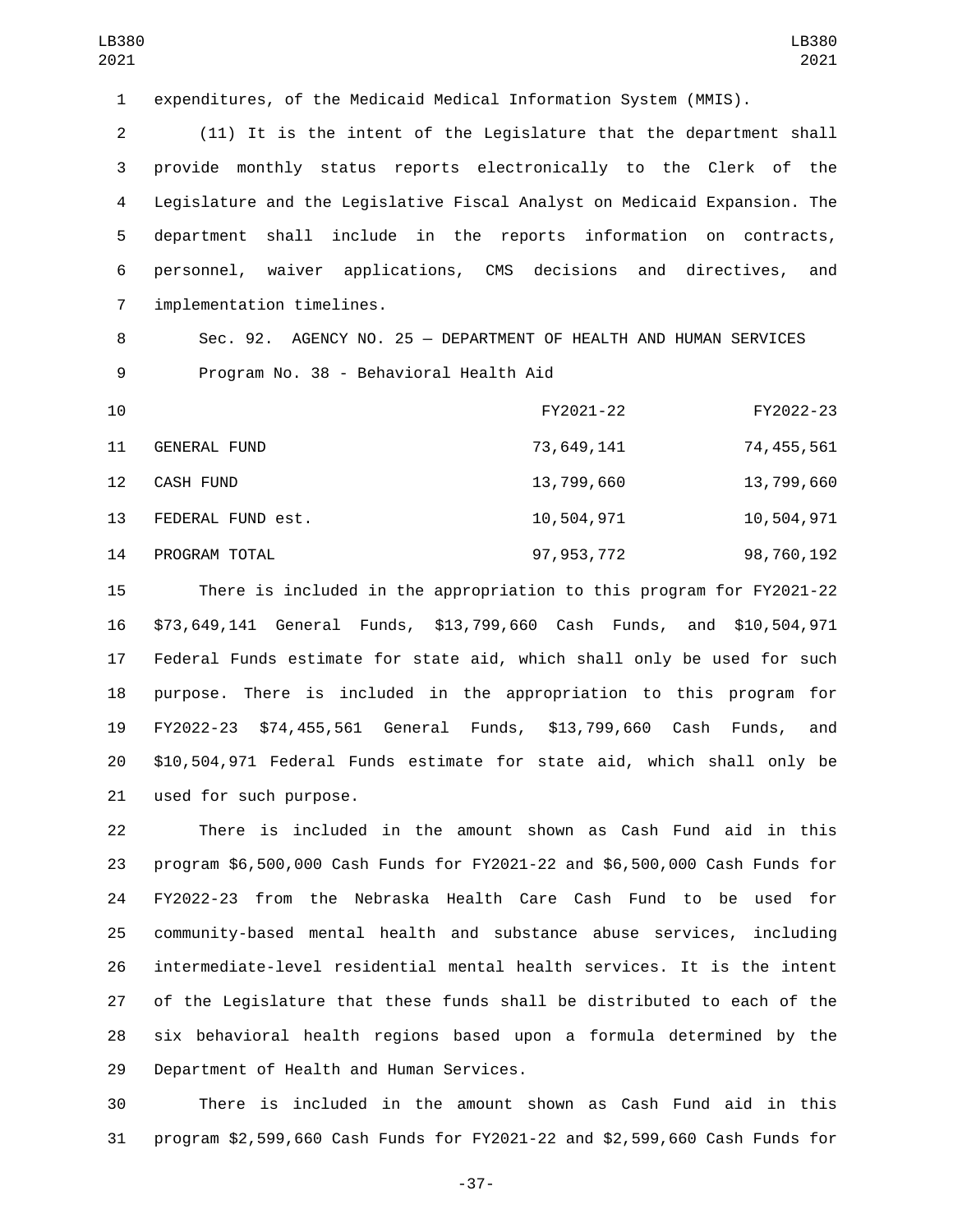FY2022-23 from the Nebraska Health Care Cash Fund to be used for rates paid to providers of mental health and substance abuse services.

 There is included in the amount shown as Cash Fund aid in this program \$1,500,000 Cash Funds for FY2021-22 and \$1,500,000 Cash Funds for FY2022-23 from the Nebraska Health Care Cash Fund to be used for the cost of maintenance and treatment of persons in emergency protective custody under the Nebraska Mental Health Commitment Act.7

 Sec. 93. AGENCY NO. 25 — DEPARTMENT OF HEALTH AND HUMAN SERVICES Program No. 175 - Rural Health Provider Incentive Program

| 10                |                     | FY2021-22 | FY2022-23 |
|-------------------|---------------------|-----------|-----------|
| 11                | <b>GENERAL FUND</b> | 680,723   | 680,723   |
| $12 \overline{ }$ | <b>CASH FUND</b>    | 2,406,815 | 2,406,815 |
| 13                | FEDERAL FUND est.   | 450,000   | 450,000   |
| 14                | PROGRAM TOTAL       | 3,537,538 | 3,537,538 |

 There is included in the appropriation to this program for FY2021-22 \$680,723 General Funds, \$2,406,815 Cash Funds, and \$450,000 Federal Funds estimate for state aid, which shall only be used for such purpose. There is included in the appropriation to this program for FY2022-23 \$680,723 General Funds, \$2,406,815 Cash Funds, and \$450,000 Federal Funds estimate for state aid, which shall only be used for such purpose.

 Sec. 94. AGENCY NO. 25 — DEPARTMENT OF HEALTH AND HUMAN SERVICES 22 Program No. 176 - Nursing Incentives

| 23 |               | FY2021-22 | FY2022-23 |
|----|---------------|-----------|-----------|
| 24 | CASH FUND     | 20,000    | 20,000    |
| 25 | PROGRAM TOTAL | 20,000    | 20,000    |

 There is included in the appropriation to this program for FY2021-22 \$20,000 Cash Funds for state aid, which shall only be used for such purpose. There is included in the appropriation to this program for FY2022-23 \$20,000 Cash Funds for state aid, which shall only be used for such purpose.30

Sec. 95. AGENCY NO. 25 — DEPARTMENT OF HEALTH AND HUMAN SERVICES

-38-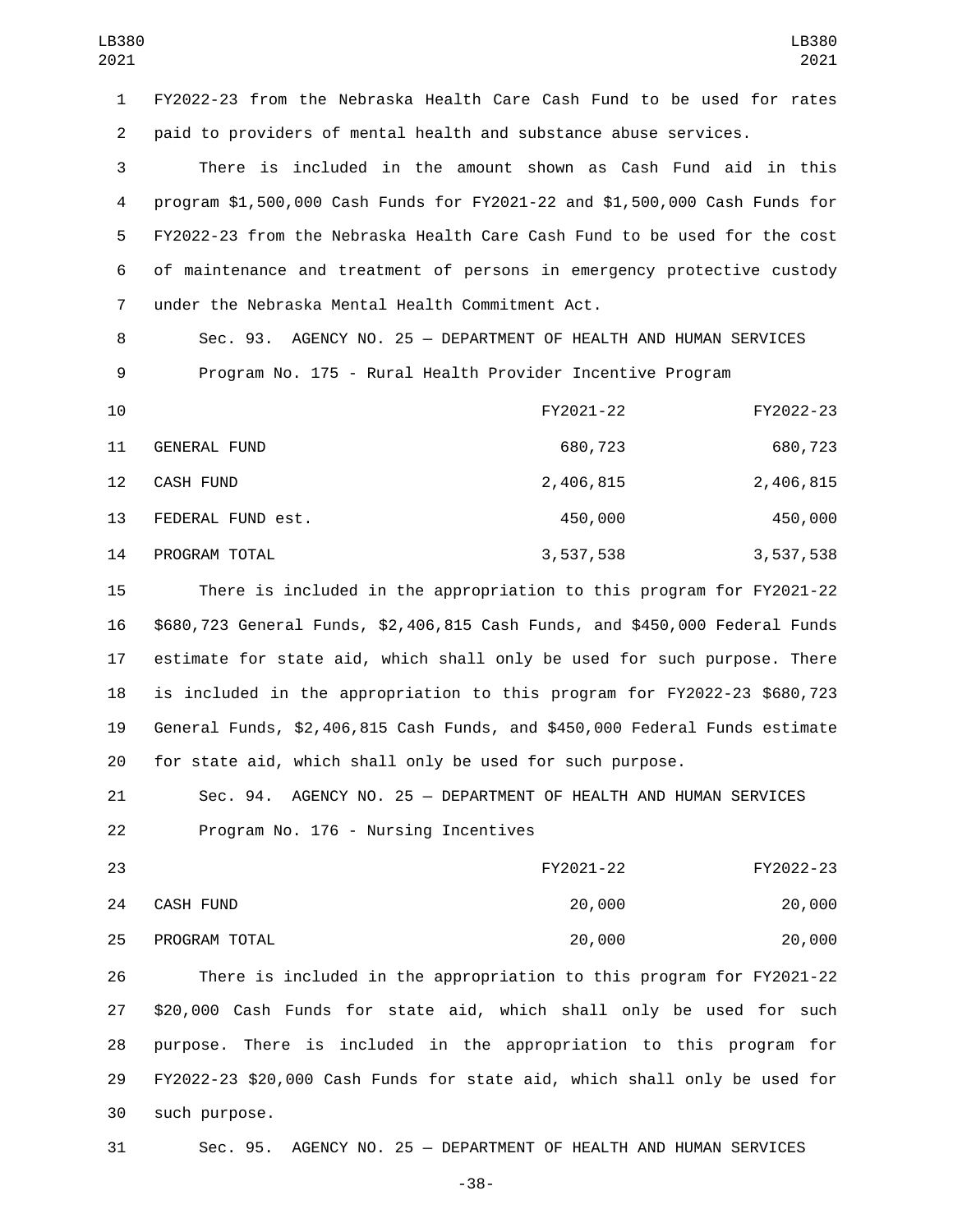| LB380<br>2021           |                                                                           |              |                  |              | LB380<br>2021 |
|-------------------------|---------------------------------------------------------------------------|--------------|------------------|--------------|---------------|
| 1                       | Program No. 178 - Professional Licensure                                  |              |                  |              |               |
| $\overline{2}$          |                                                                           | FY2021-22    |                  | FY2022-23    |               |
| 3                       | <b>GENERAL FUND</b>                                                       | 55,849       |                  |              | 55,874        |
| $\overline{\mathbf{4}}$ | CASH FUND                                                                 | 11,346,906   |                  | 11, 402, 404 |               |
| 5                       | PROGRAM TOTAL                                                             | 11, 402, 755 |                  | 11, 458, 278 |               |
| 6                       | SALARY LIMIT                                                              | 3, 385, 374  |                  | 3, 418, 169  |               |
| $\overline{7}$          | Sec. 96. AGENCY NO. 25 - DEPARTMENT OF HEALTH AND HUMAN SERVICES          |              |                  |              |               |
| 8                       | Program No. 250 - Juvenile Services Operations                            |              |                  |              |               |
| 9                       |                                                                           | FY2021-22    |                  | FY2022-23    |               |
| 10                      | GENERAL FUND                                                              | 23, 927, 511 |                  | 24, 399, 418 |               |
| 11                      | <b>CASH FUND</b>                                                          | 1,140,591    |                  | 1, 145, 404  |               |
| 12                      | FEDERAL FUND est.                                                         | 841, 114     |                  | 848, 415     |               |
| 13                      | PROGRAM TOTAL                                                             | 25,909,216   |                  | 26, 393, 237 |               |
| 14                      | SALARY LIMIT                                                              | 14,570,086   |                  | 14,861,692   |               |
| 15                      | of Administrative Services<br>The<br>Department                           |              | shall<br>monitor |              | the           |
| 16                      | appropriations and expenditures for this program according to             |              |                  |              | the           |
| 17                      | following program classifications:                                        |              |                  |              |               |
| 18                      | No. 315 - Office of Juvenile Services                                     |              |                  |              |               |
| 19                      | No. 345 - Juvenile Community-Based Services                               |              |                  |              |               |
| 20                      | No. 371 - Youth Rehabilitation and Treatment Center-Geneva                |              |                  |              |               |
| 21                      | No. 374 - Youth Rehabilitation and Treatment Center-Kearney               |              |                  |              |               |
| 22                      | There is included in the appropriation to this program for FY2021-22      |              |                  |              |               |
| 23                      | \$1,000,000 Cash Funds for mental health services to juvenile offenders   |              |                  |              |               |
| 24                      | under section 43-407 from the Nebraska Health Care Cash Fund. There is    |              |                  |              |               |
| 25                      | included in the appropriation to this program for FY2022-23 \$1,000,000   |              |                  |              |               |
| 26                      | Cash Funds for mental health services to juvenile offenders under section |              |                  |              |               |
| 27                      | 43-407 from the Nebraska Health Care Cash Fund.                           |              |                  |              |               |
| 28                      | AGENCY NO. 25 - DEPARTMENT OF HEALTH AND HUMAN SERVICES<br>Sec. 97.       |              |                  |              |               |
| 29                      | Program No. 344 - Children's Health Insurance                             |              |                  |              |               |
| 30                      |                                                                           | FY2021-22    |                  | FY2022-23    |               |

-39-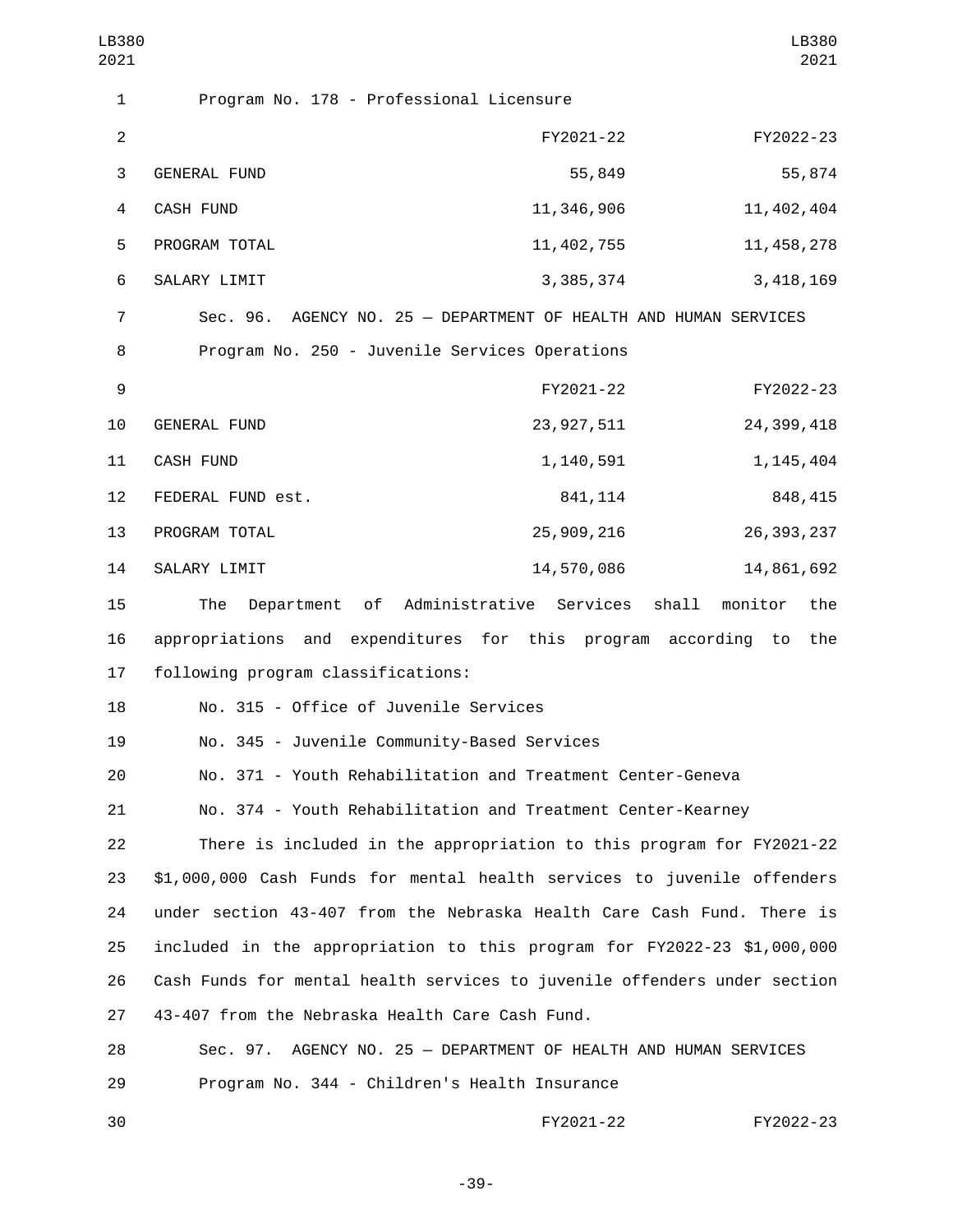| LB380<br>2021 |                     |              | LB380<br>2021 |
|---------------|---------------------|--------------|---------------|
| 1             | <b>GENERAL FUND</b> | 22,533,096   | 24,959,060    |
| 2             | <b>CASH FUND</b>    | 7,085,700    | 7,085,700     |
| 3             | FEDERAL FUND est.   | 92, 430, 293 | 92,718,468    |
| 4             | PROGRAM TOTAL       | 122,049,089  | 124, 763, 228 |

 There is included in the appropriation to this program for FY2021-22 \$22,533,096 General Funds, \$7,085,700 Cash Funds, and \$92,430,293 Federal Funds estimate for state aid, which shall only be used for such purpose. There is included in the appropriation to this program for FY2022-23 \$24,959,060 General Funds, \$7,085,700 Cash Funds, and \$92,718,468 Federal Funds estimate for state aid, which shall only be used for such purpose.

 There is included in the appropriation to this program for FY2021-22 \$6,835,700 Cash Funds for state aid from the Nebraska Health Care Cash Fund. There is included in the appropriation to this program for FY2022-23 \$6,835,700 Cash Funds for state aid from the Nebraska Health 15 Care Cash Fund.

 There is included in the amount shown as aid for this program for FY2021-22 up to \$250,000 Cash Funds and for FY2022-23 up to \$250,000 Cash Funds from the Health and Human Services Cash Fund for the state match for utilization of the unused administrative cap as allowed under the Children's Health Insurance Program for payments to the Nebraska Regional Poison Center funded through the University of Nebraska Medical Center. The match is from Cash Funds transferred from the University of Nebraska 23 Medical Center.

 It is the intent of the Legislature that phased-down state contributions to the federal government as defined and required by the federal Medicare Prescription Drug, Improvement, and Modernization Act of 2003 may be made from appropriations to this program.

 The unexpended General Fund appropriation balance existing on June 30, 2021, is hereby reappropriated, up to \$2,714,139, to fund the loss of 30 enhanced medicaid funding.

Sec. 98. AGENCY NO. 25 — DEPARTMENT OF HEALTH AND HUMAN SERVICES

-40-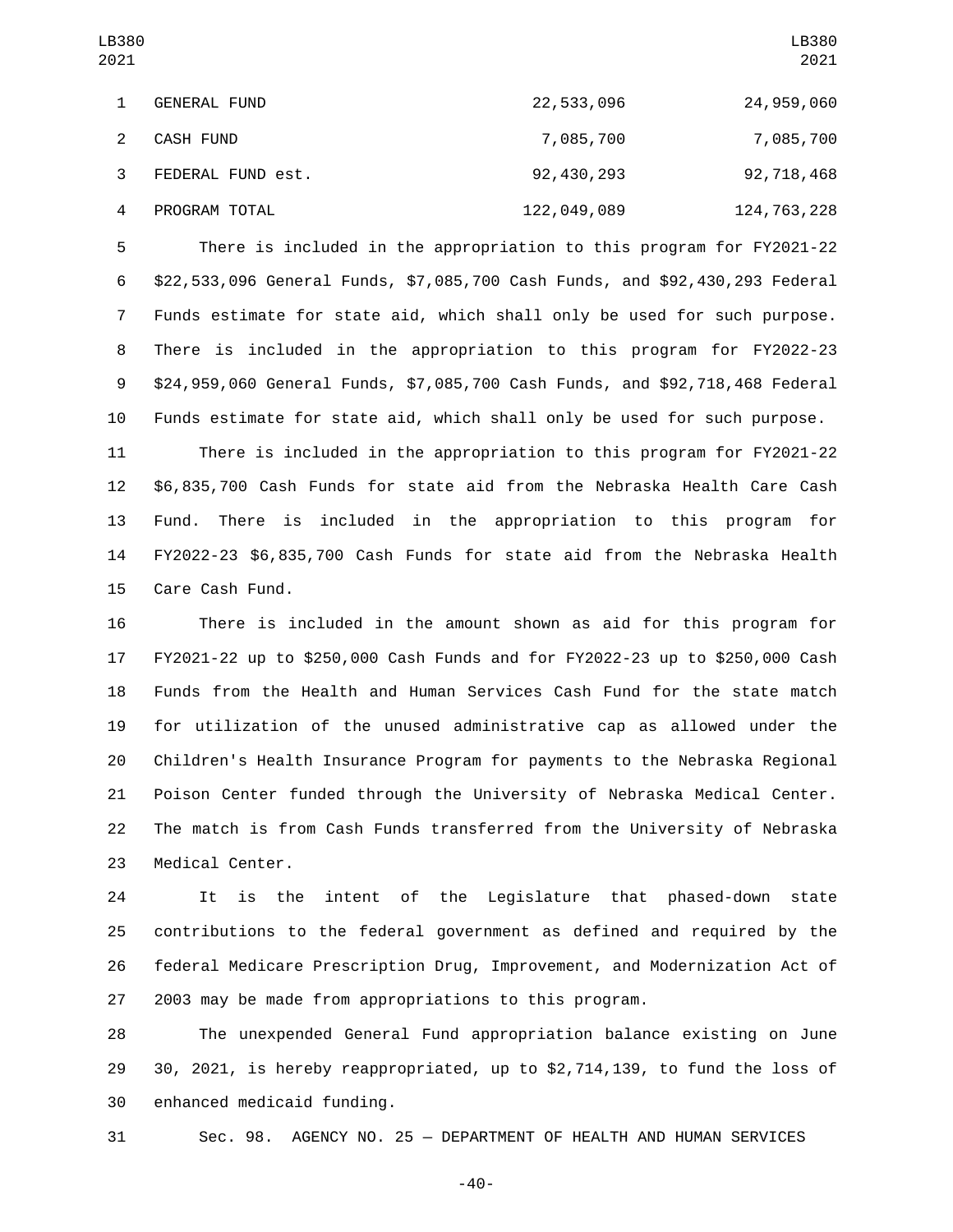| 1              |                     | Program No. 347 - Public Assistance |               |
|----------------|---------------------|-------------------------------------|---------------|
| 2              |                     | FY2021-22                           | FY2022-23     |
| 3              | <b>GENERAL FUND</b> | 86,756,257                          | 86,756,257    |
| $\overline{a}$ | CASH FUND           | 5,524,198                           | 5,524,198     |
| 5.             | FEDERAL FUND est.   | 114, 194, 862                       | 114, 194, 862 |
| 6              | PROGRAM TOTAL       | 206, 475, 317                       | 206, 475, 317 |

 There is included in the appropriation to this program for FY2021-22 \$86,756,257 General Funds, \$5,524,198 Cash Funds, and \$114,194,862 Federal Funds estimate for state aid, which shall only be used for such purpose. There is included in the appropriation to this program for FY2022-23 \$86,756,257 General Funds, \$5,524,198 Cash Funds, and \$114,194,862 Federal Funds estimate for state aid, which shall only be 13 used for such purpose.

 There is included in the amount shown as aid for this program for FY2021-22 \$810,000 Cash Funds from the Nebraska Health Care Cash Fund to aid in carrying out the Nebraska Lifespan Respite Services Program and to provide payment to caregivers to purchase services under the respite subsidy program. There is included in the amount shown as aid for this program for FY2022-23 \$810,000 Cash Funds from the Nebraska Health Care Cash Fund to aid in carrying out the Nebraska Lifespan Respite Services Program and to provide payment to caregivers to purchase services under 22 the respite subsidy program.

23 Sec. 99. AGENCY NO. 25 — DEPARTMENT OF HEALTH AND HUMAN SERVICES 24 Program No. 348 - Medical Assistance

| 25 |                   | FY2021-22                                                  | FY2022-23               |
|----|-------------------|------------------------------------------------------------|-------------------------|
| 26 | GENERAL FUND      | 876, 847, 169                                              | 909,620,354             |
| 27 | <b>CASH FUND</b>  | 46,875,250                                                 | 46,883,140              |
| 28 | FEDERAL FUND est. | 1,753,393,604                                              | 1,791,435,940           |
| 29 | PROGRAM TOTAL     | 2,677,116,023                                              | 2,747,939,434           |
| 30 | The               | Department of Administrative Services                      | shall<br>monitor<br>the |
| 31 |                   | appropriations and expenditures for this program according | to<br>the               |

-41-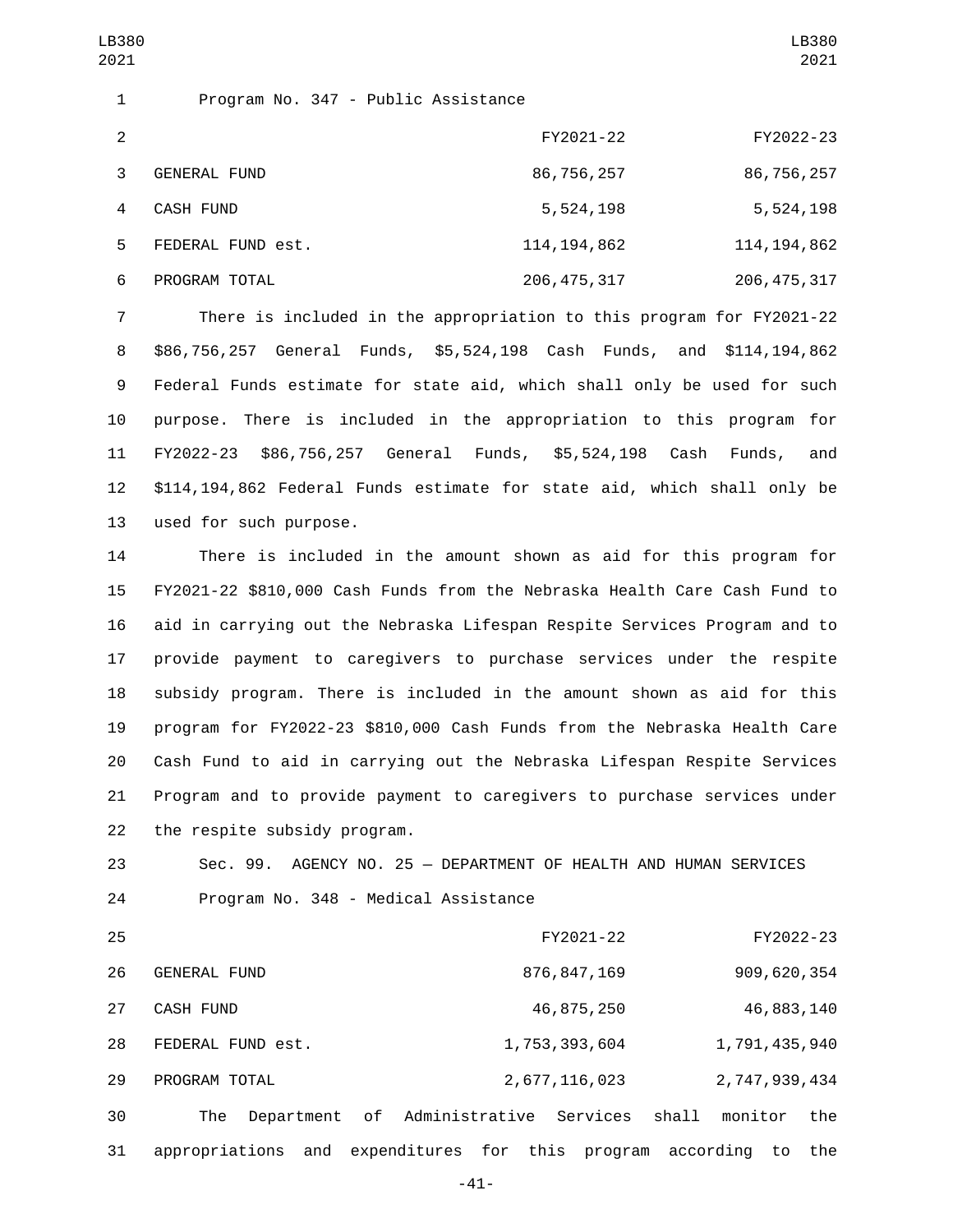following program classification:1

2 No. 348 - Medical Assistance

No. 349 - Medicaid Expansion Aid3

 There is included in the appropriation to this program for FY2021-22 \$876,847,169 General Funds, \$46,875,250 Cash Funds, and \$1,753,393,604 Federal Funds estimate for state aid, which shall only be used for such purpose. There is included in the appropriation to this program for FY2022-23 \$909,620,354 General Funds, \$46,883,140 Cash Funds, and \$1,791,435,940 Federal Funds estimate for state aid, which shall only be 10 used for such purpose.

 There is included in the amount shown as aid for this program for FY2021-22 \$4,765,896 Cash Funds for the continuation of the behavioral health provider rate increase and behavioral health provider rate increase for managed care, inpatient services, and residential treatment services provided with funds from the Nebraska Health Care Cash Fund. There is included in the amount shown as aid for this program for FY2022-23 \$4,765,896 Cash Funds for the continuation of the behavioral health provider rate increase and behavioral health provider rate increase for managed care, inpatient services, and residential treatment services provided with funds from the Nebraska Health Care Cash Fund.

 There is included in the amount shown as aid for this program for FY2021-22 \$450,000 Cash Funds from the Nebraska Health Care Cash Fund for a state plan amendment covering tobacco-use cessation in compliance with Title XIX of the federal Social Security Act. There is included in the amount shown as aid for this program for FY2022-23 \$450,000 Cash Funds from the Nebraska Health Care Cash Fund for a state plan amendment covering tobacco-use cessation in compliance with Title XIX of the federal Social Security Act. The smoking cessation funding for FY2021-22 and FY2022-23 is for the costs of tobacco-use cessation counseling and tobacco-use cessation pharmaceuticals approved by the federal Food and 31 Drug Administration for such purpose.

-42-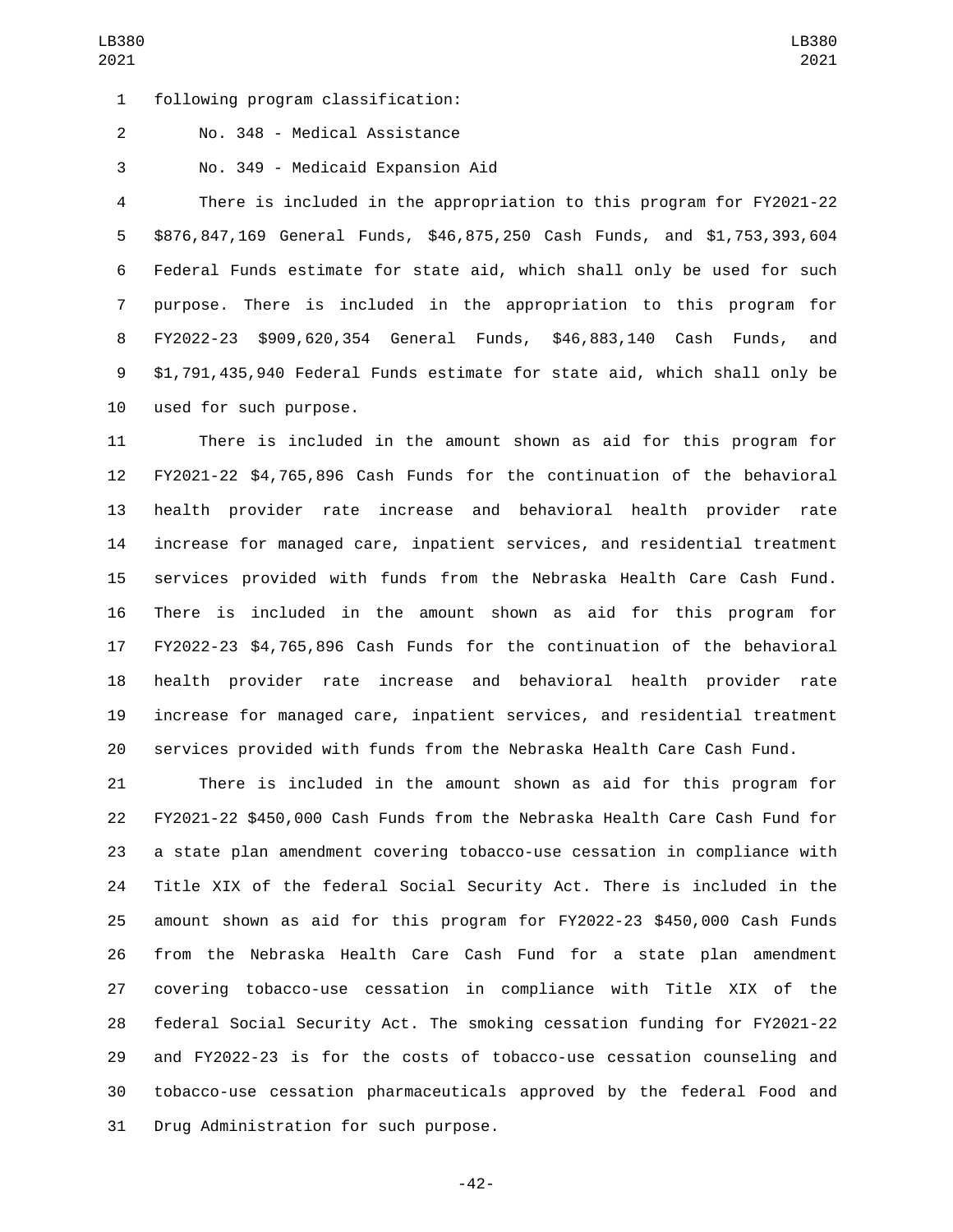It is the intent of the Legislature that phased-down state contributions to the federal government as defined and required by the federal Medicare Prescription Drug, Improvement, and Modernization Act of 2003 may be made from appropriations to this program.

 The chief executive officer of the Department of Health and Human Services may certify to the budget administrator of the budget division of the Department of Administrative Services FY2021-22 and FY2022-23 unexpended appropriation balances for Medical Assistance, Program No. 348, available to transfer to Developmental Disabilities Aid, Program No. 424, to be used only to maintain individuals with an intellectual or developmental disability in a medicaid program that best serves their needs at a cost that does not exceed the cost of services provided in an institution. The budget administrator of the budget division of the Department of Administrative Services shall administratively transfer during FY2021-22 and FY2022-23 available appropriations as certified by the chief executive officer of the Department of Health and Human Services from Medical Assistance, Program No. 348, to Developmental 18 Disabilities Aid, Program No. 424.

 It is the intent of the Legislature that the department shall provide monthly status reports electronically to the Clerk of the Legislature and the Legislative Fiscal Analyst on Medicaid Expansion. The department shall include in the report information on policy decisions on services, community engagement, wellness requirements, and rate setting. The unexpended General Fund appropriation balance existing on June 30, 2021, is hereby reappropriated, up to \$19,518,297, for medicaid aid.

 Sec. 100. AGENCY NO. 25 — DEPARTMENT OF HEALTH AND HUMAN SERVICES 27 Program No. 350 - Child Abuse Prevention

| 28 |               | FY2021-22                                                            | FY2022-23 |
|----|---------------|----------------------------------------------------------------------|-----------|
| 29 | CASH FUND     | 600,000                                                              | 600,000   |
| 30 | PROGRAM TOTAL | 600,000                                                              | 600,000   |
| 31 |               | There is included in the appropriation to this program for FY2021-22 |           |

-43-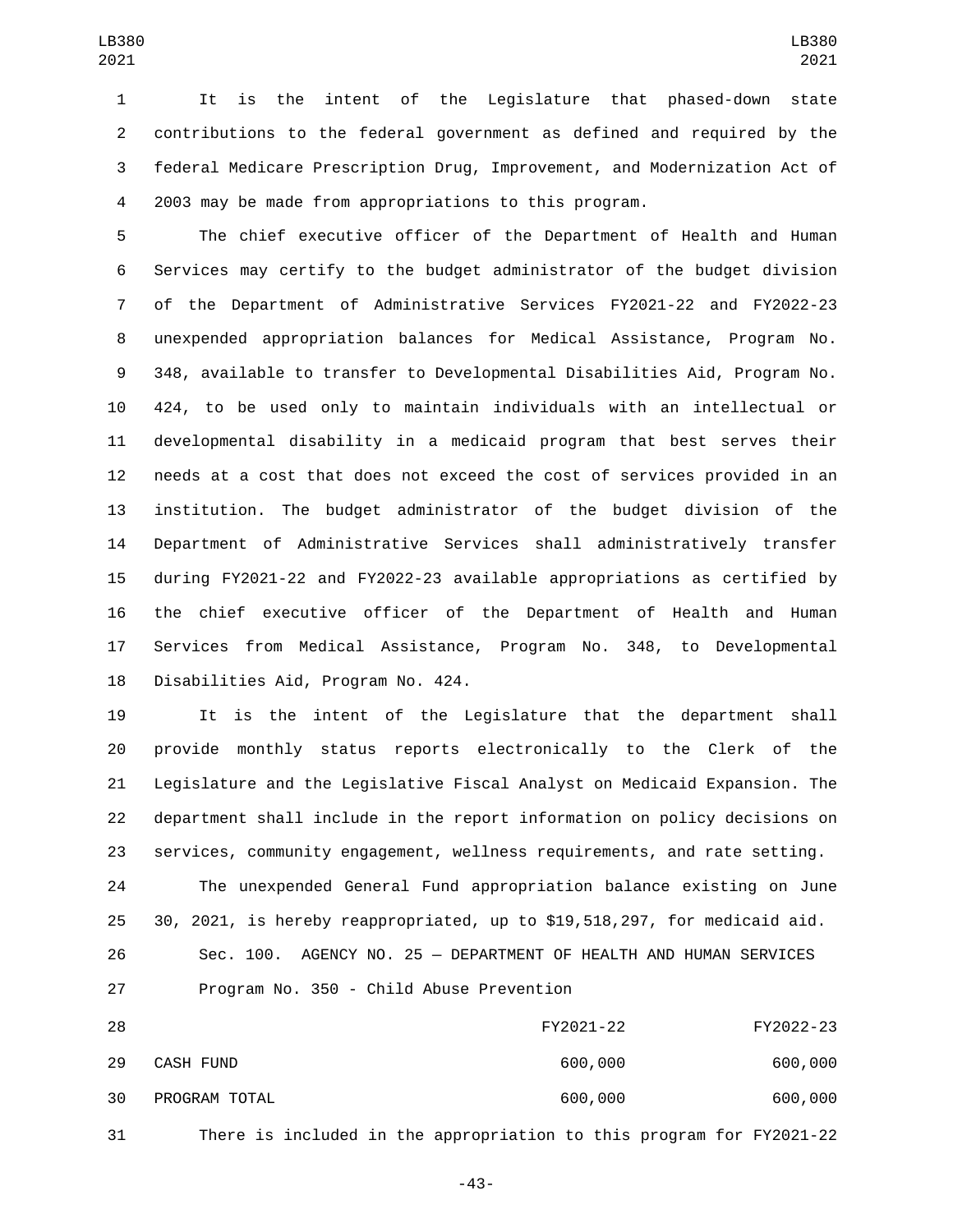\$598,000 Cash Funds for state aid, which shall only be used for such purpose. There is included in the appropriation to this program for FY2022-23 \$598,000 Cash Funds for state aid, which shall only be used for 4 such purpose.

 Sec. 101. AGENCY NO. 25 — DEPARTMENT OF HEALTH AND HUMAN SERVICES 6 Program No. 354 - Child Welfare Aid

|    |                     | FY2021-22     | FY2022-23     |
|----|---------------------|---------------|---------------|
| 8  | <b>GENERAL FUND</b> | 172, 260, 721 | 172, 104, 172 |
| -9 | CASH FUND           | 2,734,444     | 2,734,444     |
| 10 | FEDERAL FUND est.   | 35,625,258    | 35,781,807    |
| 11 | PROGRAM TOTAL       | 210,620,423   | 210,620,423   |

 There is included in the appropriation to this program for FY2021-22 \$172,260,721 General Funds, \$2,734,444 Cash Funds, and \$35,625,258 Federal Funds estimate for state aid, which shall only be used for such purpose. There is included in the appropriation to this program for FY2022-23 \$172,104,172 General Funds, \$2,734,444 Cash Funds, and \$35,781,807 Federal Funds estimate for state aid, which shall only be 18 used for such purpose.

 There is included in the amount shown as aid for this program for FY2021-22 \$2,734,444 Cash Funds from the Nebraska Health Care Cash Fund for the continuation of the behavioral health provider rate increase. There is included in the amount shown as aid for this program for FY2022-23 \$2,734,444 Cash Funds from the Nebraska Health Care Cash Fund for the continuation of the behavioral health provider rate increase.

 There is included in the appropriation to this program for FY2021-22 \$500,000 General Funds for court appointed special advocate state aid, which shall only be used for such purpose. There is included in the appropriation to this program for FY2022-23 \$500,000 General Funds for court appointed special advocate state aid, which shall only be used for such purpose.30

Sec. 102. AGENCY NO. 25 — DEPARTMENT OF HEALTH AND HUMAN SERVICES

-44-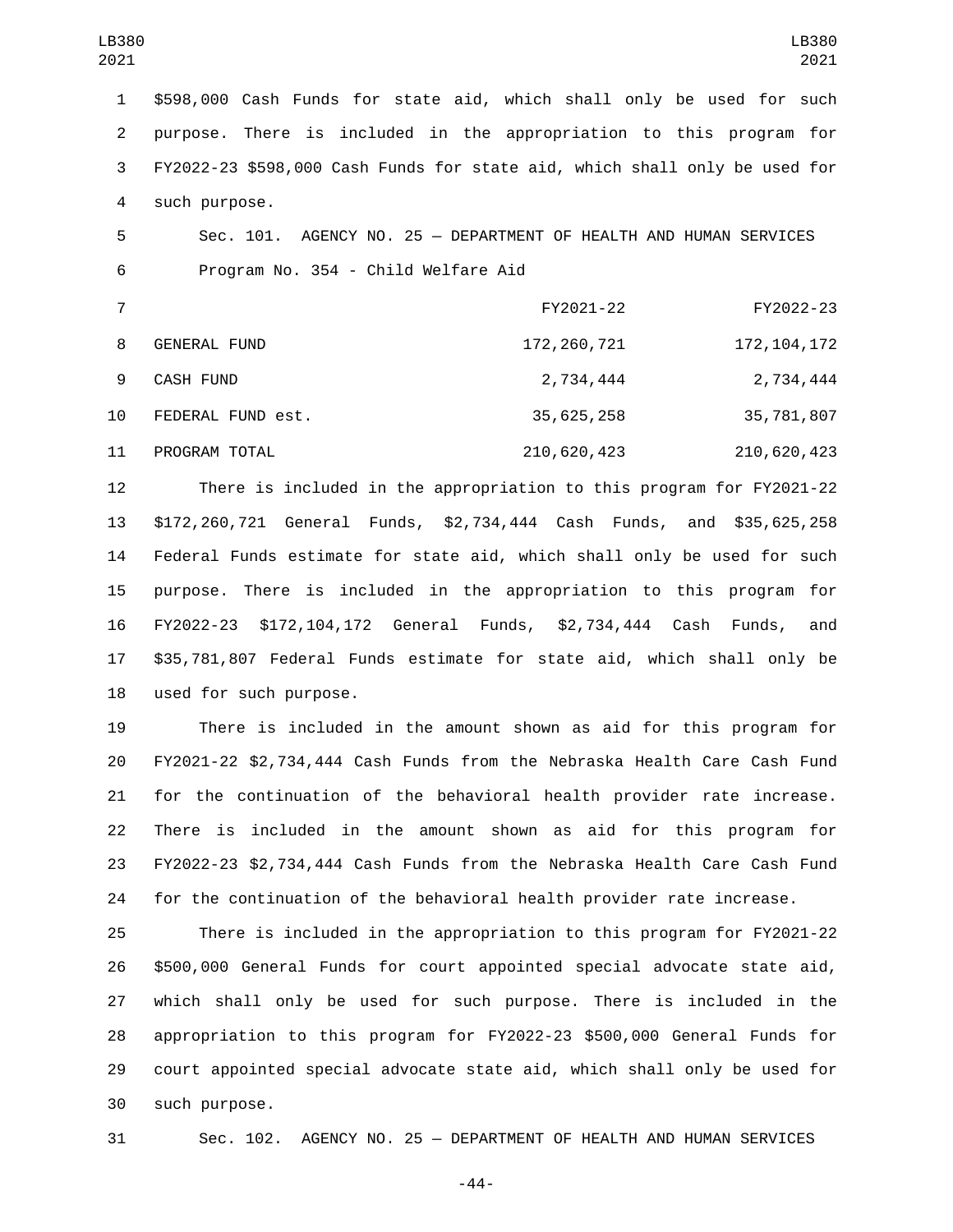| LB380<br>2021  |                                                                            |              | LB380<br>2021          |
|----------------|----------------------------------------------------------------------------|--------------|------------------------|
| 1              | Program No. 359 - Bridge to Independence                                   |              |                        |
| $\overline{2}$ |                                                                            | FY2021-22    | FY2022-23              |
| $\sqrt{3}$     | <b>GENERAL FUND</b>                                                        | 1,816,654    | 1,822,070              |
| 4              | FEDERAL FUND est.                                                          | 1,993,194    | 1,999,432              |
| 5              | PROGRAM TOTAL                                                              | 3,809,848    | 3,821,502              |
| 6              | SALARY LIMIT                                                               | 867,396      | 874,423                |
| 7              | There is included in the appropriation to this program for FY2021-22       |              |                        |
| 8              | \$1,281,202 General Funds for state aid, which shall only be used for such |              |                        |
| 9              | purpose. There is included in the appropriation to this program for        |              |                        |
| 10             | FY2022-23 \$1,281,202 General Funds for state aid, which shall only be     |              |                        |
| 11             | used for such purpose.                                                     |              |                        |
| 12             | Sec. 103. AGENCY NO. 25 - DEPARTMENT OF HEALTH AND HUMAN SERVICES          |              |                        |
| 13             | Program No. 365 - Mental Health Operations                                 |              |                        |
| 14             |                                                                            | FY2021-22    | FY2022-23              |
| 15             | GENERAL FUND                                                               | 66,728,917   | 68,081,048             |
| 16             | CASH FUND                                                                  | 4,369,621    | 4,382,877              |
| 17             | FEDERAL FUND est.                                                          | 4,895,113    | 4,940,519              |
| 18             | PROGRAM TOTAL                                                              | 75, 993, 651 | 77,404,444             |
| 19             | SALARY LIMIT                                                               | 41, 128, 822 | 42,011,924             |
| 20             | Department of Administrative Services shall<br>The                         |              | monitor<br>the         |
| 21             | appropriations and expenditures for this program                           |              | according<br>to<br>the |
| 22             | following program classifications:                                         |              |                        |
| 23             | No. 361 - Hastings Regional Center                                         |              |                        |
| 24             | No. 363 - Lincoln Regional Center                                          |              |                        |
| 25             | No. 379 - Evaluation and Screening - Community-Based Residential           |              |                        |
| 26             | Services                                                                   |              |                        |
| 27             | No. 870 - Norfolk Sex Offender Treatment                                   |              |                        |
| 28             | Sec. 104. AGENCY NO. 25 - DEPARTMENT OF HEALTH AND HUMAN SERVICES          |              |                        |
| 29             | Program No. 421 - Beatrice State Developmental Center                      |              |                        |
| 30             |                                                                            | FY2021-22    | FY2022-23              |

-45-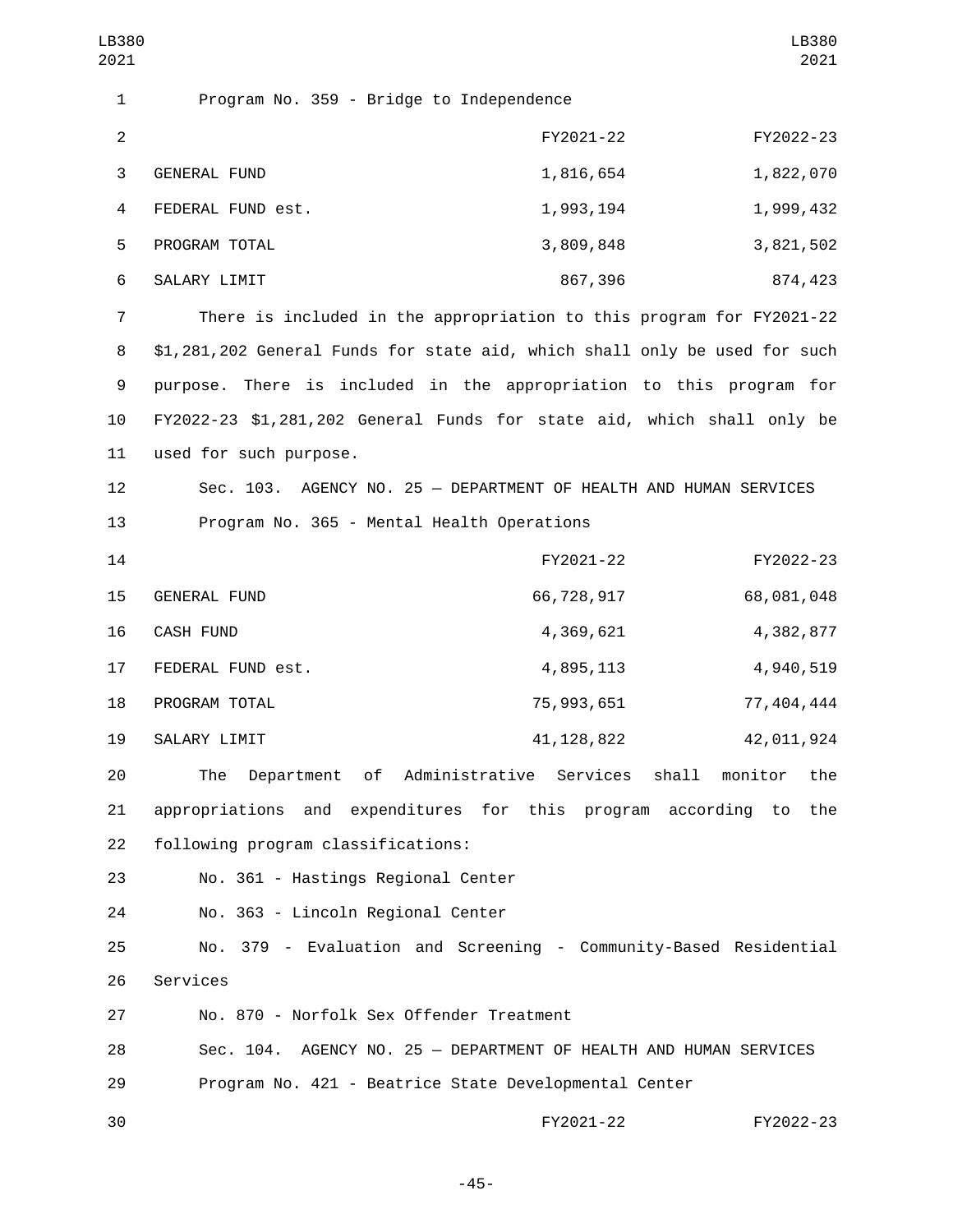| LB380<br>2021 |                     |              | LB380<br>2021 |
|---------------|---------------------|--------------|---------------|
| 1             | <b>GENERAL FUND</b> | 12,822,773   | 12,890,785    |
| 2             | <b>CASH FUND</b>    | 2,711,509    | 2,711,509     |
| 3             | FEDERAL FUND est.   | 21, 742, 302 | 22,083,806    |
| 4             | PROGRAM TOTAL       | 37, 276, 584 | 37,686,100    |
| 5             | SALARY LIMIT        | 22,825,383   | 23,007,106    |

 The chief executive officer of the Department of Health and Human Services shall certify to the budget administrator of the budget division of the Department of Administrative Services the FY2021-22 and FY2022-23 unexpended appropriation balances for the Beatrice State Developmental Center, Program 421, which are available to transition and maintain persons transferred from the Beatrice State Developmental Center to community-based developmental disability or other services. The budget administrator of the budget division of the Department of Administrative Services shall administratively transfer during FY2021-22 and FY2022-23 available unexpended appropriation balances as certified by the chief executive officer of the Department of Health and Human Services from the Beatrice State Developmental Center, Program 421, to Developmental Disability Aid, Program 424, and Medical Assistance, Program 348.

 Sec. 105. AGENCY NO. 25 — DEPARTMENT OF HEALTH AND HUMAN SERVICES Program No. 424 - Developmental Disability Aid

| 21 |               | FY2021-22     | FY2022-23   |
|----|---------------|---------------|-------------|
| 22 | GENERAL FUND  | 153,459,907   | 160,372,035 |
| 23 | CASH FUND     | 6,312,000     | 6,312,000   |
| 24 | PROGRAM TOTAL | 159, 771, 907 | 166,684,035 |

 There is included in the appropriation to this program for FY2021-22 \$153,459,907 General Funds and \$6,312,000 Cash Funds for state aid, which shall only be used for such purpose. There is included in the appropriation to this program for FY2022-23 \$160,372,035 General Funds and \$6,312,000 Cash Funds for state aid, which shall only be used for such purpose.30

There is included in the amount shown as Cash Fund aid in this

-46-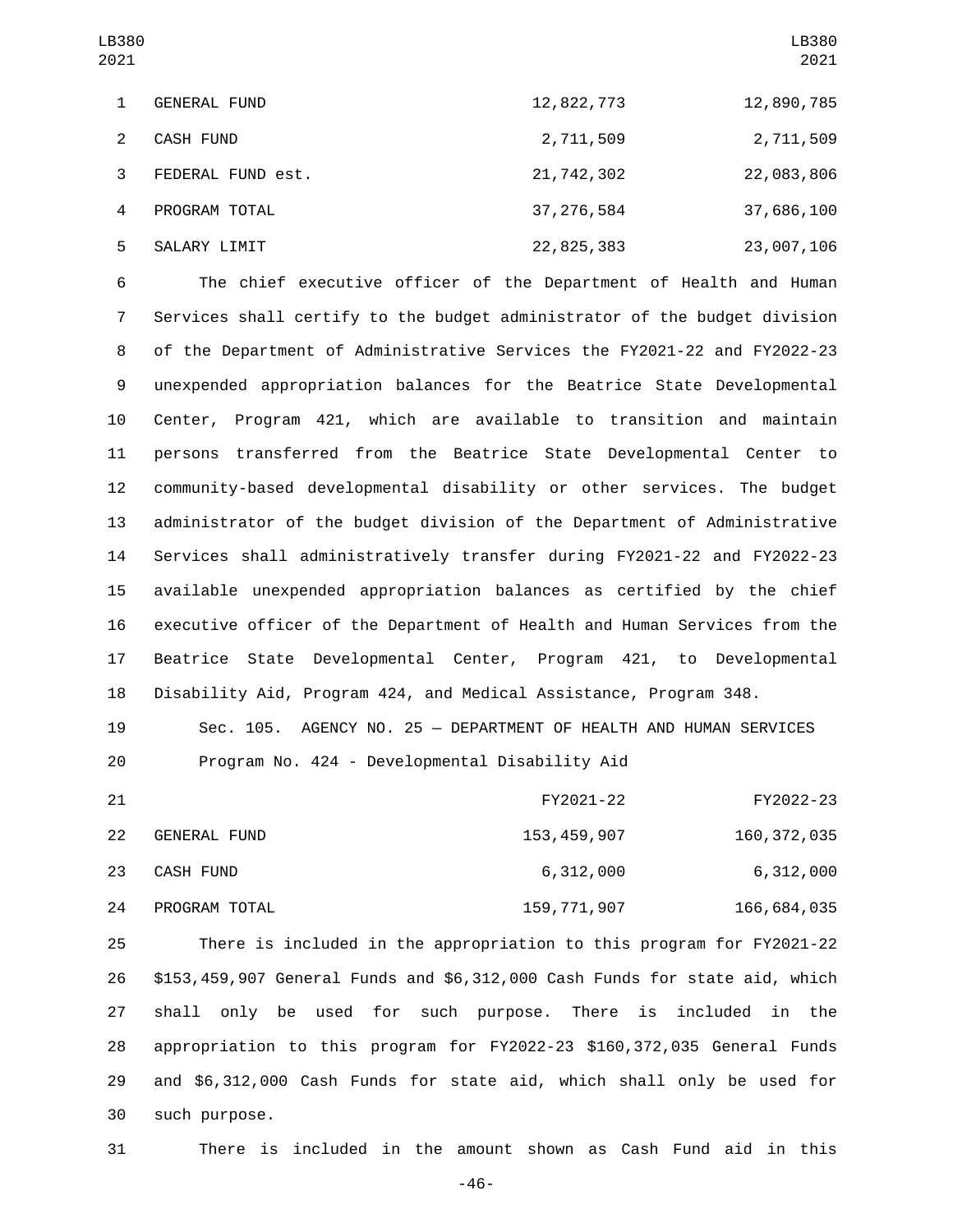program for FY2021-22 \$5,000,000 Cash Funds and for FY2022-23 \$5,000,000 Cash Funds from the Nebraska Health Care Cash Fund to be used for services for persons with developmental disabilities (1) who were on the waiting list for such services prior to July 1, 2001, and began receiving such services on and after such date and (2) who are on the waiting list for such services on and after July 1, 2019, beginning with those who have been on the waiting list for the greatest length of time past their 8 date of need.

 The unexpended General Fund appropriation balance existing on June 30, 2021, is hereby reappropriated, up to \$5,271,126, to fund additional 11 Developmental Disability Aid.

 Sec. 106. AGENCY NO. 25 — DEPARTMENT OF HEALTH AND HUMAN SERVICES 13 Program No. 502 - Public Health Aid

| 14 |               | FY2021-22  | FY2022-23  |
|----|---------------|------------|------------|
| 15 | GENERAL FUND  | 7,783,060  | 7,783,060  |
| 16 | CASH FUND     | 9,230,000  | 9,230,000  |
| 17 | PROGRAM TOTAL | 17,013,060 | 17,013,060 |

 There is included in the appropriation to this program for FY2021-22 \$7,783,060 General Funds and \$9,230,000 Cash Funds for state aid, which shall only be used for such purpose. There is included in the appropriation to this program for FY2022-23 \$7,783,060 General Funds and \$9,230,000 Cash Funds for state aid, which shall only be used for such 23 purpose.

 There is included in the amount shown as aid for this program for FY2021-22 \$2,100,000 General Funds and for FY2022-23 \$2,100,000 General Funds for the seven community health centers funded through Federal Program 330, Public Law 104-299, the federal Health Centers Consolidation Act of 1996. Each of the following centers is to receive \$300,000: Charles Drew Health Center, One World Community Health Center, East Central District Health Department — Good Neighbor Community Health Center, Community Action Partnership of Western Nebraska, Midtown

-47-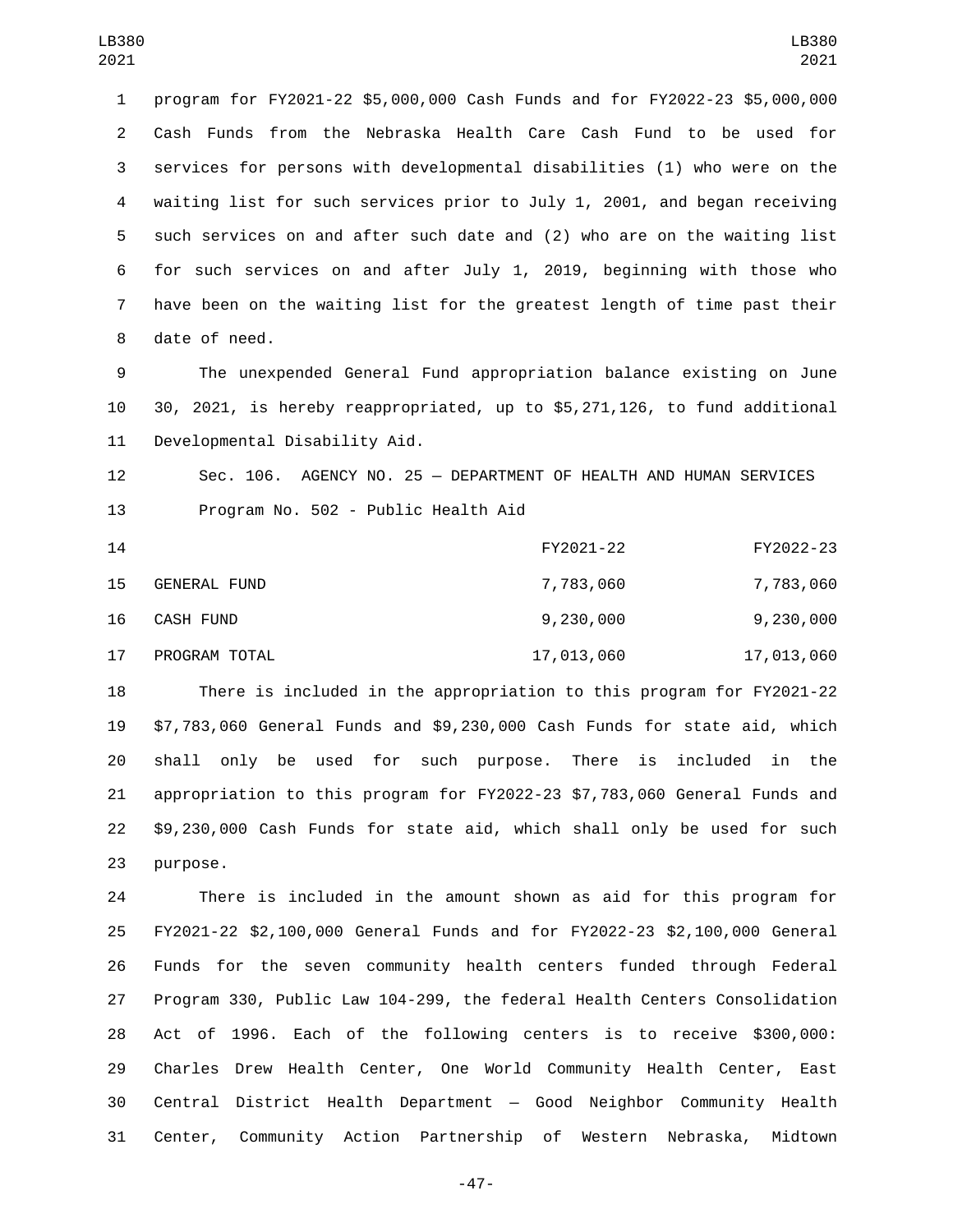Community Health Center, Bluestem Health, and Heartland Health Center.

 There is included in the amount shown as aid for this program for FY2021-22 \$1,400,000 General Funds and for FY2022-23 \$1,400,000 General Funds for the seven community health centers funded through Federal Program 330, Public Law 104-299, the federal Health Centers Consolidation Act of 1996 for dental services. Each of the following centers is to receive \$200,000: Charles Drew Health Center, One World Community Health Center, East Central District Health Department — Good Neighbor Community Health Center, Community Action Partnership of Western Nebraska, Midtown Community Health Center, Bluestem Health, and Heartland Health Center.

 There is included in the amount shown as aid for this program for FY2021-22 \$325,000 General Funds and \$750,000 Cash Funds from the Nebraska Health Care Cash Fund and for FY2022-23 \$325,000 General Funds and \$750,000 Cash Funds from the Nebraska Health Care Cash Fund for the seven community health centers funded through Federal Program 330, Public Law 104-299, the federal Health Centers Consolidation Act of 1996. Each center is to receive an amount to be distributed proportionally based on the previous fiscal year's number of uninsured clients as reported on the Uniform Data System Report provided to the United States Department of Health and Human Services Bureau of Primary Health Care. The distribution shall be made to Charles Drew Health Center, One World Community Health Center, East Central District Health Department — Good Neighbor Community Health Center, Community Action Partnership of Western Nebraska Health Center, Midtown Community Health Center, Bluestem Health, and Heartland 25 Health Center.

 There is included in the amount shown as aid for this program for FY2021-22 \$1,898,246 General Funds and \$5,605,000 Cash Funds from the Nebraska Health Care Cash Fund for public health departments. There is included in the amount shown as aid for this program for FY2022-23 \$1,898,246 General Funds and \$5,605,000 Cash Funds from the Nebraska Health Care Cash Fund for public health departments. Included in the cash

-48-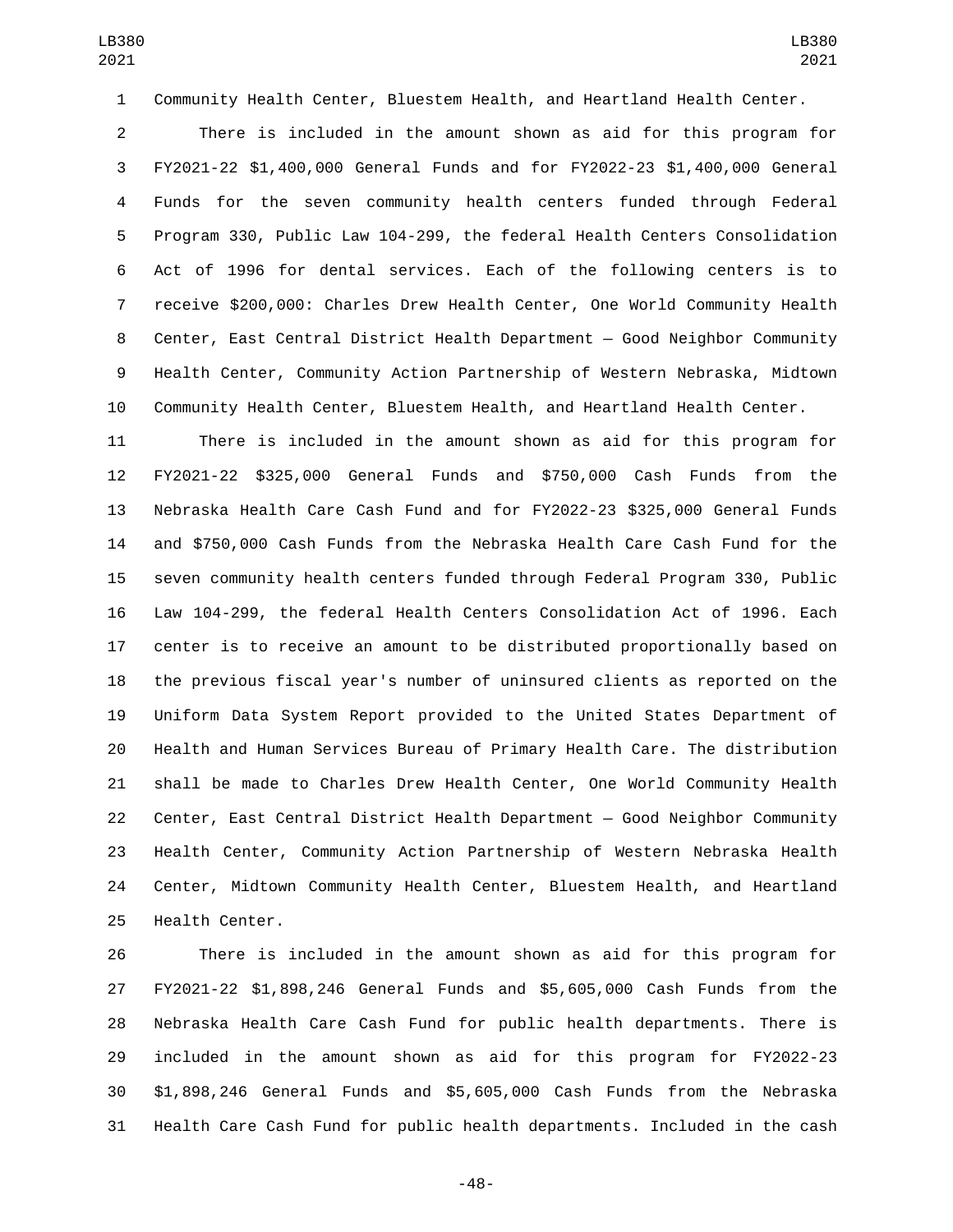funds in this section is \$200,000 each year to be distributed equally among the eighteen public health departments.2

 There is included in the amount shown as aid for this program for FY2021-22 \$31,713 General Funds and \$1,526,000 Cash Funds from the Nebraska Health Care Cash Fund for minority public health services in counties having a minority population equal to or exceeding five percent of the total population of the county in the first and third congressional districts as determined by the most recent federal decennial census. There is included in the amount shown as aid for this program for FY2022-23 \$31,713 General Funds and \$1,526,000 Cash Funds from the Nebraska Health Care Cash Fund for minority public health services in counties having a minority population equal to or exceeding five percent of the total population of the county in the first and third congressional districts as determined by the most recent federal decennial census. The Department of Health and Human Services shall distribute the funds on a per capita basis for the purpose of implementing a minority health initiative which may target, but shall not be limited to, infant mortality, cardiovascular disease, obesity, 19 diabetes, and asthma.

 There is included in the amount shown as aid for this program for FY2021-22 \$28,101 General Funds and \$1,349,000 Cash Funds from the Nebraska Health Care Cash Fund to be distributed equally to the community health centers in the second congressional district funded through Federal Program 330, Public Law 104-299, the federal Health Centers Consolidation Act of 1996. Such funds shall be used for the purpose of implementing a minority health initiative which may target, but shall not be limited to, infant mortality, cardiovascular disease, obesity, diabetes, and asthma. There is included in the amount shown as aid for this program for FY2022-23 \$28,101 General Funds and \$1,349,000 Cash Funds from the Nebraska Health Care Cash Fund to be distributed equally to the community health centers in the second congressional district

-49-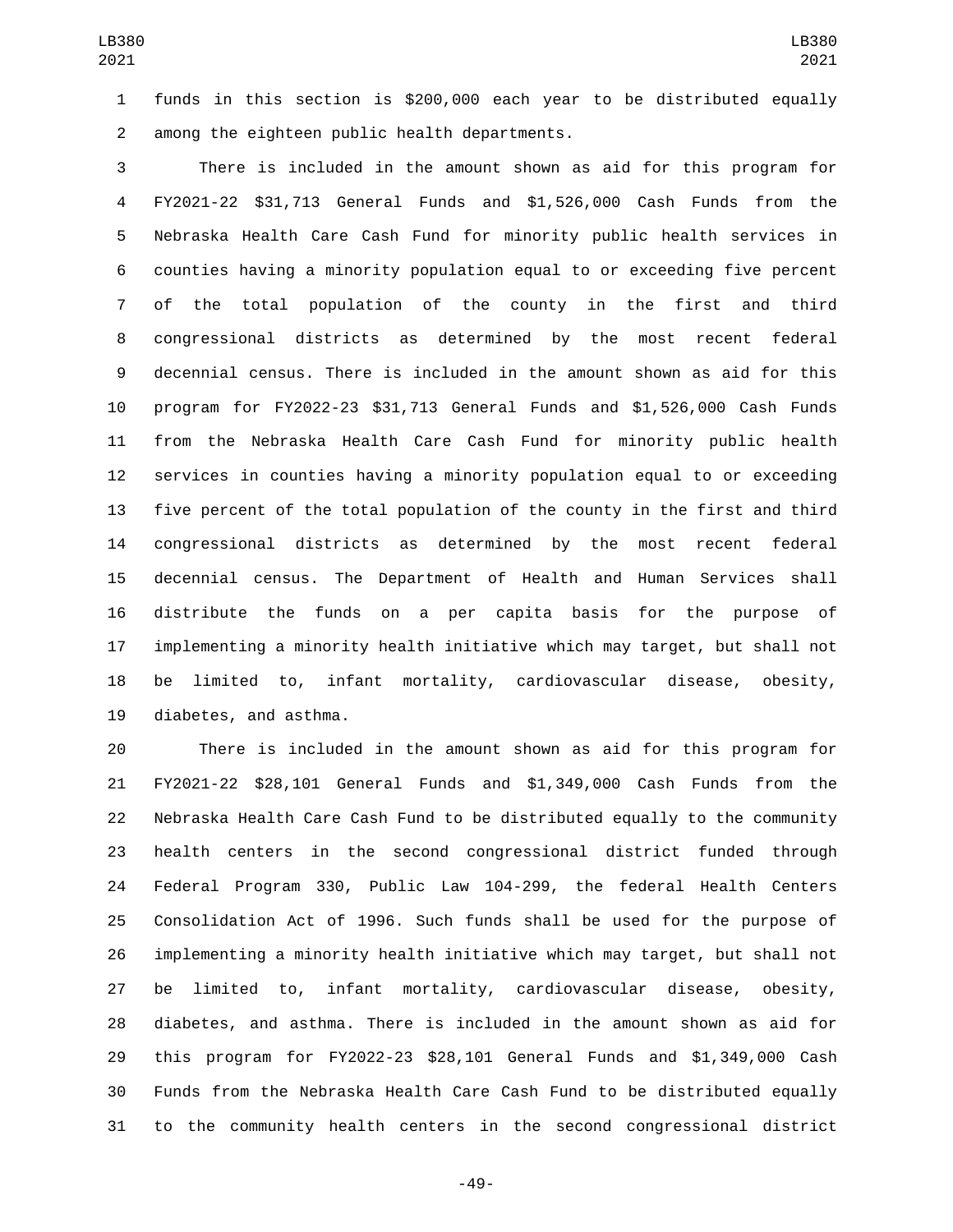funded through Federal Program 330, Public Law 104-299, the federal Health Centers Consolidation Act of 1996. Such funds shall be used for the purpose of implementing a minority health initiative which may target, but shall not be limited to, infant mortality, cardiovascular disease, obesity, diabetes, and asthma.5

 Sec. 107. AGENCY NO. 25 — DEPARTMENT OF HEALTH AND HUMAN SERVICES 7 Program No. 514 - Health Aid

| -8 |                     | FY2021-22  | FY2022-23  |
|----|---------------------|------------|------------|
| 9  | <b>GENERAL FUND</b> | 6,806,907  | 6,806,907  |
| 10 | CASH FUND           | 11,995,817 | 11,995,817 |
| 11 | FEDERAL FUND est.   | 54,079,725 | 54,079,725 |
| 12 | PROGRAM TOTAL       | 72,882,449 | 72,882,449 |

 There is included in the appropriation to this program for FY2021-22 \$6,806,907 General Funds, \$11,995,817 Cash Funds, and \$54,079,725 Federal Funds estimate for state aid, which shall only be used for such purpose. There is included in the appropriation to this program for FY2022-23 \$6,806,907 General Funds, \$11,995,817 Cash Funds, and \$54,079,725 Federal Funds estimate for state aid, which shall only be used for such purpose.

 There is included in the amount shown as aid for this program \$653,759 General Funds for FY2021-22 and \$653,759 General Funds for FY2022-23, which shall only be used for the following purposes: Reimbursement for the provision of pap smears, colposcopy, cervical biopsy, cryotherapy, loop electrosurgical excision procedure (LEEP), and such other treatments and procedures as may be developed for the followup of abnormal pap smears; the diagnosis and treatment of sexually transmitted diseases, including, but not limited to, chlamydia, gonorrhea, HPV (genital warts), and herpes; and associated laboratory and equipment costs and staff training costs relating to the use of colposcopy equipment. None of the General Funds provided under this program shall be used to perform or facilitate the performance of 31 abortion or to counsel or refer for abortion.

-50-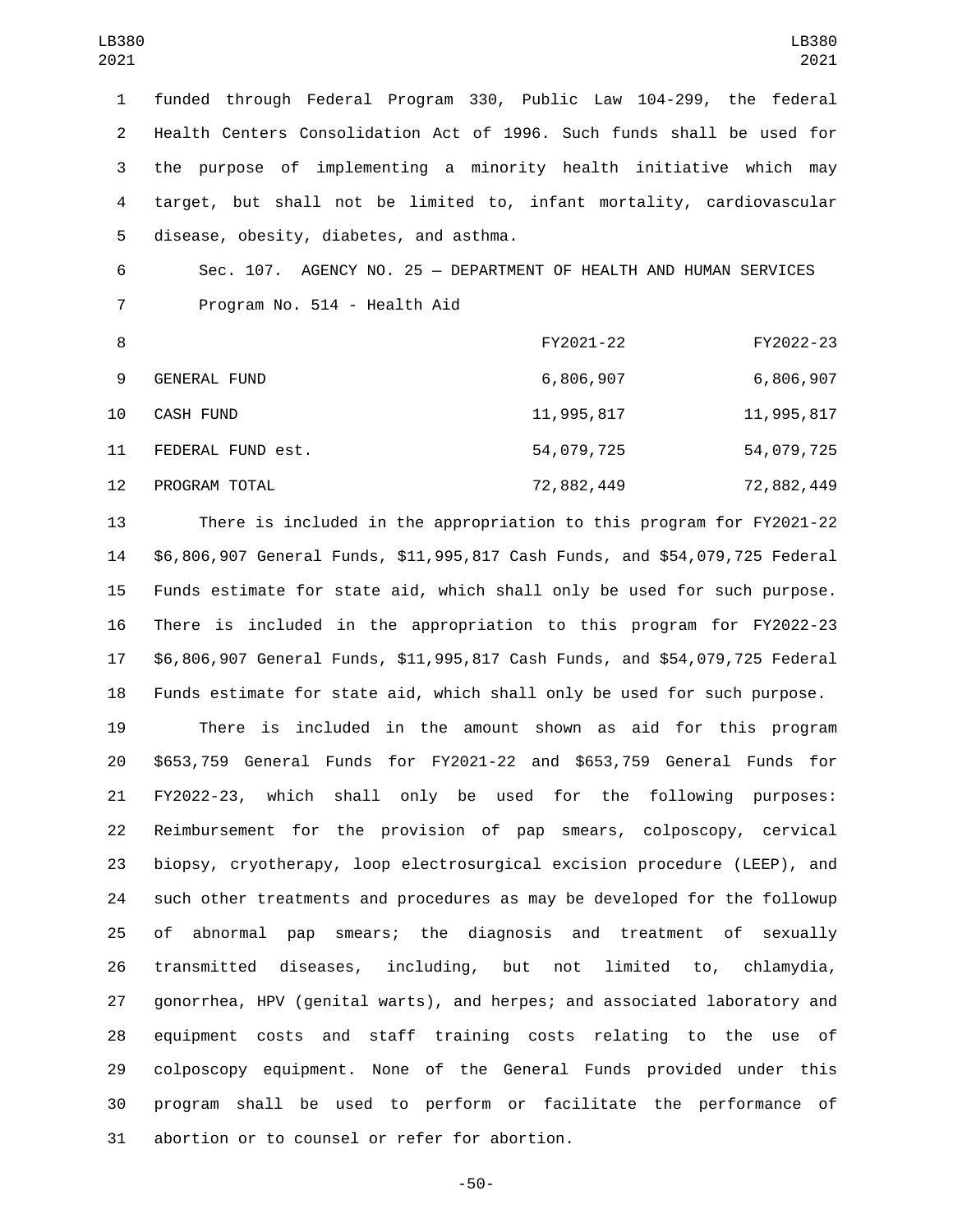There is included in the amount shown as aid for this program for FY2021-22 \$200,000 Cash Funds from the Nebraska Health Care Cash Fund for the Poison Control Center at the University of Nebraska Medical Center, which shall only be used by the medical center for the Poison Control Center. There is included in the amount shown as aid for this program for FY2022-23 \$200,000 Cash Funds from the Nebraska Health Care Cash Fund for the Poison Control Center at the University of Nebraska Medical Center, which shall only be used by the medical center for the Poison Control 9 Center.

 There is included in the appropriation to this program for FY2021-22 \$500,000 Cash Funds from the Nebraska Health Care Cash Fund to carry out provisions of the Brain Injury Trust Fund Act. There is included in the appropriation to this program for FY2022-23 \$500,000 Cash Funds from the Nebraska Health Care Cash Fund to carry out provisions of the Brain 15 Injury Trust Fund Act.

 There is included in the amount shown as aid for this program for FY2021-22 \$1,100,000 General Funds for evidence-based early intervention home visitation programs. There is included in the amount shown as aid for this program for FY2022-23 \$1,100,000 General Funds for evidence-based early intervention home visitation programs.

 There is included in the amount shown as aid for this program for FY2021-22 up to \$100,000 General Funds to contract with the University of Nebraska Medical Center for the Nebraska Perinatal Quality Improvement Collaborative. There is included in the amount shown as aid for this program for FY2022-23 up to \$100,000 General Funds to contract with the University of Nebraska Medical Center for the Nebraska Perinatal Quality 27 Improvement Collaborative.

 There is included in the amount shown as aid for this program for FY2021-22 \$289,416 General Funds to contract for services for implementation of a statewide drug disposal project. There is included in the amount shown as aid for this program for FY2022-23 \$289,416 General

-51-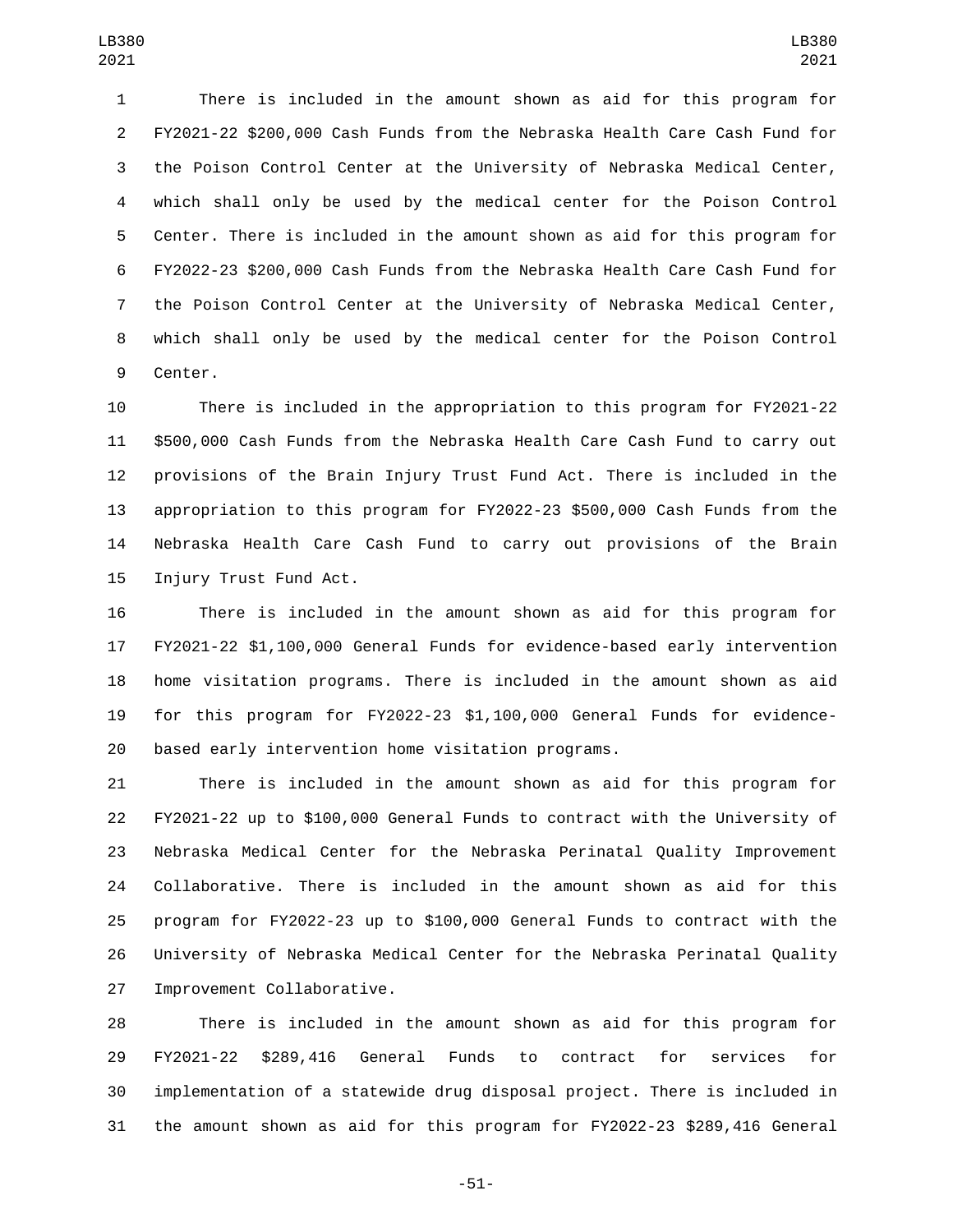Funds to contract for services for implementation of a statewide drug 2 disposal project. There is included in the amount shown as aid for this program for FY2021-22 up to \$542,000 General Funds for tuition reimbursement for emergency medical services responders' initial and ongoing training. There is included in the amount shown as aid for this program for FY2022-23 up to \$542,000 General Funds for tuition reimbursement for emergency medical services responders' initial and ongoing training. Sec. 108. AGENCY NO. 25 — DEPARTMENT OF HEALTH AND HUMAN SERVICES 10 Program No. 559 - Care Management FY2021-22 FY2022-23 12 GENERAL FUND 2,315,560 2,315,560 13 PROGRAM TOTAL 2,315,560 2,315,560 2,315,560 There is included in the appropriation to this program for FY2021-22 \$2,315,560 General Funds for state aid, which shall only be used for such purpose. There is included in the appropriation to this program for FY2022-23 \$2,315,560 General Funds for state aid, which shall only be 18 used for such purpose. Sec. 109. AGENCY NO. 25 — DEPARTMENT OF HEALTH AND HUMAN SERVICES Program No. 571 - Community-Based Aging Services FY2021-22 FY2022-23 GENERAL FUND22 9,407,019 9,407,019 FEDERAL FUND est.23 9,469,241 9,469,241 PROGRAM TOTAL24 18,876,260 18,876,260 There is included in the appropriation to this program for FY2021-22 \$9,407,019 General Funds and \$9,469,241 Federal Funds estimate for state aid, which shall only be used for such purpose. There is included in the appropriation to this program for FY2022-23 \$9,407,019 General Funds and

 \$9,469,241 Federal Funds estimate for state aid, which shall only be used 30 for such purpose.

Sec. 110. AGENCY NO. 25 — DEPARTMENT OF HEALTH AND HUMAN SERVICES

-52-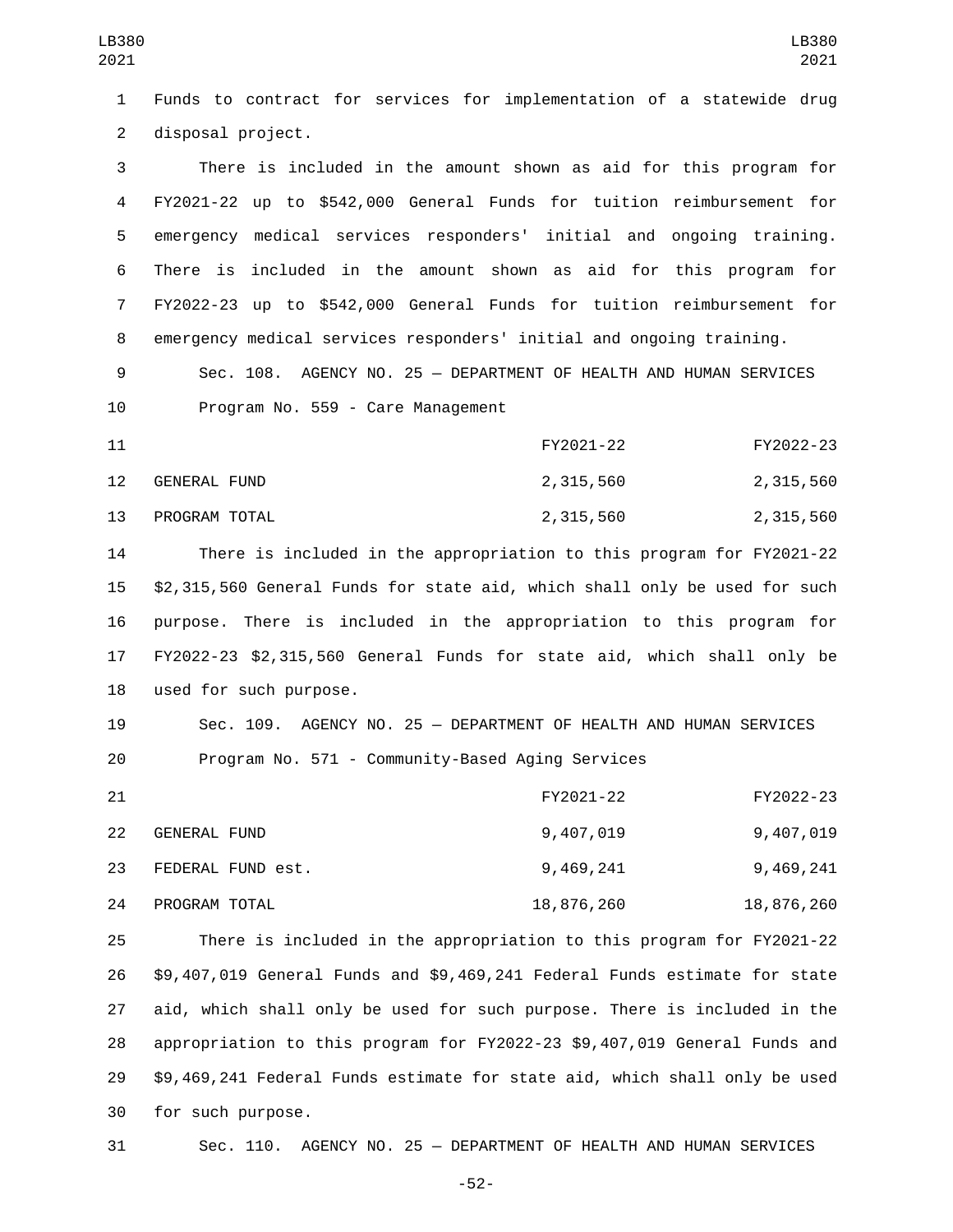1 Program No. 621 - Stem Cell Research 2 FY2021-22 FY2022-23 CASH FUND3 450,063 450,098 PROGRAM TOTAL4 450,063 450,098 SALARY LIMIT 13,546 13,567 6 There is included in the appropriation to this program for FY2021-22 7 \$436,500 Cash Funds for state aid, which shall only be used for such 8 purpose. There is included in the appropriation to this program for 9 FY2022-23 \$436,500 Cash Funds for state aid, which shall only be used for 10 such purpose. 11 There is included in the appropriation to this program for FY2021-22 12 \$450,063 Cash Funds from the Nebraska Health Care Cash Fund. There is 13 included in the appropriation to this program for FY2022-23 \$450,098 Cash 14 Funds from the Nebraska Health Care Cash Fund. 15 Sec. 111. AGENCY NO. 25 — DEPARTMENT OF HEALTH AND HUMAN SERVICES 16 Program No. 622 - Cancer Research 17 FY2021-22 FY2022-23 18 CASH FUND 18 2,787,095 3,787,095 3,787,755 19 PROGRAM TOTAL 2001 19 2,787,095 3,787,755 20 SALARY LIMIT 20 101,415 101,739 21 There is included in the appropriation to this program for FY2021-22 22 an estimated \$3,291,113 Cash Funds for state aid, which shall only be 23 used for such purpose. There is included in the appropriation to this 24 program for FY2022-23 an estimated \$3,291,113 Cash Funds for state aid, 25 which shall only be used for such purpose. 26 Sec. 112. AGENCY NO. 25 — DEPARTMENT OF HEALTH AND HUMAN SERVICES 27 Program No. 623 - Biomedical Research 28 FY2021-22 FY2022-23 CASH FUND29 15,000,000 15,000,000 PROGRAM TOTAL30 15,000,000 15,000,000 31 There is included in the appropriation to this program for FY2021-22 LB380 2021 LB380 2021 -53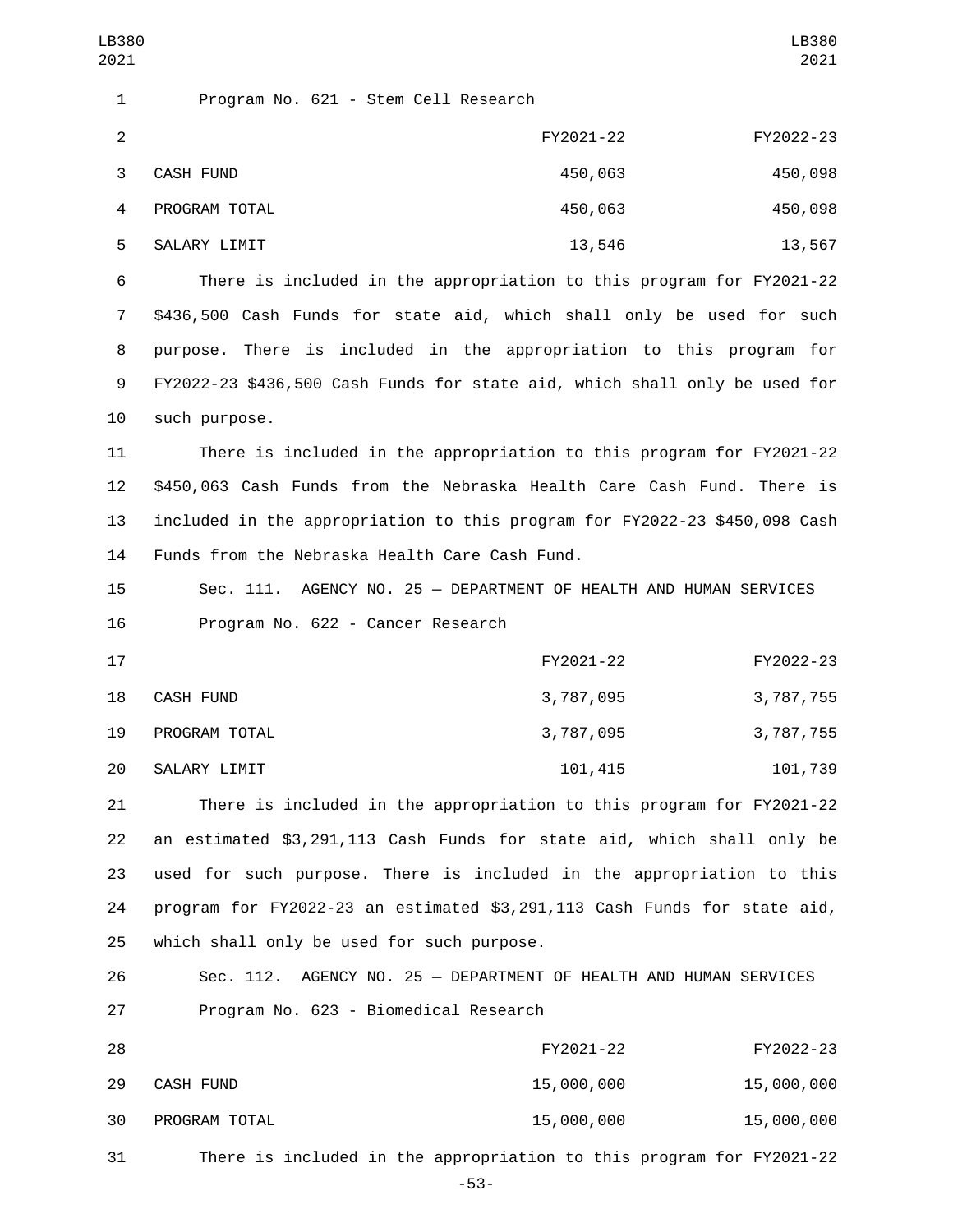\$15,000,000 Cash Funds for state aid, which shall only be used for such purpose. There is included in the appropriation to this program for FY2022-23 \$15,000,000 Cash Funds for state aid, which shall only be used 4 for such purpose.

 There is included in the amount shown as aid for this program for FY2021-22 \$15,000,000 Cash Funds for biomedical research from the Nebraska Health Care Cash Fund. There is included in the amount shown as aid for this program for FY2022-23 \$15,000,000 Cash Funds for biomedical research from the Nebraska Health Care Cash Fund. At least \$700,000 of such appropriated funds shall be used annually for research to improve racial and ethnic minority health. Twenty-four percent of the appropriated funds shall be distributed annually to the University of Nebraska, sixteen percent for contracts with other postsecondary educational institutions having colleges of medicine in Nebraska and their affiliated research hospitals in Nebraska, and sixty percent to the University of Nebraska and for contracts with other postsecondary educational institutions having colleges of medicine in Nebraska and their affiliated research hospitals in Nebraska based on the percentage of all funds expended by such institutions from the National Institutes of Health of the United States Department of Health and Human Services in the prior year as contained in a certified report of such expenditures to the Department of Health and Human Services from such institutions, excluding any such funds expended for research involving the use of human fetal tissue obtained in connection with the performance of an induced abortion or involving the use of human embryonic stem cells. Each recipient of funds under this section shall report annually to the Legislature and to the Governor regarding the use of such funds received. The report required to be submitted to the Legislature by this section 29 shall be submitted electronically.

Sec. 113. AGENCY NO. 27 — DEPARTMENT OF TRANSPORTATION

Total expenditures by the Division of Roads for permanent and

-54-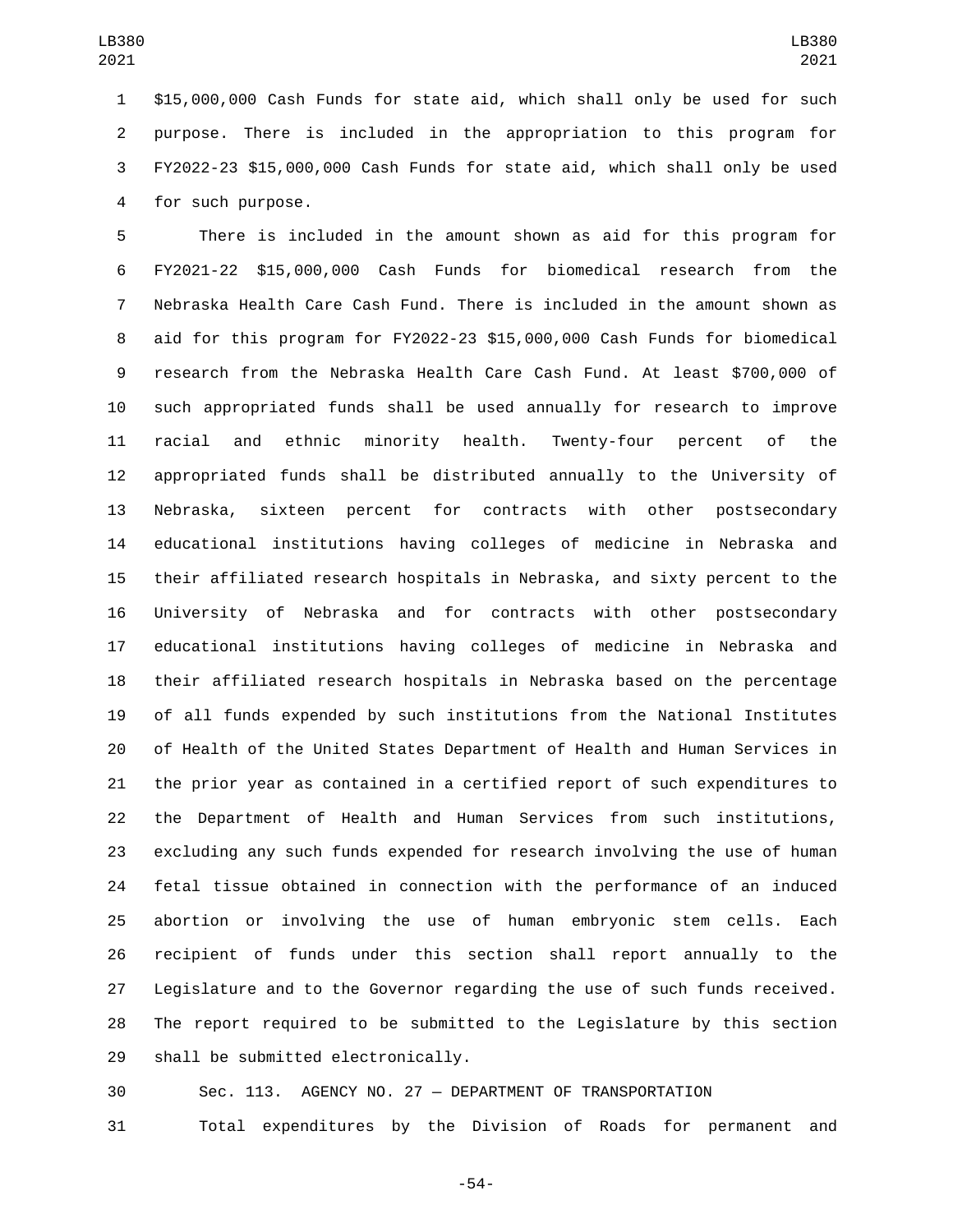temporary salaries and per diems shall not exceed \$118,245,933 for FY2021-22. Total expenditures by the Division of Roads for permanent and temporary salaries and per diems shall not exceed \$119,672,241 for 4 FY2022-23.

 There is hereby appropriated for FY2021-22 \$477,000,000 from the Highway Cash Fund to the Roads Operations Cash Fund, which fund is hereby appropriated. There is included in the amount appropriated from the Highway Cash Fund to the Roads Operations Cash Fund for FY2021-22 \$6,312,705 for assistance to the local transit authorities program and 10 intercity bus system assistance.

 There is hereby appropriated for FY2022-23 \$480,000,000 from the Highway Cash Fund to the Roads Operations Cash Fund, which fund is hereby appropriated. There is included in the amount appropriated from the Highway Cash Fund to the Roads Operations Cash Fund for FY2022-23 \$6,312,705 for assistance to the local transit authorities program and 16 intercity bus system assistance.

Sec. 114. AGENCY NO. 27 — DEPARTMENT OF TRANSPORTATION

 Total expenditures by the Division of Aeronautics for permanent and temporary salaries and per diems shall not exceed \$1,393,818 for FY2021-22. Total expenditures by the Division of Aeronautics for permanent and temporary salaries and per diems shall not exceed \$1,412,242 for FY2022-23.22

 Sec. 115. AGENCY NO. 27 — DEPARTMENT OF TRANSPORTATION 24 Program No. 26 - Administration and Services

 FY2021-22 FY2022-23 CASH FUND est.26 3,406,703 3,679,829 27 PROGRAM TOTAL 27 28 29 20 20 20 3,406,703 3,679,829

 Cash Fund expenditures shall not be limited to the amount shown. There is included in the appropriation to this program for FY2021-22 \$40,200 Cash Funds for state aid, which shall only be used for such purpose. There is included in the appropriation to this program for

-55-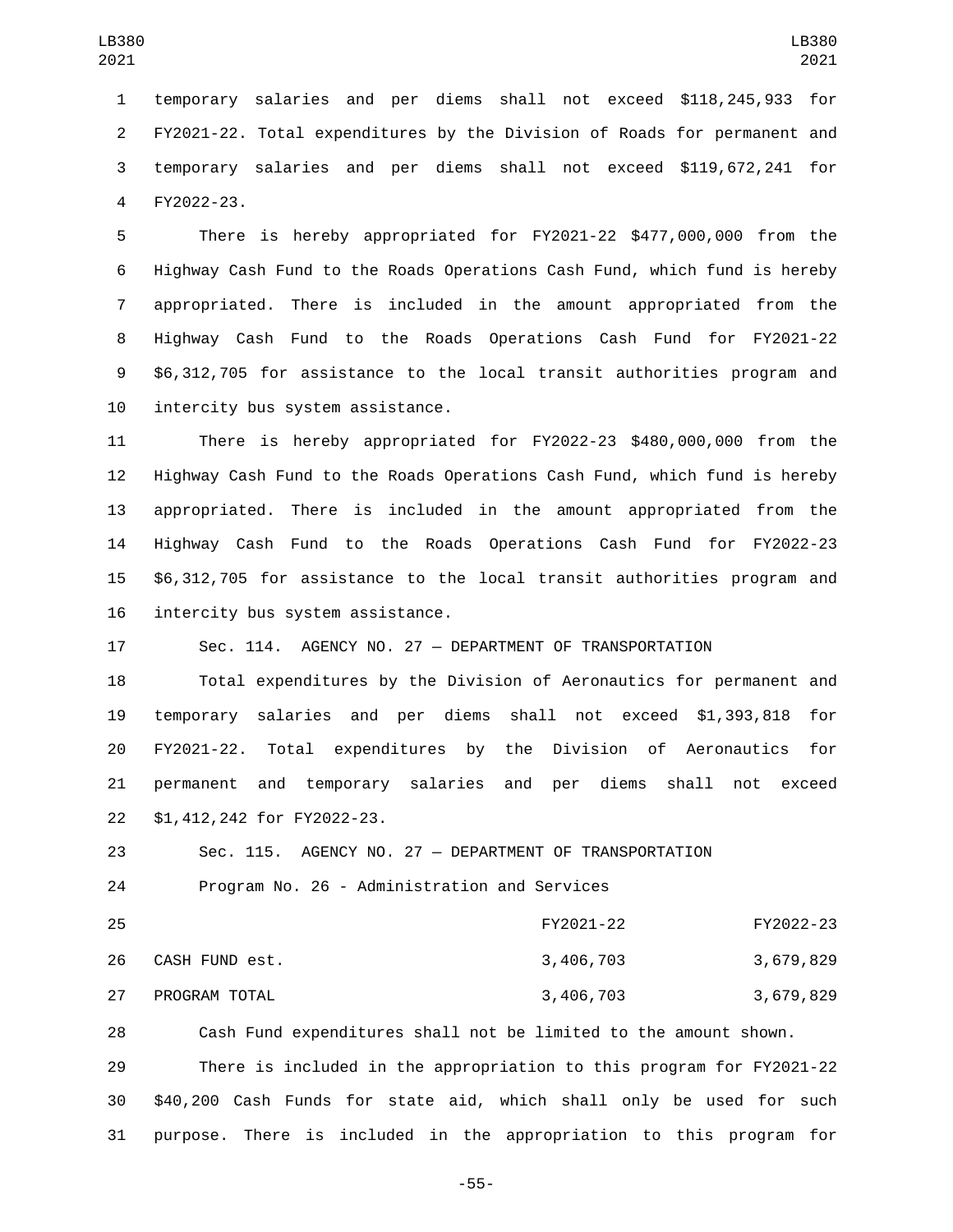FY2022-23 \$40,200 Cash Funds for state aid, which shall only be used for 2 such purpose. Sec. 116. AGENCY NO. 27 — DEPARTMENT OF TRANSPORTATION Program No. 301 - Public Airports4 FY2021-22 FY2022-23 6 CASH FUND est. 25,505,300 25,505,300 PROGRAM TOTAL7 35,505,300 25,650,300 Cash Fund expenditures shall not be limited to the amount shown. There is included in the appropriation to this program for FY2021-22 \$35,505,300 Cash Funds estimate for state aid, which shall only be used for such purpose. There is included in the appropriation to this program for FY2022-23 \$25,650,300 Cash Funds estimate for state aid, which shall 13 only be used for such purpose. Sec. 117. AGENCY NO. 27 — DEPARTMENT OF TRANSPORTATION Program No. 305 - Assistance to Local Transit Authorities FY2021-22 FY2022-23 CASH FUND17 6,312,705 6,312,705 18 PROGRAM TOTAL **18 CONTRACT 18 CONTRACT 18 CONTRACT 18 CONTRACT 18 CONTRACT 0.312,705**  There is included in the appropriation to this program for FY2021-22 \$6,312,705 Cash Funds for state aid, which shall only be used for such purpose. There is included within state aid for FY2021-22 \$535,000 Cash Funds for intercity bus system assistance and \$5,777,705 Cash Funds for 23 the public transportation assistance program. There is included in the appropriation to this program for FY2022-23 \$6,312,705 Cash Funds for state aid, which shall only be used for such purpose. There is included within state aid for FY2022-23 \$535,000 Cash Funds for intercity bus system assistance and \$5,777,705 Cash Funds for 28 the public transportation assistance program. Sec. 118. AGENCY NO. 27 — DEPARTMENT OF TRANSPORTATION 30 Program No. 568 - Highway Administration LB380 LB380 

FY2021-22 FY2022-23

-56-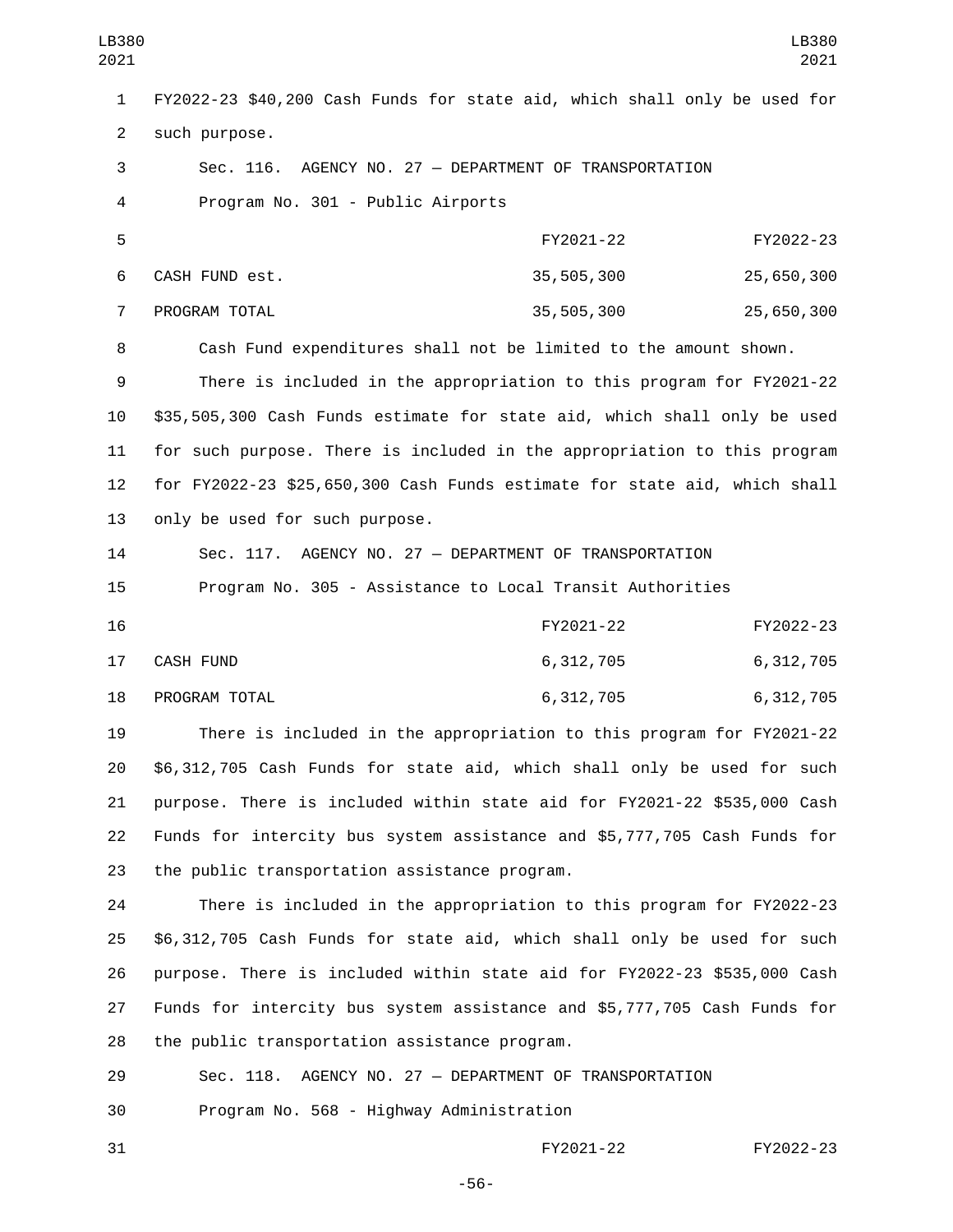| LB380<br>2021  |                                                                          |                                                         | LB380<br>2021 |
|----------------|--------------------------------------------------------------------------|---------------------------------------------------------|---------------|
| $\mathbf{1}$   | CASH FUND est.                                                           | 19, 481, 310                                            | 19,851,820    |
| $\overline{2}$ | PROGRAM TOTAL                                                            | 19, 481, 310                                            | 19,851,820    |
| $\sqrt{3}$     | Cash Fund expenditures shall not be limited to the amount shown.         |                                                         |               |
| 4              | Sec. 119. AGENCY NO. 27 - DEPARTMENT OF TRANSPORTATION                   |                                                         |               |
| 5              | Program No. 569 - Construction                                           |                                                         |               |
| 6              |                                                                          | FY2021-22                                               | FY2022-23     |
| $\overline{7}$ | CASH FUND est.                                                           | 801, 864, 709                                           | 802, 772, 211 |
| 8              | PROGRAM TOTAL                                                            | 801, 864, 709                                           | 802, 772, 211 |
| 9              | Cash Fund expenditures shall not be limited to the amount shown.         |                                                         |               |
| 10             | The unexpended General Fund appropriation balance existing on June       |                                                         |               |
| 11             | 30, 2021, is hereby reappropriated. Expenditure of the General Fund      |                                                         |               |
| 12             | reappropriation shall be limited to completion of the feasibility study. |                                                         |               |
| 13             | It                                                                       | is the intent of the Legislature that the Department of |               |
| 14             | Transportation shall apply for and make maximum use of available federal |                                                         |               |
| 15             | funding, including discretionary funding, on all highway construction    |                                                         |               |
| 16             | projects which are eligible for such assistance.                         |                                                         |               |
| 17             | All costs of providing the 511 Weather Line, including the portion       |                                                         |               |
| 18             | previously funded by Agency 64 - Nebraska State Patrol, shall be paid    |                                                         |               |
| 19             | from the appropriation to this program.                                  |                                                         |               |
| 20             | Sec. 120. AGENCY NO. 27 - DEPARTMENT OF TRANSPORTATION                   |                                                         |               |
| 21             | Program No. 572 - Service and Support                                    |                                                         |               |
| 22             |                                                                          | FY2021-22                                               | FY2022-23     |
| 23             | CASH FUND est.                                                           | 34, 362, 409                                            | 33, 213, 799  |
| 24             | PROGRAM TOTAL                                                            | 34, 362, 409                                            | 33, 213, 799  |
| 25             | Cash Fund expenditures shall not be limited to the amount shown.         |                                                         |               |
| 26             | Sec. 121. AGENCY NO. 27 - DEPARTMENT OF TRANSPORTATION                   |                                                         |               |
| 27             | Program No. 574 - Maintenance                                            |                                                         |               |
| 28             |                                                                          | FY2021-22                                               | FY2022-23     |
| 29             | CASH FUND est.                                                           | 169,064,307                                             | 175, 714, 713 |
| 30             | PROGRAM TOTAL                                                            | 169,064,307                                             | 175, 714, 713 |

-57-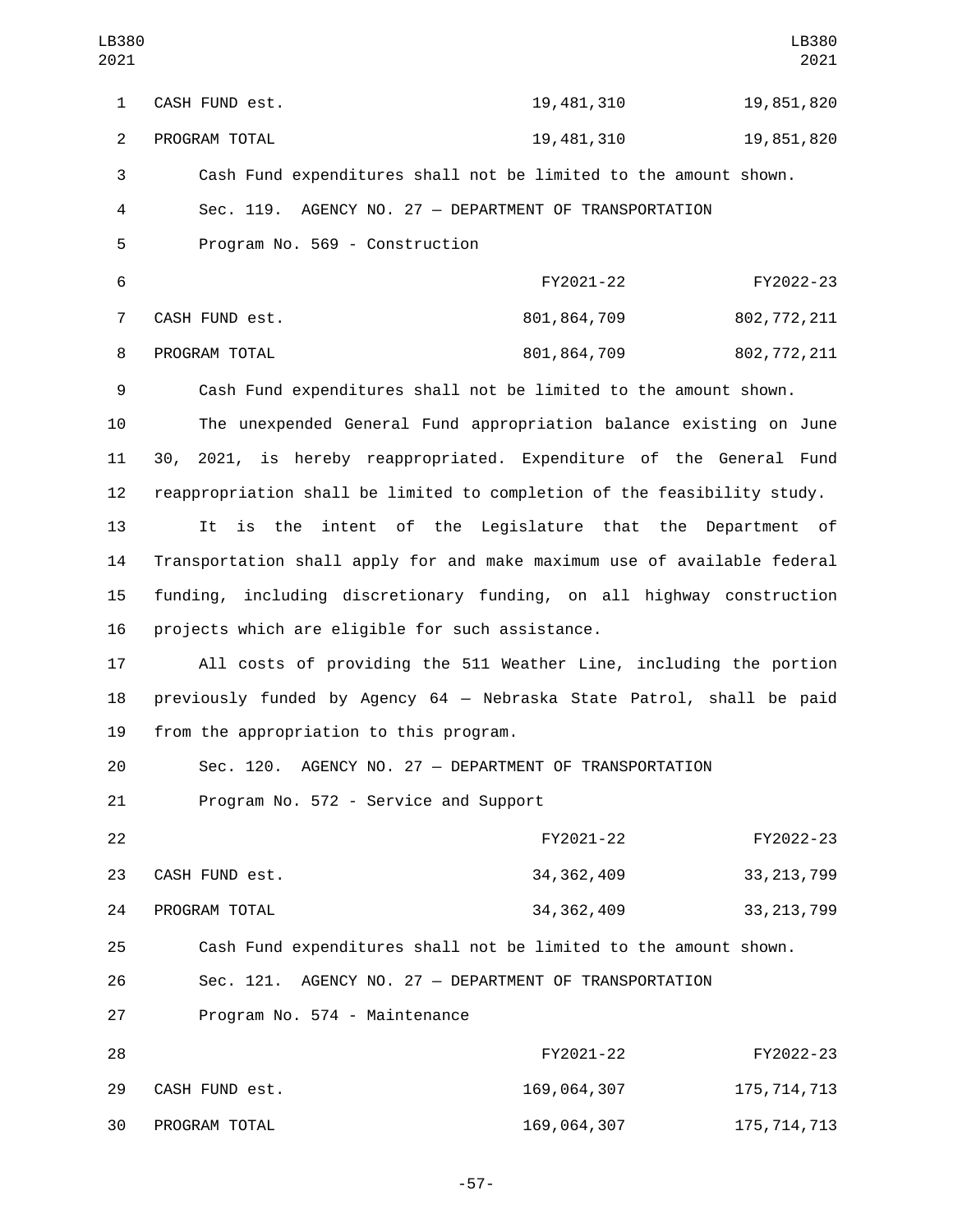| LB380<br>2021  |                                                                  |                                  | LB380<br>2021  |
|----------------|------------------------------------------------------------------|----------------------------------|----------------|
| $\mathbf{1}$   | Cash Fund expenditures shall not be limited to the amount shown. |                                  |                |
| $\overline{c}$ | Sec. 122. AGENCY NO. 27 - DEPARTMENT OF TRANSPORTATION           |                                  |                |
| 3              | Program No. 596 - State-Owned Aircraft                           |                                  |                |
| 4              |                                                                  | FY2021-22                        | FY2022-23      |
| 5              | CASH FUND est.                                                   | 378,191                          | 398,641        |
| 6              | PROGRAM TOTAL                                                    | 378,191                          | 398,641        |
| 7              | Cash Fund expenditures shall not be limited to the amount shown. |                                  |                |
| 8              | Sec. 123. AGENCY NO. 28 - DEPARTMENT OF VETERANS' AFFAIRS        |                                  |                |
| 9              | Program No. 511 - Veterans' Affairs                              |                                  |                |
| 10             |                                                                  | FY2021-22                        | FY2022-23      |
| 11             | <b>GENERAL FUND</b>                                              | 31,906,978                       | 35, 157, 927   |
| 12             | <b>CASH FUND</b>                                                 | 16, 119, 544                     | 13,704,470     |
| 13             | FEDERAL FUND est.                                                | 22,870,637                       | 22,870,637     |
| 14             | PROGRAM TOTAL                                                    | 70,897,159                       | 71,733,034     |
| 15             | SALARY LIMIT                                                     | 37, 414, 261                     | 37,803,464     |
| 16             | of<br>The<br>Department                                          | shall<br>Administrative Services | monitor<br>the |
| 17             | appropriations and expenditures for this program according       |                                  | the<br>to      |
| 18             | following program classifications:                               |                                  |                |
| 19             | No. 36 - Departmental Administration                             |                                  |                |
| 20             | No. 37 - Veterans' Cemeteries                                    |                                  |                |
| 21             | No. 510 - Veterans' Homes System Administration                  |                                  |                |
| 22             | No. 519 - Central Nebraska Veterans' Home                        |                                  |                |
| 23             | No. 520 - Norfolk Veterans' Home                                 |                                  |                |
| 24             | No. 521 - Western Nebraska Veterans' Home                        |                                  |                |
| 25             | No. 522 - Eastern Nebraska Veterans' Home                        |                                  |                |
| 26             | Sec. 124. AGENCY NO. 29 - DEPARTMENT OF NATURAL RESOURCES        |                                  |                |
| 27             | Program No. 304 - Nebraska Soil and Water Conservation Fund      |                                  |                |
| 28             |                                                                  | FY2021-22                        | FY2022-23      |
| 29             | <b>GENERAL FUND</b>                                              | 1,806,112                        | 1,806,112      |
| 30             | CASH FUND                                                        | 50,000                           | 50,000         |

-58-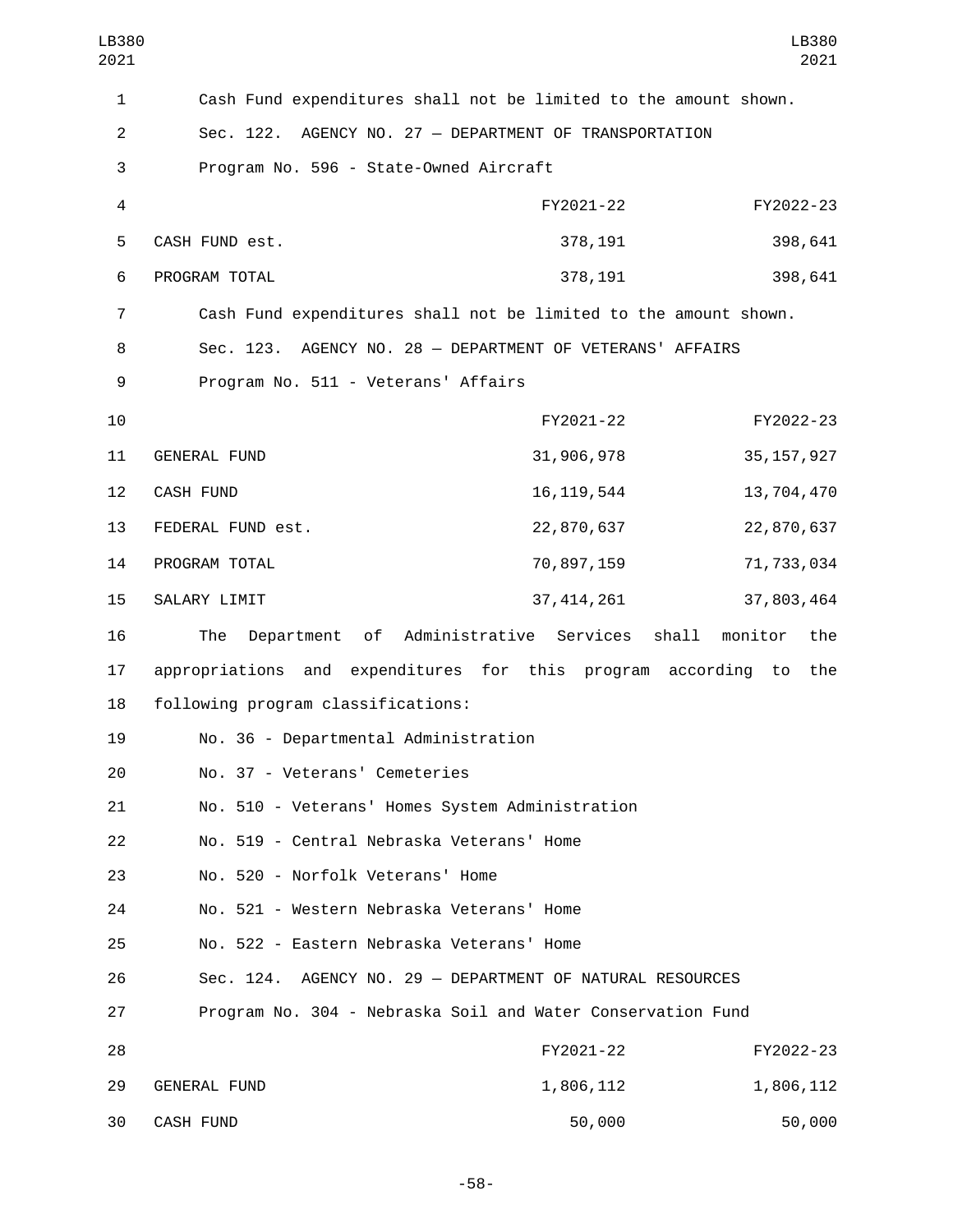1 PROGRAM TOTAL 1,856,112 1,856,112 The unexpended General Fund appropriation balance existing on June 3 30, 2021, is hereby reappropriated.

 There is included in the appropriation to this program for FY2021-22 \$1,806,112 General Funds, any reappropriated amounts, and \$50,000 Cash Funds for state aid, which shall only be used for such purpose. There is included in the appropriation to this program for FY2022-23 \$1,806,112 General Funds, any reappropriated amounts, and \$50,000 Cash Funds for state aid, which shall only be used for such purpose.

 Sec. 125. AGENCY NO. 29 — DEPARTMENT OF NATURAL RESOURCES 11 Program No. 306 - Water Well Decommissioning

 FY2021-22 FY2022-23 CASH FUND13 70,000 70,000 PROGRAM TOTAL14 70,000 70,000

 The unexpended Cash Fund appropriation balance existing on June 30, 16 2021, is hereby reappropriated.

 There is included in the appropriation to this program for FY2021-22 \$70,000 Cash Funds, plus any reappropriated amounts, for state aid, which shall only be used for such purpose. There is included in the appropriation to this program for FY2022-23 \$70,000 Cash Funds, plus any reappropriated amounts, for state aid, which shall only be used for such 22 purpose.

Sec. 126. AGENCY NO. 29 — DEPARTMENT OF NATURAL RESOURCES

Program No. 307 - Nebraska Resources Development Fund

 The unexpended General Fund and Cash Fund appropriation balances existing on June 30, 2021, are hereby reappropriated.

 Sec. 127. AGENCY NO. 29 — DEPARTMENT OF NATURAL RESOURCES Program No. 309 - Natural Resources Water Quality Fund FY2021-22 FY2022-23 30 CASH FUND 30 2, 187,500 2, 1,187,500 31 PROGRAM TOTAL 200 200 1,187,500 1,187,500

-59-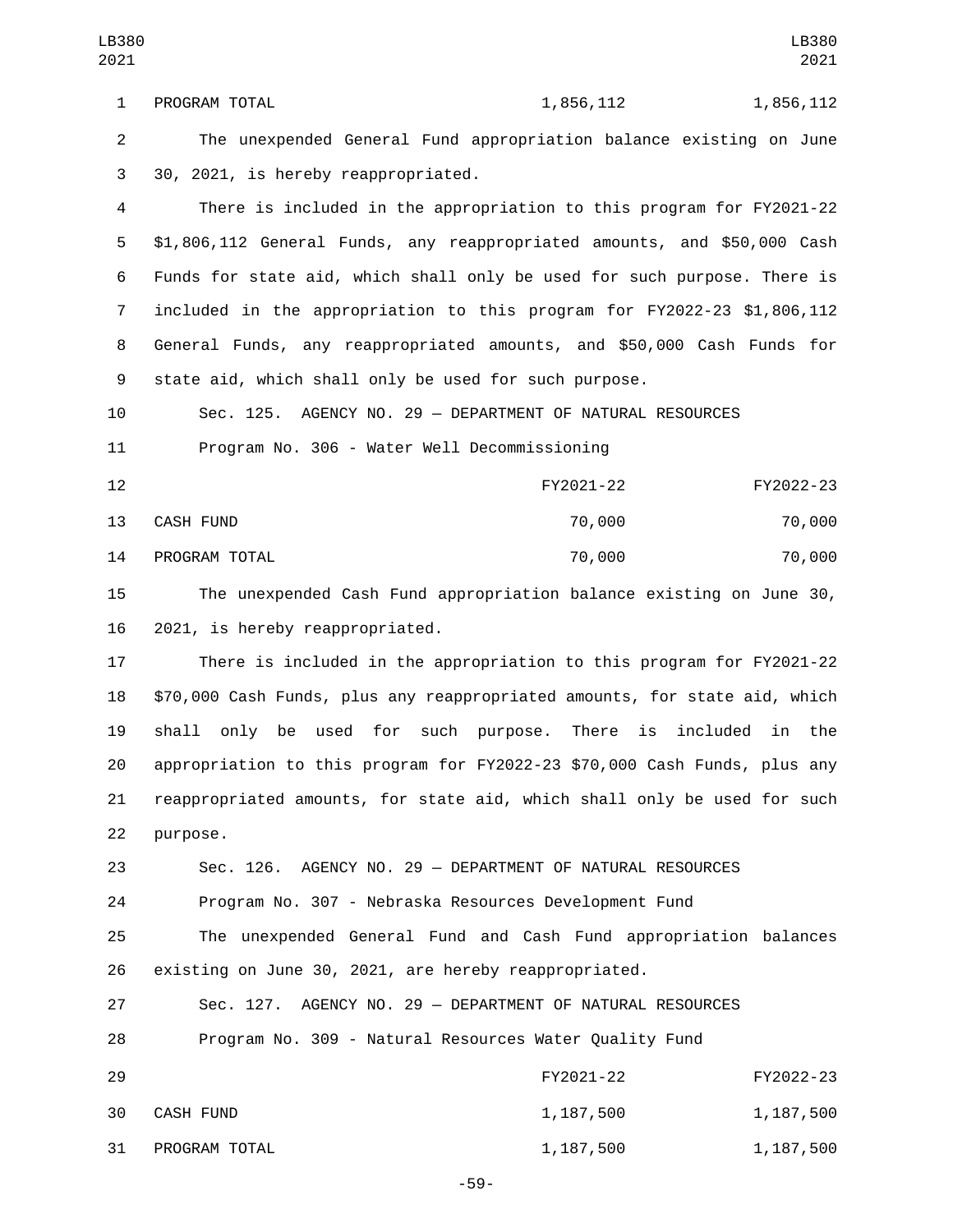The unexpended Cash Fund appropriation balance existing on June 30, 2 2021, is hereby reappropriated.

 There is included in the appropriation to this program for FY2021-22 \$1,187,500 Cash Funds plus any reappropriated amounts, for state aid, which shall only be used for such purpose. There is included in the appropriation to this program for FY2022-23 \$1,187,500 Cash Funds plus any reappropriated amounts, for state aid, which shall only be used for 8 such purpose.

 Sec. 128. AGENCY NO. 29 — DEPARTMENT OF NATURAL RESOURCES 10 Program No. 313 - Water Sustainability Fund

 FY2021-22 FY2022-23 12 CASH FUND 10,865,033 10,865,033 13 PROGRAM TOTAL 10,865,033 10,865,033 10,865,033

 The unexpended Cash Fund appropriation balance existing on June 30, 15 2021, is hereby reappropriated.

 There is included in the appropriation to this program for FY2021-22 \$10,865,033 Cash Funds, plus any reappropriated amounts, for state aid, which shall only be used for such purpose. There is included in the appropriation to this program for FY2022-23 \$10,865,033 Cash Funds, plus any reappropriated amounts, for state aid, which shall only be used for 21 such purpose.

Sec. 129. AGENCY NO. 29 — DEPARTMENT OF NATURAL RESOURCES

Program No. 314 - Critical Infrastructure Facilities

 The unexpended Cash Fund appropriation balance existing on June 30, 2021, is hereby reappropriated. It is the intent of the Legislature that the funds be used by the Department of Natural Resources to provide (1) a grant to a natural resources district to offset costs related to soil and water improvements intended to protect critical infrastructure facilities within the district which includes military installments, transportation routes, and wastewater treatment facilities and (2) a grant to an irrigation district to offset costs related to temporary main canal

-60-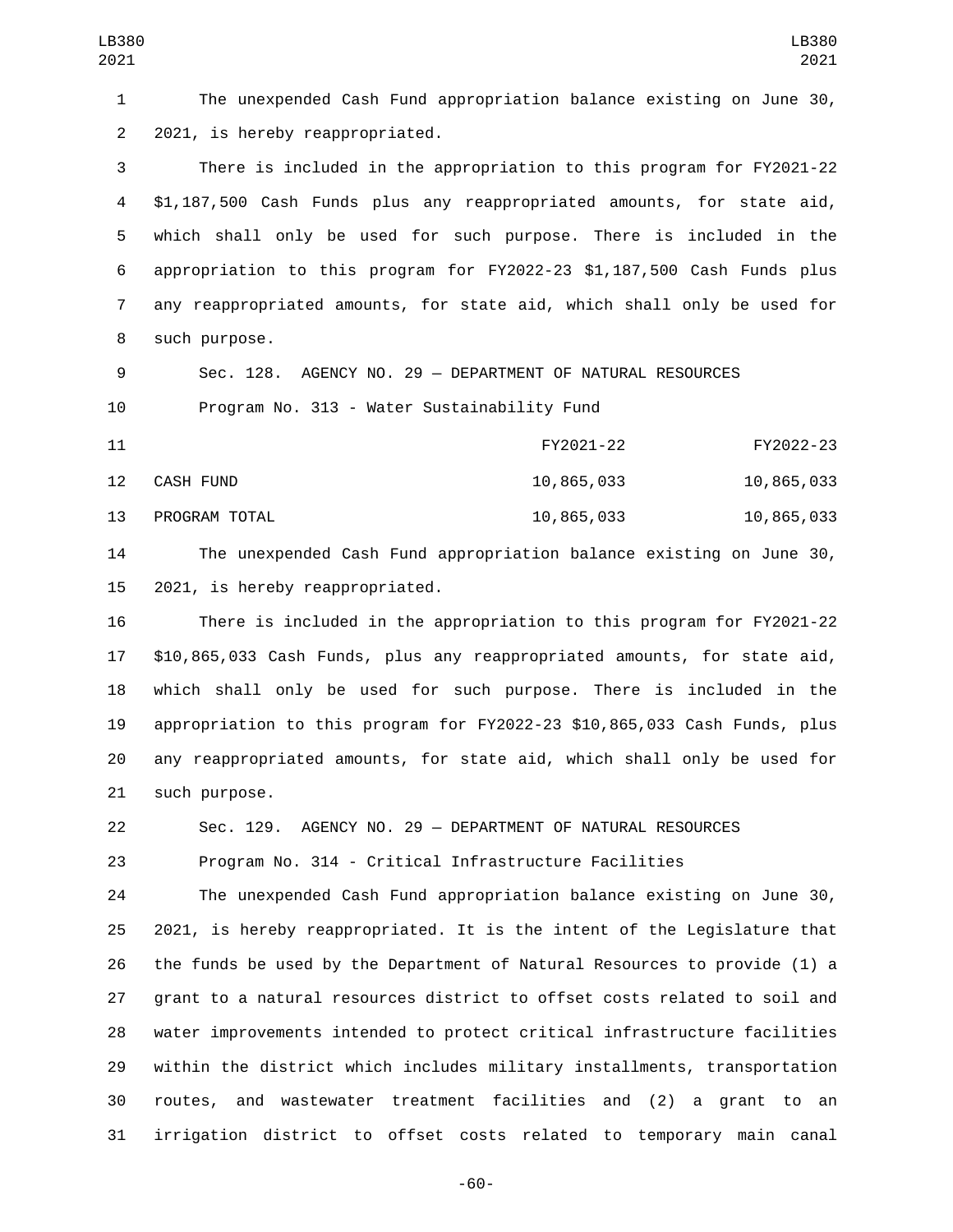| LB380<br>2021  |                              |                                                                           | LB380<br>2021 |
|----------------|------------------------------|---------------------------------------------------------------------------|---------------|
| $\mathbf{1}$   |                              | repair and tunnel repair which is part of an interstate irrigation system |               |
| $\overline{2}$ | which experienced a failure. |                                                                           |               |
| 3              |                              | Sec. 130. AGENCY NO. 29 - DEPARTMENT OF NATURAL RESOURCES                 |               |
| 4              |                              | Program No. 334 - Soil and Water Conservation                             |               |
| 5              |                              | FY2021-22                                                                 | FY2022-23     |
| 6              | <b>GENERAL FUND</b>          | 11,017,548                                                                | 10,971,400    |
| $\overline{7}$ | <b>CASH FUND</b>             | 7,784,340                                                                 | 7,788,195     |
| 8              | FEDERAL FUND est.            | 839,193                                                                   | 845,188       |
| 9              | PROGRAM TOTAL                | 19,641,081                                                                | 19,604,783    |
| 10             | SALARY LIMIT                 | 7,066,469                                                                 | 7,162,623     |

 There is hereby reappropriated an amount certified by the Department of Natural Resources to the budget administrator of the budget division of the Department of Administrative Services of the unexpended General Fund and Cash Fund appropriation balances existing on June 30, 2021, that are allocated in budget subprograms 19, 20, and 21 of Program 334. Reappropriated funds shall be allocated to the same budget subprogram.

 There is included in the appropriation to this program for FY2021-22 \$6,450,000 Cash Funds plus any reappropriated amounts and \$5,000 Federal Funds estimate, for state aid, which shall only be used for such purpose. There is included in the appropriation to this program for FY2022-23 \$6,450,000 Cash Funds plus any reappropriated amounts and \$5,000 Federal Funds estimate, for state aid, which shall only be used for such purpose.

Sec. 131. AGENCY NO. 30 — STATE ELECTRICAL BOARD

24 Program No. 197 - Public Protection

 FY2021-22 FY2022-23 26 CASH FUND 2,321,481 2,324,857 27 PROGRAM TOTAL 2,321,481 2,342,857 28 SALARY LIMIT 28 1,224,611 1,234,505 Sec. 132. AGENCY NO. 31 — MILITARY DEPARTMENT Program No. 191 - Governor's Emergency Program - COVID-19 There is no salary limitation for this program.

-61-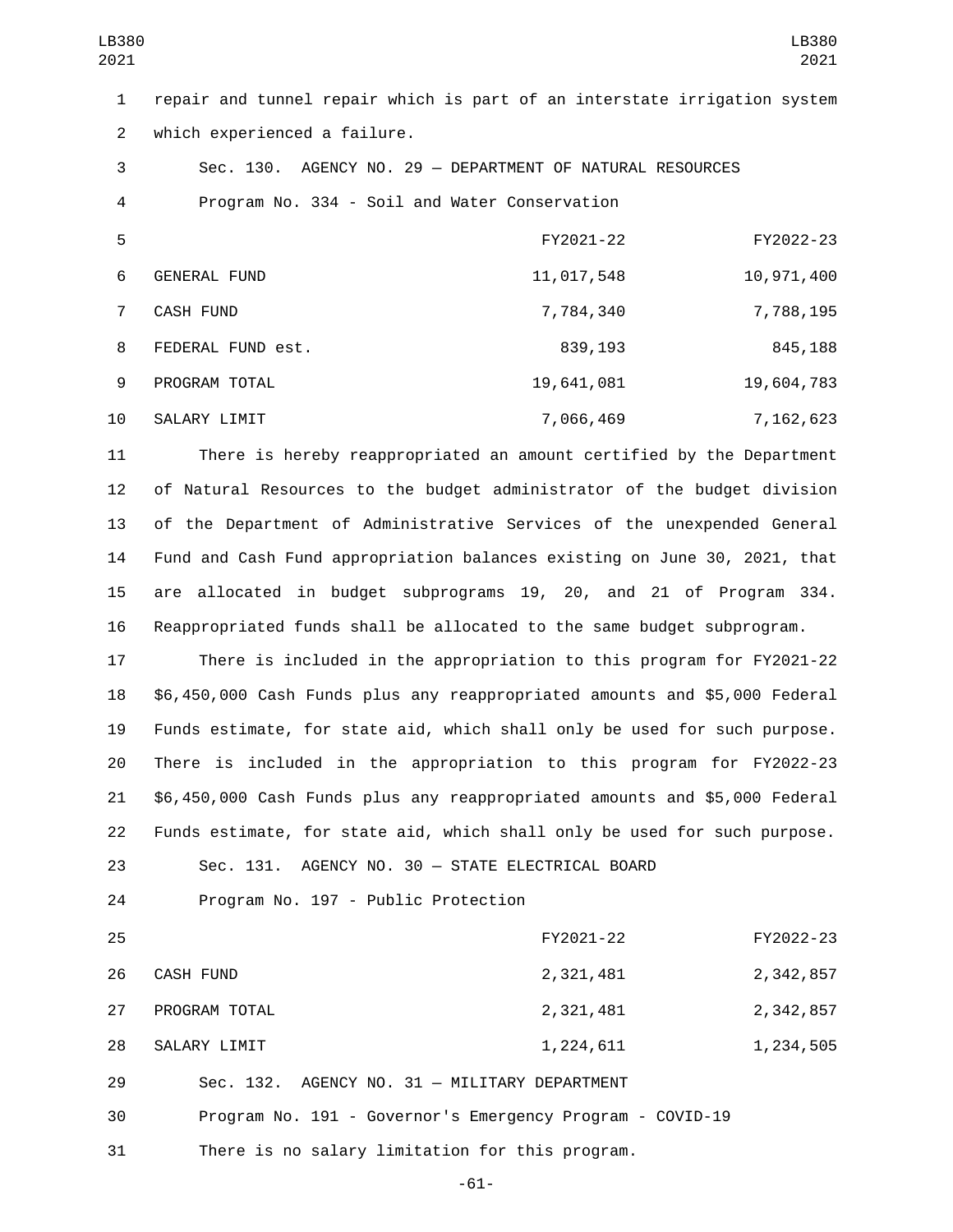| LB380<br>2021  |                                                                             |              | LB380<br>2021 |
|----------------|-----------------------------------------------------------------------------|--------------|---------------|
| $\mathbf{1}$   | Cash Fund expenditures shall not be limited to the amount shown.            |              |               |
| $\overline{c}$ | The unexpended Cash Fund appropriation balance existing on June 30,         |              |               |
| 3              | 2021, is hereby reappropriated.                                             |              |               |
| 4              | Sec. 133. AGENCY NO. 31 - MILITARY DEPARTMENT                               |              |               |
| 5              | Program No. 192 - Governor's Emergency Aid                                  |              |               |
| 6              |                                                                             | FY2021-22    | FY2022-23     |
| $\overline{7}$ | <b>GENERAL FUND</b>                                                         | 5,000,000    | 5,000,000     |
| 8              | CASH FUND est.                                                              | 250,000      | 250,000       |
| 9              | FEDERAL FUND est.                                                           | 4,500,000    | 4,500,000     |
| 10             | PROGRAM TOTAL                                                               | 9,750,000    | 9,750,000     |
| 11             | There is no salary limitation for this program.                             |              |               |
| 12             | Cash Fund expenditures shall not be limited to the amount shown.            |              |               |
| 13             | The unexpended General Fund and Cash Fund appropriation balances            |              |               |
| 14             | existing on June 30, 2021, are hereby reappropriated.                       |              |               |
| 15             | There is included in the appropriation to this program for FY2021-22        |              |               |
| 16             | \$5,000,000 General Funds, \$250,000 Cash Funds, and \$4,500,000 Federal    |              |               |
| 17             | Funds estimate for state aid. There is included in the appropriation to     |              |               |
| 18             | this program for FY2022-23 \$5,000,000 General Funds, \$250,000 Cash Funds, |              |               |
| 19             | and \$4,500,000 Federal Funds estimate for state aid.                       |              |               |
| 20             | Expenditures from this program shall not be restricted to state aid         |              |               |
| 21             | expenditures are necessary to fulfill the goals of the<br>if<br>other       |              |               |
| 22             | Governor's Emergency Aid Program.                                           |              |               |
| 23             | Sec. 134. AGENCY NO. 31 - MILITARY DEPARTMENT                               |              |               |
| 24             | Program No. 544 - National and State Guard                                  |              |               |
| 25             |                                                                             | FY2021-22    | FY2022-23     |
| 26             | <b>GENERAL FUND</b>                                                         | 3, 261, 279  | 3, 282, 638   |
| 27             | CASH FUND                                                                   | 399,808      | 399,808       |
| 28             | FEDERAL FUND est.                                                           | 17,671,860   | 17,845,716    |
| 29             | PROGRAM TOTAL                                                               | 21, 332, 947 | 21,528,162    |
| 30             | SALARY LIMIT                                                                | 6,705,452    | 6,808,422     |
| 31             | Sec. 135. AGENCY NO. 31 - MILITARY DEPARTMENT                               |              |               |

-62-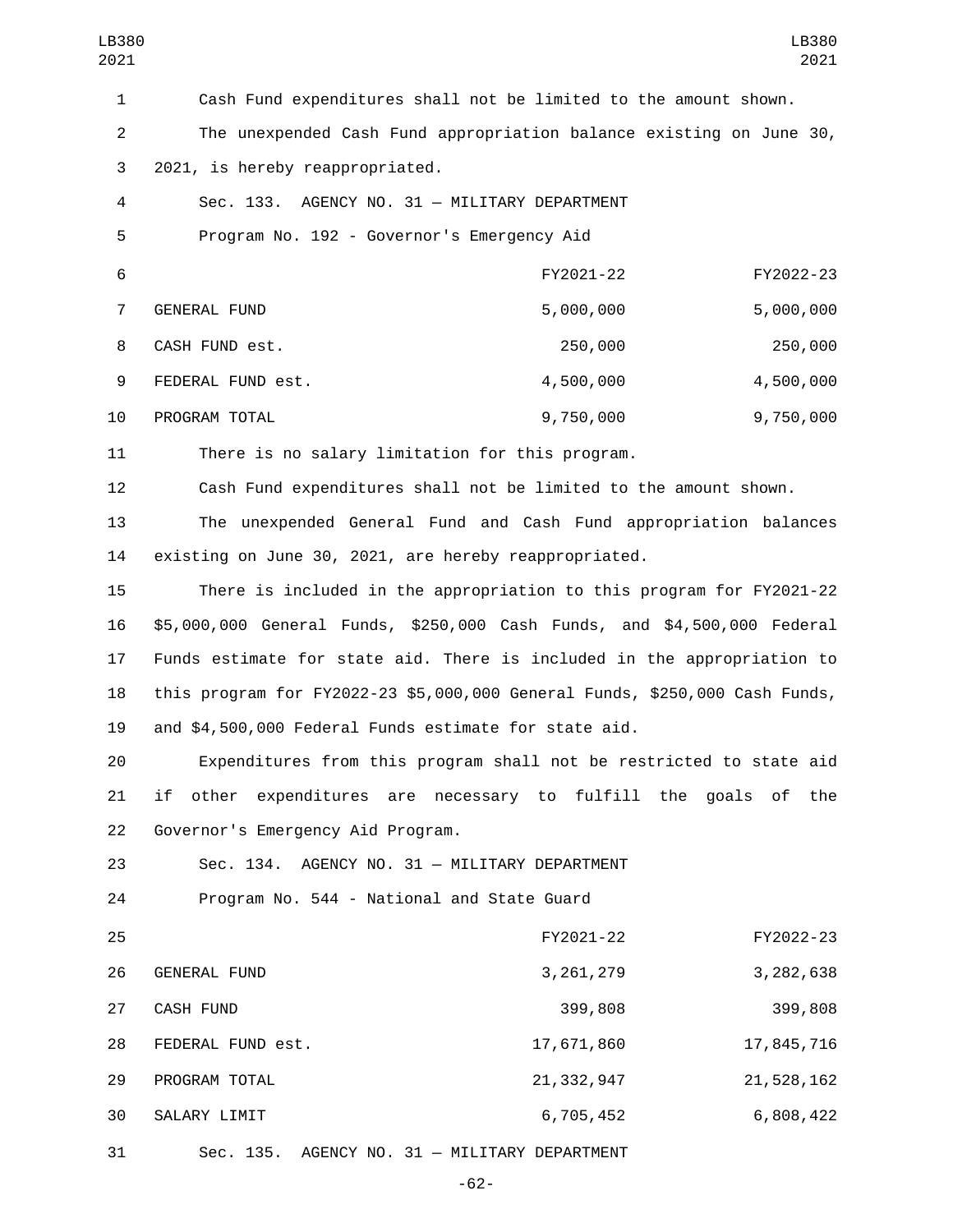| LB380<br>2021  |                                                                            |             | LB380<br>2021 |
|----------------|----------------------------------------------------------------------------|-------------|---------------|
| 1              | Program No. 545 - Emergency Management                                     |             |               |
| $\overline{2}$ |                                                                            | FY2021-22   | FY2022-23     |
| 3              | <b>GENERAL FUND</b>                                                        | 1,285,254   | 1,296,831     |
| 4              | CASH FUND est.                                                             | 583,497     | 587,686       |
| 5              | FEDERAL FUND est.                                                          | 3,566,482   | 3,592,704     |
| 6              | PROGRAM TOTAL                                                              | 5, 435, 233 | 5, 477, 221   |
| $\overline{7}$ | SALARY LIMIT                                                               | 2, 145, 893 | 2, 172, 048   |
| 8              | Cash Fund expenditures shall not be limited to the amounts shown.          |             |               |
| 9              | There is included in the appropriation to this program for FY2021-22       |             |               |
| 10             | \$1,570,604 Federal Funds estimate for state aid, which shall only be used |             |               |
| 11             | for such purpose. There is included in the appropriation to this program   |             |               |
| 12             | for FY2022-23 \$1,570,604 Federal Funds estimate for state aid, which      |             |               |
| 13             | shall only be used for such purpose.                                       |             |               |
| 14             | Sec. 136. AGENCY NO. 31 - MILITARY DEPARTMENT                              |             |               |
| 15             | Program No. 548 - Tuition Assistance                                       |             |               |
| 16             |                                                                            | FY2021-22   | FY2022-23     |
| 17             | <b>GENERAL FUND</b>                                                        | 718,609     | 718,609       |
| 18             | PROGRAM TOTAL                                                              | 718,609     | 718,609       |
| 19             | SALARY LIMIT                                                               | $ \Theta$ – | - 0 -         |
| 20             | There is included in the appropriation to this program for FY2021-22       |             |               |
| 21             | \$718,609 General Funds for state aid, which shall only be used for such   |             |               |
| 22             | There is included in the appropriation to this program for<br>purpose.     |             |               |
| 23             | FY2022-23 \$718,609 General Funds for state aid, which shall only be used  |             |               |
| 24             | for such purpose.                                                          |             |               |
| 25             | Sec. 137. AGENCY NO. 32 - BOARD OF EDUCATIONAL LANDS AND FUNDS             |             |               |
| 26             | Program No. 529 - Land Surveys                                             |             |               |
| 27             |                                                                            | FY2021-22   | FY2022-23     |
| 28             | GENERAL FUND                                                               | 423,984     | 432,621       |
| 29             | CASH FUND                                                                  | 25,060      | 25,417        |
| 30             | PROGRAM TOTAL                                                              | 449,044     | 458,038       |

-63-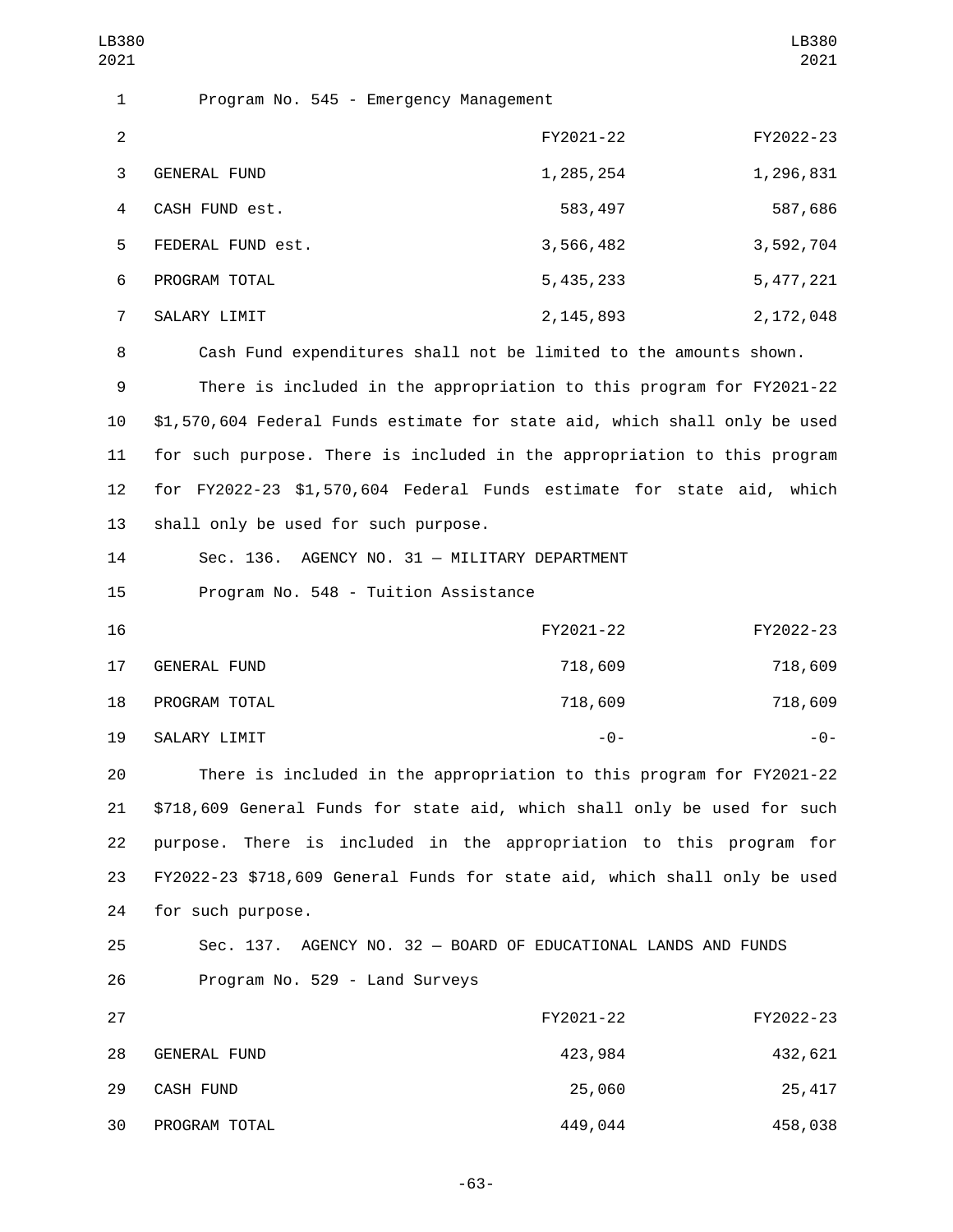1 SALARY LIMIT 203,724 309,794 2 Any General Funds expended for costs associated with the 3 administration of school lands shall be reimbursed, on a quarterly basis, 4 to the General Fund by the Board of Educational Lands and Funds. 5 Sec. 138. AGENCY NO. 32 — BOARD OF EDUCATIONAL LANDS AND FUNDS 6 Program No. 554 - Disputed Survey Settlements 7 FY2021-22 FY2022-23 8 CASH FUND 20,483 20,483 9 PROGRAM TOTAL 20,483 20,483 20,483 10 Sec. 139. AGENCY NO. 32 — BOARD OF EDUCATIONAL LANDS AND FUNDS 11 Program No. 582 - School Land Trust 12 FY2021-22 FY2022-23 13 CASH FUND est. 20,953,078 20,953,078 PROGRAM TOTAL14 20,953,078 20,953,078 15 Cash Fund expenditures shall not be limited to the amount shown. The 16 appropriation contained in this program is provided pursuant to section 17 72-232.02. 18 Sec. 140. AGENCY NO. 33 — GAME AND PARKS COMMISSION 19 Program No. 162 - Environmental Trust 20 FY2021-22 FY2022-23 21 CASH FUND 20,675,791 21,182,401 22 PROGRAM TOTAL 20,675,791 21,182,401 SALARY LIMIT23 291,891 295,908 24 There is included in the appropriation to this program for FY2021-22 25 \$20,000,000 Cash Funds for state aid, which shall only be used for such 26 purpose. There is included in the appropriation to this program for 27 FY2022-23 \$20,500,000 Cash Funds for state aid, which shall only be used 28 for such purpose. LB380 2021 LB380 2021

29 Sec. 141. AGENCY NO. 33 — GAME AND PARKS COMMISSION 30 Program No. 330 - Habitat Development

-64-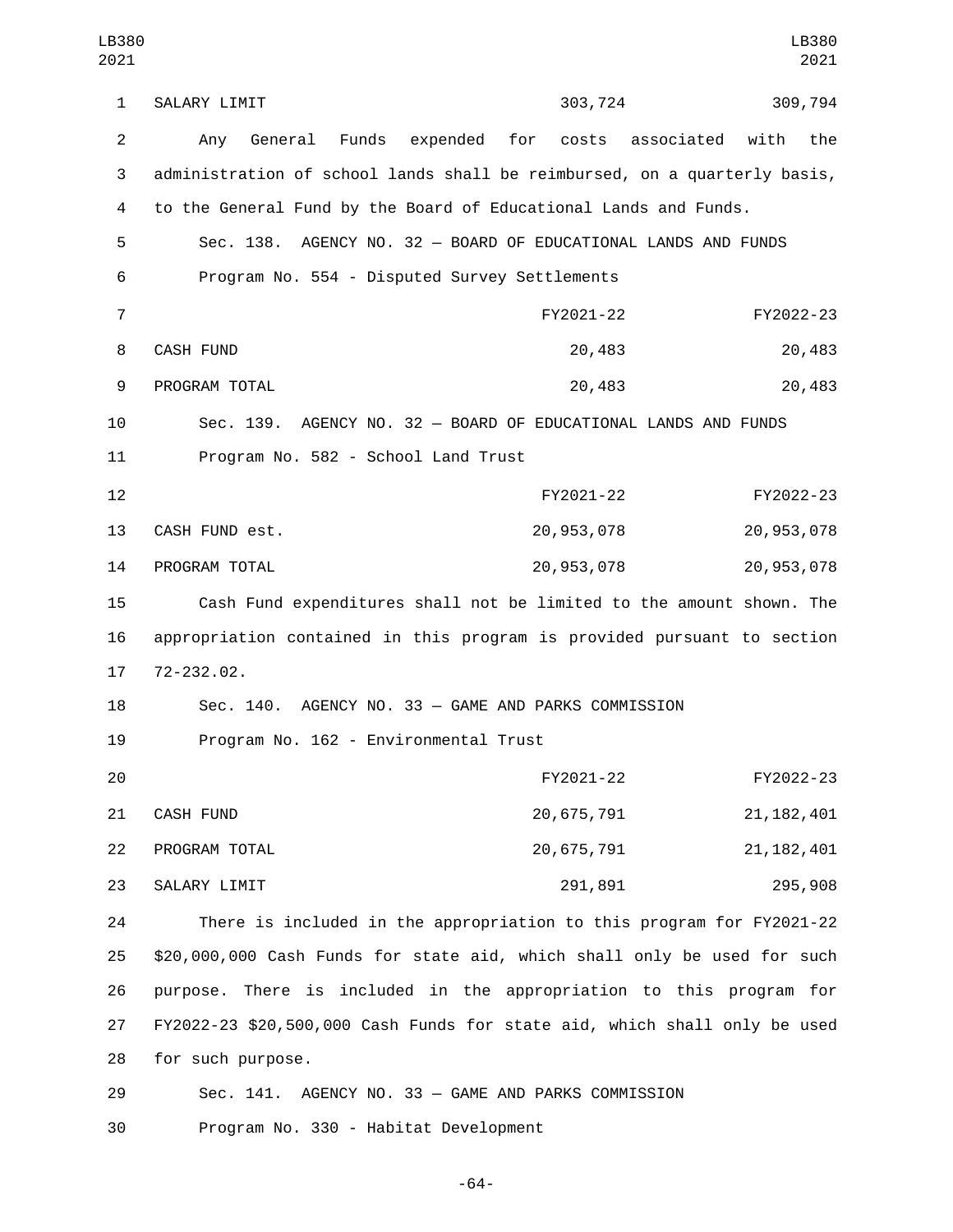| LB380<br>2021  |                                                                            |              | LB380<br>2021 |
|----------------|----------------------------------------------------------------------------|--------------|---------------|
| $\mathbf{1}$   |                                                                            | FY2021-22    | FY2022-23     |
| $\overline{2}$ | <b>CASH FUND</b>                                                           | 7,590,995    | 7,625,097     |
| 3              | FEDERAL FUND est.                                                          | 3,901,998    | 3,903,350     |
| 4              | PROGRAM TOTAL                                                              | 11, 492, 993 | 11,528,447    |
| 5              | SALARY LIMIT                                                               | 1,607,238    | 1,628,840     |
| 6              | There is included in the appropriation to this program for FY2021-22       |              |               |
| $\overline{7}$ | \$1,575,000 Cash Funds for state aid, which shall only be used for such    |              |               |
| 8              | purpose. There is included in the appropriation to this program for        |              |               |
| 9              | FY2022-23 \$1,575,000 Cash Funds for state aid, which shall only be used   |              |               |
| 10             | for such purpose.                                                          |              |               |
| 11             | Sec. 142. AGENCY NO. 33 - GAME AND PARKS COMMISSION                        |              |               |
| 12             | Program No. 336 - Wildlife Conservation                                    |              |               |
| 13             |                                                                            | FY2021-22    | FY2022-23     |
| 14             | GENERAL FUND                                                               | 1,817,493    | 1,849,409     |
| 15             | CASH FUND                                                                  | 27,043,836   | 27,430,888    |
| 16             | FEDERAL FUND est.                                                          | 4, 225, 405  | 4,243,090     |
| 17             | PROGRAM TOTAL                                                              | 33,086,734   | 33, 523, 387  |
| 18             | SALARY LIMIT                                                               | 16,025,594   | 16, 295, 845  |
| 19             | There is included in the appropriation to this program for FY2021-22       |              |               |
| 20             | \$585,000 Cash Funds for state aid, which shall only be used for such      |              |               |
| 21             | purpose. There is included in the appropriation to this program for        |              |               |
| 22             | FY2022-23 \$585,000 Cash Funds for state aid, which shall only be used for |              |               |
| 23             | such purpose.                                                              |              |               |
| 24             | Sec. 143. AGENCY NO. 33 - GAME AND PARKS COMMISSION                        |              |               |
| 25             | Program No. 337 - Administration                                           |              |               |
| 26             |                                                                            | FY2021-22    | FY2022-23     |
| 27             | GENERAL FUND                                                               | 886,777      | 897,498       |
| 28             | CASH FUND                                                                  | 4,930,045    | 4,999,580     |
| 29             | PROGRAM TOTAL                                                              | 5,816,822    | 5,897,078     |
| 30             | SALARY LIMIT                                                               | 3,060,021    | 3, 103, 899   |

-65-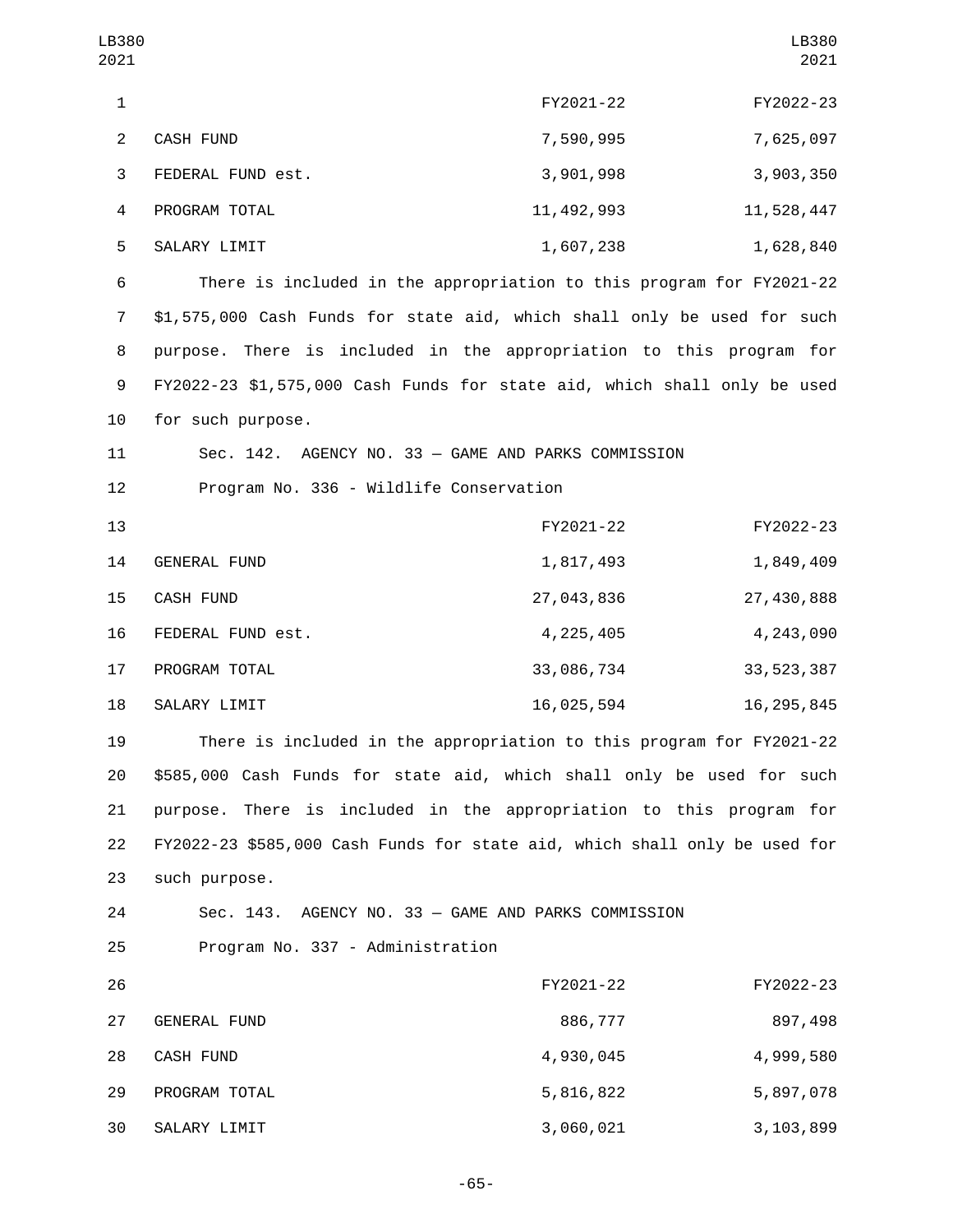| LB380<br>2021  |                                                                             |              | LB380<br>2021 |
|----------------|-----------------------------------------------------------------------------|--------------|---------------|
| $\mathbf{1}$   | Sec. 144. AGENCY NO. 33 - GAME AND PARKS COMMISSION                         |              |               |
| $\overline{2}$ | Program No. 338 - Niobrara Council                                          |              |               |
| 3              |                                                                             | FY2021-22    | FY2022-23     |
| 4              | <b>GENERAL FUND</b>                                                         | 42,011       | 42,011        |
| 5              | <b>CASH FUND</b>                                                            | 1,000        | 1,000         |
| 6              | FEDERAL FUND est.                                                           | 125,000      | 125,000       |
| $\overline{7}$ | PROGRAM TOTAL                                                               | 168,011      | 168,011       |
| 8              | The unexpended Cash Fund appropriation balance existing on June 30,         |              |               |
| 9              | 2021, is hereby reappropriated.                                             |              |               |
| 10             | There is included in the appropriation to this program for FY2021-22        |              |               |
| 11             | \$42,011 General Funds, \$1,000 Cash Funds, and \$125,000 Federal Funds     |              |               |
| 12             | estimate for state aid, which shall only be used for such purpose. There    |              |               |
| 13             | is included in the appropriation to this program for FY2022-23 \$42,011     |              |               |
| 14             | General Funds, \$1,000 Cash Funds, and \$125,000 Federal Funds estimate for |              |               |
| 15             | state aid, which shall only be used for such purpose.                       |              |               |
| 16             | Sec. 145. AGENCY NO. 33 - GAME AND PARKS COMMISSION                         |              |               |
| 17             | Program No. 549 - Parks - Administration and Operation                      |              |               |
| 18             |                                                                             | FY2021-22    | FY2022-23     |
| 19             | <b>GENERAL FUND</b>                                                         | 7,181,826    | 7,264,616     |
| 20             | CASH FUND                                                                   | 23, 487, 259 | 23,738,584    |
| 21             | FEDERAL FUND est.                                                           | 50,000       | 50,000        |
| 22             | PROGRAM TOTAL                                                               | 30,719,085   | 31,053,200    |
| 23             | SALARY LIMIT                                                                | 14,528,074   | 14,741,576    |
| 24             | Sec. 146. AGENCY NO. 33 - GAME AND PARKS COMMISSION                         |              |               |
| 25             | Program No. 550 - Planning and Trails Coordination                          |              |               |
| 26             |                                                                             | FY2021-22    | FY2022-23     |
| 27             | GENERAL FUND                                                                | 494,211      | 502,047       |
| 28             | CASH FUND                                                                   | 1, 166, 192  | 1, 181, 201   |
| 29             | FEDERAL FUND est.                                                           | 109,414      | 110,298       |

-66-

30 PROGRAM TOTAL 1,769,817 1,793,546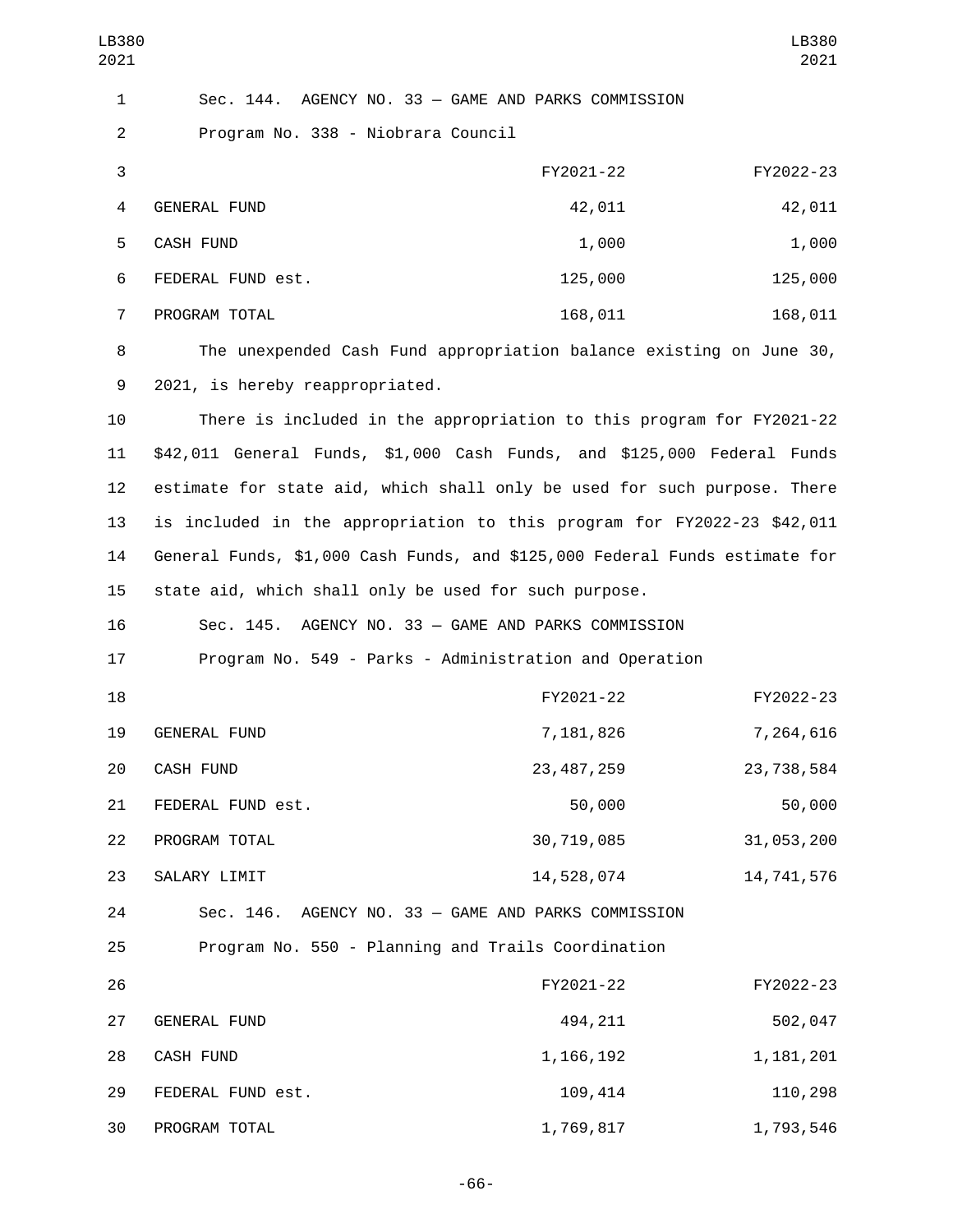| LB380<br>2021  |                                                                          |                                           | LB380<br>2021 |  |
|----------------|--------------------------------------------------------------------------|-------------------------------------------|---------------|--|
| 1              | SALARY LIMIT                                                             | 969,998                                   | 983, 382      |  |
| $\overline{2}$ | It is the intent of the Legislature that the amount expended for the     |                                           |               |  |
| 3              | development and maintenance of boundary fences along the Cowboy Trail be |                                           |               |  |
| 4              | limited to \$64,000 Cash Funds during each fiscal year.                  |                                           |               |  |
| 5              | Sec. 147. AGENCY NO. 33 - GAME AND PARKS COMMISSION                      |                                           |               |  |
| 6              | Program No. 617 - Engineering and Area Maintenance                       |                                           |               |  |
| $\overline{7}$ |                                                                          | FY2021-22                                 | FY2022-23     |  |
| 8              | <b>GENERAL FUND</b>                                                      | 1,649,681                                 | 1,669,374     |  |
| 9              | CASH FUND                                                                | 1,790,157                                 | 1,805,584     |  |
| 10             | PROGRAM TOTAL                                                            | 3,439,838                                 | 3,474,958     |  |
| 11             | SALARY LIMIT                                                             | 1,872,630                                 | 1,891,012     |  |
| 12             | Sec. 148. AGENCY NO. 33 - GAME AND PARKS COMMISSION                      |                                           |               |  |
| 13             | Program No. 628 - Credit Card Discount Sales                             |                                           |               |  |
| 14             |                                                                          | FY2021-22                                 | FY2022-23     |  |
| 15             | CASH FUND est.                                                           | 715,205                                   | 715,205       |  |
| 16             | PROGRAM TOTAL                                                            | 715,205                                   | 715,205       |  |
| 17             | Cash Fund expenditures shall not be limited to the amount shown.         |                                           |               |  |
| 18             | Sec. 149.                                                                | AGENCY NO. 33 - GAME AND PARKS COMMISSION |               |  |
| 19             | Program No. 846 - Nebraska Public Safety Communication System            |                                           |               |  |
| 20             |                                                                          | FY2021-22                                 | FY2022-23     |  |
| 21             | GENERAL FUND                                                             | 16,029                                    | 16,029        |  |
| 22             | CASH FUND                                                                | 318,971                                   | 318,971       |  |
| 23             | PROGRAM TOTAL                                                            | 335,000                                   | 335,000       |  |
| 24             | Sec. 150. AGENCY NO. 34 - NEBRASKA LIBRARY COMMISSION                    |                                           |               |  |
| 25             | Program No. 252 - Library and Information Services                       |                                           |               |  |
| 26             |                                                                          | FY2021-22                                 | FY2022-23     |  |
| 27             | GENERAL FUND                                                             | 2,715,856                                 | 2,751,709     |  |
| 28             | CASH FUND                                                                | 45,484                                    | 45,484        |  |
| 29             | FEDERAL FUND est.                                                        | 964,105                                   | 979,578       |  |
| 30             | PROGRAM TOTAL                                                            | 3,725,445                                 | 3,776,771     |  |

-67-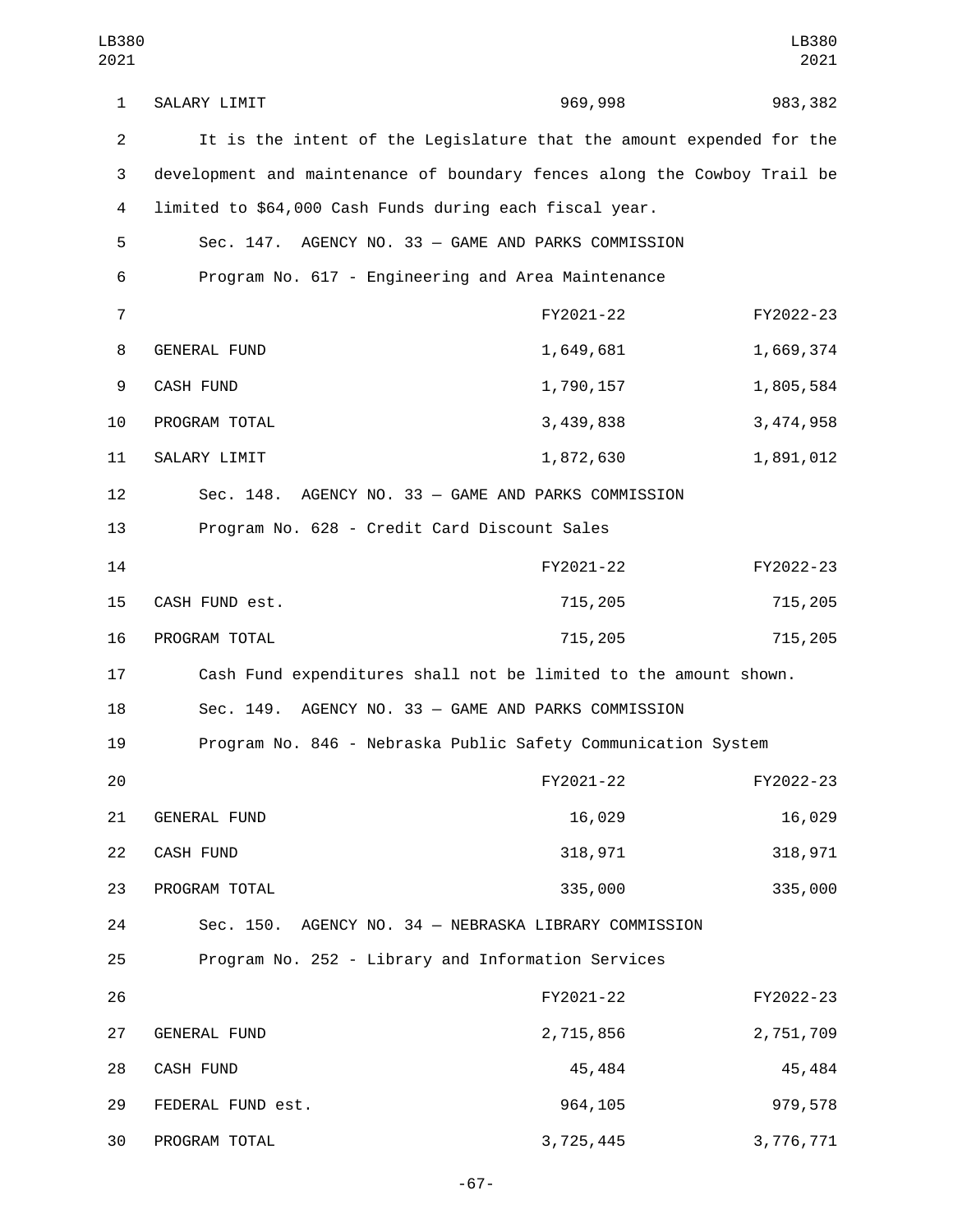1 SALARY LIMIT 2,273,889 2,302,010 2 Sec. 151. AGENCY NO. 34 — NEBRASKA LIBRARY COMMISSION 3 Program No. 302 - Library Development 4 FY2021-22 FY2022-23 5 GENERAL FUND 1,311,724 1,342,040 FEDERAL FUND est.6 515,030 515,030 7 PROGRAM TOTAL 2001 1,826,754 1,857,070 8 There is included in the appropriation to this program for FY2021-22 9 \$1,311,724 General Funds estimate and \$515,030 Federal Funds estimate for 10 state aid, which shall only be used for such purpose. There is included 11 in the appropriation to this program for FY2022-23 \$1,342,040 General 12 Funds estimate and \$515,030 Federal Funds estimate for state aid, which 13 shall only be used for such purpose. 14 Sec. 152. AGENCY NO. 35 — NEBRASKA LIQUOR CONTROL COMMISSION 15 Program No. 73 - Licensing and Regulation 16 FY2021-22 FY2022-23 17 GENERAL FUND 1,713,643 1,733,633 18 CASH FUND 18 20,719 70,719 70,719 19 PROGRAM TOTAL 1,784,362 1,804,352 SALARY LIMIT20 855,993 866,286 21 The unexpended General Fund appropriation balance existing on June 22 30, 2021, is hereby reappropriated. 23 Sec. 153. AGENCY NO. 36 — STATE RACING COMMISSION 24 Program No. 74 - Enforcement of Standards - Horseracing 25 FY2021-22 FY2022-23 CASH FUND est.26 591,858 597,432 PROGRAM TOTAL27 591,858 597,432 28 SALARY LIMIT 297,572 301,690 29 There is included in the appropriation to this program for FY2021-22 30 \$120,000 Cash Funds for state aid, which shall only be used for such LB380 2021 LB380 2021

-68-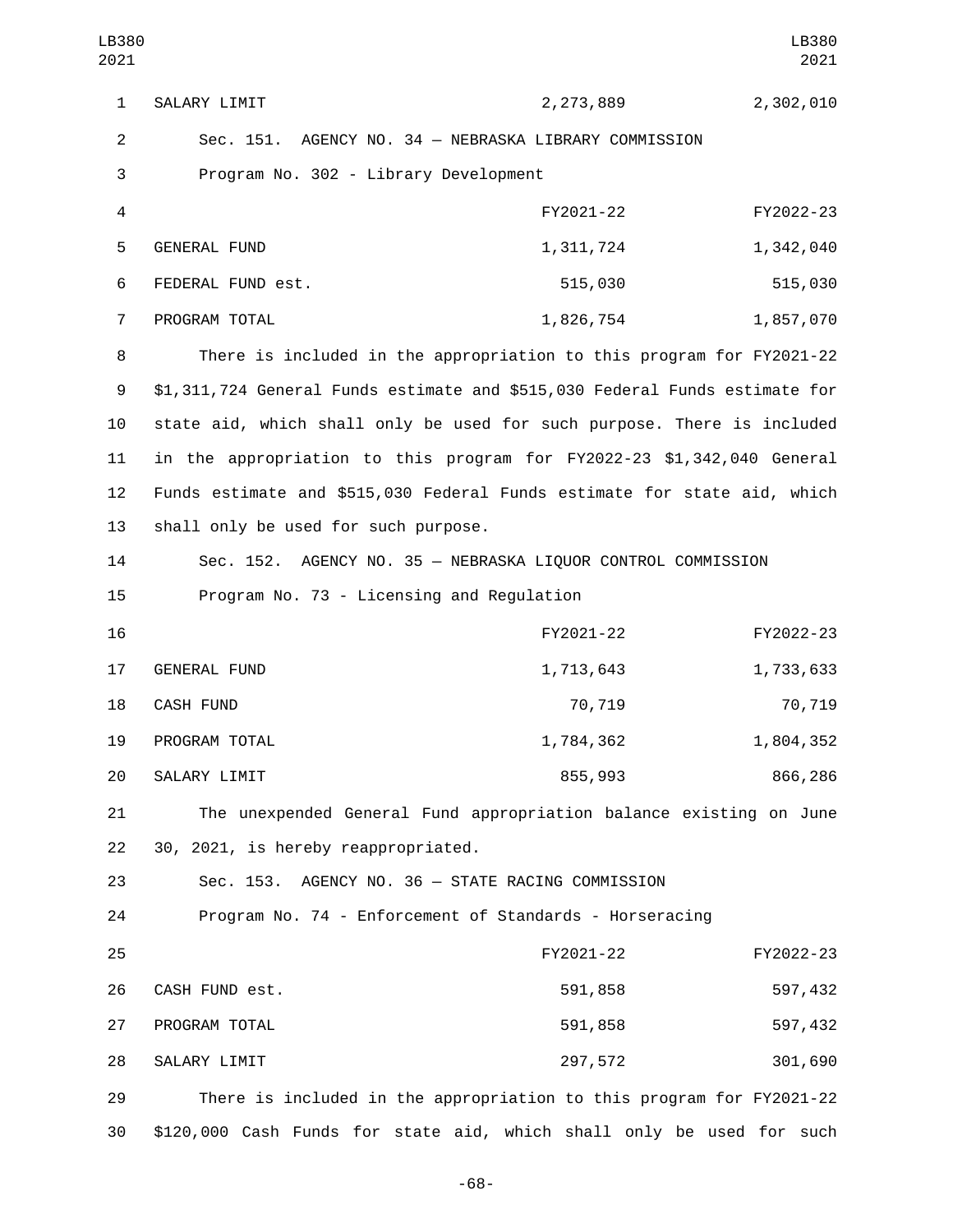| LB380<br>2021             |                                                                            |                                                   | LB380<br>2021 |
|---------------------------|----------------------------------------------------------------------------|---------------------------------------------------|---------------|
| $\mathbf{1}$              | purpose. There is included in the appropriation to this program for        |                                                   |               |
| $\overline{2}$            | FY2022-23 \$120,000 Cash Funds for state aid, which shall only be used for |                                                   |               |
| $\ensuremath{\mathsf{3}}$ | such purpose.                                                              |                                                   |               |
| $\overline{4}$            | Sec. 154. AGENCY NO. 37 - NEBRASKA WORKERS' COMPENSATION COURT             |                                                   |               |
| 5                         | Program No. 530 - Court Administration                                     |                                                   |               |
| 6                         |                                                                            | FY2021-22                                         | FY2022-23     |
| $\overline{7}$            | CASH FUND                                                                  | 5, 111, 401                                       | 5, 177, 748   |
| 8                         | FEDERAL FUND est.                                                          | 57,913                                            | 58,618        |
| 9                         | PROGRAM TOTAL                                                              | 5, 169, 314                                       | 5,236,366     |
| 10                        | SALARY LIMIT                                                               | 2,534,455                                         | 2,577,197     |
| 11                        | Sec. 155. AGENCY NO. 39 - NEBRASKA BRAND COMMITTEE                         |                                                   |               |
| 12                        | Program No. 75 - Nebraska Brand Committee                                  |                                                   |               |
| 13                        |                                                                            | FY2021-22                                         | FY2022-23     |
| 14                        | CASH FUND                                                                  | 5,469,639                                         | 5,554,543     |
| 15                        | PROGRAM TOTAL                                                              | 5,469,639                                         | 5,554,543     |
| 16                        | SALARY LIMIT                                                               | 3, 244, 233                                       | 3,295,067     |
| 17                        | It is the                                                                  | intent of the Legislature that the Nebraska Brand |               |
| 18                        | Committee shall prioritize: (1)                                            | The successful completion of                      | the           |
| 19                        | electronic brand document and reporting system project; and (2) the        |                                                   |               |
| 20                        | sustainable use of cash fund revenue provided by the existing statutory    |                                                   |               |
| 21                        | fee structure.                                                             |                                                   |               |
| 22                        | Sec. 156. AGENCY NO. 40 - NEBRASKA MOTOR VEHICLE INDUSTRY LICENSING        |                                                   |               |
| 23                        | <b>BOARD</b>                                                               |                                                   |               |
| 24                        | Program No. 76 - Enforcement of Standards - Automotive Industry            |                                                   |               |
| 25                        |                                                                            | FY2021-22                                         | FY2022-23     |
| 26                        | <b>CASH FUND</b>                                                           | 824,381                                           | 834,906       |
| 27                        | PROGRAM TOTAL                                                              | 824,381                                           | 834,906       |
| 28                        | SALARY LIMIT                                                               | 543,479                                           | 549,188       |
| 29                        | Sec. 157. AGENCY NO. 41 - STATE REAL ESTATE COMMISSION                     |                                                   |               |
| 30                        | Program No. 77 - Enforcement of Standards - Real Estate                    |                                                   |               |

-69-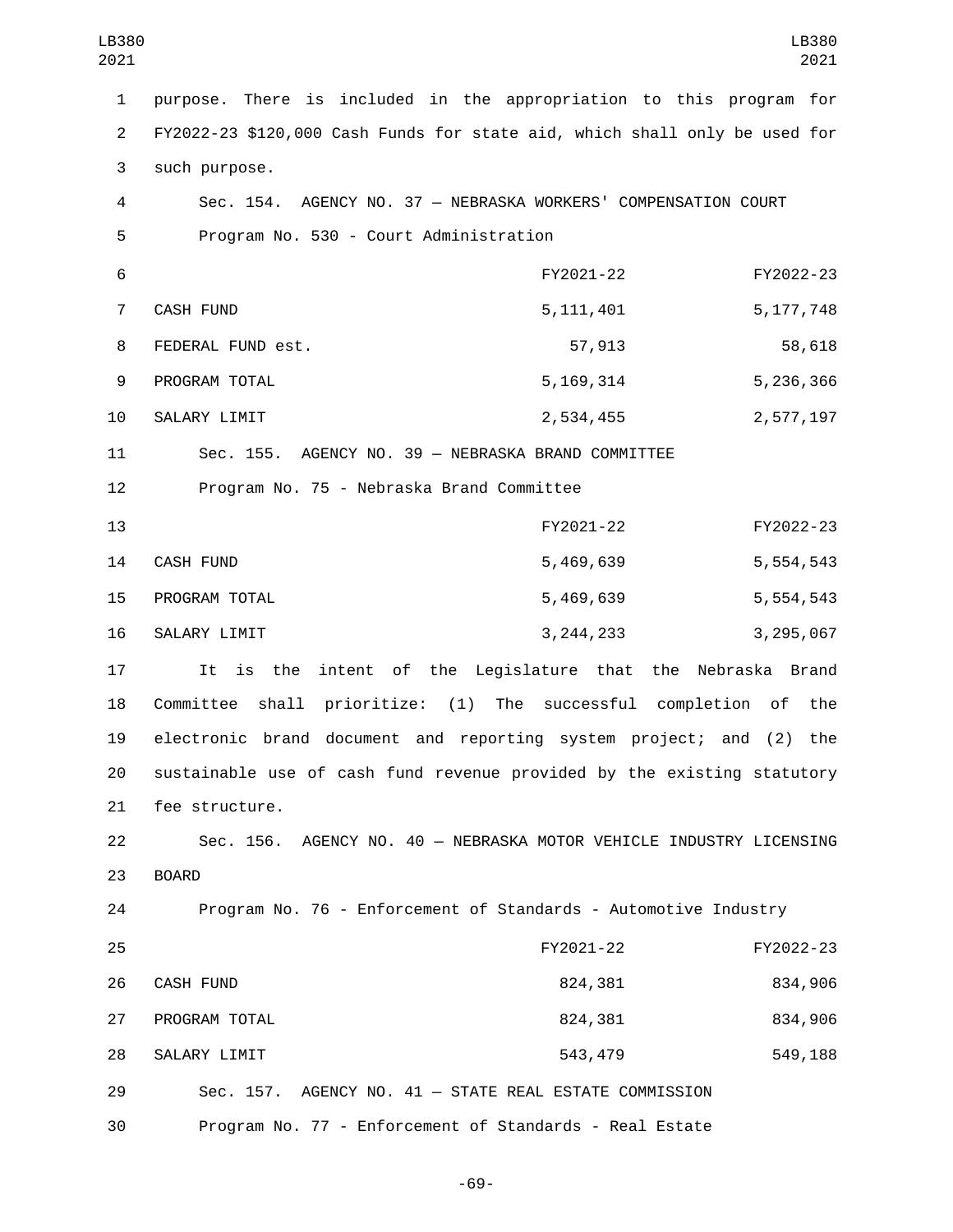| LB380<br>2021  |                                                                            |                                             | LB380<br>2021  |
|----------------|----------------------------------------------------------------------------|---------------------------------------------|----------------|
| 1              |                                                                            | FY2021-22                                   | FY2022-23      |
| $\overline{2}$ | CASH FUND                                                                  | 1,410,825                                   | 1,427,649      |
| 3              | PROGRAM TOTAL                                                              | 1,410,825                                   | 1,427,649      |
| 4              | SALARY LIMIT                                                               | 610,323                                     | 618,598        |
| 5              | Sec. 158. AGENCY NO. 45 - BOARD OF BARBER EXAMINERS                        |                                             |                |
| 6              | Program No. 80 - Enforcement of Standards - Barbering                      |                                             |                |
| $\overline{7}$ |                                                                            | FY2021-22                                   | FY2022-23      |
| 8              | CASH FUND                                                                  | 178,900                                     | 181,424        |
| 9              | PROGRAM TOTAL                                                              | 178,900                                     | 181,424        |
| 10             | SALARY LIMIT                                                               | 110, 145                                    | 111,586        |
| 11             | Sec. 159. AGENCY NO. 46 - DEPARTMENT OF CORRECTIONAL SERVICES              |                                             |                |
| 12             | Program No. 200 - Operations                                               |                                             |                |
| 13             |                                                                            | FY2021-22                                   | FY2022-23      |
| 14             | <b>GENERAL FUND</b>                                                        | 242,023,646                                 | 251, 874, 384  |
| 15             | CASH FUND                                                                  | 2,881,551                                   | 2, 137, 212    |
| 16             | FEDERAL FUND est.                                                          | 1,766,775                                   | 1,769,155      |
| 17             | REVOLVING FUND est.                                                        | 21, 343, 299                                | 20,768,046     |
| 18             | PROGRAM TOTAL                                                              | 268,015,271                                 | 276, 548, 797  |
| 19             | SALARY LIMIT                                                               | 141,882,280                                 | 149,005,564    |
| 20             | The unexpended General Fund appropriation balance existing on June         |                                             |                |
| 21             | 30, 2021, is hereby reappropriated.                                        |                                             |                |
| 22             | Included in the salary limitations provided by this section is             |                                             |                |
| 23             | \$4,765,114 for FY2021-22 and \$4,765,114 for FY2022-23 for Revolving Fund |                                             |                |
| 24             | salaries for program classifications 390 and 563, that shall not be        |                                             |                |
| 25             | limited to the amounts shown.                                              |                                             |                |
| 26             | The                                                                        | Department of Administrative Services shall | the<br>monitor |
| 27             | appropriations and expenditures for this program according to              |                                             | the            |
| 28             | following program classifications:                                         |                                             |                |

29 No. 260 - Nebraska Correctional Youth Facility

No. 300 - Tecumseh Correctional Center30

-70-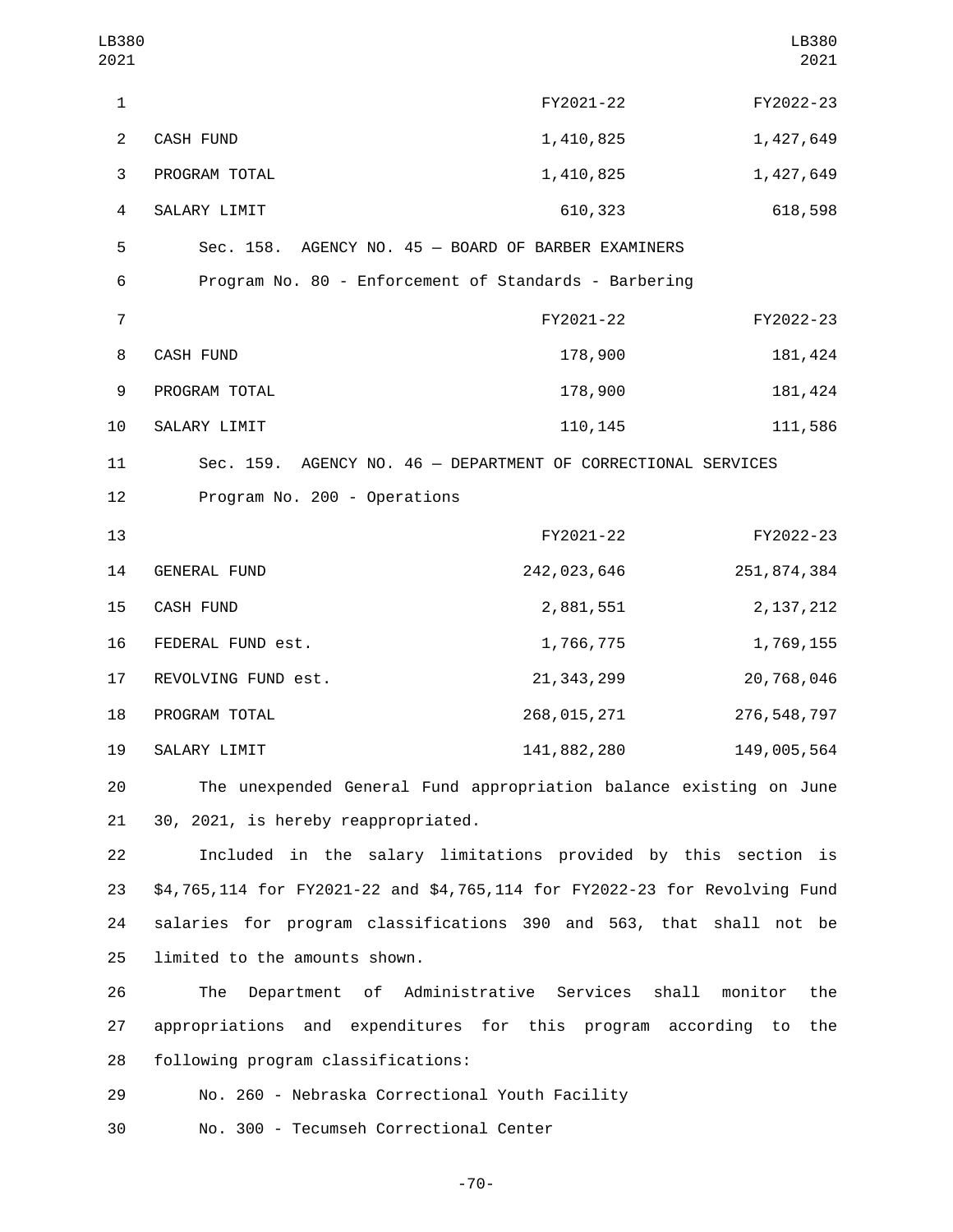| 1              | No. 368 - Lincoln Community Corrections Center                             |
|----------------|----------------------------------------------------------------------------|
| $\overline{2}$ | No. 369 - Omaha Community Corrections Center                               |
| 3              | No. 370 - Central Office                                                   |
| 4              | No. 372 - Nebraska State Penitentiary                                      |
| 5              | No. 373 - Nebraska Center for Women - York                                 |
| 6              | No. 375 - Diagnostic and Evaluation Center                                 |
| $\overline{7}$ | No. 376 - Lincoln Correctional Center                                      |
| 8              | No. 377 - Omaha Correctional Center                                        |
| 9              | No. 386 - McCook Incarceration Work Camp                                   |
| 10             | No. 390 - Federal Surplus Property                                         |
| 11             | No. 495 - Department Central Warehouse                                     |
| 12             | No. 563 - Correctional Industries                                          |
| 13             | Revolving Fund expenditures shall not be limited to the amounts            |
| 14             | shown.                                                                     |
| 15             | It is intended that the Department of Correctional Services shall          |
| 16             | maintain a Department Contingency Fund and a Department Equipment Fund.    |
| 17             | Sec. 160. AGENCY NO. 46 - DEPARTMENT OF CORRECTIONAL SERVICES              |
| 18             | Program No. 213 - Corrections Workforce Recruitment and Development        |
| 19             | FY2021-22<br>FY2022-23                                                     |
| 20             | 748,465<br>973,465<br><b>GENERAL FUND</b>                                  |
| 21             | 748,465<br>973,465<br>PROGRAM TOTAL                                        |
| 22             | AGENCY NO. 46 - DEPARTMENT OF CORRECTIONAL SERVICES<br>Sec. 161.           |
| 23             | Program No. 214 - Vocational and Life Skills                               |
| 24             | FY2021-22<br>FY2022-23                                                     |
| 25             | 5,492,045<br>GENERAL FUND<br>5,514,832                                     |
| 26             | 5,492,045<br>PROGRAM TOTAL<br>5,514,832                                    |
| 27             | 1,287,090<br>SALARY LIMIT<br>1,300,259                                     |
| 28             | There is included in the appropriation to this program for FY2021-22       |
| 29             | \$3,750,000 General Funds for state aid, which shall only be used for such |
| 30             | There is included in the appropriation to this program for<br>purpose.     |

-71-

31 FY2022-23 \$3,750,000 General Funds for state aid, which shall only be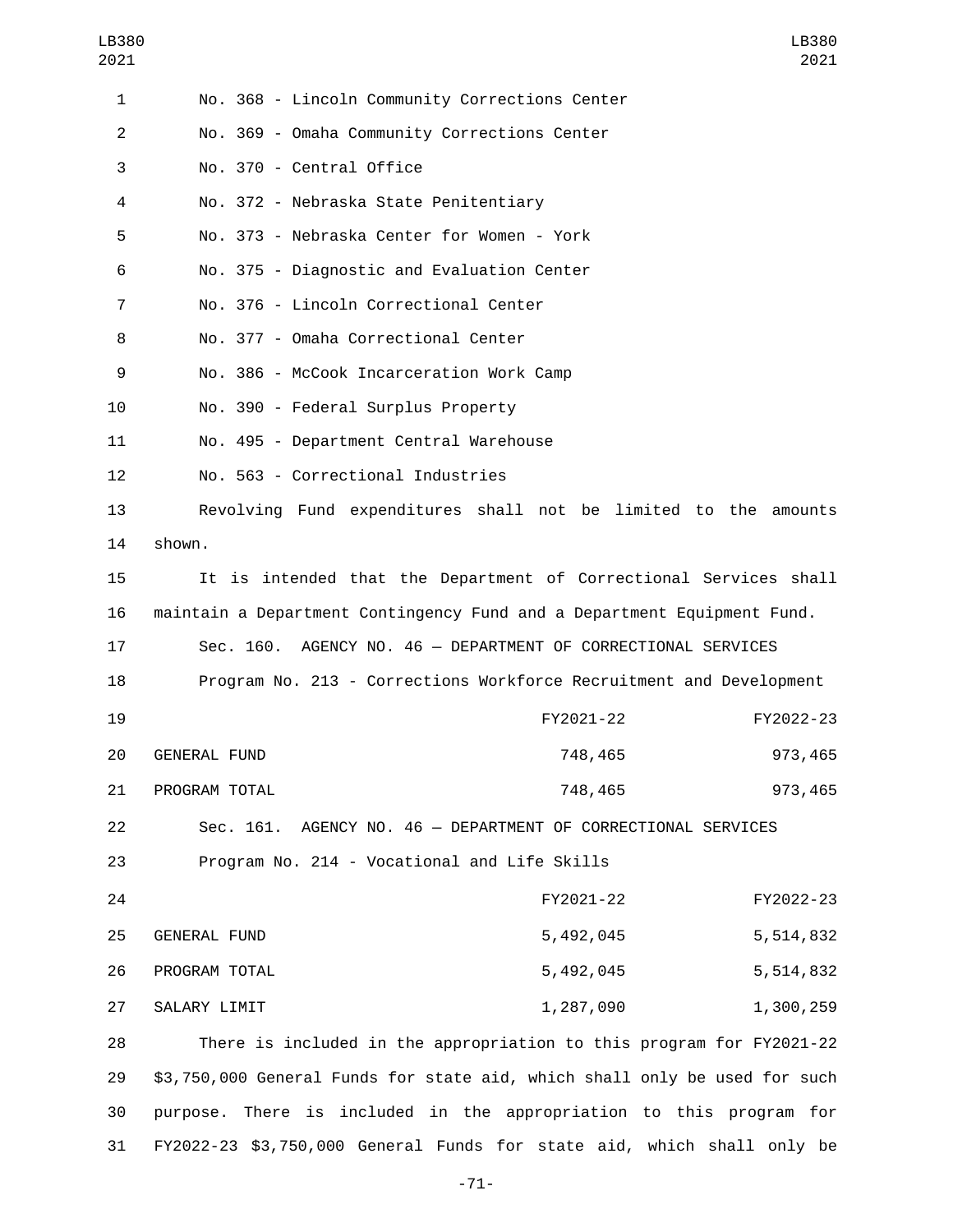1 used for such purpose. 2 Sec. 162. AGENCY NO. 46 — DEPARTMENT OF CORRECTIONAL SERVICES 3 Program No. 725 - Building Depreciation Charges 4 FY2021-22 FY2022-23 5 GENERAL FUND 10 20 21,915 71,915 71,915 6 PROGRAM TOTAL **6 PROGRAM TOTAL** 7 There is included in the appropriation to this program for FY2021-22 8 \$71,915 General Funds for state building rental depreciation charges, 9 which shall only be used for such purpose. There is included in the 10 appropriation to this program for FY2022-23 \$71,915 General Funds for 11 state building rental depreciation charges, which shall only be used for 12 such purpose. 13 Sec. 163. AGENCY NO. 47 — NEBRASKA EDUCATIONAL TELECOMMUNICATIONS 14 COMMISSION 15 Program No. 533 - Network Operations 16 FY2021-22 FY2022-23 17 GENERAL FUND 10,022,405 10,167,772 CASH FUND18 310,206 310,206 19 PROGRAM TOTAL 10,332,611 10,332,611 20 SALARY LIMIT 20 3,070,195 3,098,943 21 Sec. 164. AGENCY NO. 47 — NEBRASKA EDUCATIONAL TELECOMMUNICATIONS 22 COMMISSION 23 Program No. 566 - Public Radio 24 FY2021-22 FY2022-23 GENERAL FUND25 483,200 487,320 26 CASH FUND 27,549 27,549 27,549 27 PROGRAM TOTAL 27 PROGRAM TOTAL 28 SALARY LIMIT 28 137,956 140,711 29 The limitation on expenditures for permanent and temporary salaries 30 and per diems contained in this section does not include expenditures LB380 2021 LB380 2021

-72-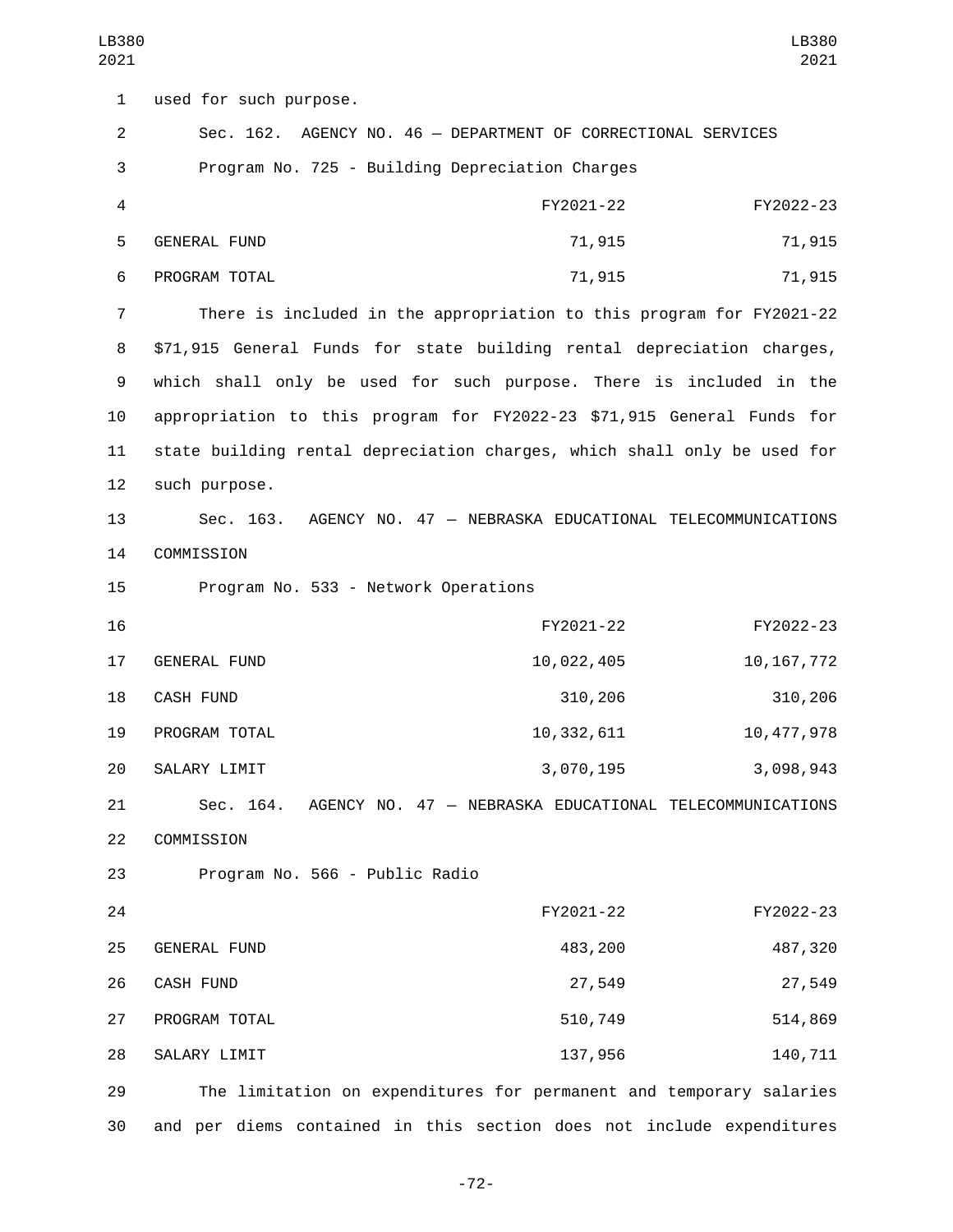1 from trust funds. 2 Sec. 165. AGENCY NO. 48 — COORDINATING COMMISSION FOR POSTSECONDARY 3 EDUCATION 4 Program No. 640 - Postsecondary Education Coordination 5 FY2021-22 FY2022-23 6 GENERAL FUND 1,378,948 1,402,513 7 CASH FUND 35,086 35,173 8 PROGRAM TOTAL 2007 1,414,034 1,437,686 9 SALARY LIMIT 2009 120 2009,424 2009,424 985,275 10 There is included in the appropriation to this program for FY2021-22 11 an estimated \$115,000 General Funds and for FY2022-23 an estimated 12 \$115,000 General Funds for Midwestern Higher Education Compact state 13 membership dues. 14 Sec. 166. AGENCY NO. 48 — COORDINATING COMMISSION FOR POSTSECONDARY 15 EDUCATION 16 Program No. 690 - Nebraska Opportunity Grant Program 17 FY2021-22 FY2022-23 GENERAL FUND18 7,593,430 7,593,430 19 CASH FUND 14, 354, 872 14, 354, 872 20 PROGRAM TOTAL 21,948,302 21,948,302 21 There are no personal services included in the appropriations in 22 this section. 23 There is included in the appropriation to this program for FY2021-22 24 \$7,593,430 General Funds and \$14,354,872 Cash Funds for state aid, which 25 shall only be used for such purpose. There is included in the 26 appropriation to this program for FY2022-23 \$7,593,430 General Funds and

27 \$14,354,872 Cash Funds for state aid, which shall only be used for such 28 purpose.

29 It is intended that the extent to which Cash Fund appropriations to 30 this program for FY2021-22 and FY2022-23 exceed the Cash Fund 31 appropriation to this program for FY2018-19, such excess amounts do not

-73-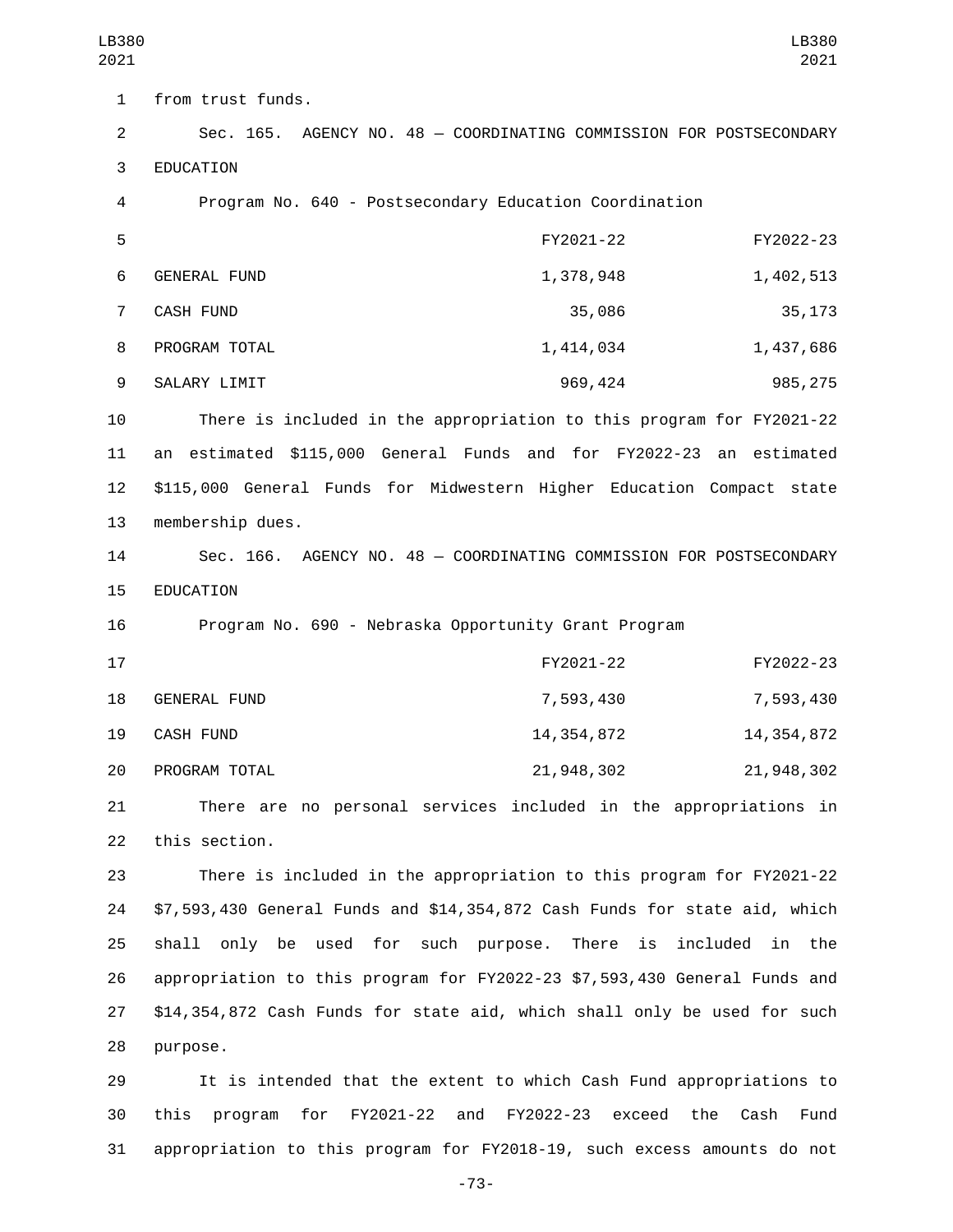| LB380<br>2021  | LB380<br>2021                                                              |
|----------------|----------------------------------------------------------------------------|
| $\mathbf{1}$   | constitute a permanent adjustment to the FY2018-19<br>base<br>Cash<br>Fund |
| $\overline{2}$ | appropriation level for this program.                                      |
| 3              | Sec. 167. AGENCY NO. 48 - COORDINATING COMMISSION FOR POSTSECONDARY        |
| 4              | <b>EDUCATION</b>                                                           |
| 5              | Program No. 691 - Access College Early Scholarship Program                 |
| 6              | FY2021-22<br>FY2022-23                                                     |
| $\overline{7}$ | <b>GENERAL FUND</b><br>1,122,000<br>1, 144, 440                            |
| 8              | PROGRAM TOTAL<br>1,122,000<br>1, 144, 440                                  |
| 9              | There are no personal services included in the appropriations in           |
| 10             | this section.                                                              |
| 11             | There is included in the appropriation to this program for FY2021-22       |
| 12             | \$1,122,000 General Funds for state aid, which shall only be used for such |
| 13             | purpose. There is included in the appropriation to this program for        |
| 14             | FY2022-23 \$1,144,440 General Funds for state aid, which shall only be     |
| 15             | used for such purpose.                                                     |
| 16             | Sec. 168. AGENCY NO. 48 - COORDINATING COMMISSION FOR POSTSECONDARY        |
| 17             | EDUCATION                                                                  |
| 18             | Program No. 692 - Community College GAP Program                            |
| 19             | FY2021-22<br>FY2022-23                                                     |
| 20             | CASH FUND<br>1,467,888<br>1,468,072                                        |
| 21             | PROGRAM TOTAL<br>1,467,888<br>1,468,072                                    |
| 22             | 27,882<br>SALARY LIMIT<br>27,722                                           |
| 23             | There is included in the appropriation to this program for FY2021-22       |
| 24             | \$1,391,139 Cash Funds for state aid, which shall only be used for such    |
| 25             | purpose. There is included in the appropriation to this program for        |
| 26             | FY2022-23 \$1,391,139 Cash Funds for state aid, which shall only be used   |
| 27             | for such purpose.                                                          |
| 28             | Sec. 169. AGENCY NO. 48 - COORDINATING COMMISSION FOR POSTSECONDARY        |
| 29             | EDUCATION                                                                  |
| 30             | Program No. 695 - Guaranty Recovery Program                                |

31 FY2021-22 FY2022-23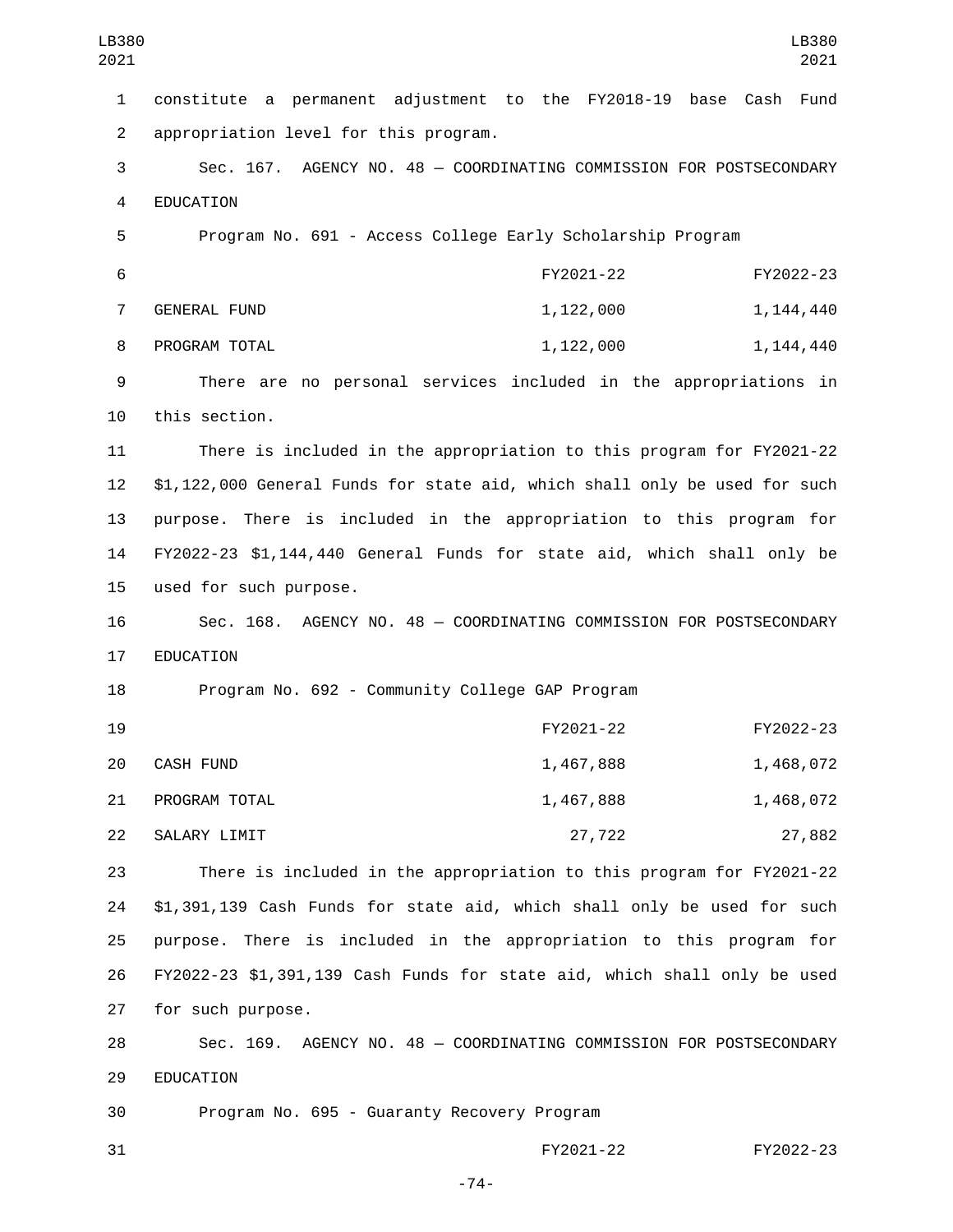1 CASH FUND 8,000 8,000 2 PROGRAM TOTAL 8,000 8,000 There is included in the appropriation to this program for FY2021-22 \$8,000 Cash Funds for state aid, which shall only be used for such purpose. There is included in the appropriation to this program for FY2022-23 \$8,000 Cash Funds for state aid, which shall only be used for 7 such purpose. Sec. 170. AGENCY NO. 50 — BOARD OF TRUSTEES OF THE NEBRASKA STATE 9 COLLEGES Program No. 48 - Nebraska State Colleges - System Office FY2021-22 FY2022-23 12 GENERAL FUND 12 59,089,868 61,711,191 13 CASH FUND est. 13 43,007,296 43,007,296 FEDERAL FUND est.14 48,049,900 48,049,900 15 REVOLVING FUND est. 15 9,286,232 9,286,232 16 PROGRAM TOTAL 159,433,296 162,054,619 (1) There is included in the appropriation to this program for LB380 LB380 

 FY2021-22 \$2,000,000 General Funds for state aid for Nebraska Career Scholarships, which shall only be used for such purpose. There is included in the appropriation to this program for FY2022-23 \$3,000,000 General Funds for state aid for Nebraska Career Scholarships, which shall 22 only be used for such purpose.

 (2) It is the intent of the Legislature that upon the approval of the Board of Trustees of the Nebraska State Colleges, the System Office of the Nebraska State Colleges may divide and distribute the funds appropriated to this program among Chadron State College, Peru State College, Wayne State College, and the System Office of the Nebraska State 28 Colleges.

 (3) It is the intent of the Legislature that Cash Fund revenue from resident tuition, nonresident tuition, off-campus tuition, and fees separately assessed shall be individually accounted for on the Nebraska

-75-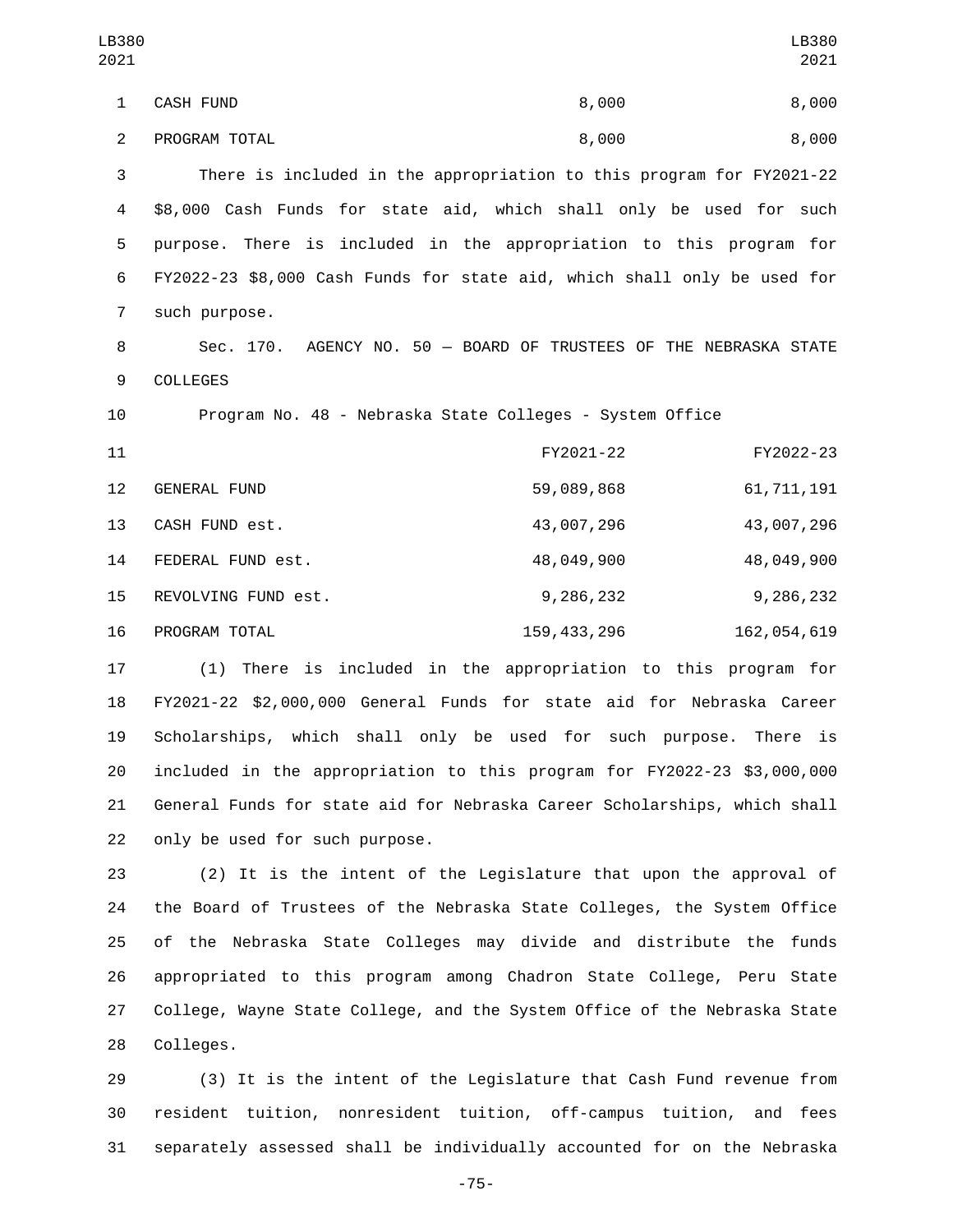1 Information System.

 (4) The Legislature reaffirms its intent to utilize the Nebraska Educational Data System created by Laws 1978, LB 897, to support the appropriations and oversight process for postsecondary education. It is further the intent of the Legislature that all institutions provide the data in the precise formats required by the Coordinating Commission for 7 Postsecondary Education.

 (5) The Legislature reaffirms its commitment to long-range and short-range computer planning by the Nebraska state colleges. It is the intent of the Legislature that comprehensive computer plans of the Nebraska state colleges be updated biennially and submitted to the Legislative Fiscal Analyst, the Department of Administrative Services, and the Coordinating Commission for Postsecondary Education on or before October 15 of each odd-numbered year. The plans required to be submitted to the Legislative Fiscal Analyst by this section shall be submitted 16 electronically.

 (6) The Department of Administrative Services shall monitor the appropriations and expenditures of the Board of Trustees of the Nebraska State Colleges, Agency No. 50-0, and the Nebraska State Colleges, Agency Nos. 50-1, 50-3, and 50-4, according to NCHEMS-Program Classification Structure, Second Edition. Expenditure authority shall be limited to 22 program appropriations.

23 (7) It is intended that:

 (a) The Board of Trustees of the Nebraska State Colleges shall award scholarships that shall not exceed a maximum of ten thousand dollars per year to an eligible student who achieved a score on the ACT of 18 or higher and enrolled in a program of study in rangeland management, industrial technology, criminal justice, business administration, education, communication, and computer information systems;

 (b) The Board of Trustees of the Nebraska State Colleges, acting as agents of the state, shall allocate Nebraska Career Scholarship funds

-76-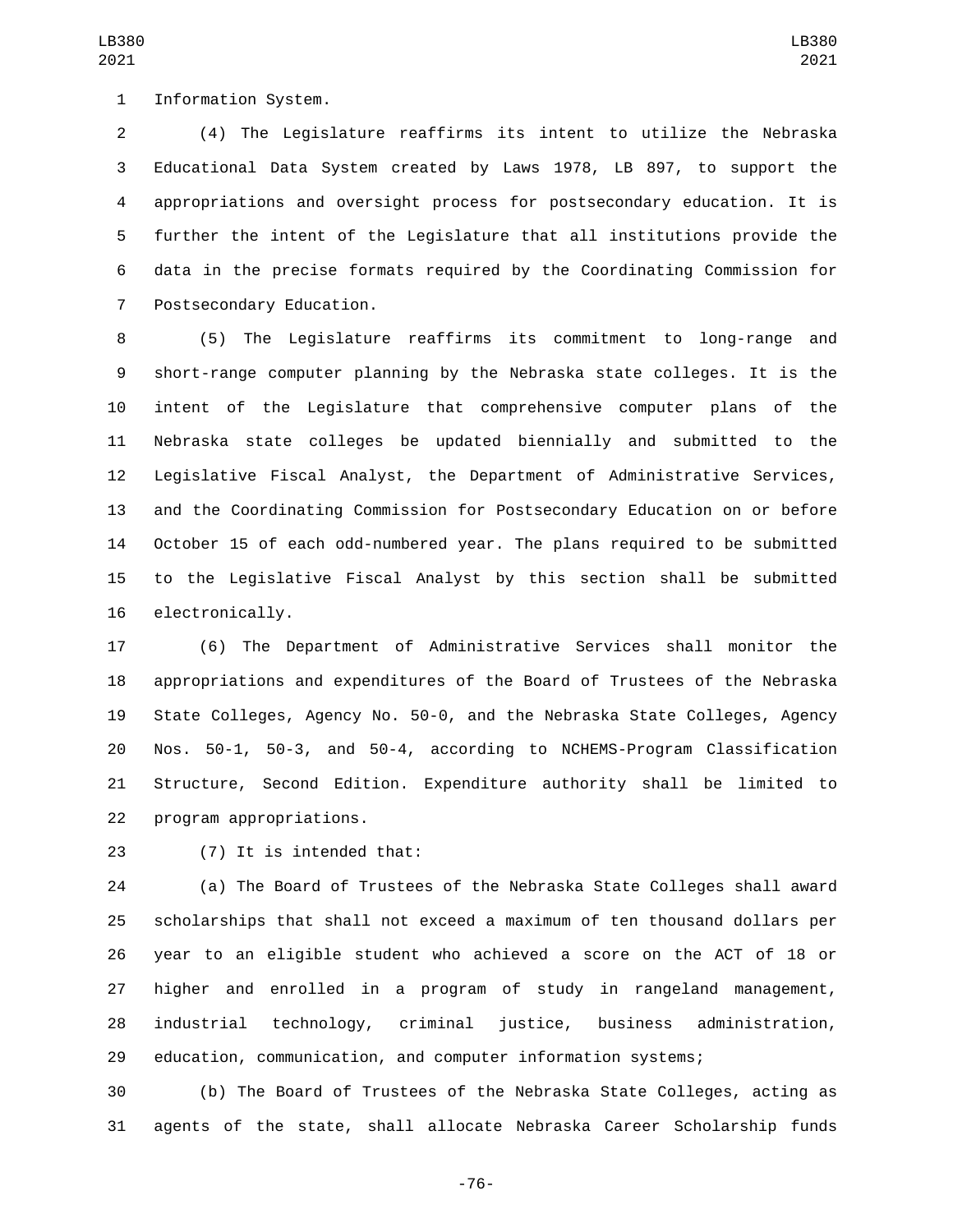between the campuses, determine eligibility of students, receive and process applications for awards to individual students, and disperse any award directly to eligible students during the fiscal year. Eligibility criteria shall include being a first-time freshman or a transfer student 5 enrolled in an eligible program of study;

 (c) A scholarship recipient shall be automatically renewed if the student remains eligible. No student shall receive a scholarship after 8 four years of participation in the program;

 (d) The Board of Trustees of the Nebraska State Colleges shall collect information on each scholarship recipient;

 (e) Nebraska Career Scholarship funds may be used for tuition, fees, required tools and equipment, room, and board. Each student who receives a Nebraska Career Scholarship shall register with the appropriate campus office to obtain a Nebraska-based internship, apprenticeship, clinical position, or major-related field of employment prior to completion of the 16 program of study;

 (f) Every four years, the Board of Trustees of the Nebraska State Colleges, in collaboration with the Department of Economic Development, shall evaluate which programs of study are needed to meet the workforce 20 needs of the State of Nebraska; and

 (g) The Board of Trustees of the Nebraska State Colleges shall report electronically to the Clerk of the Legislature and the Governor by December 1 of each year the following information:

 (i) Total number of students enrolled in each eligible program of study in the prior school year and such program's enrollment as of 26 September 30 each year thereafter;

 (ii) The starting number of scholarship recipients in each program 28 of study;

 (iii) The total number of students retained year-over-year in each 30 program of study;

(iv) A comparison of the retention rate of scholarship recipients

-77-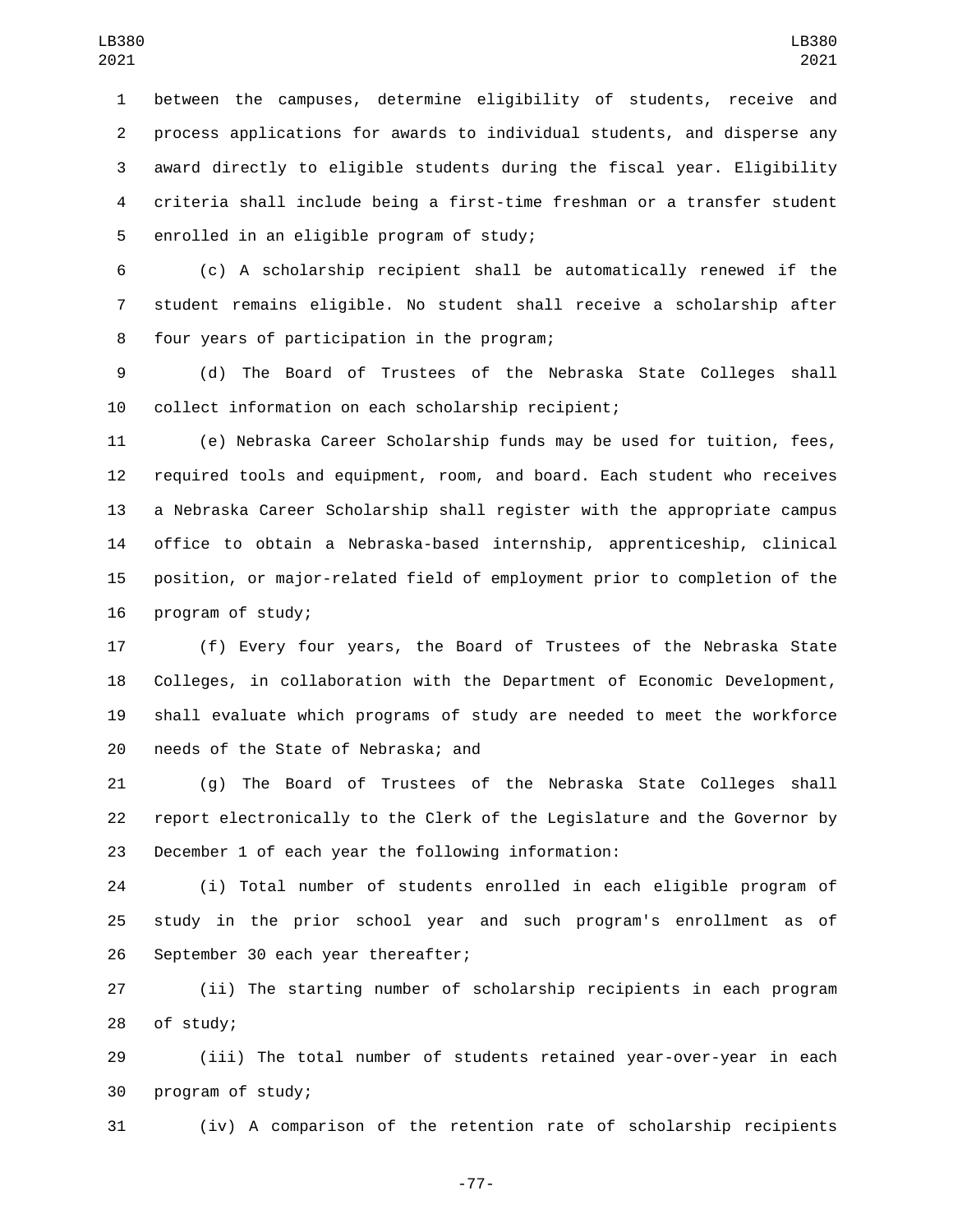1 and nonscholarship recipients;

 (v) The number of students in each program of study participating in an internship, apprenticeship, clinical position, or major-related field of employment during enrollment and comparing participation rates for 5 scholarship and nonscholarship recipients;

 (vi) The total number of graduates in each program of study, stating the number of scholarship recipients and comparing the graduation rate 8 versus nonscholarship students;

 (vii) The number of students in each program of study obtaining jobs 10 in Nebraska within four months of graduation; and

11 (viii) The average starting salary.

 (8) It is the intent of the Legislature for the Board of Trustees of the Nebraska State Colleges to utilize a trust fund to record revenue and expenses for the Corrections Workforce Development Pathway program at 15 Peru State College.

Sec. 171. AGENCY NO. 51 — UNIVERSITY OF NEBRASKA

Program No. 781 - University - Administration

 (1) There is hereby appropriated to the Board of Regents of the University of Nebraska for expenditure and distribution to the campuses by the University of Nebraska Central Administration the following sums 21 of money.

| 22  |               | FY2021-22   | FY2022-23   |
|-----|---------------|-------------|-------------|
| 23. | GENERAL FUND  | 630,780,937 | 645,480,991 |
| 24  | PROGRAM TOTAL | 630,780,937 | 645,480,991 |

 (2) There is included in the appropriation to this program for FY2021-22 \$4,000,000 General Funds for state aid for Nebraska Career Scholarships, which shall only be used for such purpose. There is included in the appropriation to this program for FY2022-23 \$6,000,000 General Funds for state aid for Nebraska Career Scholarships, which shall 30 only be used for such purpose.

(3) It is intended that the University of Nebraska Central

-78-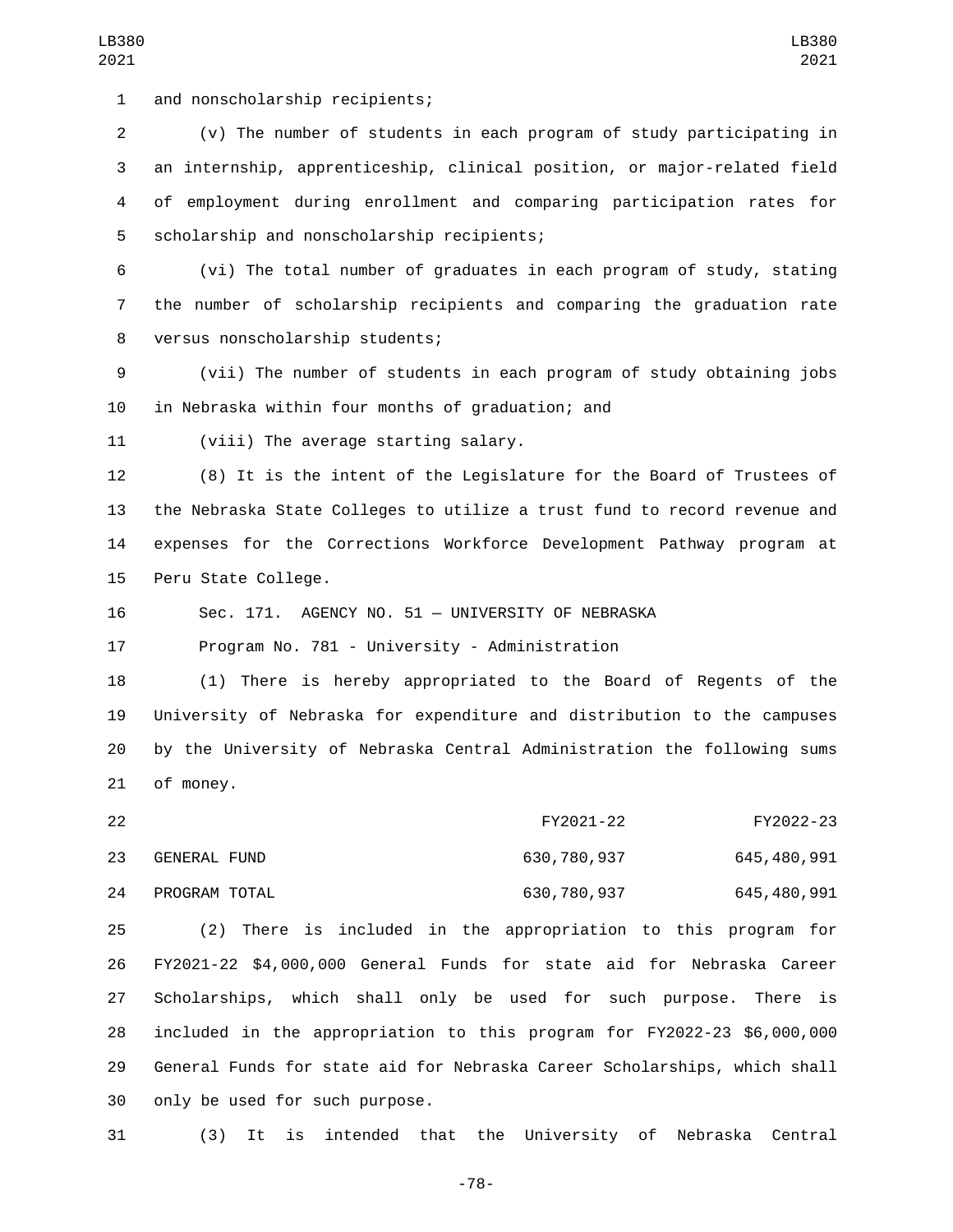Administration, upon approval of the Board of Regents of the University of Nebraska, divide and distribute the funds appropriated in this section among all the campuses and the central administration, including the Nebraska College of Technical Agriculture at Curtis. At the direction of the board, these funds may be supplemented by Cash Funds, Federal Funds, 6 Revolving Funds, and Trust Funds.

 (4) There is included in the appropriation to this program for FY2021-22 an estimated \$3,558,581 General Funds and for FY2022-23 an estimated \$3,558,581 General Funds for the Nebraska College of Technical 10 Agriculture at Curtis.

 (5) There is included in the appropriation to this program for FY2021-22 an estimated \$2,804,862 General Funds and for FY2022-23 an estimated \$2,804,862 General Funds for the Nebraska Forest Service 14 Program.

 (6) There is included in the appropriation to this program \$1,800,000 General Funds for FY2021-22 and \$1,800,000 General Funds for FY2022-23 for pediatric cancer of which \$1,500,000 per year is for pediatric cancer research and \$300,000 per year is for pediatric cancer 19 specialists.

 (7) There is included in the appropriation to this program \$400,000 General Funds for FY2021-22 and \$400,000 General Funds for FY2022-23 for the University to partner with the Department of Correctional Services, the regional centers, or both to develop and offer programs for students studying to become behavioral health professionals. Such programs shall include clinical rotations at the Department of Correctional Services, the regional center, or both, clinical supervision, stipends, and student coordination and recruitment services. The University shall include a report on the outcomes of such recruitment efforts with its biennial budget request submitted in 2020 and 2022. The reports shall include information on whether the students that participated in the clinical rotations subsequently worked in Nebraska as behavioral health

-79-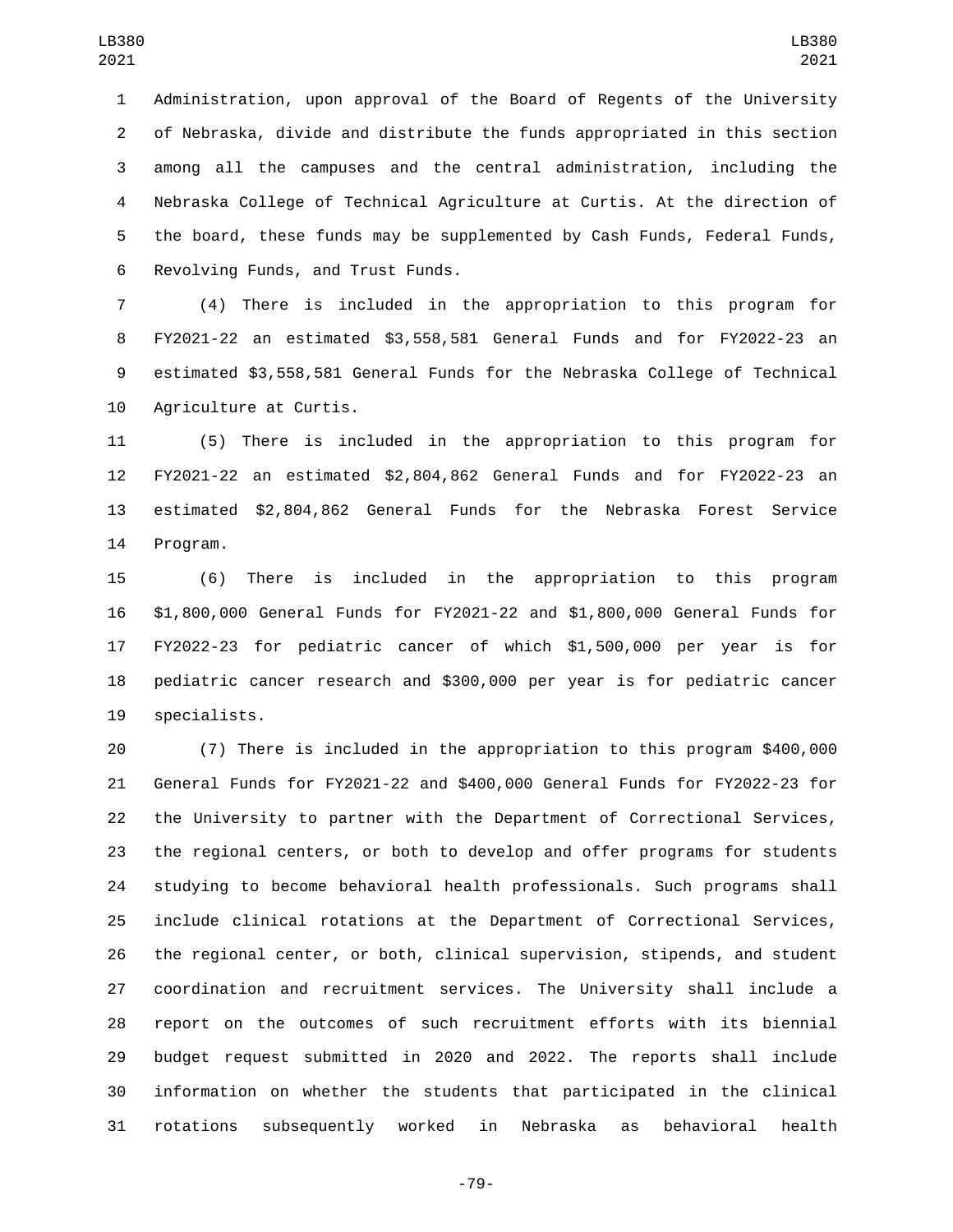1 professionals.

 (8) There is included in the appropriation to this program for FY2021-22 \$500,000 General Funds for the Robert B. Daugherty Water for Food Global Institute to support water and agricultural research and existing collaborative initiatives to implement best practices in water conservation.6

 There is included in the appropriation to this program for FY2022-23 \$500,000 General Funds for the Robert B. Daugherty Water for Food Global Institute to support water and agricultural research and existing collaborative initiatives to implement best practices in water 11 conservation.

 (9) It is the intent of the Legislature that the Institute of Agriculture and Natural Resources and the Cooperative Extension Program are treated fairly in the University of Nebraska 2021-2023 biennial 15 budget-setting process.

 (10)(a) There is included in the appropriation to this program for the Board of Regents of the University of Nebraska for FY2021-22 an estimated \$11,719,478 General Funds and for FY2022-23 an estimated \$11,719,478 General Funds, to be administered by Central Administration, for the purpose of targeted research activities at the University of Nebraska. It is intended that none of these funds be used for new capital construction or renovation, except that a small portion may be used for short-term cash flow. Further, it is intended that an estimated \$315,291 of the estimated \$11,719,478 for FY2021-22 and an estimated \$315,291 of the estimated \$11,719,478 for FY2022-23 be used in conjunction with the Experimental Program to Stimulate Competitive Research (EPSCoR) which is expected to have an increased emphasis on applied research and technology 28 transfer.

 (b) It is intended that faculty teams, research centers, or individual faculty from the various colleges and departments of all of the campuses of the University of Nebraska should present research

-80-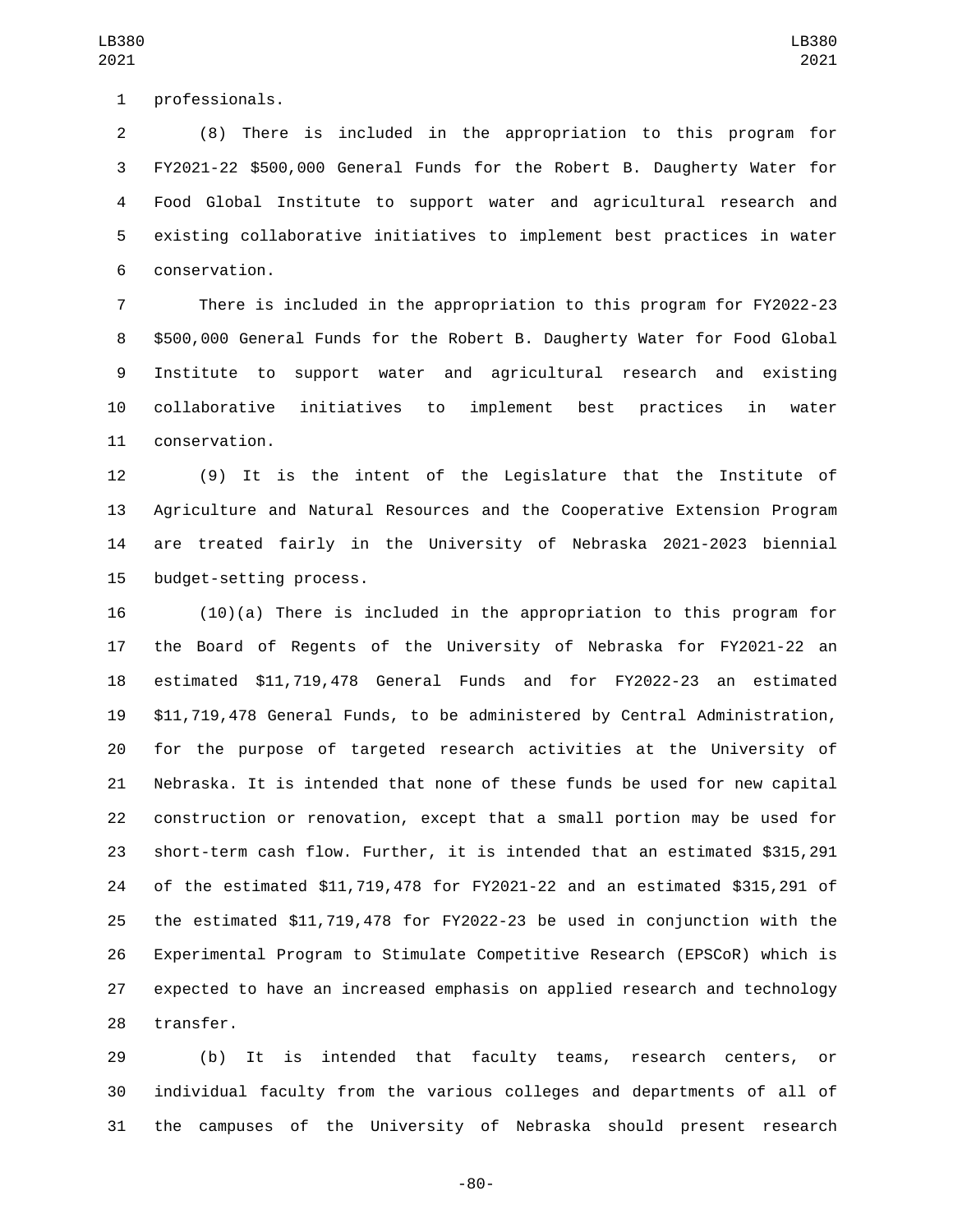proposals to the Research Fund Advisory Committee and Central Administration for the various targeted research areas after the FY2021-22 appropriation has been made but prior to August 15, 2021. Inherent in this process is the concept that the best proposals be selected regardless of the campus of origin and that selections be made 6 on a competitive basis.

 (c) It is intended for the EPSCoR Program that faculty teams, clusters, research centers, or individual faculty from the various colleges and departments of all of the campuses of the University of Nebraska and Creighton University should present to the EPSCoR Planning Committee research proposals to be funded by the EPSCoR Program. Inherent in this process is the concept that the best proposals be selected regardless of the campus of origin and that selections be made on a competitive basis. Emphasis shall be placed on technology transfer and the research needs of business and industry. It is intended that the EPSCoR Planning Committee shall continue to develop the Nebraska State Science and Technology Transfer Plan as part of the EPSCoR Program. It is further intended that the existing Research Fund Advisory Committee and the existing EPSCoR Planning Committee coordinate and integrate the planning and project evaluation criteria and procedures for both the Nebraska Research Initiative Program and the EPSCoR Program. Matching funds for any research grants to Creighton University shall be in the form of a contract in which specific services are identified and a time period is specified. Creighton University shall provide an appropriate 25 share of any match.

26 (11) It is intended that:

 (a) The University of Nebraska shall report its expenditures on the Allotment Status Report and Regular Budget Status Report according to its internal operational and organizational structure, subject to approval by the Accounting Administrator and the budget administrator of the budget division of the Department of Administrative Services;

-81-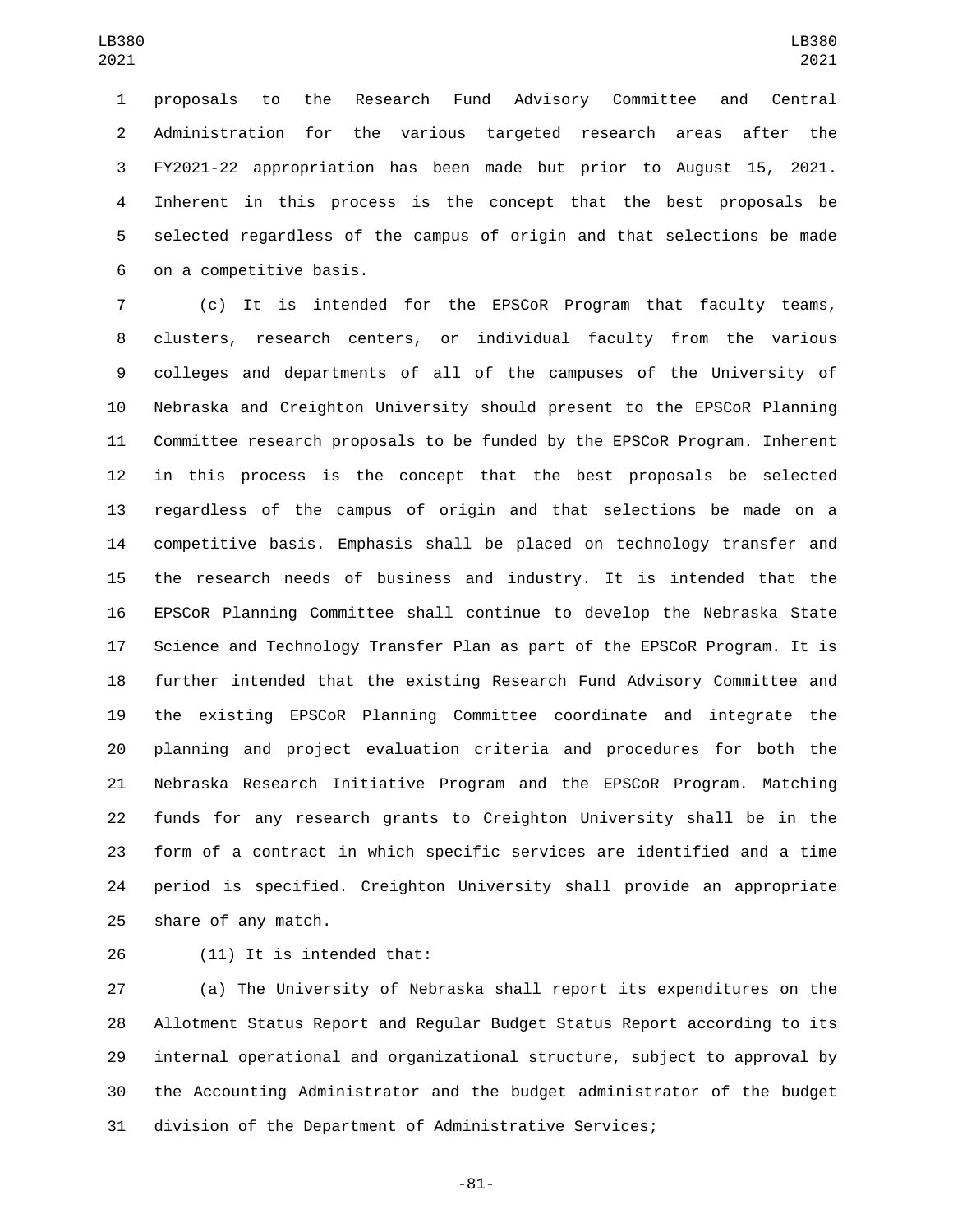(b) The University of Nebraska shall report its expenditures on the Program Classification Expenditure Report in the NCHEMS-Program Classification Structure, Second Edition, subject to approval by the Accounting Administrator and the budget administrator of the budget division of the Department of Administrative Services;

 (c) The University of Nebraska shall submit the budget request in the NCHEMS-Program Classification Structure, Second Edition, for the University of Nebraska-Lincoln with an informational budget request for the Institute of Agriculture and Natural Resources, University of Nebraska at Omaha, University of Nebraska Medical Center, University of Nebraska at Kearney, Nebraska College of Technical Agriculture at Curtis, and University of Nebraska Central Administration;

 (d) Comprehensive computer plans at the University of Nebraska shall be biennially updated and submitted to the Legislative Fiscal Analyst and to the budget division of the Department of Administrative Services on or 16 before September 1 of odd-numbered years; and

 (e) The Nebraska Educational Data System created by Laws 1978, LB 897, shall be utilized to support the appropriations and oversight process for postsecondary education. It is further the intent of the Legislature that all institutions shall provide the data in the precise formats required by the Coordinating Commission for Postsecondary Education and that any expenditure of General Funds on the development of new information systems, including any student information system, meet the requirements of the Nebraska Educational Data System as determined by the Coordinating Commission for Postsecondary Education.

26 (12) It is intended that:

 (a) The Board of Regents of the University of Nebraska shall award scholarships to eligible students in a program of study of math, engineering, health care, or computer information systems in the 30 following manner:

(i) An amount that shall not exceed a maximum of twenty-five

-82-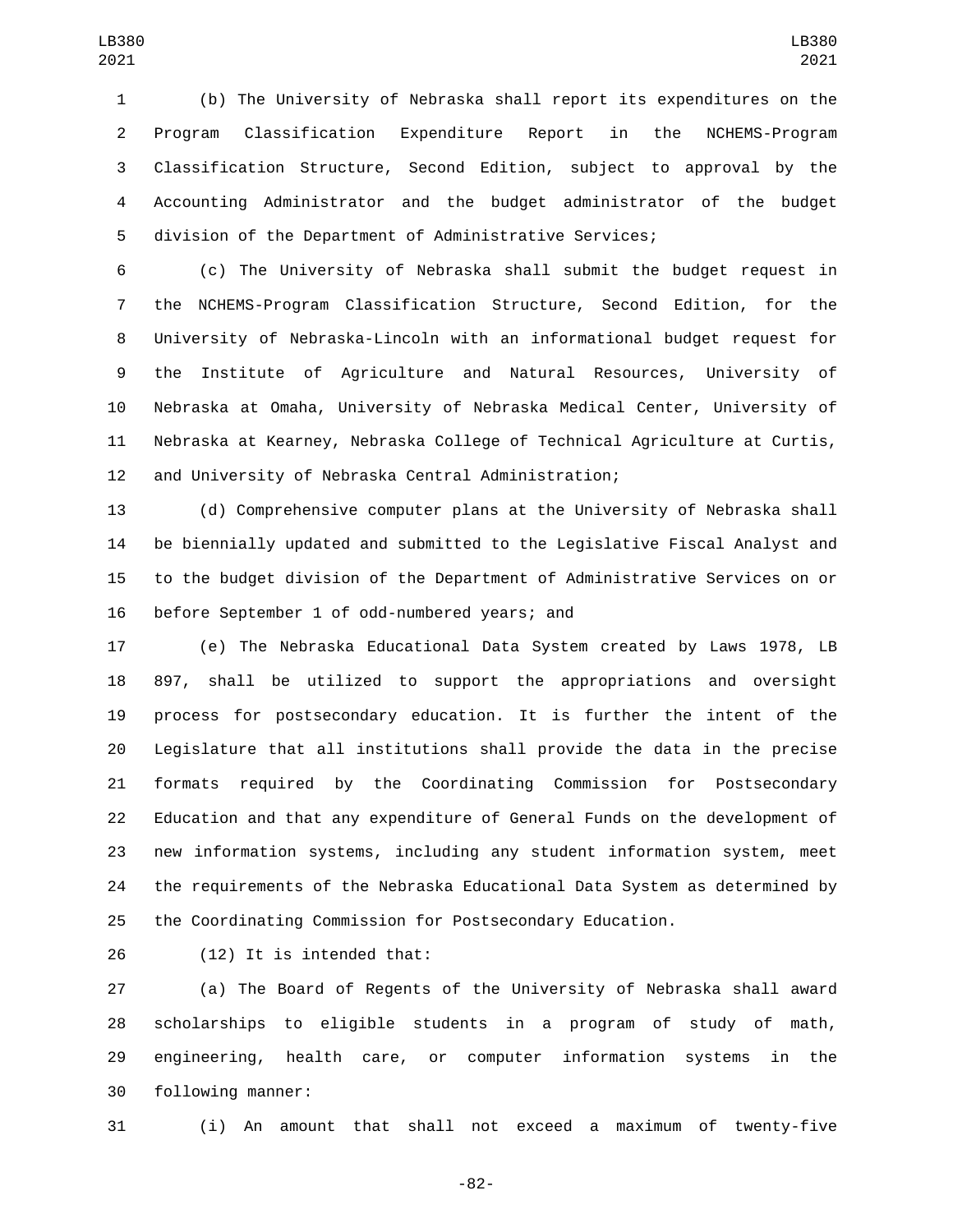thousand dollars per year to an eligible student who achieved a score on 2 the ACT of 28 or higher;

 (ii) An amount that shall not exceed a maximum of ten thousand dollars per year to an eligible student who is a qualified transfer 5 student in a program of study; and

 (iii) An amount that shall not exceed a maximum of ten thousand dollars per year to an eligible student who achieved a score on the ACT 8 between 20 and 27;

 (b) The Board of Regents of the University of Nebraska, acting as agents of the state, shall allocate Nebraska Career Scholarship funds between the campuses, determine eligibility of students, receive and process applications for awards to individual students, and disperse any award directly to eligible students during the fiscal year. Eligibility criteria shall include being a first-time freshman or a transfer student 15 enrolled in an eligible program of study;

 (c) A scholarship recipient shall be automatically renewed if the student remains eligible. No student shall receive a scholarship after 18 four years of participation in the program;

 (d) The Board of Regents of the University of Nebraska shall collect 20 information on each scholarship recipient;

 (e) Nebraska Career Scholarship funds may be used for tuition, fees, required tools and equipment, room, and board. Each student who receives a Nebraska Career Scholarship shall register with the appropriate campus office to obtain a Nebraska-based internship, apprenticeship, clinical position, or major-related field of employment prior to completion of the 26 program of study;

 (f) Every four years the Board of Regents of the University of Nebraska, in collaboration with the Department of Economic Development, shall evaluate which programs of study are needed to meet the workforce 30 needs of the State of Nebraska; and

(g) The Board of Regents of the University of Nebraska shall report

-83-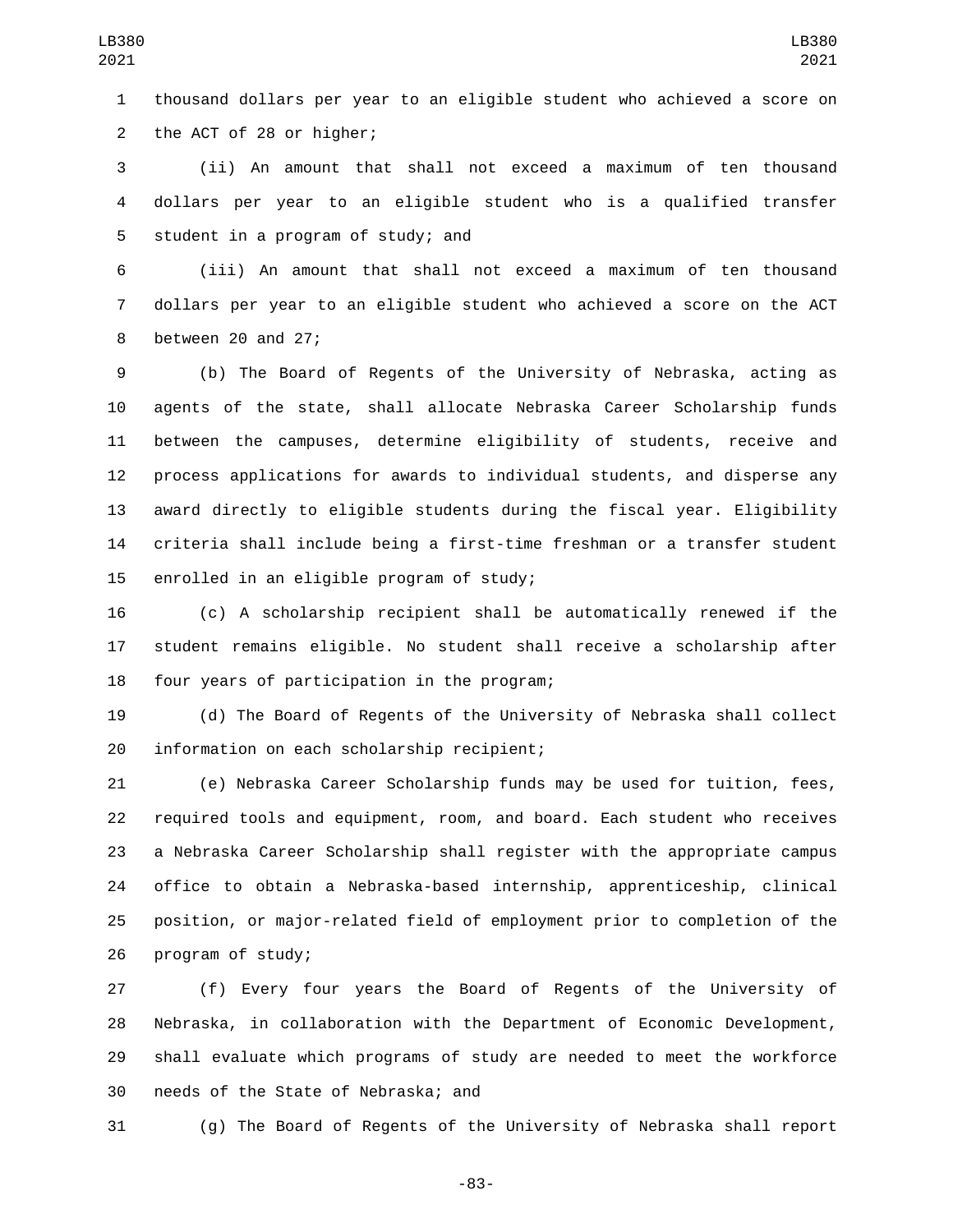electronically to the Clerk of the Legislature and the Governor by December 1 each year the following information:2

 (i) Total number of students enrolled in each eligible program of study in the prior school year and such program's enrollment as of 5 September 30 each year thereafter;

 (ii) The starting number of scholarship recipients in each program 7 of study;

 (iii) The total number of students retained year-over-year in each 9 program of study;

 (iv) A comparison of the retention rate of scholarship recipients 11 and nonscholarship recipients;

 (v) The number of students in each program of study participating in an internship, apprenticeship, clinical position, or major-related field of employment during enrollment and comparing participation rates for 15 scholarship and nonscholarship recipients;

 (vi) The total number of graduates in each program of study, stating the number of scholarship recipients and comparing the graduation rate 18 versus nonscholarship students;

 (vii) The number of students in each program of study obtaining jobs 20 in Nebraska within four months of graduation; and

21 (viii) The average starting salary.

Sec. 172. AGENCY NO. 52 — NEBRASKA STATE FAIR BOARD

Program No. 694 - State Fair Support and Improvement

| 24 |                | FY2021-22 | FY2022-23 |
|----|----------------|-----------|-----------|
| 25 | CASH FUND est. | 4,500,000 | 4,500,000 |
| 26 | PROGRAM TOTAL  | 4,500,000 | 4,500,000 |

Cash Fund expenditures shall not be limited to the amount shown.

 There is included in the appropriation to this program for FY2021-22 \$4,500,000 Cash Funds estimate for state aid, which shall only be used for such purpose. There is included in the appropriation to this program for FY2022-23 \$4,500,000 Cash Funds estimate for state aid, which shall

-84-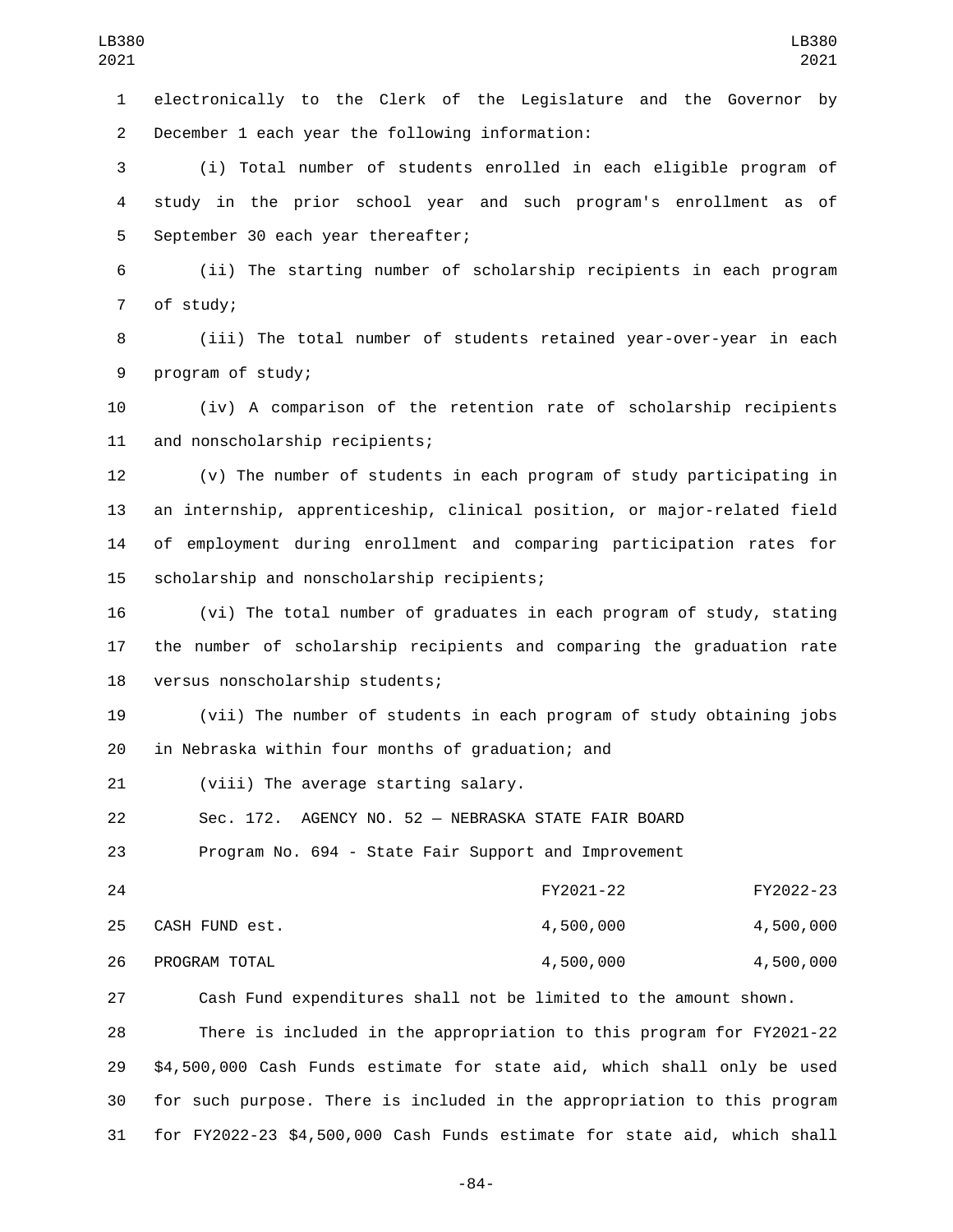| LB380<br>2021  | LB380<br>2021                                                                 |
|----------------|-------------------------------------------------------------------------------|
| $\mathbf{1}$   | only be used for such purpose.                                                |
| $\overline{2}$ | Sec. 173. AGENCY NO. 53 - REAL PROPERTY APPRAISER BOARD                       |
| 3              | Program No. 79 - Appraiser Licensing                                          |
| 4              | FY2021-22<br>FY2022-23                                                        |
| 5              | CASH FUND<br>405,436<br>409,683                                               |
| 6              | PROGRAM TOTAL<br>405,436<br>409,683                                           |
| $\overline{7}$ | SALARY LIMIT<br>176, 143<br>178,688                                           |
| 8              | It is the intent of the Legislature that the agency complies with             |
| 9              | the provisions of sections 76-2226 and 76-3219 on the allowed use of          |
| 10             | money in the Real Property Appraiser Fund and the Appraisal Management        |
| 11             | Company Fund.                                                                 |
| 12             | Sec. 174. AGENCY NO. 54 - NEBRASKA STATE HISTORICAL SOCIETY                   |
| 13             | Program No. 648 - Nebraska State Historical Society                           |
| 14             | FY2021-22<br>FY2022-23                                                        |
| 15             | 4,711,080<br><b>GENERAL FUND</b><br>4,655,695                                 |
| 16             | <b>CASH FUND</b><br>2,740,094<br>2,768,505                                    |
| 17             | FEDERAL FUND est.<br>863,768<br>871,266                                       |
| 18             | PROGRAM TOTAL<br>8,350,851<br>8, 259, 557                                     |
| 19             | SALARY LIMIT<br>4,440,449<br>4,489,354                                        |
| 20             | The<br>of Administrative Services<br>shall<br>monitor<br>the<br>Department    |
| 21             | and expenditures for this program<br>appropriations<br>according<br>the<br>to |

22 following program classifications:

23 No. 43 - Departmental Administration

24 No. 258 - Library/Archives Division

25 No. 541 - Museum Operation

26 No. 542 - Branch Museums

27 No. 543 - Archeology Division

28 No. 552 - Historic Preservation

29 No. 632 - Hall of Fame Commission

30 No. 647 - Skeletal Remains Protection

31 No. 653 - Gerald R. Ford Conservation Center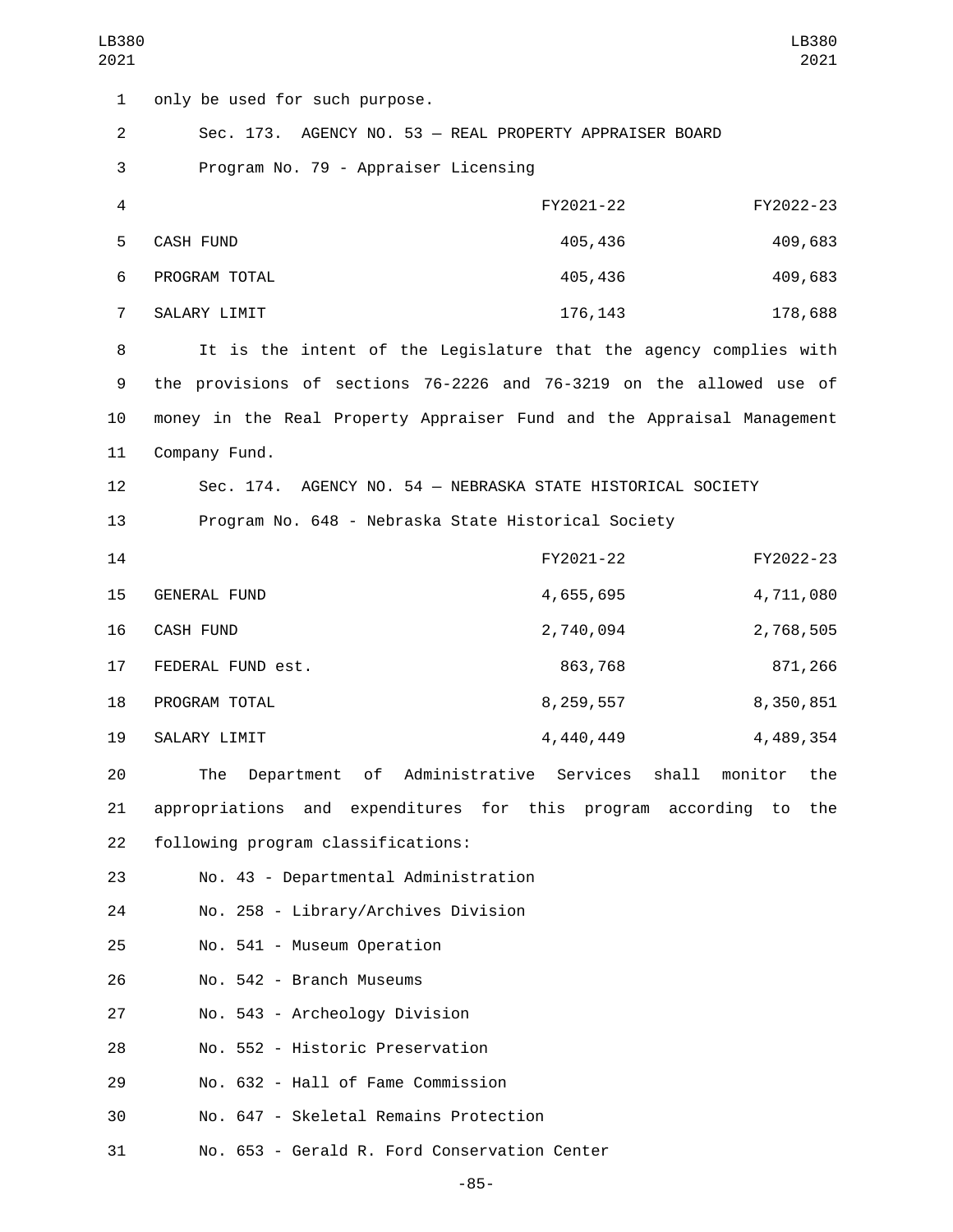There is included in the appropriation to this program for FY2021-22 \$100,000 Federal Funds estimate for state aid, which shall only be used for such purpose. There is included in the appropriation to this program for FY2022-23 \$100,000 Federal Funds estimate for state aid, which shall 5 only be used for such purpose.

 There is included in the appropriation to this program for FY2021-22 \$25,000 General Funds and for FY2022-23 \$25,000 General Funds to carry out obligations of the agency under the Unmarked Human Burial Sites and Skeletal Remains Protection Act, which shall only be used for such 10 purpose.

11 It is the intent of the Legislature that the Nebraska State 12 Historical Society shall continue to budget and account for each of the 13 branch museums at the subprogram level within this program.

 Appropriations shall only be expended for the operation, construction, maintenance, or repair of a gift of real property after that property has been approved for acceptance by the Governor and the 17 Legislature as required under section 81-1108.33.

18 Sec. 175. AGENCY NO. 56 — NEBRASKA WHEAT DEVELOPMENT, UTILIZATION, 19 AND MARKETING BOARD

20 Program No. 381 - Nebraska Wheat Development, Utilization, and 21 Marketing Board

| 22 |               |        |  |                       | FY2021-22 |     |     | FY2022-23    |
|----|---------------|--------|--|-----------------------|-----------|-----|-----|--------------|
| 23 | CASH FUND     |        |  | 1,632,911             |           |     |     | 1,636,915    |
| 24 | PROGRAM TOTAL |        |  | 1,632,911             |           |     |     | 1,636,915    |
| 25 | SALARY LIMIT  |        |  |                       | 250,796   |     |     | 253,551      |
| 26 | 176.<br>Sec.  | AGENCY |  | NO. 57 - NEBRASKA OIL |           | AND | GAS | CONSERVATION |
| 27 | COMMISSION    |        |  |                       |           |     |     |              |

28 Program No. 335 - Oil and Gas Conservation 29 FY2021-22 FY2022-23 30 CASH FUND 30 246 31 FEDERAL FUND est. 2007 2007 2008 2009 2012 2020 2031 28,217

-86-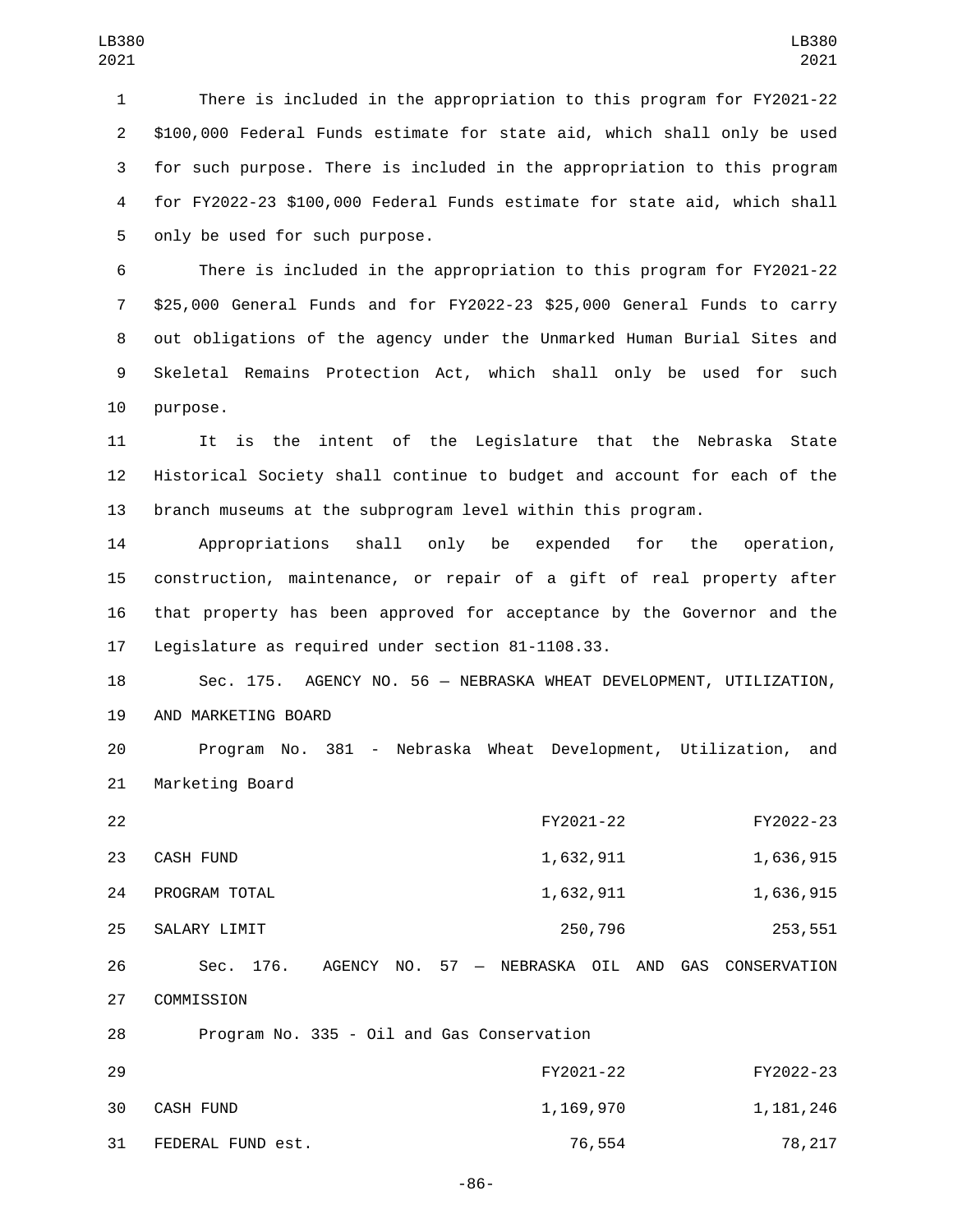| LB380<br>2021  |                                                                      |                                                   | LB380<br>2021 |
|----------------|----------------------------------------------------------------------|---------------------------------------------------|---------------|
| 1              | PROGRAM TOTAL                                                        | 1,246,524                                         | 1,259,463     |
| $\overline{2}$ | SALARY LIMIT                                                         | 642, 147                                          | 649,534       |
| 3              | Sec. 177. AGENCY NO. 58 - BOARD OF ENGINEERS AND ARCHITECTS          |                                                   |               |
| 4              | Program No. 82 - Enforcement of Standards - Engineers and Architects |                                                   |               |
| 5              |                                                                      | FY2021-22                                         | FY2022-23     |
| 6              | CASH FUND                                                            | 804,180                                           | 816,240       |
| $\overline{7}$ | PROGRAM TOTAL                                                        | 804,180                                           | 816,240       |
| 8              | SALARY LIMIT                                                         | 388,457                                           | 392,894       |
| 9              | Sec. 178. AGENCY NO. 59 - BOARD OF GEOLOGISTS                        |                                                   |               |
| 10             | Program No. 159 - Enforcement of Standards - Geologists              |                                                   |               |
| 11             |                                                                      | FY2021-22                                         | FY2022-23     |
| 12             | CASH FUND                                                            | 36,609                                            | 37,210        |
| 13             | PROGRAM TOTAL                                                        | 36,609                                            | 37,210        |
| 14             | Sec. 179. AGENCY NO. 60 - NEBRASKA ETHANOL BOARD                     |                                                   |               |
| 15             | Program No. 516 - Ethanol                                            |                                                   |               |
| 16             |                                                                      | FY2021-22                                         | FY2022-23     |
| 17             | <b>CASH FUND</b>                                                     | 757,861                                           | 781,535       |
| 18             | PROGRAM TOTAL                                                        | 757,861                                           | 781,535       |
| 19             | SALARY LIMIT                                                         | 304,185                                           | 318,455       |
| 20             | Sec. 180. AGENCY NO. 61 - NEBRASKA DAIRY INDUSTRY DEVELOPMENT BOARD  |                                                   |               |
| 21             | Program No. 114 - Nebraska Dairy Industry Development Board          |                                                   |               |
| 22             |                                                                      | FY2021-22                                         | FY2022-23     |
| 23             | <b>CASH FUND</b>                                                     | 1,640,000                                         | 1,640,000     |
| 24             | PROGRAM TOTAL                                                        | 1,640,000                                         | 1,640,000     |
| 25             | 181.<br>Sec.                                                         | AGENCY NO. 62 - STATE BOARD OF EXAMINERS FOR LAND |               |
| 26             | <b>SURVEYORS</b>                                                     |                                                   |               |
| 27             | Program No. 83 - Enforcement of Standards - Land Surveyors           |                                                   |               |
| 28             |                                                                      | FY2021-22                                         | FY2022-23     |
| 29             | CASH FUND                                                            | 28,374                                            | 28,374        |
| 30             | PROGRAM TOTAL                                                        | 28,374                                            | 28,374        |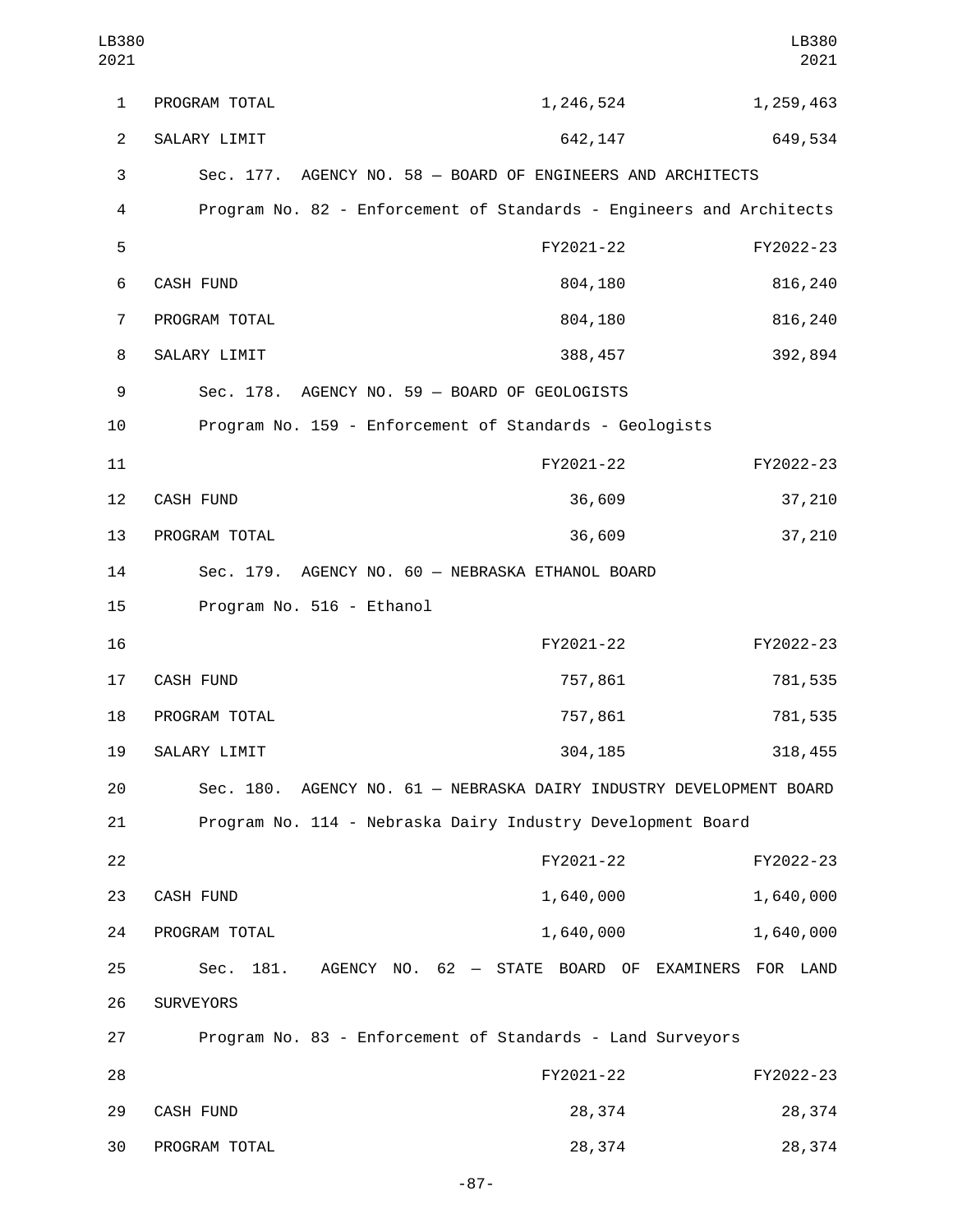LB380 2021

| 1                        | 182.<br>AGENCY<br>NO.<br>63<br>NEBRASKA STATE<br><b>BOARD</b><br>PUBLIC<br>Sec.<br>0F<br>$-$ |
|--------------------------|----------------------------------------------------------------------------------------------|
| $\overline{c}$           | <b>ACCOUNTANCY</b>                                                                           |
| 3                        | Program No. 84 - Enforcement of Standards - Public Accountancy                               |
| $\overline{\mathcal{L}}$ | FY2021-22<br>FY2022-23                                                                       |
| 5                        | <b>CASH FUND</b><br>441,863<br>446,338                                                       |
| 6                        | 441,863<br>446,338<br>PROGRAM TOTAL                                                          |
| 7                        | SALARY LIMIT<br>199,741<br>202,646                                                           |
| 8                        | AGENCY NO. 64 - NEBRASKA STATE PATROL<br>Sec. 183.                                           |
| 9                        | Program No. 100 - Public Protection                                                          |
| 10                       | FY2021-22<br>FY2022-23                                                                       |
| 11                       | 66,023,303<br>68,008,534<br>GENERAL FUND                                                     |
| 12                       | CASH FUND<br>8,322,025<br>8, 311, 589                                                        |
| 13                       | 590,984<br>634,963<br>FEDERAL FUND est.                                                      |
| 14                       | 74,936,312<br>76,955,086<br>PROGRAM TOTAL                                                    |
| 15                       | SALARY LIMIT<br>45,686,215<br>46,776,107                                                     |
| 16                       | The unexpended General Fund appropriation balance existing on June                           |
| 17                       | 30, 2021, is hereby reappropriated.                                                          |
| 18                       | Department of Administrative Services<br>shall<br>monitor<br>The<br>the                      |
| 19                       | appropriations and expenditures for this<br>program according<br>the<br>to                   |
| 20                       | following program classifications:                                                           |
| 21                       | No. 189 - Command and Support                                                                |
| 22                       | No. 190 - Criminal Investigations                                                            |
| 23                       | No. 195 - Road Operations                                                                    |
| 24                       | There is included in the appropriation to this program for FY2021-22                         |
| 25                       | \$150,000 General Funds and \$100,000 Federal Funds from the Byrne Criminal                  |
| 26                       | Improvement set-aside funds, subject to<br>available<br>federal<br>History                   |
| 27                       | appropriation, which shall only be expended for criminal<br>justice                          |
| 28                       | information systems improvements. There is included in the appropriation                     |
| 29                       | to this program for FY2022-23 \$150,000 General Funds and \$100,000 Federal                  |
| 30                       | Funds from the Byrne Criminal History Improvement set-aside funds,                           |
| 31                       | subject to available federal appropriation, which shall only be expended                     |

-88-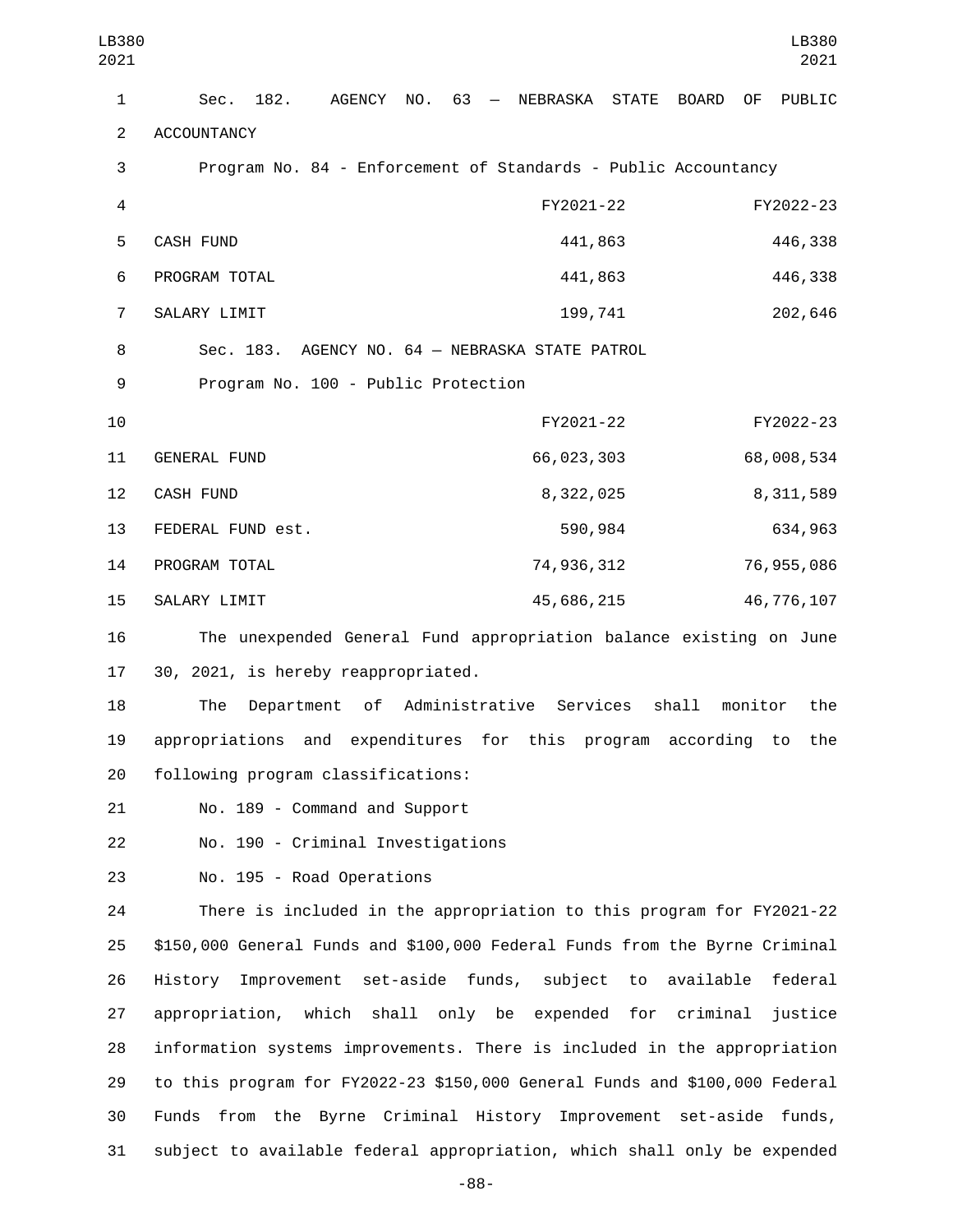for criminal justice information systems improvements. Federal Funds transferred to the Nebraska State Patrol pursuant to this section shall be expended consistent with all applicable federal laws, rules, and regulations pertaining to Byrne Criminal History Improvement set-aside 5 funds.

 There is included in the appropriation to this program for FY2021-22 \$489,979 Cash Funds and for FY2022-23 \$489,979 Cash Funds, which appropriation amounts shall only be expended to provide law enforcement coverage along state road construction zones. The Department of Transportation shall contract with the Nebraska State Patrol for such law enforcement coverage and shall pay for such services from the Roads Operations Cash Fund to the Nebraska State Patrol Cash Fund in four equal quarterly amounts to be transferred by the State Treasurer on or before July 15, October 15, January 15, and April 15, for both FY2021-22 and 15 FY2022-23.

 Sec. 184. AGENCY NO. 64 — NEBRASKA STATE PATROL 17 Program No. 205 - Carrier Enforcement

| 18 |                   | FY2021-22                             | FY2022-23  |
|----|-------------------|---------------------------------------|------------|
| 19 | CASH FUND         | 9,617,687                             | 9,833,470  |
| 20 | FEDERAL FUND est. | 3, 114, 646                           | 3,198,971  |
| 21 | PROGRAM TOTAL     | 12,732,333                            | 13,032,441 |
| 22 | SALARY LIMIT      | 8,045,487                             | 8,248,670  |
| 23 | Sec. 185.         | AGENCY NO. 64 - NEBRASKA STATE PATROL |            |

24 Program No. 325 - Operational Improvements

| 25 |               | FY2021-22 | FY2022-23 |
|----|---------------|-----------|-----------|
| 26 | CASH FUND     | 2,355,880 | 2,090,880 |
| 27 | PROGRAM TOTAL | 2,355,880 | 2,090,880 |

 Expenditures from this program shall be restricted to the Public Safety Cash Fund, the Treasury Agency Forfeitures Cash Fund, and the Nebraska State Patrol Drug Control and Education Cash Fund. These Cash Funds shall not be expended from any other budget programs, except that

-89-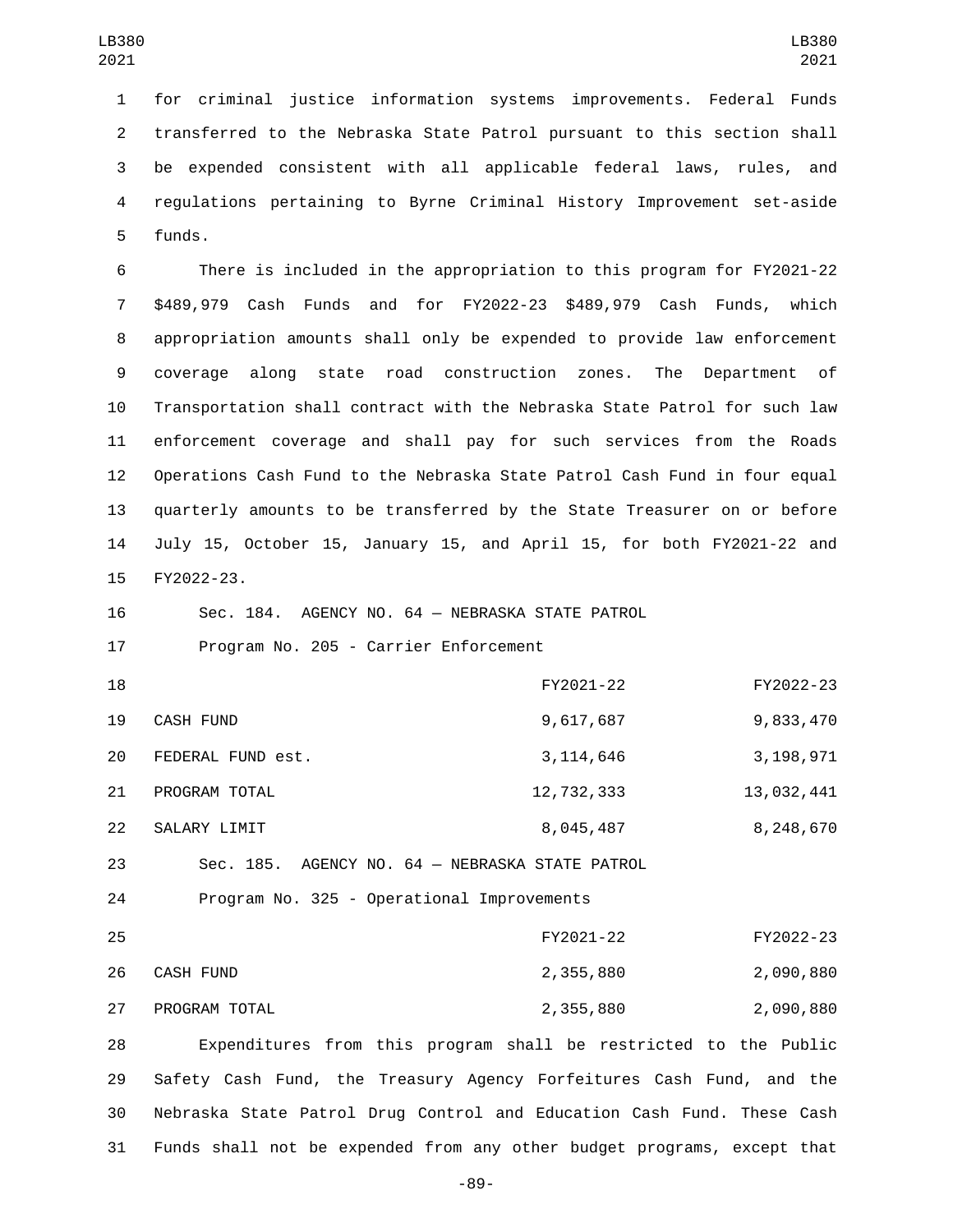the Public Safety Cash Fund may also be expended from administratively created budget Program No. 575, for the purpose of providing the required state match for federal Byrne grants awarded to the Nebraska State Patrol and from Program No. 850 for the Nebraska Public Safety Communication System. Expenditures from these two Cash Funds shall be made from 6 separate budget subprograms.

 As funds become available, the Superintendent of Law Enforcement and Public Safety shall submit proposed lists of projects in writing to the budget division of the Department of Administrative Services, which shall forward them to the Governor for approval or rejection, except that no new projects shall be submitted by the superintendent or approved by the Governor during FY2021-22 or FY2022-23 until the Nebraska State Patrol has first reserved the full Cash Fund appropriations and Cash Fund balances necessary to completely meet all active and outstanding operational improvement project balances remaining unexpended as of June 16 30, 2021.

Sec. 186. AGENCY NO. 64 — NEBRASKA STATE PATROL

18 Program No. 630 - State Capitol Security

| 19 |                     | FY2021-22 | FY2022-23 |
|----|---------------------|-----------|-----------|
| 20 | <b>GENERAL FUND</b> | 274,119   | 274, 119  |
| 21 | REVOLVING FUND      | 1,475,825 | 1,498,288 |
| 22 | PROGRAM TOTAL       | 1,749,944 | 1,772,407 |
| 23 | SALARY LIMIT        | 935,595   | 950,056   |

 The unexpended General Fund appropriation balance existing on June 25 30, 2021, is hereby reappropriated.

 Any security agreements entered into by the Nebraska State Patrol, on behalf of the state capitol security division, shall require that all such revenue be credited directly to the Capitol Security Revolving Fund. For budgeting purposes only, the amount of projected revenue to be received from security agreements entered into by the Nebraska State Patrol, on behalf of the state capitol security division, to be credited

-90-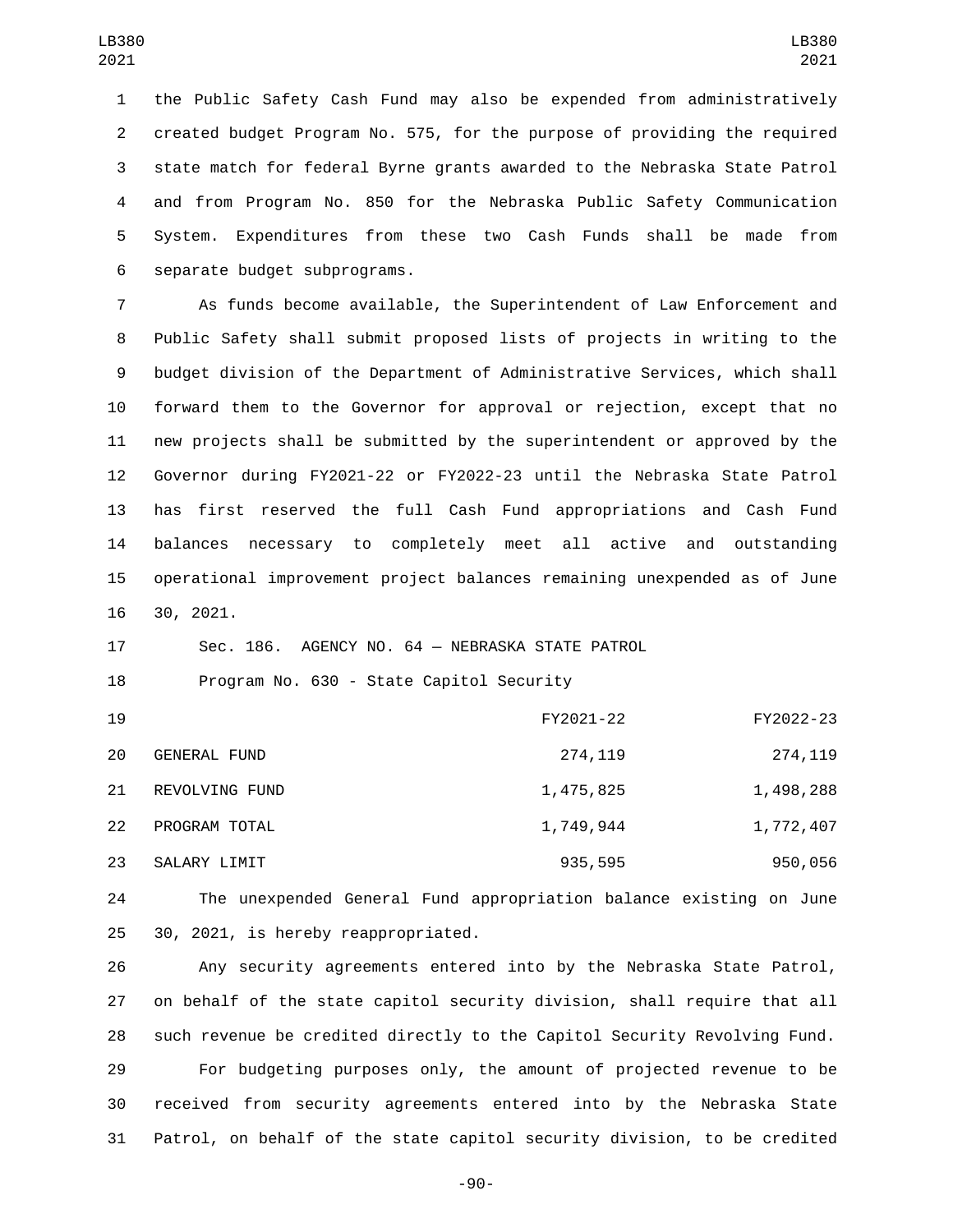| LB380<br>2021  |                                                                    |           | LB380<br>2021 |
|----------------|--------------------------------------------------------------------|-----------|---------------|
| $\mathbf{1}$   | directly to the Capitol Security Revolving Fund is estimated to    |           | be            |
| $\overline{2}$ | \$466,395 for FY2021-22 and \$466,395 for FY2022-23.               |           |               |
| 3              | Sec. 187. AGENCY NO. 64 - NEBRASKA STATE PATROL                    |           |               |
| 4              | Program No. 850 - Nebraska Public Safety Communication System      |           |               |
| 5              |                                                                    | FY2021-22 | FY2022-23     |
| 6              | <b>GENERAL FUND</b>                                                | 1,097,113 | 1,099,106     |
| 7              | CASH FUND                                                          | 3,755,947 | 3,755,947     |
| 8              | PROGRAM TOTAL                                                      | 4,853,060 | 4,855,053     |
| 9              | SALARY LIMIT                                                       | 109,115   | 109,932       |
| 10             | The unexpended General Fund appropriation balance existing on June |           |               |
| 11             | 30, 2021, is hereby reappropriated.                                |           |               |
| 12             | Sec. 188. AGENCY NO. 65 - DEPARTMENT OF ADMINISTRATIVE SERVICES    |           |               |
| 13             | Program No. 49 - Departmental Administration                       |           |               |
| 14             |                                                                    | FY2021-22 | FY2022-23     |
| 15             | GENERAL FUND                                                       | 148,368   | 151,997       |
| 16             | REVOLVING FUND                                                     | 4,515,576 | 4,577,509     |
| 17             | PROGRAM TOTAL                                                      | 4,663,944 | 4,729,506     |
| 18             | SALARY LIMIT                                                       | 2,920,370 | 2,963,261     |
| 19             | Sec. 189. AGENCY NO. 65 - DEPARTMENT OF ADMINISTRATIVE SERVICES    |           |               |
| 20             | Program No. 101 - Chief Information Officer                        |           |               |
| 21             |                                                                    | FY2021-22 | FY2022-23     |
| 22             | GENERAL FUND                                                       | 339,751   | 346,359       |
| 23             | CASH FUND                                                          | 35,000    | 111,506       |
| 24             | PROGRAM TOTAL                                                      | 374,751   | 457,865       |
| 25             | SALARY LIMIT                                                       | 221,818   | 286,732       |
| 26             | Sec. 190. AGENCY NO. 65 - DEPARTMENT OF ADMINISTRATIVE SERVICES    |           |               |
| 27             | Program No. 170 - Intergovernmental Data Services                  |           |               |
| 28             |                                                                    | FY2021-22 | FY2022-23     |
| 29             | REVOLVING FUND                                                     | 2,318,321 | 2,320,492     |
| 30             | PROGRAM TOTAL                                                      | 2,318,321 | 2,320,492     |

-91-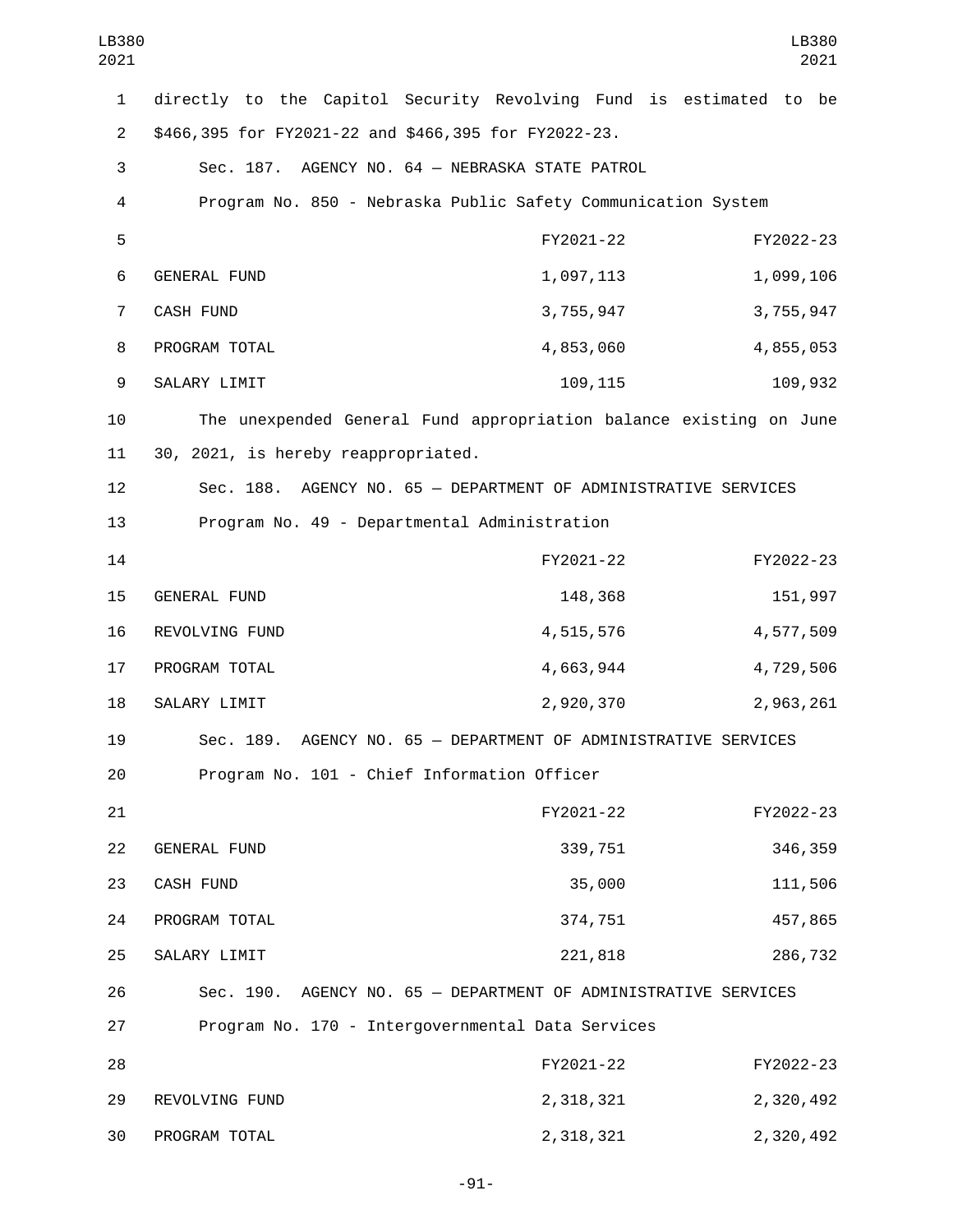1 SALARY LIMIT 2001 147,088 148,353 2 Sec. 191. AGENCY NO. 65 — DEPARTMENT OF ADMINISTRATIVE SERVICES 3 Program No. 171 - Materiel Division 4 FY2021-22 FY2022-23 5 CASH FUND 98,711 98,711 6 REVOLVING FUND 17,733,879 17,733,879 PROGRAM TOTAL<sub>2</sub> 17,832,590 17,832,590 8 SALARY LIMIT 3,303,956 3,303,956 3,303,956 9 Sec. 192. AGENCY NO. 65 — DEPARTMENT OF ADMINISTRATIVE SERVICES 10 Program No. 172 - Information Management Services Division 11 FY2021-22 FY2022-23 12 REVOLVING FUND 12 65,374,671 65,694,367 13 PROGRAM TOTAL **13 FORD 12 CONTRACT 13 CONTRACT 13** 65,694,367 14 SALARY LIMIT 14,879,950 15,061,388 15 Sec. 193. AGENCY NO. 65 — DEPARTMENT OF ADMINISTRATIVE SERVICES 16 Program No. 173 - Communications Division 17 FY2021-22 FY2022-23 18 REVOLVING FUND 18 S8,365,253 58,991,879 19 PROGRAM TOTAL 2001 19 S8,365,253 58,991,879 20 SALARY LIMIT 20 10,803,093 10,930,553 21 Sec. 194. AGENCY NO. 65 — DEPARTMENT OF ADMINISTRATIVE SERVICES 22 Program No. 180 - Transportation Services Bureau 23 FY2021-22 FY2022-23 24 REVOLVING FUND 24 8,983,889 8,997,636 25 PROGRAM TOTAL 25 28,983,889 8,997,636 SALARY LIMIT26 559,744 567,175 27 Sec. 195. AGENCY NO. 65 — DEPARTMENT OF ADMINISTRATIVE SERVICES 28 Program No. 245 - Nebraska Public Safety Communication System 29 FY2021-22 FY2022-23 30 REVOLVING FUND 30 REVOLVING FUND LB380 2021 LB380 2021

-92-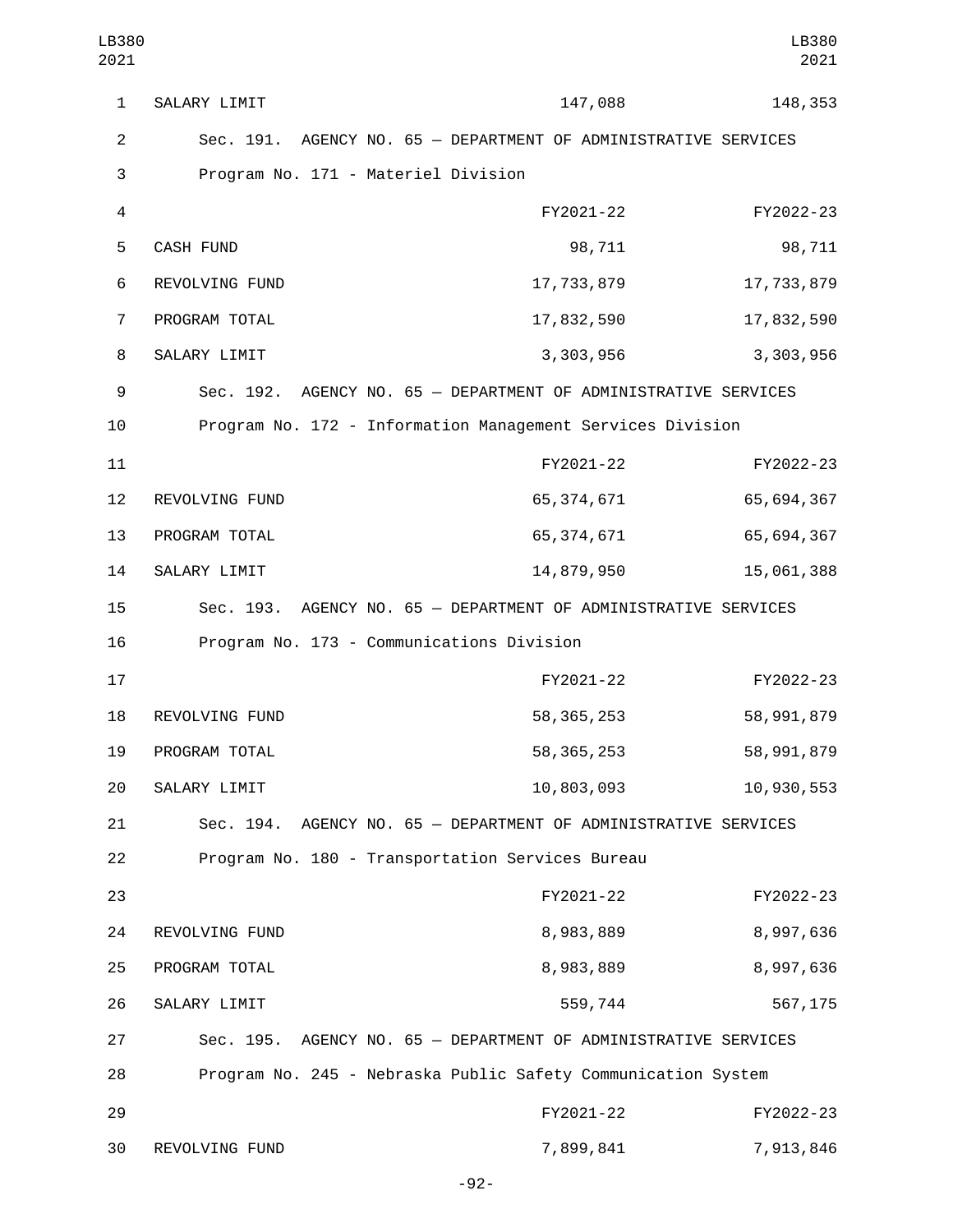| LB380<br>2021  |                                                                          |                                                       | LB380<br>2021 |
|----------------|--------------------------------------------------------------------------|-------------------------------------------------------|---------------|
| 1              | PROGRAM TOTAL                                                            | 7,899,841                                             | 7,913,846     |
| $\overline{2}$ | SALARY LIMIT                                                             | 500,808                                               | 505,866       |
| 3              | Sec. 196. AGENCY NO. 65 - DEPARTMENT OF ADMINISTRATIVE SERVICES          |                                                       |               |
| 4              | Program No. 509 - Budget Division                                        |                                                       |               |
| 5              |                                                                          | FY2021-22                                             | FY2022-23     |
| 6              | <b>GENERAL FUND</b>                                                      | 1,285,492                                             | 1,308,092     |
| $\overline{7}$ | PROGRAM TOTAL                                                            | 1,285,492                                             | 1,308,092     |
| 8              | SALARY LIMIT                                                             | 886,859                                               | 901,659       |
| 9              | The unexpended General Fund appropriation balance existing on June       |                                                       |               |
| 10             | 30, 2021, is hereby reappropriated.                                      |                                                       |               |
| 11             | Sec. 197. AGENCY NO. 65 - DEPARTMENT OF ADMINISTRATIVE SERVICES          |                                                       |               |
| 12             | Program No. 535 - Risk Management Division                               |                                                       |               |
| 13             |                                                                          | FY2021-22                                             | FY2022-23     |
| 14             | REVOLVING FUND                                                           | 513,577                                               | 518,086       |
| 15             | PROGRAM TOTAL                                                            | 513,577                                               | 518,086       |
| 16             | SALARY LIMIT                                                             | 203,620                                               | 206,573       |
| 17             | Sec. 198. AGENCY NO. 65 - DEPARTMENT OF ADMINISTRATIVE SERVICES          |                                                       |               |
| 18             | Program No. 560 - State Building Division                                |                                                       |               |
| 19             |                                                                          | FY2021-22                                             | FY2022-23     |
| 20             | GENERAL FUND                                                             | 220,555                                               | 220,555       |
| 21             | CASH FUND                                                                | 933, 457                                              | 933, 457      |
| 22             | REVOLVING FUND                                                           | 46,510,289                                            | 46,510,289    |
| 23             | PROGRAM TOTAL                                                            | 47,664,301                                            | 47,664,301    |
| 24             | SALARY LIMIT                                                             | 6,806,974                                             | 6,806,974     |
| 25             | Charges                                                                  | assessed by the Department of Administrative Services |               |
| 26             | pursuant to provisions of subdivision $(4)(b)$ of section 81-1108.17 for |                                                       |               |
| 27             | the Ferguson House shall not annually exceed an amount calculated as     |                                                       |               |
| 28             | follows:                                                                 |                                                       |               |
| 29             | (1) Multiply the insured replacement value of the Ferguson House         |                                                       |               |

30 property by two one-hundredths;

-93-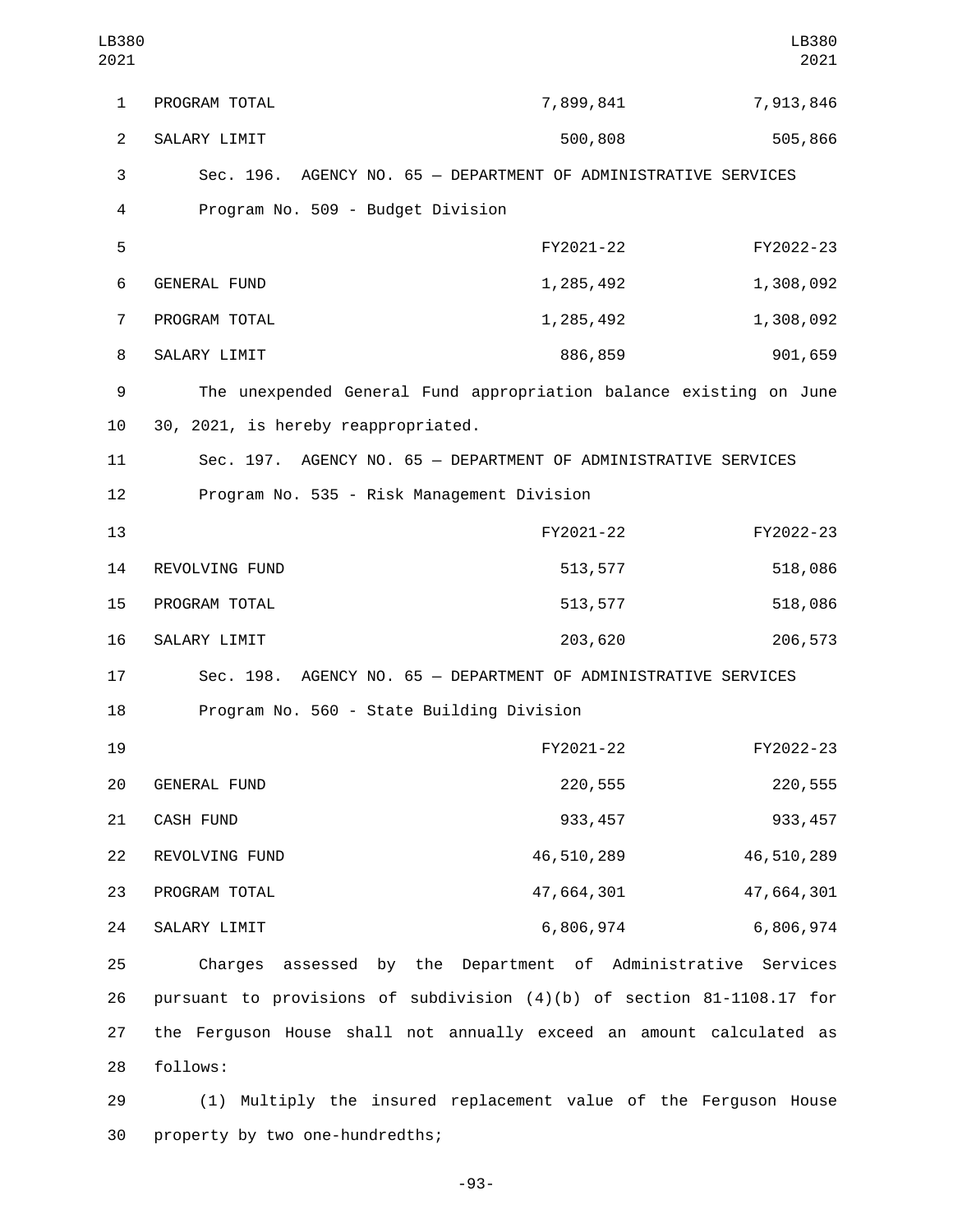| LB380<br>2021  |                                                                       |           | LB380<br>2021 |
|----------------|-----------------------------------------------------------------------|-----------|---------------|
| $\mathbf{1}$   | Divide the amount of tenant-occupied gross square feet of<br>(2)      |           |               |
| $\overline{2}$ | Ferguson House space by the Ferguson House gross square feet of total |           |               |
| 3              | space; and                                                            |           |               |
| 4              | (3) Multiply the amount computed in subdivision (1) of this section   |           |               |
| 5              | by the amount computed in subdivision (2) of this section.            |           |               |
| 6              | Sec. 199. AGENCY NO. 65 - DEPARTMENT OF ADMINISTRATIVE SERVICES       |           |               |
| 7              | Program No. 567 - Accounting Division                                 |           |               |
| 8              |                                                                       | FY2021-22 | FY2022-23     |
| 9              | REVOLVING FUND                                                        | 6,809,056 | 6,864,029     |
| 10             | PROGRAM TOTAL                                                         | 6,809,056 | 6,864,029     |
| 11             | SALARY LIMIT                                                          | 2,428,882 | 2,464,268     |
| 12             | Sec. 200. AGENCY NO. 65 - DEPARTMENT OF ADMINISTRATIVE SERVICES       |           |               |
| 13             | Program No. 573 - Task Force for Building Renewal                     |           |               |
| 14             |                                                                       | FY2021-22 | FY2022-23     |
| 15             | <b>CASH FUND</b>                                                      | 530,001   | 536,432       |
| 16             | PROGRAM TOTAL                                                         | 530,001   | 536,432       |
| 17             | SALARY LIMIT                                                          | 365,753   | 370,183       |
| 18             | Sec. 201. AGENCY NO. 65 - DEPARTMENT OF ADMINISTRATIVE SERVICES       |           |               |
| 19             | Program No. 591 - Tort Claims                                         |           |               |
| 20             |                                                                       | FY2021-22 | FY2022-23     |
| 21             | GENERAL FUND                                                          | 210,000   | 210,000       |
| 22             | CASH FUND                                                             | 50,000    | 50,000        |
| 23             | PROGRAM TOTAL                                                         | 260,000   | 260,000       |
| 24             | (1) The following amount is hereby transferred to the Tort Claims     |           |               |
| 25             | Fund from the respective agency fund balances:                        |           |               |
| 26             | (a) \$26,290 from the Department of Transportation;                   |           |               |
| 27             | (b) \$3,060 from the Game and Parks Commission;                       |           |               |
| 28             | (c) \$13 from the Department of Motor Vehicles; and                   |           |               |
| 29             | \$3,161 from the Board of Trustees of the Nebraska State<br>(d)       |           |               |
| 30             | Colleges.                                                             |           |               |

-94-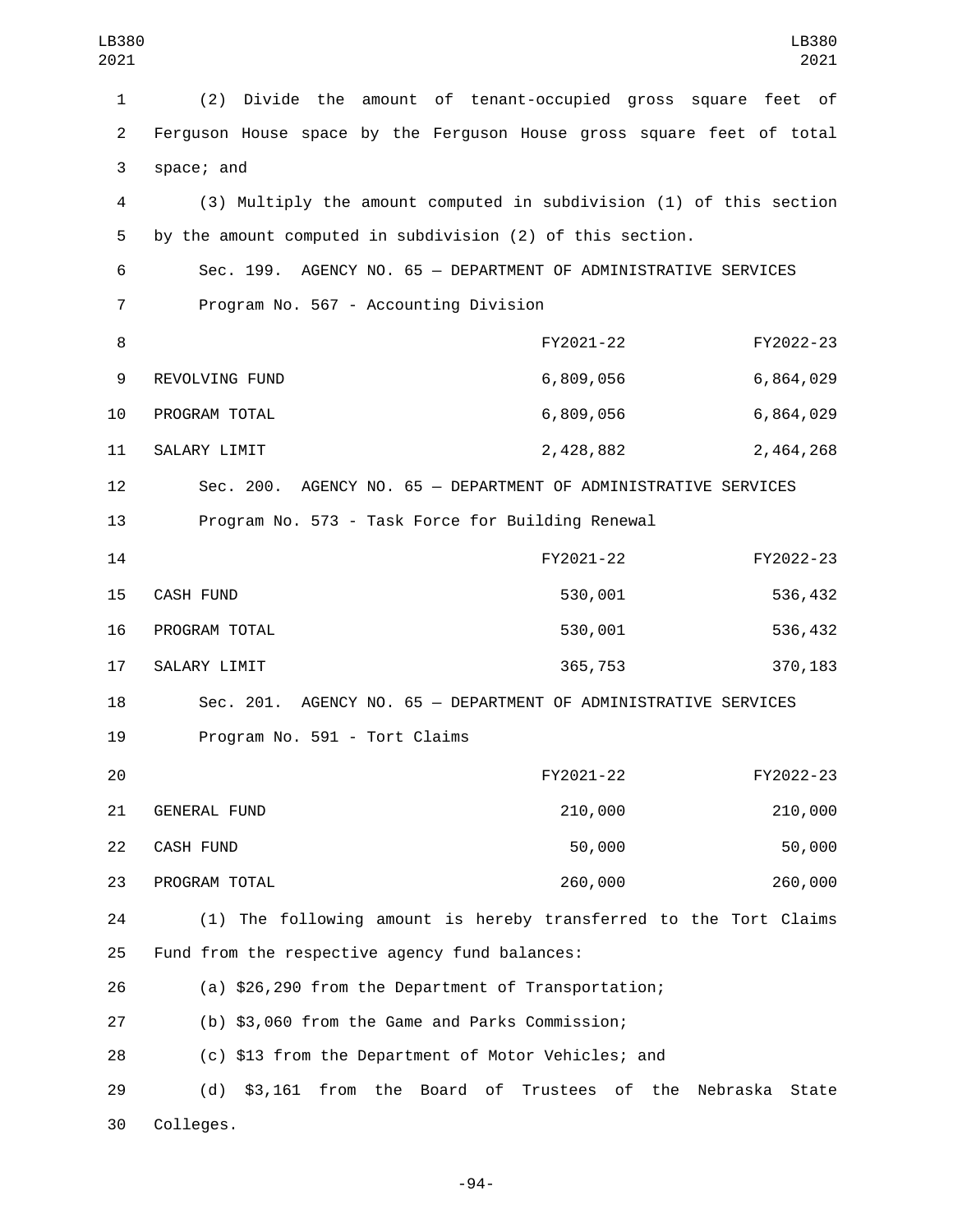Such sum shall be transferred to the risk management and state claims division no later than August 1, 2021, or in four equal payments on August 1, October 1, January 1, and April 1, at the discretion of the 4 Risk Manager.

 (2) The following amount is hereby transferred to the Tort Claims 6 Fund from the respective agency fund balances:

(a) \$26,290 from the Department of Transportation;

(b) \$3,060 from the Game and Parks Commission;

(c) \$13 from the Department of Motor Vehicles; and

 (d) \$3,161 from the Board of Trustees of the Nebraska State 11 Colleges.

 Such sum shall be transferred to the risk management and state claims division no later than August 1, 2022, or in four equal payments on August 1, October 1, January 1, and April 1, at the discretion of the 15 Risk Manager.

 It is the intent of the Legislature that transfers specified in this section for FY2022-23 be adjusted by the One Hundred Seventh Legislature, Second Session, 2022, in accordance with information available after July 1, 2021.

 Sec. 202. AGENCY NO. 65 — DEPARTMENT OF ADMINISTRATIVE SERVICES 21 Program No. 592 - Indemnification Claims

| 22 |                                                | FY2021-22                                                       | FY2022-23    |
|----|------------------------------------------------|-----------------------------------------------------------------|--------------|
| 23 | <b>GENERAL FUND</b>                            | 750,000                                                         | 750,000      |
| 24 | REVOLVING FUND                                 | 150,000                                                         | 150,000      |
| 25 | PROGRAM TOTAL                                  | 900,000                                                         | 900,000      |
| 26 |                                                | Sec. 203. AGENCY NO. 65 - DEPARTMENT OF ADMINISTRATIVE SERVICES |              |
| 27 | Program No. 593 - Workers' Compensation Claims |                                                                 |              |
| 28 |                                                | FY2021-22                                                       | FY2022-23    |
| 29 | REVOLVING FUND                                 | 22, 952, 297                                                    | 22, 952, 297 |
| 30 | PROGRAM TOTAL                                  | 22, 952, 297                                                    | 22, 952, 297 |

It is the intent of the Legislature that state agencies, boards, and

-95-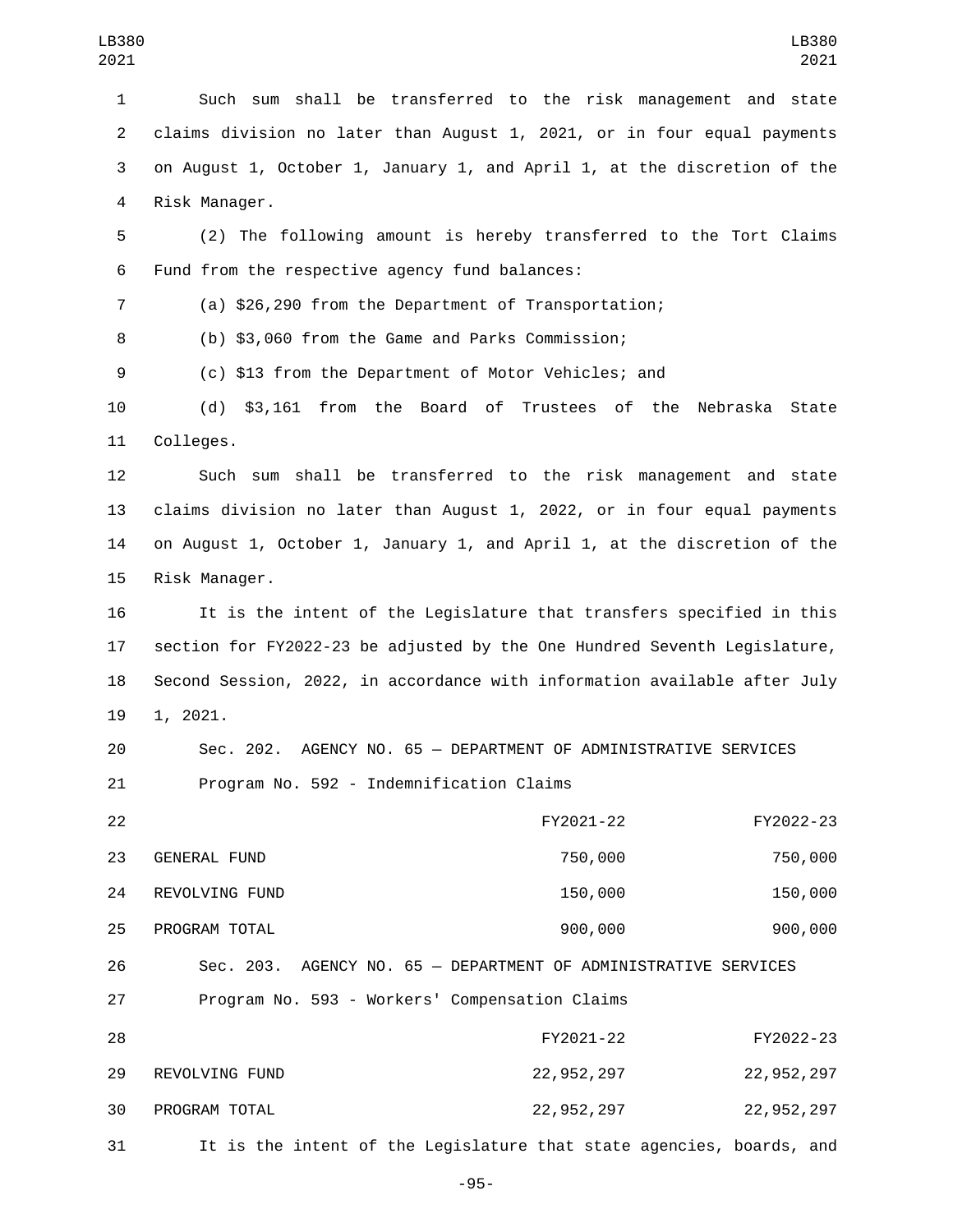commissions make the workers' compensation insurance premium payments to the Workers' Compensation Claims Revolving Fund, which are hereby appropriated for FY2021-22 in this program under the authority of sections 81-8,239.02 and 81-8,239.03, to the risk management and state claims division no later than August 1, 2021, or in four equal payments on August 1, October 1, January 1, and April 1, at the discretion of the 7 Risk Manager.

 It is the intent of the Legislature that state agencies, boards, and commissions make the workers' compensation insurance premium payments to the Workers' Compensation Claims Revolving Fund, which are hereby appropriated for FY2022-23 in this program under the authority of sections 81-8,239.02 and 81-8,239.03, to the risk management and state claims division no later than August 1, 2022, or in four equal payments on August 1, October 1, January 1, and April 1, at the discretion of the 15 Risk Manager.

 There is included in the appropriation to this program for FY2021-22 an amount not to exceed \$25,000 Revolving Funds, which may be used to contract for rehabilitation services to assist worker rehabilitation in relation to workers' compensation cases. There is included in the appropriation to this program for FY2022-23 an amount not to exceed \$25,000 Revolving Funds, which may be used to contract for rehabilitation services to assist worker rehabilitation in relation to workers' 23 compensation cases.

 Sec. 204. AGENCY NO. 65 — DEPARTMENT OF ADMINISTRATIVE SERVICES 25 Program No. 594 - State Insurance

| 26 |                                      | FY2021-22                                                       | FY2022-23 |
|----|--------------------------------------|-----------------------------------------------------------------|-----------|
| 27 | REVOLVING FUND                       | 9,691,579                                                       | 9,693,289 |
| 28 | PROGRAM TOTAL                        | 9,691,579                                                       | 9,693,289 |
| 29 | SALARY LIMIT                         | 62,929                                                          | 64,195    |
| 30 |                                      | Sec. 205. AGENCY NO. 65 - DEPARTMENT OF ADMINISTRATIVE SERVICES |           |
| 31 | Program No. 605 - Personnel Division |                                                                 |           |

-96-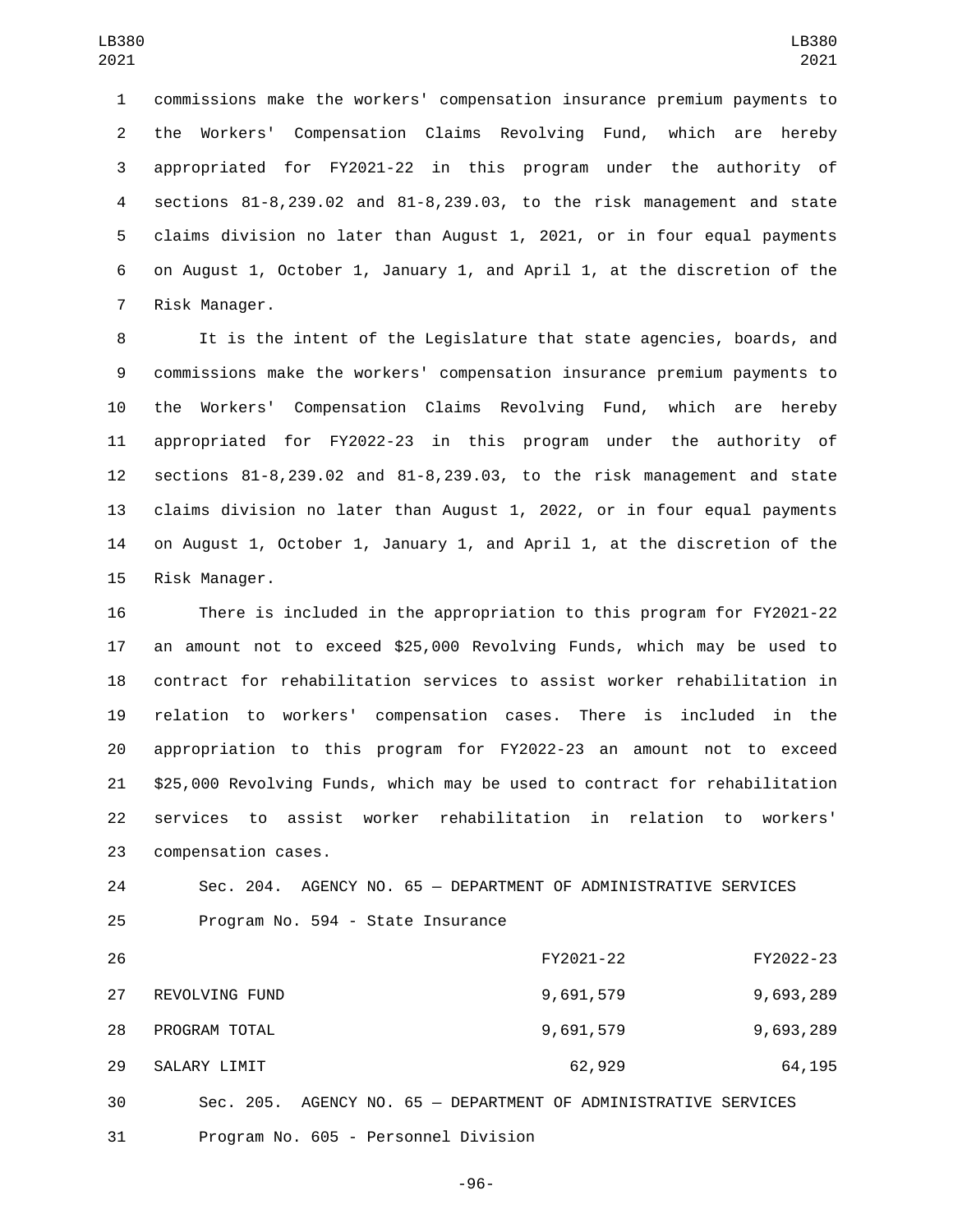| LB380<br>2021  |                                                                         |             | LB380<br>2021 |
|----------------|-------------------------------------------------------------------------|-------------|---------------|
| $\mathbf{1}$   |                                                                         | FY2021-22   | FY2022-23     |
| $\overline{2}$ | GENERAL FUND                                                            | 1,426,177   | 1,447,700     |
| 3              | REVOLVING FUND                                                          | 7,677,304   | 7,882,812     |
| 4              | PROGRAM TOTAL                                                           | 9,103,481   | 9,330,512     |
| 5              | SALARY LIMIT                                                            | 6,543,188   | 6,647,525     |
| 6              | Sec. 206. AGENCY NO. 65 - DEPARTMENT OF ADMINISTRATIVE SERVICES         |             |               |
| 7              | Program No. 606 - Benefits Administration                               |             |               |
| 8              |                                                                         | FY2021-22   | FY2022-23     |
| 9              | CASH FUND                                                               | 1, 139, 374 | 1, 149, 032   |
| 10             | PROGRAM TOTAL                                                           | 1, 139, 374 | 1,149,032     |
| 11             | SALARY LIMIT                                                            | 326,792     | 332,591       |
| 12             | Sec. 207. AGENCY NO. 65 - DEPARTMENT OF ADMINISTRATIVE SERVICES         |             |               |
| 13             | Program No. 608 - Employee Relations Division                           |             |               |
| 14             |                                                                         | FY2021-22   | FY2022-23     |
| 15             | GENERAL FUND                                                            | 435,733     | 441,012       |
| 16             | PROGRAM TOTAL                                                           | 435,733     | 441,012       |
| 17             | SALARY LIMIT                                                            | 300, 447    | 303, 452      |
| 18             | The unexpended General Fund appropriation balance existing on June      |             |               |
| 19             | 30, 2021, is hereby reappropriated.                                     |             |               |
| 20             | Sec. 208. AGENCY NO. 65 - DEPARTMENT OF ADMINISTRATIVE SERVICES         |             |               |
| 21             | Program No. 685 - Office of the Nebraska Capitol Commission             |             |               |
| 22             |                                                                         | FY2021-22   | FY2022-23     |
| 23             | GENERAL FUND                                                            | 4,194,018   | 4, 225, 775   |
| 24             | CASH FUND                                                               | 40,243      | 40,243        |
| 25             | REVOLVING FUND                                                          | 4,750       | 4,750         |
| 26             | PROGRAM TOTAL                                                           | 4,239,011   | 4,270,768     |
| 27             | SALARY LIMIT                                                            | 1,457,539   | 1,477,052     |
| 28             | The unexpended General Fund appropriation balance existing on June      |             |               |
| 29             | 30, 2021, is hereby reappropriated. It is the intent of the Legislature |             |               |

-97-

30 that any reappropriated balance, other than Capitol Heating, Ventilating,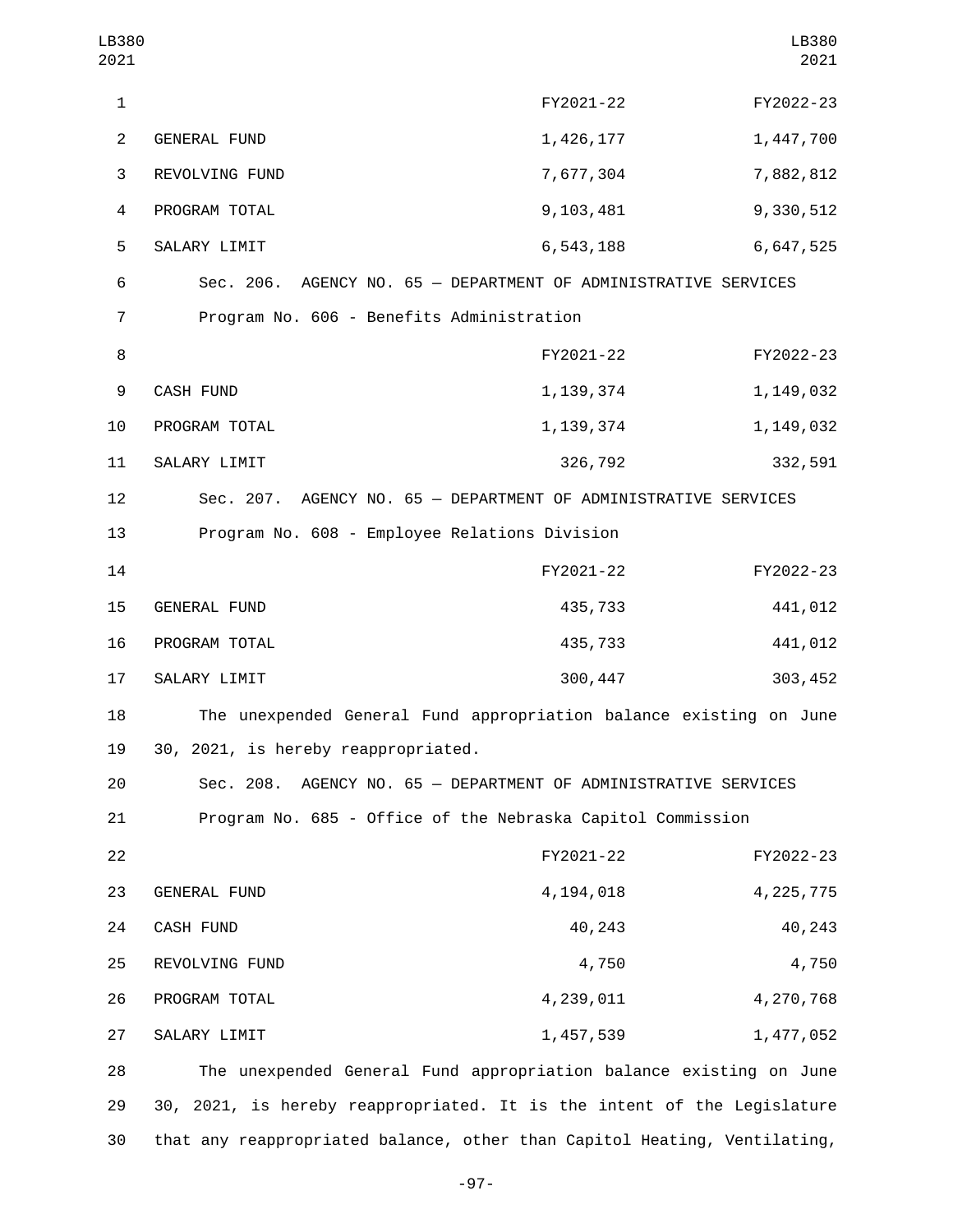| LB380<br>2021  |                                                                           |             | LB380<br>2021 |
|----------------|---------------------------------------------------------------------------|-------------|---------------|
| 1              | and Air Conditioning Systems Replacement project manager reappropriation, |             |               |
| $\overline{2}$ | be used for unexpected increases in utility expenses.                     |             |               |
| 3              | There is included in the appropriation to this program for FY2021-22      |             |               |
| 4              | \$104,677 General Funds for the Capitol Heating, Ventilating, and Air     |             |               |
| 5              | Conditioning Systems Replacement project manager. There is included in    |             |               |
| 6              | the appropriation to this program for FY2022-23 \$104,677 General Funds   |             |               |
| $\overline{7}$ | for the Capitol Heating, Ventilating, and Air Conditioning Systems        |             |               |
| 8              | Replacement project manager.                                              |             |               |
| 9              | Sec. 209. AGENCY NO. 66 - ABSTRACTERS BOARD OF EXAMINERS                  |             |               |
| 10             | Program No. 58 - Enforcement of Standards - Abstracters                   |             |               |
| 11             |                                                                           | FY2021-22   | FY2022-23     |
| 12             | <b>CASH FUND</b>                                                          | 51,608      | 51,608        |
| 13             | PROGRAM TOTAL                                                             | 51,608      | 51,608        |
| 14             | SALARY LIMIT                                                              | 27,961      | 27,961        |
| 15             | Sec. 210. AGENCY NO. 67 - EQUAL OPPORTUNITY COMMISSION                    |             |               |
| 16             | Program No. 59 - Enforcement of Standards                                 |             |               |
| 17             |                                                                           | FY2021-22   | FY2022-23     |
| 18             | <b>GENERAL FUND</b>                                                       | 1,308,896   | 1,325,964     |
| 19             | FEDERAL FUND est.                                                         | 944,662     | 958, 953      |
| 20             | PROGRAM TOTAL                                                             | 2, 253, 558 | 2, 284, 917   |
| 21             | SALARY LIMIT                                                              | 1,388,517   | 1,404,084     |
| 22             | Sec. 211. AGENCY NO. 68 - COMMISSION ON LATINO-AMERICANS                  |             |               |
| 23             | Program No. 537 - Commission on Latino-Americans                          |             |               |
| 24             |                                                                           | FY2021-22   | FY2022-23     |
| 25             | GENERAL FUND                                                              | 265,810     | 269,895       |
| 26             | CASH FUND                                                                 | 5,000       | 5,000         |
| 27             | PROGRAM TOTAL                                                             | 270,810     | 274,895       |
| 28             | SALARY LIMIT                                                              | 163,775     | 165,877       |
| 29             | Sec. 212. AGENCY NO. 69 - NEBRASKA ARTS COUNCIL                           |             |               |
| 30             | Program No. 326 - Promotion and Development of the Arts                   |             |               |

-98-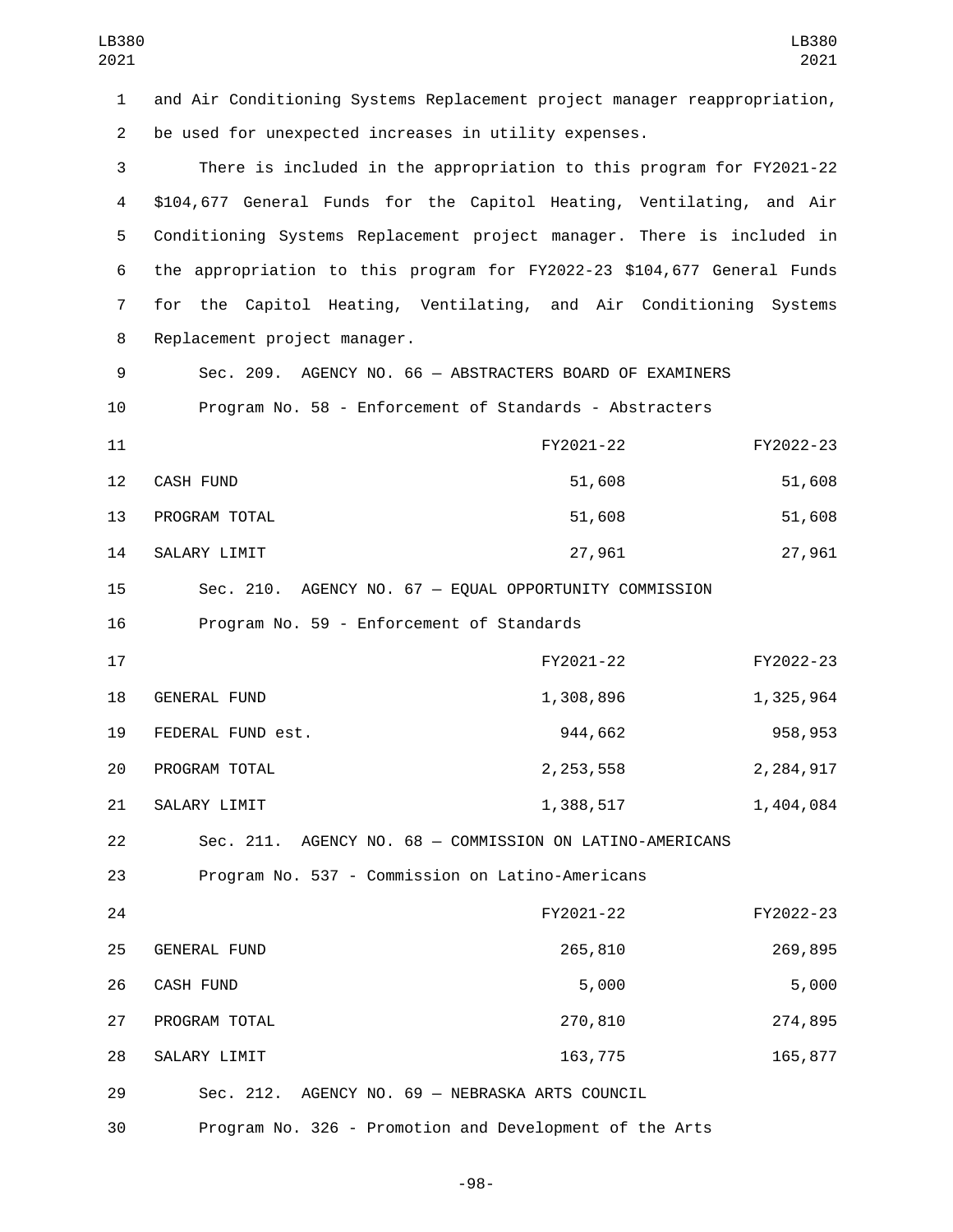| LB380<br>2021  |                                                                           |           | LB380<br>2021 |
|----------------|---------------------------------------------------------------------------|-----------|---------------|
| $\mathbf{1}$   |                                                                           | FY2021-22 | FY2022-23     |
| $\overline{c}$ | GENERAL FUND                                                              | 636,811   | 646,607       |
| 3              | CASH FUND                                                                 | 60,000    | 60,000        |
| $\overline{4}$ | FEDERAL FUND est.                                                         | 197,993   | 200,695       |
| 5              | PROGRAM TOTAL                                                             | 894,804   | 907,302       |
| 6              | SALARY LIMIT                                                              | 563,582   | 571,845       |
| $\overline{7}$ | Sec. 213. AGENCY NO. 69 - NEBRASKA ARTS COUNCIL                           |           |               |
| 8              | Program No. 327 - Aid to the Arts                                         |           |               |
| 9              |                                                                           | FY2021-22 | FY2022-23     |
| 10             | GENERAL FUND                                                              | 905,346   | 905,346       |
| 11             | CASH FUND                                                                 | 18,150    | 25,000        |
| 12             | FEDERAL FUND est.                                                         | 545,800   | 545,800       |
| 13             | PROGRAM TOTAL                                                             | 1,469,296 | 1,476,146     |
| 14             | There is included in the appropriation to this program for FY2021-22      |           |               |
| 15             | \$905,346 General Funds, \$17,150 Cash Funds, and \$545,800 Federal Funds |           |               |
| 16             | estimate for state aid, which shall only be used for such purpose. There  |           |               |
| 17             | is included in the appropriation to this program for FY2022-23 \$905,346  |           |               |
| 18             | General Funds, \$24,000 Cash Funds, and \$545,800 Federal Funds estimate  |           |               |
| 19             | for state aid, which shall only be used for such purpose.                 |           |               |
| 20             | Sec. 214. AGENCY NO. 69 - NEBRASKA ARTS COUNCIL                           |           |               |
| 21             | Program No. 329 - Arts and Humanities Preservation                        |           |               |
| 22             |                                                                           | FY2021-22 | FY2022-23     |
| 23             | CASH FUND                                                                 | 1,444,000 | 1,444,000     |
| 24             | PROGRAM TOTAL                                                             | 1,444,000 | 1,444,000     |
| 25             | SALARY LIMIT                                                              | 33,241    | 33, 241       |
| 26             | There is included in the appropriation to this program for FY2021-22      |           |               |
| 27             | \$1,395,000 Cash Funds for state aid, which shall only be used for such   |           |               |
| 28             | purpose. There is included in the appropriation to this program for       |           |               |
| 29             | FY2022-23 \$1,395,000 Cash Funds for state aid, which shall only be used  |           |               |
| 30             | for such purpose.                                                         |           |               |

-99-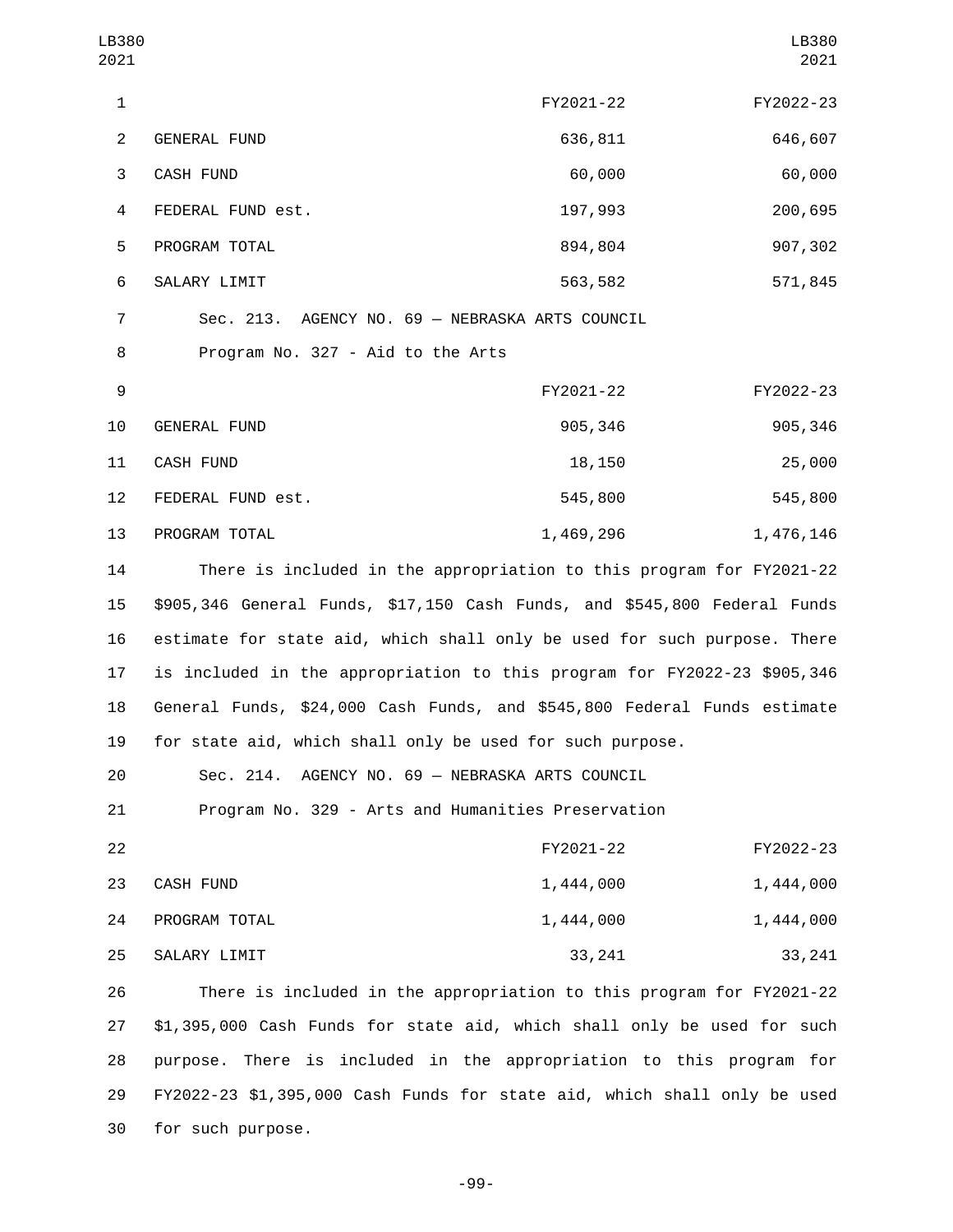| $\mathbf{1}$   | The budget division of the Department of Administrative Services      |              |              |
|----------------|-----------------------------------------------------------------------|--------------|--------------|
| $\overline{2}$ | shall only allot state aid funds appropriated to this program if the  |              |              |
| 3              | Nebraska Arts Council provides evidence of dollar-for-dollar matching |              |              |
| 4              | funds derived from nonstate sources, as required in section 82-332.   |              |              |
| 5              | Sec. 215. AGENCY NO. 70 - FOSTER CARE REVIEW OFFICE                   |              |              |
| 6              | Program No. 116 - Foster Care Review Office                           |              |              |
| $\overline{7}$ |                                                                       | FY2021-22    | FY2022-23    |
| 8              | GENERAL FUND                                                          | 2,018,636    | 2,044,859    |
| 9              | CASH FUND                                                             | 5,700        | 5,700        |
| 10             | FEDERAL FUND est.                                                     | 471,801      | 480,542      |
| 11             | PROGRAM TOTAL                                                         | 2,496,137    | 2,531,101    |
| 12             | SALARY LIMIT                                                          | 1,577,770    | 1,597,659    |
| 13             | Sec. 216. AGENCY NO. 70 - FOSTER CARE REVIEW OFFICE                   |              |              |
| 14             | Program No. 353 - Nebraska Children's Commission                      |              |              |
| 15             |                                                                       | FY2021-22    | FY2022-23    |
| 16             | CASH FUND                                                             | 185,337      | 189, 345     |
| 17             | PROGRAM TOTAL                                                         | 185,337      | 189, 345     |
| 18             | SALARY LIMIT                                                          | 110,033      | 112,166      |
| 19             | There is included in the appropriation to this program for FY2021-22  |              |              |
| 20             | \$185,337 Cash Funds and for FY2022-23 \$189,345 Cash Funds from the  |              |              |
| 21             | Nebraska Health Care Cash Fund.                                       |              |              |
| 22             | AGENCY NO. 72 - DEPARTMENT OF ECONOMIC DEVELOPMENT<br>Sec. 217.       |              |              |
| 23             | Program No. 601 - Community and Rural Development                     |              |              |
| 24             |                                                                       | FY2021-22    | FY2022-23    |
| 25             | GENERAL FUND                                                          | 980,188      | 986,309      |
| 26             | CASH FUND                                                             | 34, 474, 096 | 20,683,204   |
| 27             | FEDERAL FUND est.                                                     | 50, 145, 017 | 50, 159, 317 |
| 28             | PROGRAM TOTAL                                                         | 85,599,301   | 71,828,830   |
| 29             | SALARY LIMIT                                                          | 2, 194, 419  | 2,080,678    |
| 30             | There is included in the appropriation to this program for FY2021-22  |              |              |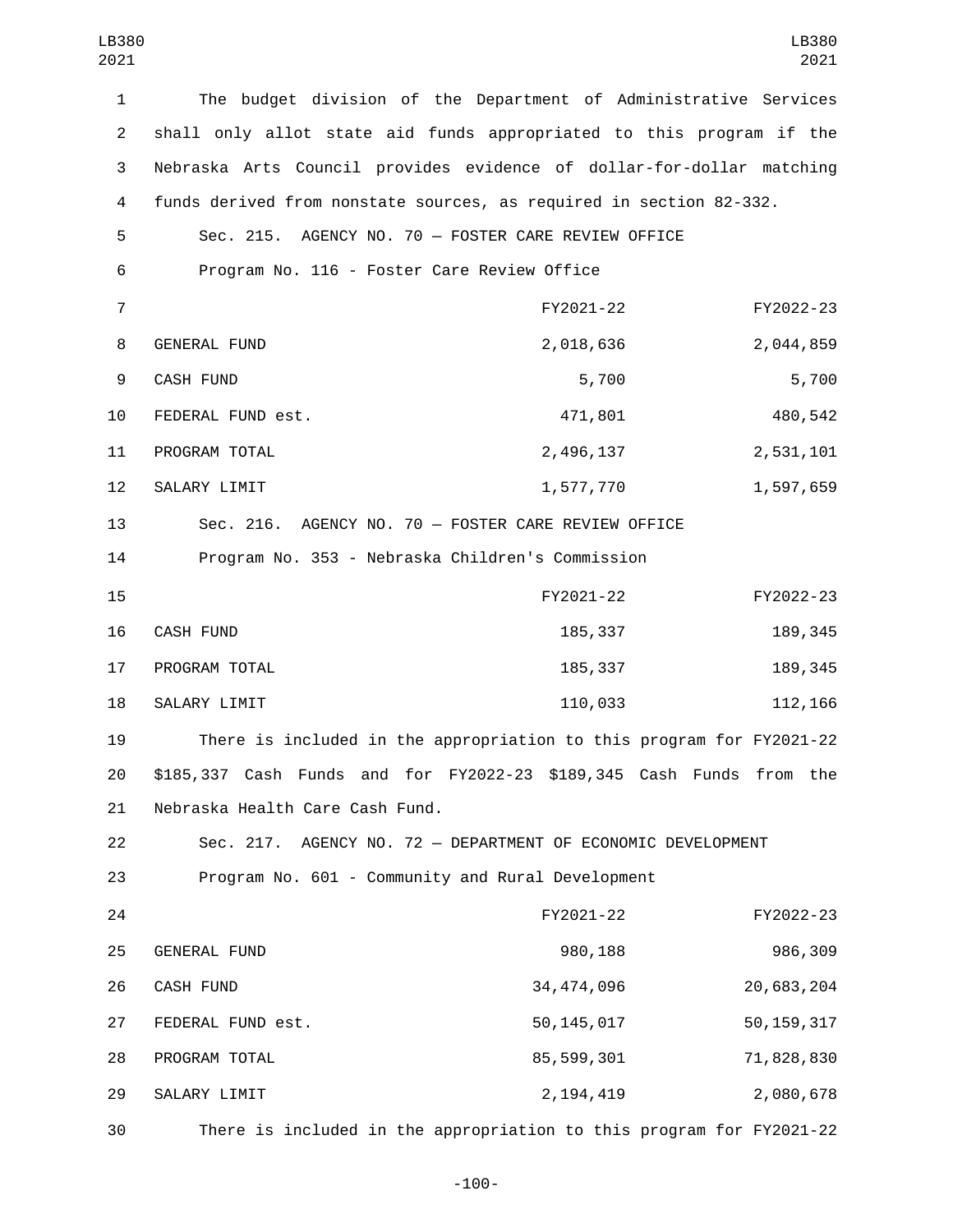\$700,000 General Funds, \$32,837,105 Cash Funds, and \$46,478,991 Federal Funds estimate for state aid, which shall only be used for such purpose. There is included in the appropriation to this program for FY2022-23 \$700,000 General Funds, \$19,223,140 Cash Funds, and \$46,530,110 Federal Funds estimate for state aid, which shall only be used for such purpose.

 There is included in the amount shown for FY2021-22 \$700,000 General Funds to provide aid funding to development districts formed under sections 13-1901 to 13-1907. There is included in the amount shown for FY2022-23 \$700,000 General Funds to provide aid funding to development districts formed under sections 13-1901 to 13-1907.

 Sec. 218. AGENCY NO. 72 — DEPARTMENT OF ECONOMIC DEVELOPMENT 12 Program No. 603 - Industrial Recruitment

| 13 |                     | FY2021-22  | FY2022-23  |
|----|---------------------|------------|------------|
| 14 | <b>GENERAL FUND</b> | 17,795,895 | 19,855,893 |
| 15 | CASH FUND           | 12,397,038 | 12,398,068 |
| 16 | FEDERAL FUND est.   | 352,843    | 352,915    |
| 17 | PROGRAM TOTAL       | 30,545,776 | 32,606,876 |
| 18 | SALARY LIMIT        | 2,824,608  | 2,865,534  |

 (1) There is included in the appropriation to this program for FY2021-22 \$13,020,352 General Funds, \$11,839,197 Cash Funds, and \$249,341 Federal Funds estimate for state aid, which shall only be used for such purpose. There is included in the appropriation to this program for FY2022-23 \$15,020,352 General Funds, \$11,839,197 Cash Funds, and \$249,341 Federal Funds estimate for state aid, which shall only be used for such 25 purpose.

 (2) There is included in the appropriation to this program for FY2021-22 \$250,000 General Funds for the Nebraska Developing Youth Talent Initiative, which shall only be used for such purpose. There is included in the appropriation to this program for FY2022-23 \$250,000 General Funds for the Nebraska Developing Youth Talent Initiative, which shall only be used for such purpose. The department shall establish a separate budget

-101-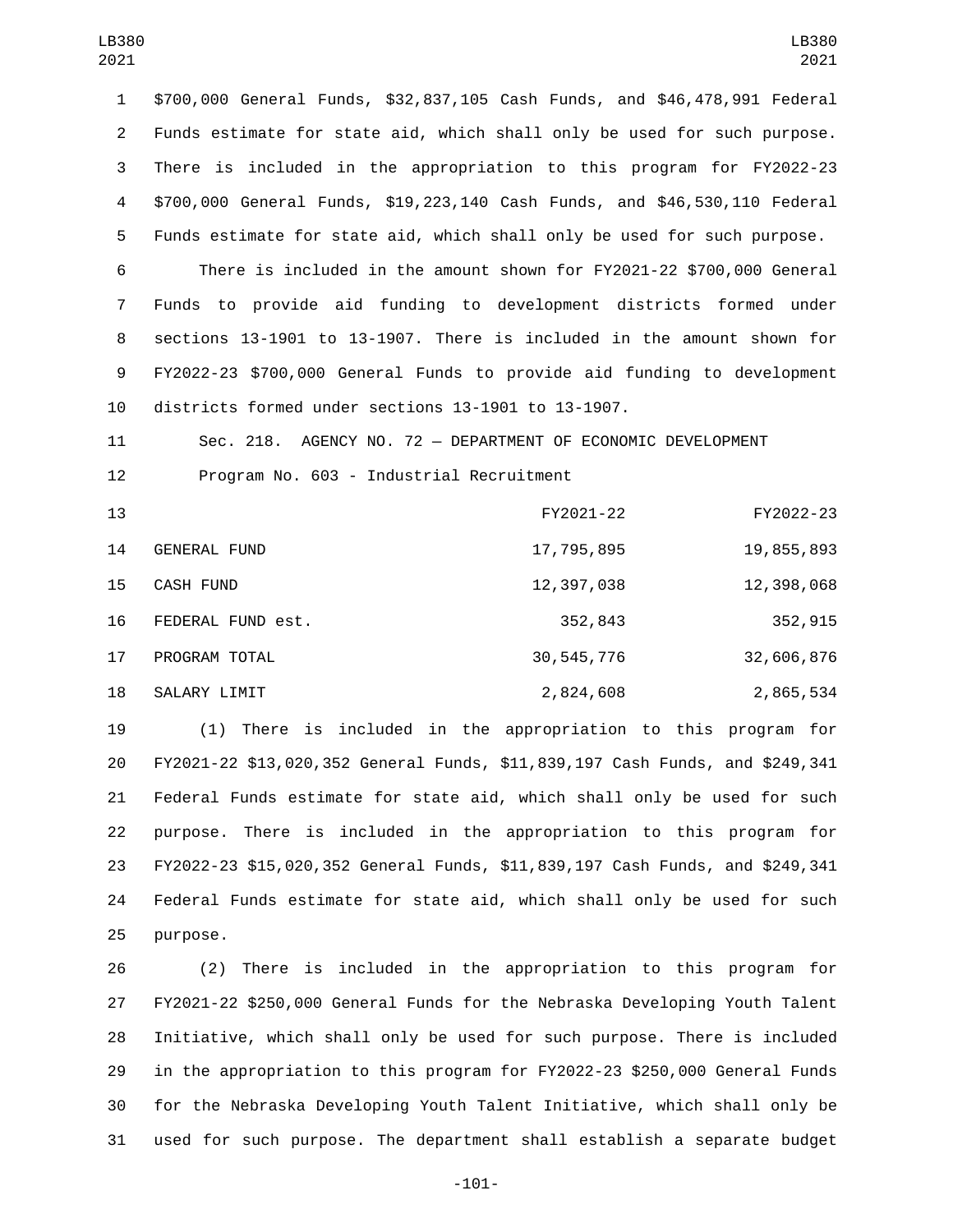subprogram to account for the expenditure of funds appropriated for the Nebraska Developing Youth Talent Initiative. It is the intent of the Legislature that the Department of Economic Development shall select industry partners or industry consortiums each fiscal year from regional industries identified by the department to participate in the initiative, which shall be in collaboration with public schools. The initiative shall be designed to reach students beginning in the seventh and eighth grades. An annual evaluation report detailing the outcomes of the initiative shall be provided to the Legislature electronically and to the Governor, 10 not later than September 15th each year.

 (3) There is included in the appropriation for this program for FY2021-22 \$3,000,000 General Funds for state aid for Nebraska Career Scholarships, of which \$2,000,000 shall be allocated to community colleges and \$1,000,000 shall be allocated to private nonprofit Nebraska postsecondary institutions, which shall only be used for such purpose. There is included in the appropriation for this program for FY2022-23 \$5,000,000 General Funds for state aid for Nebraska Career Scholarships, of which \$3,000,000 shall be allocated to community colleges and \$2,000,000 shall be allocated to private nonprofit Nebraska postsecondary institutions, which shall only be used for such purpose.

 (4) The Department of Economic Development shall establish a separate budget subprogram for each of the allocations set forth in subsection (3) of this section to account for the expenditures of funds appropriated for the Nebraska Career Scholarships.

 (5) It is the intent of the Legislature that for the allocation of 26 funding for community colleges:

 (a) The Department of Economic Development, in collaboration with the community colleges, shall award Nebraska Career Scholarships that shall not exceed a maximum of five thousand dollars to an eligible student attending a Nebraska community college in a program of study in identified shortage areas or skill trades that meet the workforce needs

-102-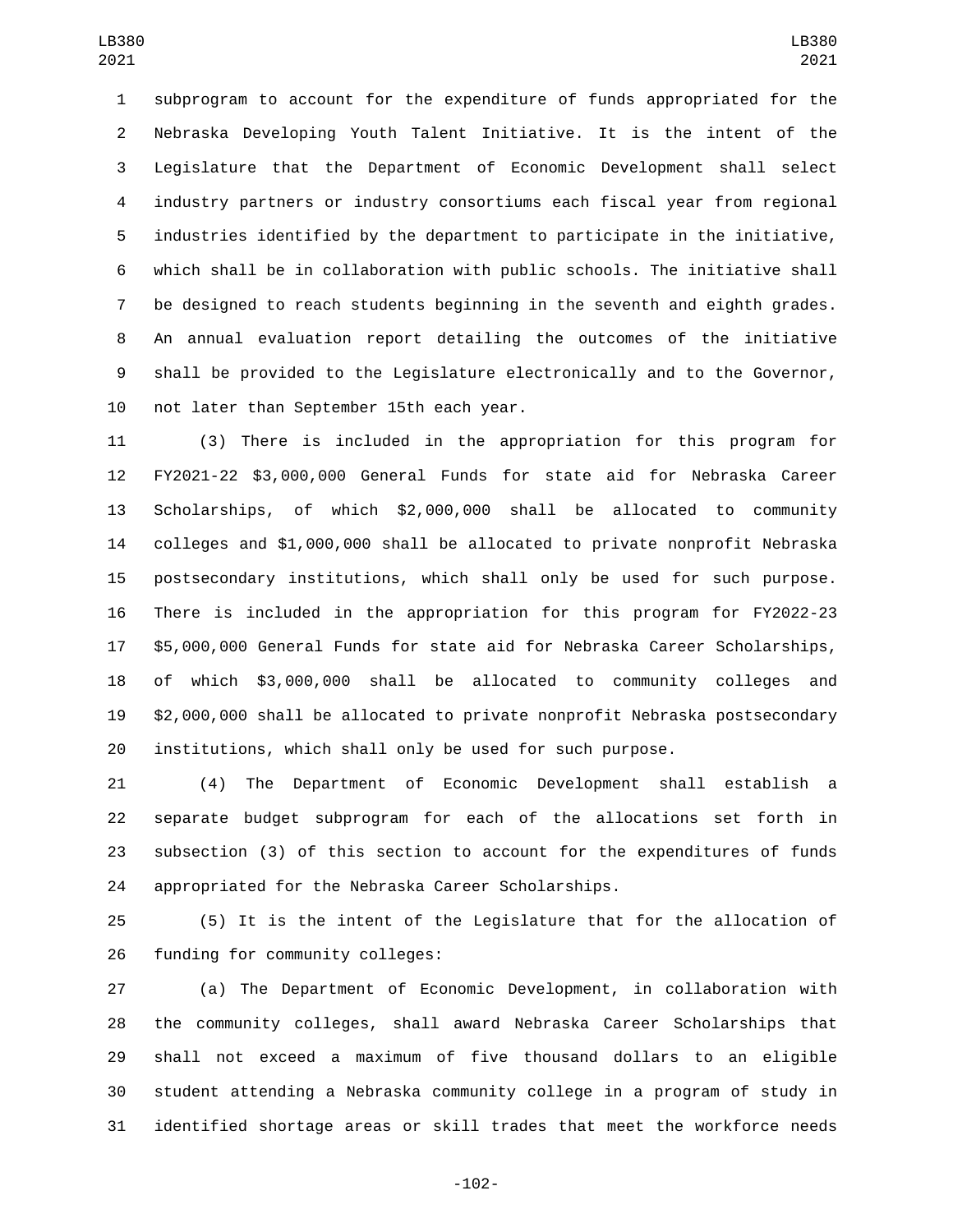(b) Each community college, acting as an agent for the state, shall determine the eligibility of students, receive and process applications for awards to individual students, and disperse any award directly to recipients during the fiscal year. Eligibility criteria shall include being a first-time freshman enrolling in the community college or a student transferring into a program of study as referred to in 8 subdivision (a) of this subsection;

 (c) A scholarship shall be automatically renewed if the student remains eligible. No student shall be eligible to receive a scholarship after three years of participation in the program of study;

 (d) Nebraska Career Scholarship funds may be used for tuition, fees, required tools and equipment, room, and board. Each student who receives a Nebraska Career Scholarship shall register with the appropriate campus office to obtain a Nebraska-based internship, apprenticeship, clinical position, or major-related field of employment prior to completion of a 17 community college program of study;

 (e) Each community college shall collect information on each scholarship recipient and share such information with the Department of 20 Economic Development; and

 (f) The Department of Economic Development shall report electronically to the Clerk of the Legislature and the Governor by 23 December 1 each year the following information:

 (i) Total number of students enrolled in each eligible program of study in the prior academic year and such program's enrollment as of 26 census date each year thereafter;

(ii) The number of scholarship recipients in each program;

 (iii) The total number of first-time freshman scholarship recipients retained in year two and a comparison of the retention rate of first-time freshman scholarship recipients to the overall retention rate for first-31 time freshmen;

-103-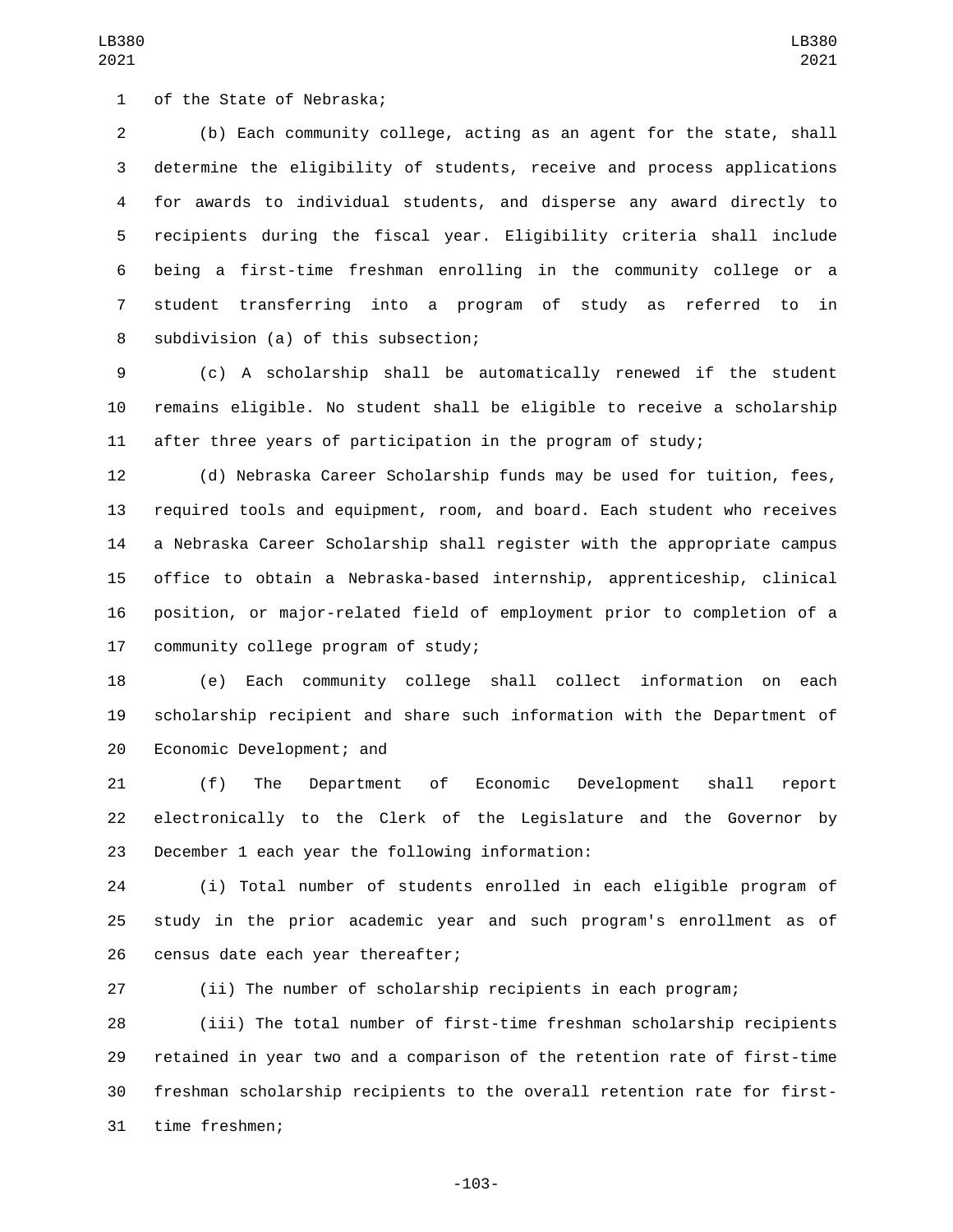(iv) The total number of first-time freshman scholarship recipient completers (certificates, diplomas, degrees) and a comparison of the on- time award completion rate of scholarship recipients to the overall on-time completion rate for all first-time freshman students;

 (v) The number of scholarship recipients obtaining jobs in Nebraska within five quarters of completing the program of study using Department 7 of Labor data;

 (vi) The average salary of scholarship recipients, as determined by the Department of Labor, for the fifth quarter following program of study 10 completion; and

 (vii) The number of students in each program of study participating in an internship, apprenticeship, clinical position, or major-related field of employment during enrollment and comparing participation rates 14 for scholarship and nonscholarship recipients.

 (6) It is the intent of the Legislature that for the allocation of funding for private nonprofit Nebraska postsecondary institutions:

 (a) The Department of Economic Development, in collaboration with the eligible private nonprofit Nebraska postsecondary institutions that elect to participate, shall award Nebraska Career Scholarships that shall not exceed a maximum of ten thousand dollars per year to an eligible student who achieved a score on the ACT of 18 or higher and enrolled in a program of study in math, health care, or computer information systems;

 (b) Each participating private nonprofit Nebraska postsecondary institution, acting as an agent for the state, shall determine the eligibility of students, receive and process applications for awards to individual students, and disperse any award directly to recipients during the fiscal year. Eligibility criteria shall include being a first-time freshman or a transfer student enrolled in an eligible program of study;

 (c) A scholarship recipient shall be automatically renewed if the student remains eligible. No student shall receive a scholarship after 31 four years of participation in the program;

-104-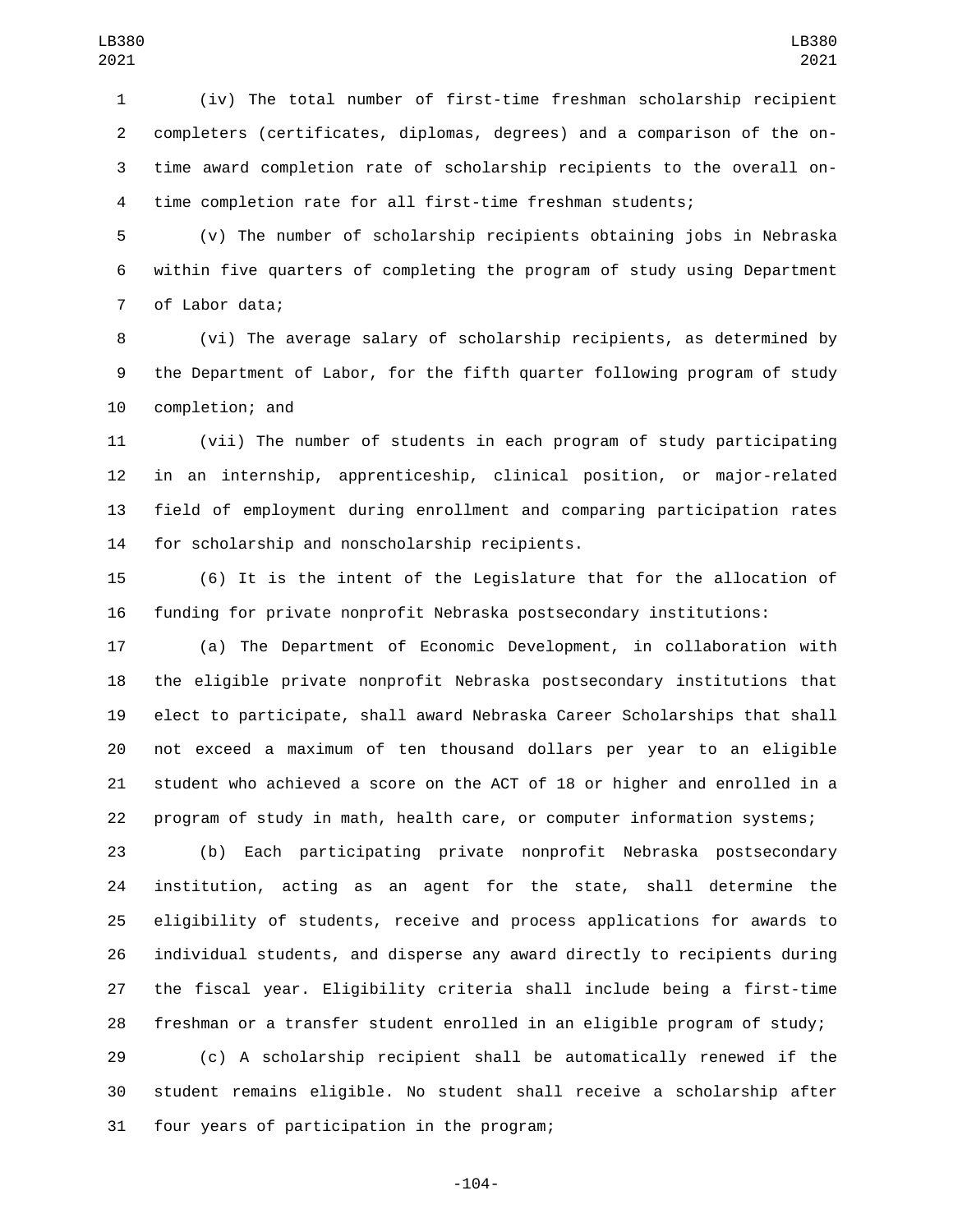(d) Each participating private nonprofit Nebraska postsecondary institution shall collect information on each scholarship recipient and share such information with the Department of Economic Development;

 (e) Nebraska Career Scholarship funds may be used for tuition, fees, required tools and equipment, room, and board. Each student who receives a Nebraska Career Scholarship shall register with the appropriate campus office to obtain a Nebraska-based internship, apprenticeship, clinical position, or major-related field of employment prior to completion of the 9 program of study;

 (f) Every four years the Department of Economic Development shall evaluate which programs of study are needed to meet the workforce needs 12 of the State of Nebraska; and

 (g) The Department of Economic Development shall report electronically to the Clerk of the Legislature and the Governor by 15 December 1 each year the following information:

 (i) Total number of students enrolled in each eligible program of study in the prior school year and such program's enrollment as of 18 September 30 each year thereafter;

 (ii) The starting number of scholarship recipients in each program 20 of study;

 (iii) The total number of students retained year-over-year in each 22 program of study;

 (iv) A comparison of the retention rate of scholarship recipients 24 and nonscholarship recipients;

 (v) The number of students in each program of study participating in an internship, apprenticeship, clinical position, or major-related field of employment during enrollment and comparing participation rates for 28 scholarship and nonscholarship recipients;

 (vi) The total number of graduates in each program of study, stating the number of scholarship recipients and comparing the graduation rate 31 versus nonscholarship students;

-105-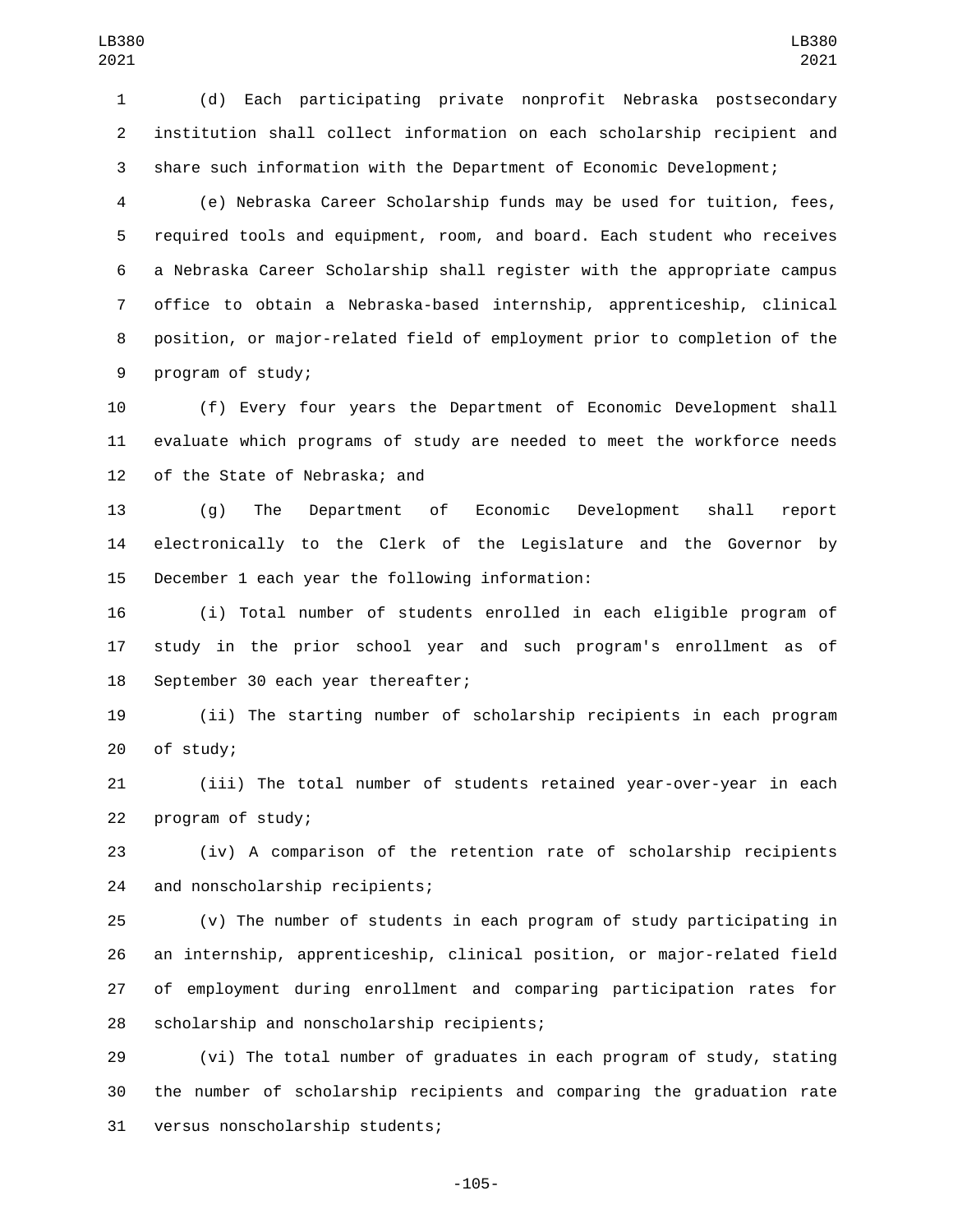| LB380<br>2021  |                                                                          |           | LB380<br>2021 |
|----------------|--------------------------------------------------------------------------|-----------|---------------|
| $\mathbf{1}$   | (vii) The number of students in each program of study obtaining jobs     |           |               |
| $\overline{2}$ | in Nebraska within four months of graduation; and                        |           |               |
| 3              | (viii) The average starting salary.                                      |           |               |
| 4              | Sec. 219. AGENCY NO. 72 - DEPARTMENT OF ECONOMIC DEVELOPMENT             |           |               |
| 5              | Program No. 604 - Business Incentives                                    |           |               |
| 6              |                                                                          | FY2021-22 | FY2022-23     |
| $\overline{7}$ | GENERAL FUND                                                             | 1,880,115 | 1,880,115     |
| 8              | PROGRAM TOTAL                                                            | 1,880,115 | 1,880,115     |
| 9              | SALARY LIMIT                                                             | 945,360   | 945,360       |
| 10             | Sec. 220. AGENCY NO. 72 - DEPARTMENT OF ECONOMIC DEVELOPMENT             |           |               |
| 11             | Program No. 655 - Civic and Community Center Financing Fund              |           |               |
| 12             |                                                                          | FY2021-22 | FY2022-23     |
| 13             | CASH FUND                                                                | 5,503,532 | 5,503,777     |
| 14             | PROGRAM TOTAL                                                            | 5,503,532 | 5,503,777     |
| 15             | SALARY LIMIT                                                             | 72,018    | 72,109        |
| 16             | There is included in the appropriation to this program for FY2021-22     |           |               |
| 17             | \$5,397,775 Cash Funds for state aid, which shall only be used for such  |           |               |
| 18             | purpose. There is included in the appropriation to this program for      |           |               |
| 19             | FY2022-23 \$5,397,775 Cash Funds for state aid, which shall only be used |           |               |
| 20             | for such purpose.                                                        |           |               |
| 21             | Sec. 221. AGENCY NO. 73 - STATE BOARD OF LANDSCAPE ARCHITECTS            |           |               |
| 22             | Program No. 597 - State Board of Landscape Architects                    |           |               |
| 23             |                                                                          | FY2021-22 | FY2022-23     |
| 24             | CASH FUND                                                                | 28,402    | 30,064        |
| 25             | PROGRAM TOTAL                                                            | 28,402    | 30,064        |
| 26             | Sec. 222. AGENCY NO. 74 - NEBRASKA POWER REVIEW BOARD                    |           |               |
| 27             | Program No. 72 - Enforcement of Standards                                |           |               |
| 28             |                                                                          | FY2021-22 | FY2022-23     |
| 29             | CASH FUND                                                                | 694,026   | 701,385       |
| 30             | PROGRAM TOTAL                                                            | 694,026   | 701,385       |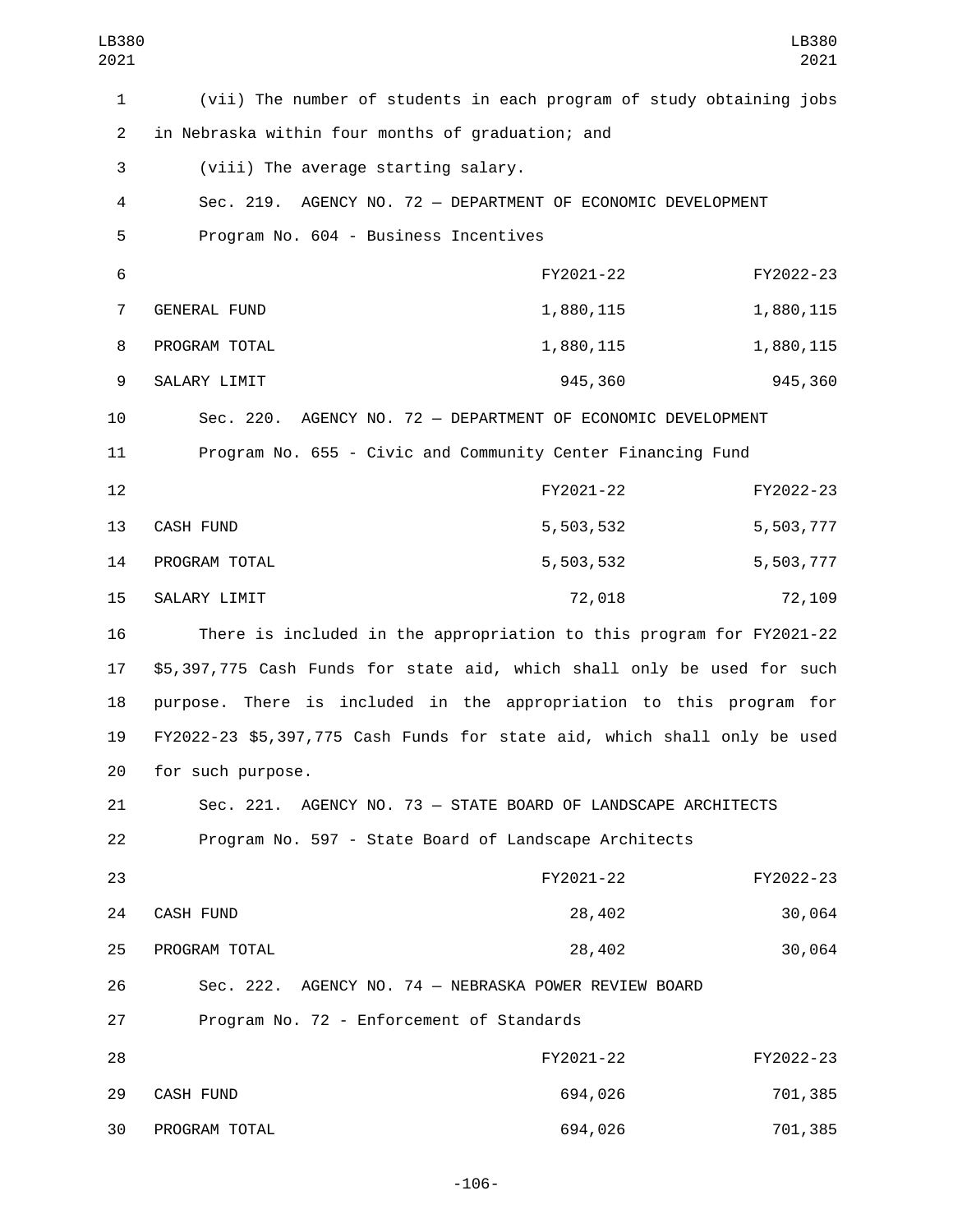1 SALARY LIMIT 254,685 258,258 2 Sec. 223. AGENCY NO. 75 — NEBRASKA INVESTMENT COUNCIL 3 Program No. 610 - Investments Administration 4 FY2021-22 FY2022-23 5 CASH FUND 2,904,223 2,934,525 6 PROGRAM TOTAL 2,904,223 2,934,525 7 SALARY LIMIT 2007, 2007, 2017 1,287, 417 1,309, 522 8 Sec. 224. AGENCY NO. 76 — COMMISSION ON INDIAN AFFAIRS 9 Program No. 584 - Indian Affairs 10 FY2021-22 FY2022-23 11 GENERAL FUND 246,801 251,118 12 CASH FUND 40,000 40,000 40,000 13 PROGRAM TOTAL 286,801 291,118 14 SALARY LIMIT 167,825 170,297 15 Sec. 225. AGENCY NO. 77 — COMMISSION OF INDUSTRIAL RELATIONS 16 Program No. 490 - Commissioner Expenses 17 FY2021-22 FY2022-23 18 GENERAL FUND 64,331 64,331 64,331 19 PROGRAM TOTAL 64,331 64,331 64,331 SALARY LIMIT20 58,000 58,000 21 Sec. 226. AGENCY NO. 77 — COMMISSION OF INDUSTRIAL RELATIONS 22 Program No. 531 - Administration 23 FY2021-22 FY2022-23 GENERAL FUND24 243,088 246,898 25 PROGRAM TOTAL 243,088 243,088 246,898 26 SALARY LIMIT 26 150,916 153,503 27 Sec. 227. AGENCY NO. 78 — NEBRASKA COMMISSION ON LAW ENFORCEMENT 28 AND CRIMINAL JUSTICE 29 Program No. 150 - Juvenile Services Act 30 FY2021-22 FY2022-23 LB380 2021 LB380 2021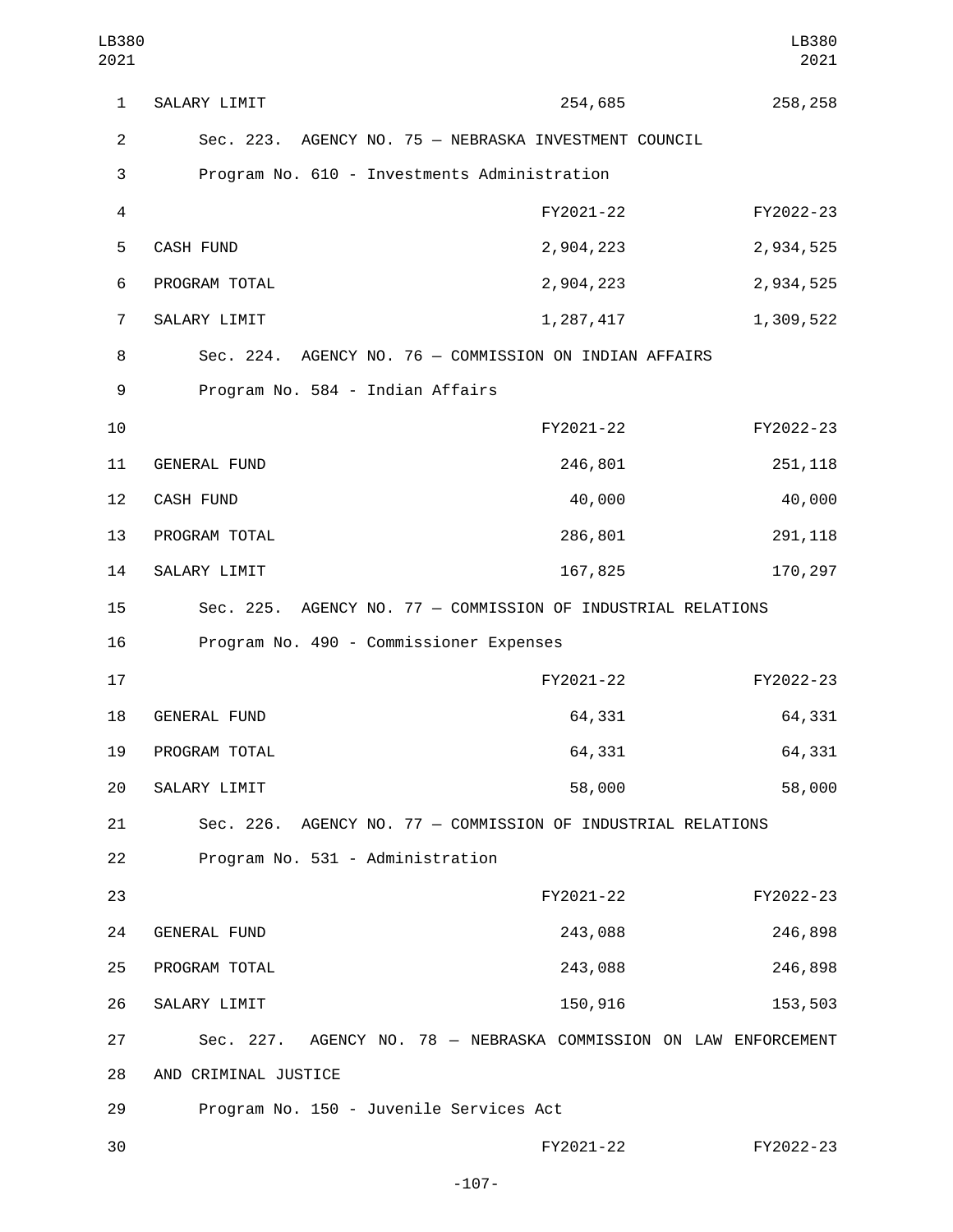| LB380<br>2021  |                                                                            |           | LB380<br>2021                                          |
|----------------|----------------------------------------------------------------------------|-----------|--------------------------------------------------------|
| $\mathbf{1}$   | <b>GENERAL FUND</b>                                                        | 694,985   | 697,091                                                |
| $\overline{2}$ | PROGRAM TOTAL                                                              | 694,985   | 697,091                                                |
| 3              | SALARY LIMIT                                                               | 70,413    | 71,201                                                 |
| 4              | There is included in the appropriation to this program for FY2021-22       |           |                                                        |
| 5              | \$564,300 General Funds for state aid, which shall only be used for such   |           |                                                        |
| 6              | purpose. There is included in the appropriation to this program for        |           |                                                        |
| 7              | FY2022-23 \$564,300 General Funds for state aid, which shall only be used  |           |                                                        |
| 8              | for such purpose.                                                          |           |                                                        |
| 9              | Sec. 228.                                                                  |           | AGENCY NO. 78 - NEBRASKA COMMISSION ON LAW ENFORCEMENT |
| 10             | AND CRIMINAL JUSTICE                                                       |           |                                                        |
| 11             | Program No. 155 - County Juvenile Services Aid                             |           |                                                        |
| 12             |                                                                            | FY2021-22 | FY2022-23                                              |
| 13             | GENERAL FUND                                                               | 6,816,750 | 6,822,863                                              |
| 14             | PROGRAM TOTAL                                                              | 6,816,750 | 6,822,863                                              |
| 15             | SALARY LIMIT                                                               | 246,975   | 250,834                                                |
| 16             | There is included in the appropriation to this program for FY2021-22       |           |                                                        |
| 17             | \$5,798,000 General Funds for state aid, which shall only be used for such |           |                                                        |
| 18             | There is included in the appropriation to this program for<br>purpose.     |           |                                                        |
| 19             | FY2022-23 \$5,798,000 General Funds for state aid, which shall only be     |           |                                                        |
| 20             | used for such purpose.                                                     |           |                                                        |
| 21             | Sec. 229.                                                                  |           | AGENCY NO. 78 - NEBRASKA COMMISSION ON LAW ENFORCEMENT |
| 22             | AND CRIMINAL JUSTICE                                                       |           |                                                        |
| 23             | Program No. 198 - Central Administration                                   |           |                                                        |
| 24             |                                                                            | FY2021-22 | FY2022-23                                              |
| 25             | GENERAL FUND                                                               | 1,270,215 | 1,275,240                                              |
| 26             | CASH FUND                                                                  | 44,728    | 45,128                                                 |
| 27             | FEDERAL FUND est.                                                          | 5,530,399 | 5,538,130                                              |
| 28             | PROGRAM TOTAL                                                              | 6,845,342 | 6,858,498                                              |
| 29             | SALARY LIMIT                                                               | 495,672   | 503,528                                                |
| 30             | There is included in the appropriation to this program for FY2021-22       |           |                                                        |

-108-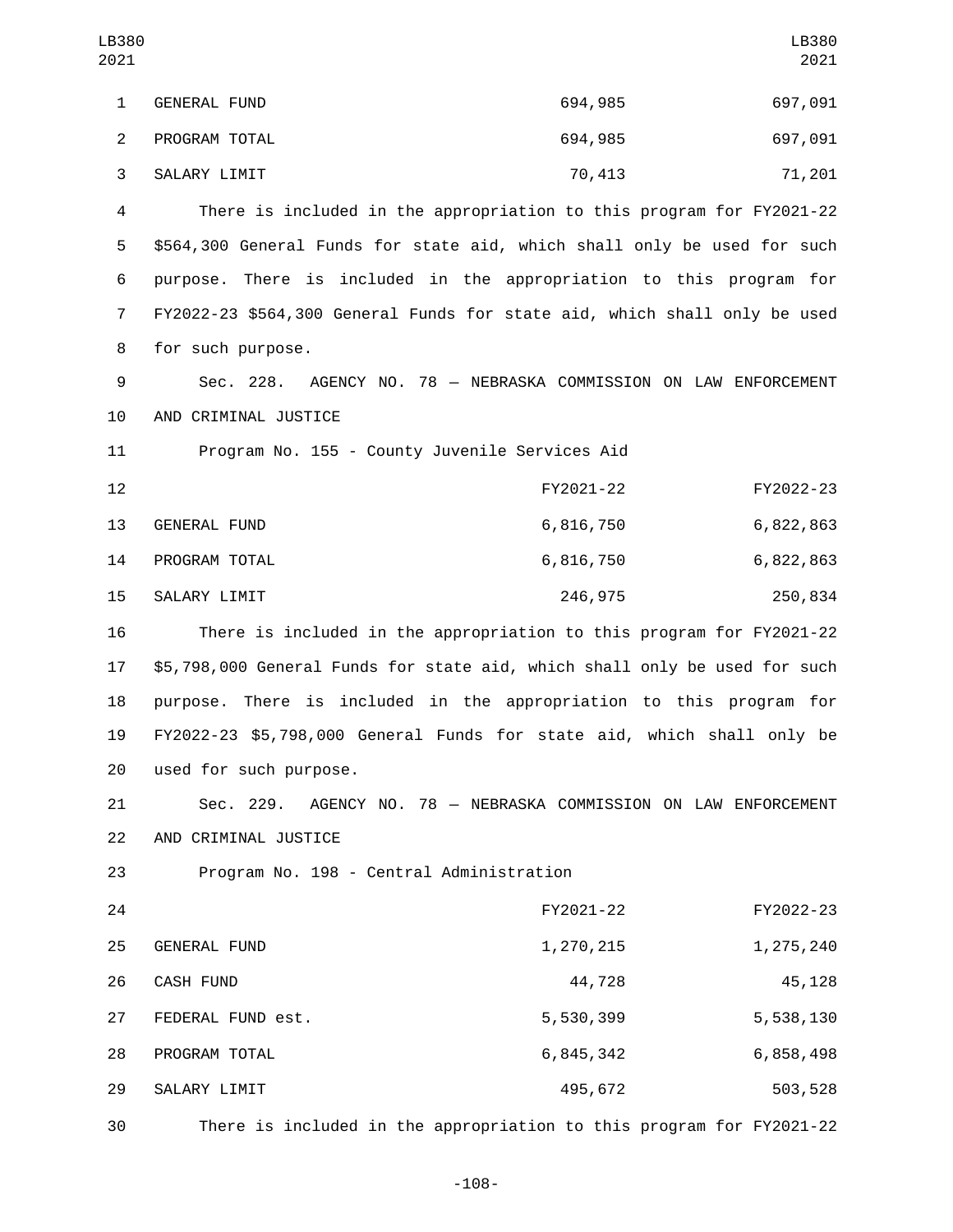\$492,919 General Funds and \$4,520,673 Federal Funds estimate for state aid, which shall only be used for such purpose. There is included in the appropriation to this program for FY2022-23 \$492,919 General Funds and \$4,520,673 Federal Funds estimate for state aid, which shall only be used 5 for such purpose.

 There is included in the appropriation to this program for FY2021-22 \$327,736 General Funds and \$-0- Federal Funds estimate from the federal Victims of Crime Act of 1984 to operate a victim notification system, which shall only be used for such purpose. There is included in the appropriation to this program for FY2022-23 \$327,736 General Funds and \$-0- Federal Funds estimate from the federal Victims of Crime Act of 1984 to operate a victim notification system, which shall only be used for 13 such purpose.

 The budget division of the Department of Administrative Services shall administratively transfer Salary Limits among Programs 150, 155, 198, 201, 215, and 220 within Agency 78, upon written certification by the executive director that the Nebraska Commission on Law Enforcement and Criminal Justice has determined that such transfer is necessary for 19 the efficient functioning of agency operations.

 The unexpended state aid General Fund appropriation balance existing 21 on June 30, 2021, is hereby reappropriated.

 Sec. 230. AGENCY NO. 78 — NEBRASKA COMMISSION ON LAW ENFORCEMENT 23 AND CRIMINAL JUSTICE

Program No. 199 - Nebraska Law Enforcement Training Center

| 25 |                     | FY2021-22 | FY2022-23 |
|----|---------------------|-----------|-----------|
| 26 | <b>GENERAL FUND</b> | 2,283,869 | 2,424,309 |
| 27 | <b>CASH FUND</b>    | 672,354   | 554,588   |
| 28 | FEDERAL FUND est.   | 72,113    | 72,168    |
| 29 | PROGRAM TOTAL       | 3,028,336 | 3,051,065 |
| 30 | SALARY LIMIT        | 903,713   | 916,870   |
|    |                     |           |           |

The unexpended General Fund appropriation balance existing on June

-109-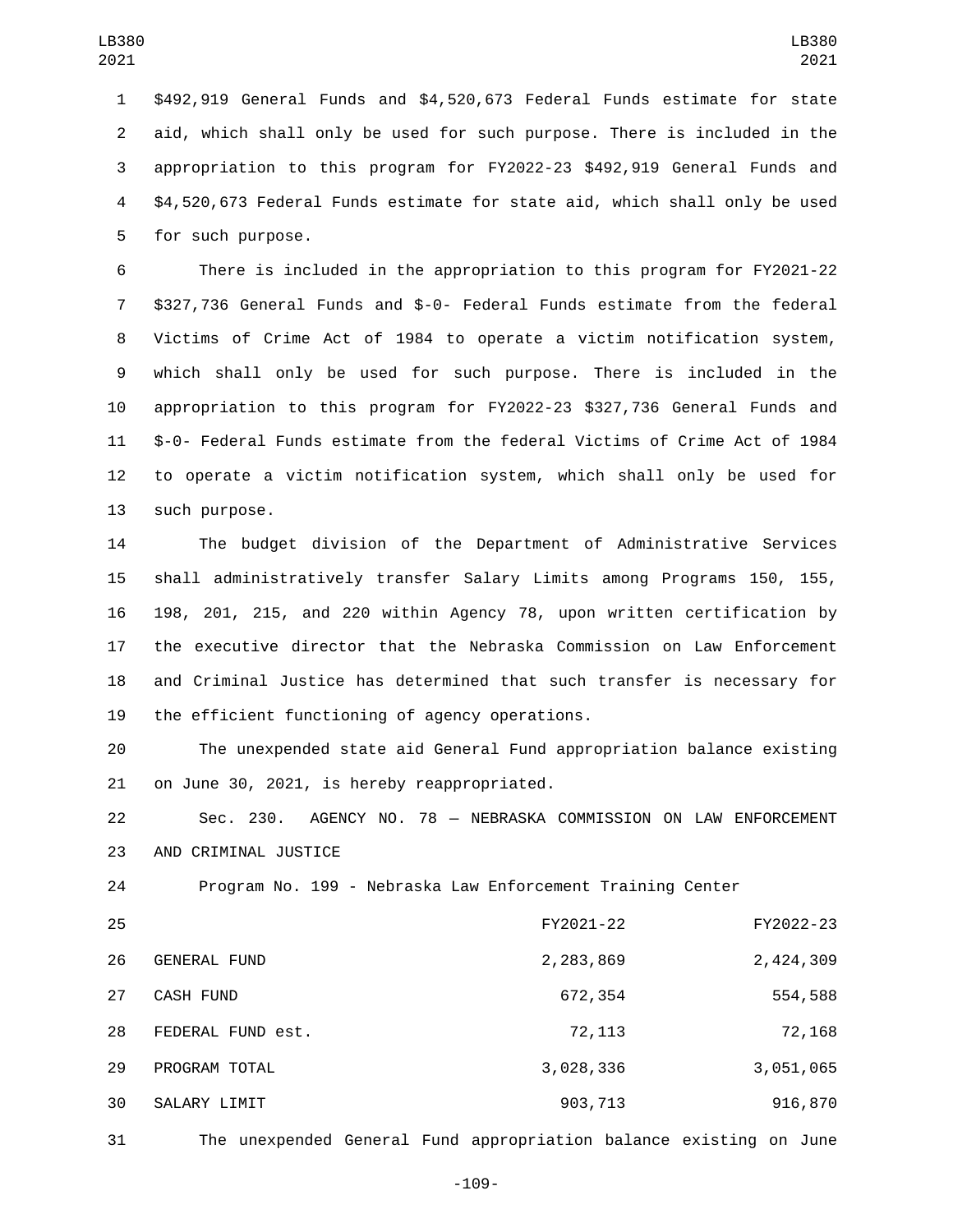LB380 

 There is included in the appropriation to this program for FY2021-22 \$798,607 General Funds for Training Center building rental charges to be paid to the state building division of the Department of Administrative Services, which shall only be used for such purpose. There is included in the appropriation to this program for FY2022-23 \$798,607 General Funds for Training Center building rental charges to be paid to the state building division of the Department of Administrative Services, which 9 shall only be used for such purpose.

 There is included in the appropriation to this program for FY2021-22 \$288,098 General Funds for the annual depreciation charge to be paid to the state building division of the Department of Administrative Services, which shall only be used for such purpose. There is included in the appropriation to this program for FY2022-23 \$288,098 General Funds for the annual depreciation charge to be paid to the state building division of the Department of Administrative Services, which shall only be used 17 for such purpose.

 All food service charges for students shall be separate and distinct from tuition and fee charges assessed, and such food service charges shall not be included or commingled for purposes of establishing annual 21 tuition and fee rates.

 Any rules, regulations, or operating instructions adopted by the Nebraska Commission on Law Enforcement and Criminal Justice shall be 24 consistent with the provisions of this section.

 Sec. 231. AGENCY NO. 78 — NEBRASKA COMMISSION ON LAW ENFORCEMENT 26 AND CRIMINAL JUSTICE

27 Program No. 201 - Victim-Witness Assistance

| 28 |                     | FY2021-22  | FY2022-23  |
|----|---------------------|------------|------------|
| 29 | <b>GENERAL FUND</b> | 161,030    | 161, 134   |
| 30 | FEDERAL FUND est.   | 12,497,141 | 12,508,885 |
| 31 | PROGRAM TOTAL       | 12,658,171 | 12,670,019 |

-110-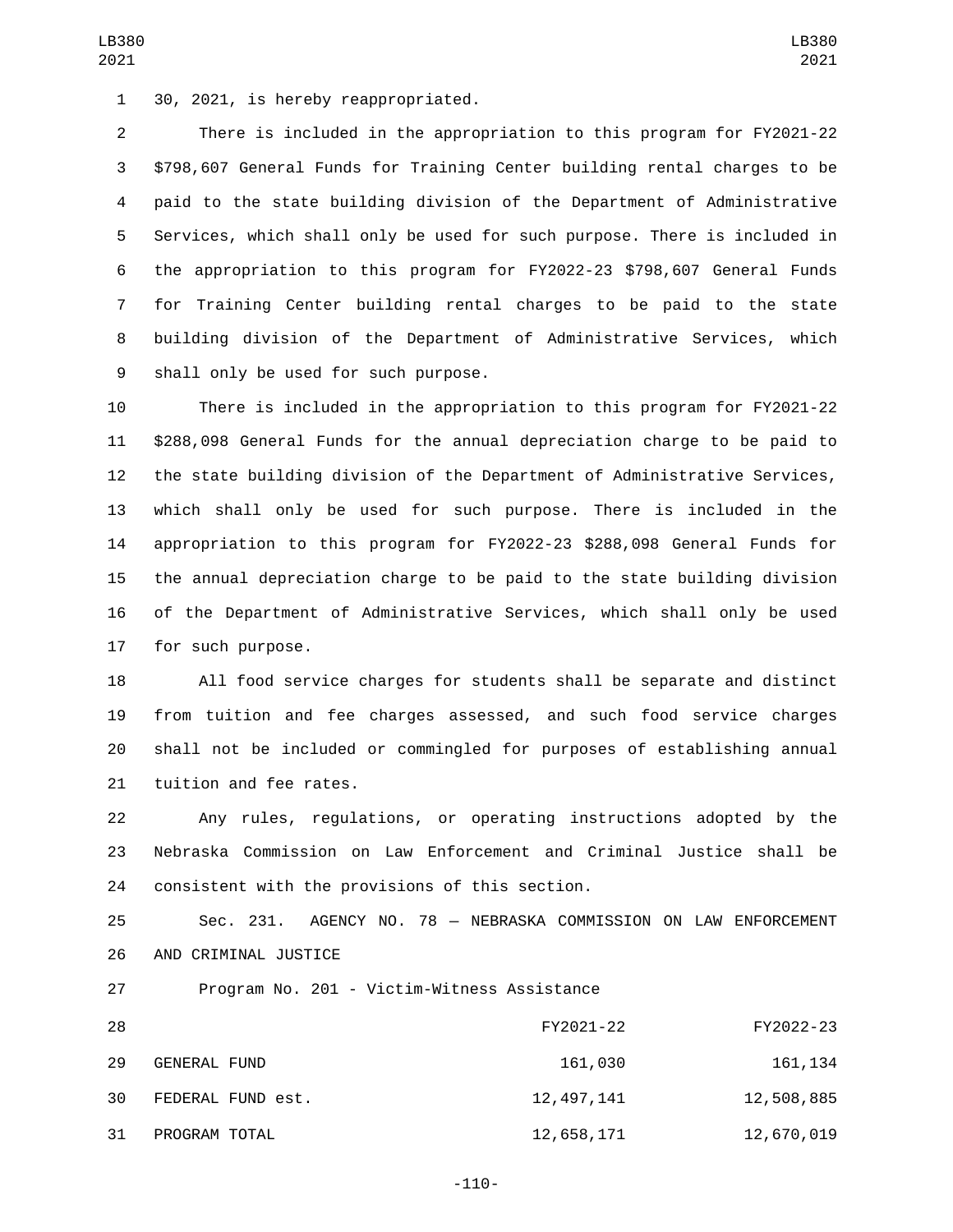1 SALARY LIMIT 602,511 508,798 2 There is included in the appropriation to this program for FY2021-22 3 \$50,457 General Funds and \$11,172,294 Federal Funds estimate for state 4 aid, which shall only be used for such purpose. There is included in the 5 appropriation to this program for FY2022-23 \$50,457 General Funds and 6 \$11,172,294 Federal Funds estimate for state aid, which shall only be 7 used for such purpose. 8 Sec. 232. AGENCY NO. 78 — NEBRASKA COMMISSION ON LAW ENFORCEMENT 9 AND CRIMINAL JUSTICE 10 Program No. 202 - Crime Victims' Reparations 11 FY2021-22 FY2022-23 12 GENERAL FUND 26,881 26,881 13 CASH FUND 253,474 253,474 253,474 14 FEDERAL FUND est. 128,400 128,400 128,400 15 PROGRAM TOTAL 2008,755 408,755 408,755 408,755 16 SALARY LIMIT **16 SALARY LIMIT** 17 There is included in the appropriation to this program for FY2021-22

 \$19,200 General Funds, \$253,474 Cash Funds, and \$121,980 Federal Funds estimate for state aid, which shall only be used for such purpose. There is included in the appropriation to this program for FY2022-23 \$19,200 General Funds, \$253,474 Cash Funds, and \$121,980 Federal Funds estimate for state aid, which shall only be used for such purpose.

23 Sec. 233. AGENCY NO. 78 — NEBRASKA COMMISSION ON LAW ENFORCEMENT 24 AND CRIMINAL JUSTICE

25 Program No. 203 - Jail Standards Board

| 26 |                     |                                        | FY2021-22 | FY2022-23       |
|----|---------------------|----------------------------------------|-----------|-----------------|
| 27 | <b>GENERAL FUND</b> |                                        | 334,004   | 338,556         |
| 28 | PROGRAM TOTAL       |                                        | 334,004   | 338,556         |
| 29 | SALARY LIMIT        |                                        | 207,679   | 210,456         |
| 30 | Sec. 234.           | AGENCY NO. 78 - NEBRASKA COMMISSION ON |           | LAW ENFORCEMENT |

31 AND CRIMINAL JUSTICE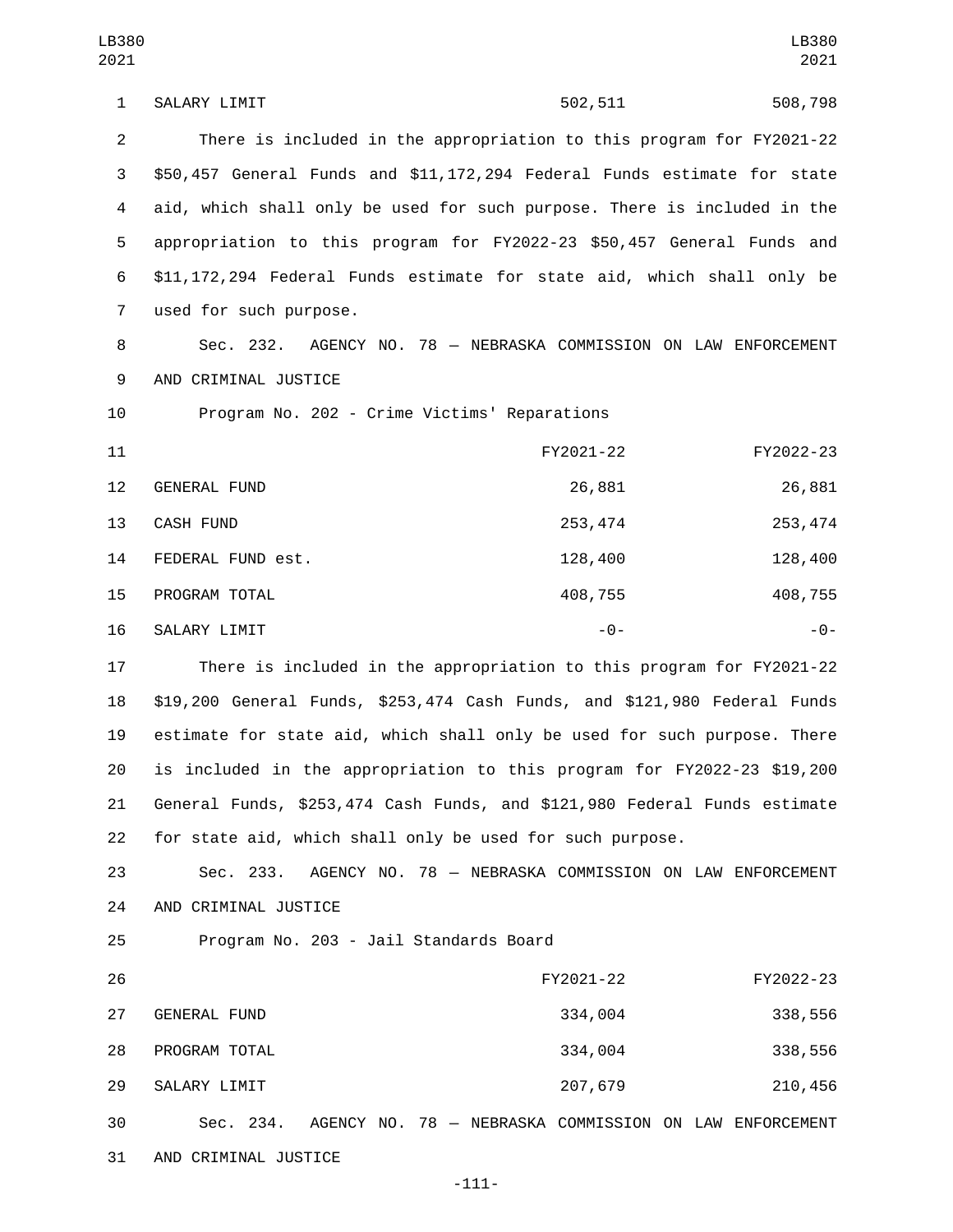| 2              |                     | FY2021-22 | FY2022-23 |
|----------------|---------------------|-----------|-----------|
| 3              | <b>GENERAL FUND</b> | 688,981   | 691,037   |
| $\overline{4}$ | CASH FUND           | 35,500    | 35,500    |
| 5              | PROGRAM TOTAL       | 724,481   | 726,537   |
| 6              | SALARY LIMIT        | 60,665    | 61,871    |

LB380 

 There is included in the appropriation to this program for FY2021-22 \$591,160 General Funds and \$25,000 Cash Funds for state aid, which shall only be used for such purpose. There is included in the appropriation to this program for FY2022-23 \$591,160 General Funds and \$25,000 Cash Funds for state aid, which shall only be used for such purpose.

 There is included in the appropriation to this program \$300,000 General Funds for FY2021-22 and \$300,000 General Funds for FY2022-23 to be used by the Office of Violence Prevention to increase total grant awards, develop an annual statewide strategic plan, and increase 16 administrative capacity.

 Sec. 235. AGENCY NO. 78 — NEBRASKA COMMISSION ON LAW ENFORCEMENT 18 AND CRIMINAL JUSTICE

19 Program No. 210 - State Agency Byrne Grants

| 20 |                   | FY2021-22 | FY2022-23 |
|----|-------------------|-----------|-----------|
| 21 | FEDERAL FUND est. | 1,329,951 | 1,329,951 |
| 22 | PROGRAM TOTAL     | 1,329,951 | 1,329,951 |
| 23 | SALARY LIMIT      | -0-       | - 0 -     |

 The budget division of the Department of Administrative Services shall create a separate budget program within each agency receiving funds from the appropriation to this program to properly account for such funds. The expenditure limitation for permanent and temporary salaries and per diems may be increased within these administratively created programs to allow for the expenditure of personal services.

 At the direction of the budget administrator of the budget division of the Department of Administrative Services, any funds appropriated to

-112-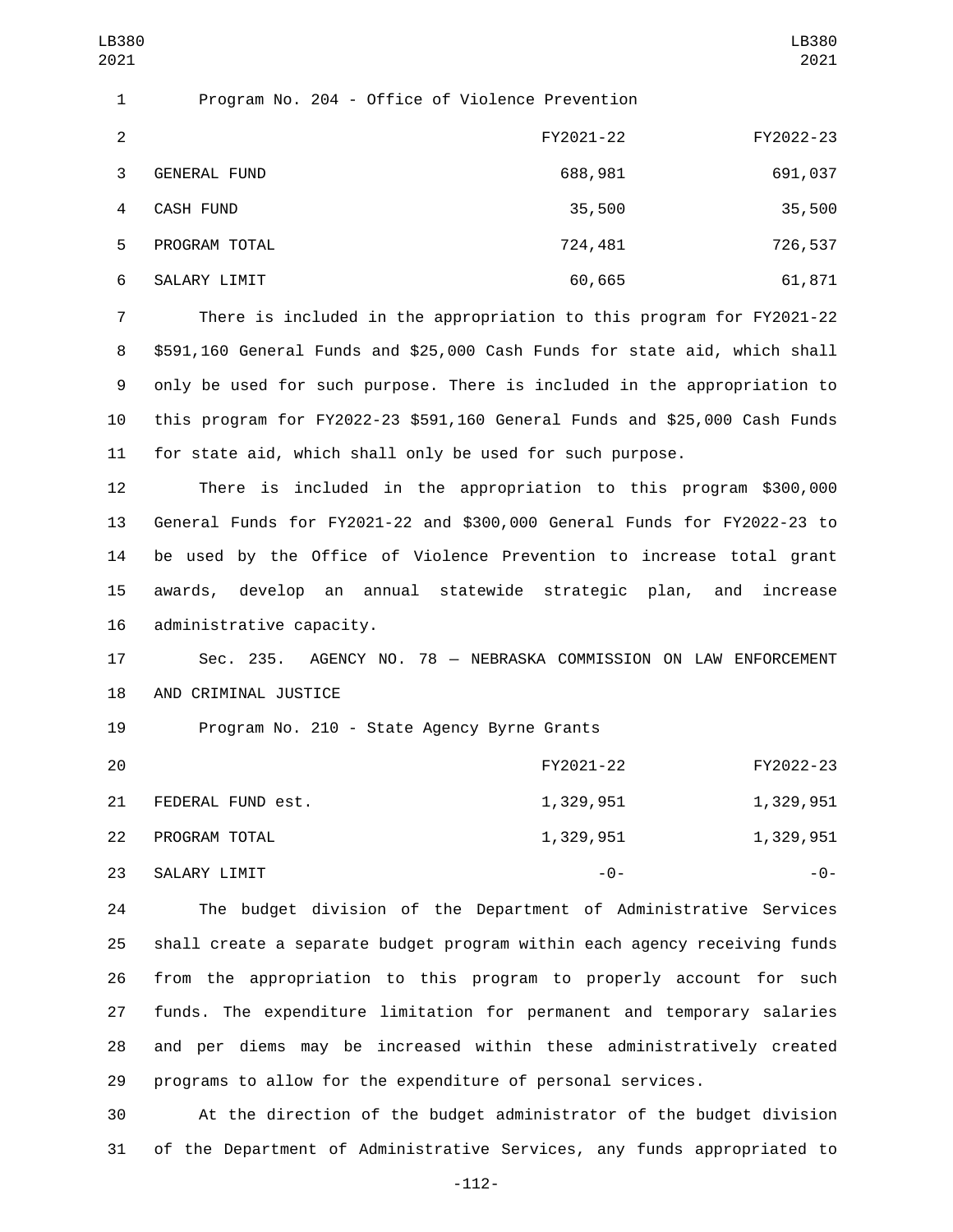this program shall be administratively transferred to the appropriate state agencies that have been awarded federal Byrne grants by the Nebraska Commission on Law Enforcement and Criminal Justice. The Nebraska Commission on Law Enforcement and Criminal Justice shall certify to the budget division of the Department of Administrative Services the federal fund appropriations to be transferred pursuant to this section.

7 Sec. 236. AGENCY NO. 78 — NEBRASKA COMMISSION ON LAW ENFORCEMENT 8 AND CRIMINAL JUSTICE

9 Program No. 215 - Criminal Justice Information System

| 10 |                     | FY2021-22 | FY2022-23 |
|----|---------------------|-----------|-----------|
| 11 | <b>GENERAL FUND</b> | 221,594   | 224,401   |
| 12 | FEDERAL FUND est.   | 605,743   | 607,071   |
| 13 | PROGRAM TOTAL       | 827,337   | 831,472   |
| 14 | SALARY LIMIT        | 198,253   | 200,461   |

15 The unexpended General Fund appropriation balance existing on June 16 30, 2021, is hereby reappropriated.

 Funds appropriated to this program shall be used to support criminal justice information systems projects for state law enforcement agencies and to assist with the sharing of criminal justice information by 20 federal, state, and local agencies.

21 Sec. 237. AGENCY NO. 78 — NEBRASKA COMMISSION ON LAW ENFORCEMENT 22 AND CRIMINAL JUSTICE

23 Program No. 220 - Community Corrections Division

| 28 | SALARY LIMIT        | 124, 179  | 126,214   |
|----|---------------------|-----------|-----------|
| 27 | PROGRAM TOTAL       | 765,957   | 769,549   |
| 26 | CASH FUND           | 637,737   | 638,887   |
| 25 | <b>GENERAL FUND</b> | 128,220   | 130,662   |
| 24 |                     | FY2021-22 | FY2022-23 |

29 Sec. 238. AGENCY NO. 81 — COMMISSION FOR THE BLIND AND VISUALLY 30 IMPAIRED

31 Program No. 357 - Blind and Visually Impaired

-113-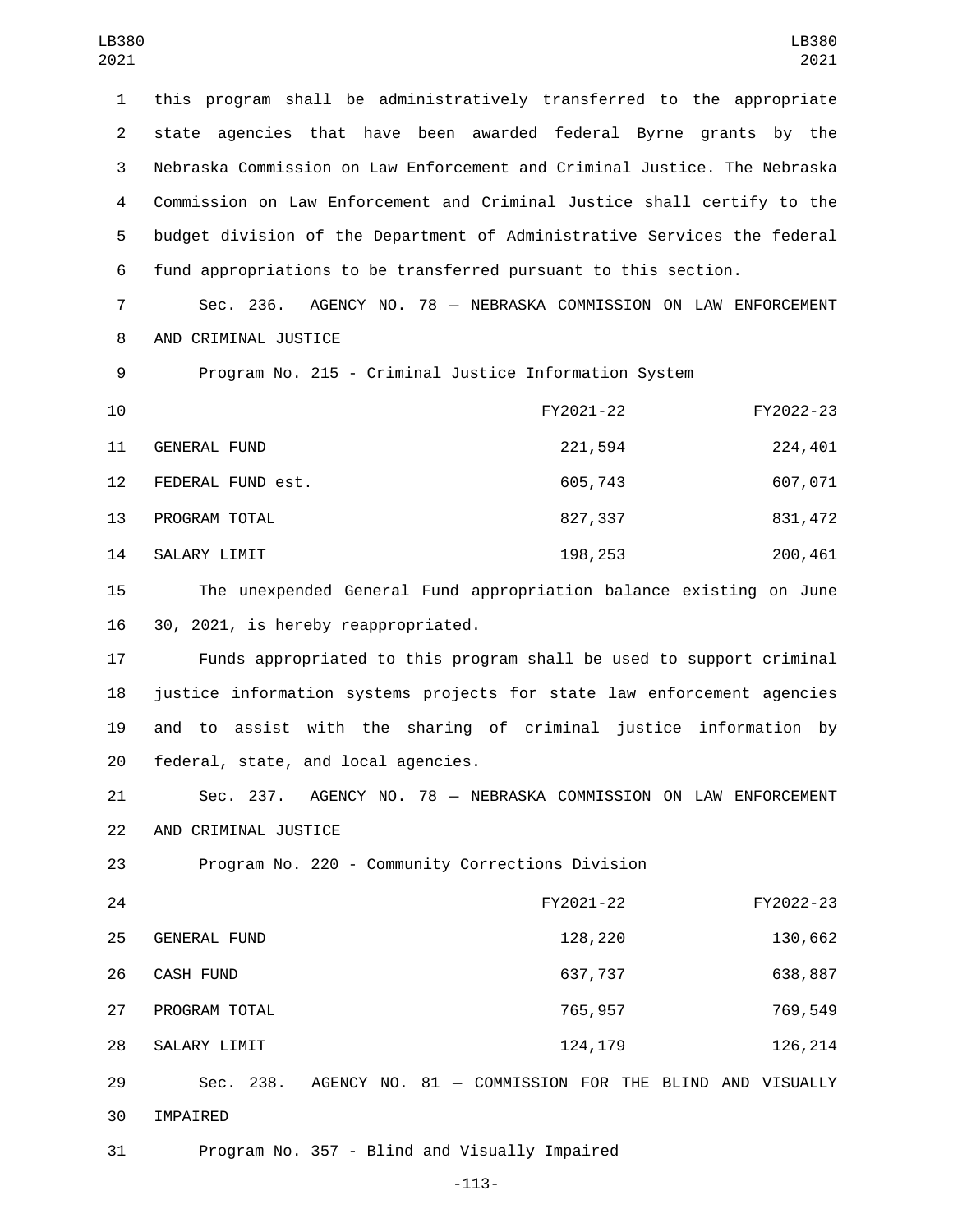| LB380<br>2021  |                                                                           |             | LB380<br>2021 |
|----------------|---------------------------------------------------------------------------|-------------|---------------|
| $\mathbf{1}$   |                                                                           | FY2021-22   | FY2022-23     |
| $\overline{2}$ | <b>GENERAL FUND</b>                                                       | 1,986,567   | 2,020,003     |
| 3              | <b>CASH FUND</b>                                                          | 148,746     | 148,746       |
| 4              | FEDERAL FUND est.                                                         | 4,523,638   | 4,538,993     |
| 5              | PROGRAM TOTAL                                                             | 6,658,951   | 6,707,742     |
| 6              | SALARY LIMIT                                                              | 2,881,254   | 2,905,799     |
| $\overline{7}$ | There is included in the appropriation to this program for FY2021-22      |             |               |
| 8              | \$311,790 General Funds, \$10,000 Cash Funds, and \$916,189 Federal Funds |             |               |
| 9              | estimate for state aid, which shall only be used for such purpose. There  |             |               |
| 10             | is included in the appropriation to this program for FY2022-23 \$311,790  |             |               |
| 11             | General Funds, \$10,000 Cash Funds, and \$916,189 Federal Funds estimate  |             |               |
| 12             | for state aid, which shall only be used for such purpose.                 |             |               |
| 13             | Sec. 239. AGENCY NO. 82 - COMMISSION FOR THE DEAF AND HARD OF             |             |               |
| 14             | HEARING                                                                   |             |               |
| 15             | Program No. 578 - Deaf and Hard of Hearing                                |             |               |
| 16             |                                                                           | FY2021-22   | FY2022-23     |
| 17             | <b>GENERAL FUND</b>                                                       | 1,071,569   | 1,084,759     |
| 18             | CASH FUND                                                                 | 36,600      | 36,600        |
| 19             | PROGRAM TOTAL                                                             | 1,108,169   | 1, 121, 359   |
| 20             | SALARY LIMIT                                                              | 711,354     | 718, 178      |
| 21             | Sec. 240.<br>AGENCY NO. 83 - AID TO COMMUNITY COLLEGES                    |             |               |
| 22             | Program No. 151 - Aid to Community Colleges                               |             |               |
| 23             |                                                                           | FY2021-22   | FY2022-23     |
| 24             | GENERAL FUND                                                              | 105,629,506 | 107,742,096   |
| 25             | PROGRAM TOTAL                                                             | 105,629,506 | 107,742,096   |
| 26             | There is included in the appropriation to this program for FY2021-22      |             |               |
| 27             | \$104,609,506 General Funds for state aid, which shall only be used for   |             |               |
| 28             | such purpose and which shall be distributed to community college areas    |             |               |

29 pursuant to the Community College Aid Act. There is included in the 30 appropriation to this program for FY2022-23 \$106,701,696 General Funds

-114-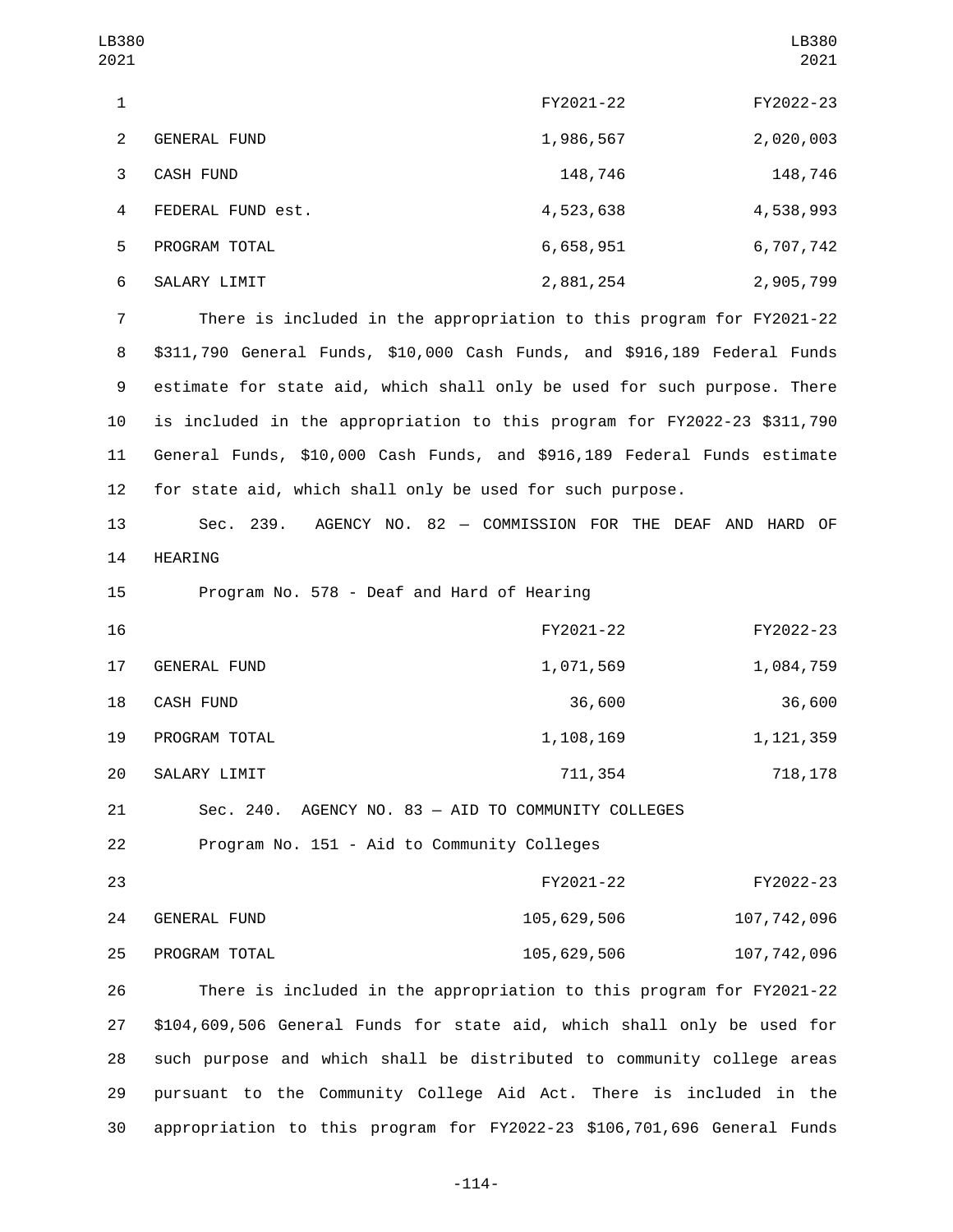for state aid, which shall only be used for such purpose and which shall be distributed to community college areas pursuant to the Community 3 College Aid Act.

 There is also included in the appropriation to this program for FY2021-22 \$1,020,000 General Funds for state aid for dual enrollment, which shall only be used for such purpose. There is also included in the appropriation to this program for FY2022-23 \$1,040,400 General Funds for state aid for dual enrollment, which shall only be used for such purpose.

 Appropriations for dual enrollment shall be distributed to community college areas in direct proportion to the most recent available three- year average full-time-equivalent enrollment in dual credit courses delivered by the respective community college areas based upon dual enrollment credit hour enrollment data reported to the Coordinating Commission for Postsecondary Education by the respective community 15 college areas.

 For purposes of this section, dual enrollment course means a course delivered to students for which credit may be applied toward high school graduation requirements or will be reported on the student's high school transcript and for which credit may be applied toward graduation at a postsecondary education institution. It is the intent of the Legislature that amounts distributed to each community college area in proportion to enrollment in dual credit courses be applied to support discounting of 23 tuition assessed for enrollment in such courses.

 Sec. 241. AGENCY NO. 84 — DEPARTMENT OF ENVIRONMENT AND ENERGY Program No. 106 - Energy Office Administration

| 26 |                   | FY2021-22 | FY2022-23 |
|----|-------------------|-----------|-----------|
| 27 | CASH FUND         | 1,033,556 | 1,038,877 |
| 28 | FEDERAL FUND est. | 7,804,556 | 7,820,025 |
| 29 | PROGRAM TOTAL     | 8,838,112 | 8,858,902 |
| 30 | SALARY LIMIT      | 1,265,957 | 1,278,409 |
|    |                   |           |           |

There is included in the appropriation to this program for FY2021-22

-115-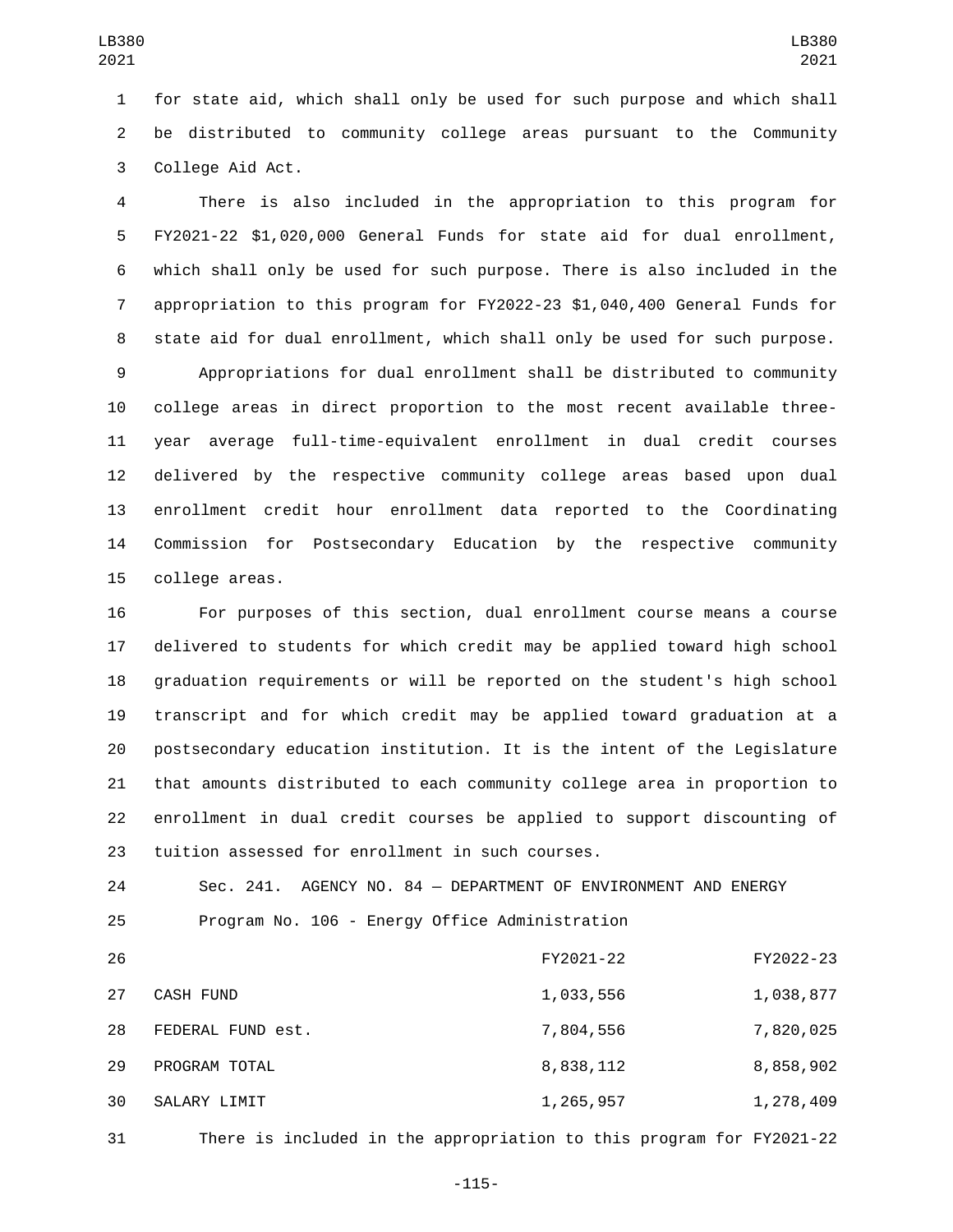\$564,562 Cash Funds and \$6,188,428 Federal Funds estimate for state aid, which shall only be used for such purpose. Cash Fund expenditures for state aid for FY2021-22 shall not be limited to the amount shown. There is included in the appropriation to this program for FY2022-23 \$564,562 Cash Funds and \$6,188,428 Federal Funds estimate for state aid, which shall only be used for such purpose. Cash Fund expenditures for state aid for FY2022-23 shall not be limited to the amount shown.

8 Sec. 242. AGENCY NO. 84 — DEPARTMENT OF ENVIRONMENT AND ENERGY 9 Program No. 513 - Environmental Quality

| 10              |                     | FY2021-22    | FY2022-23    |
|-----------------|---------------------|--------------|--------------|
| 11              | <b>GENERAL FUND</b> | 3,754,047    | 3,778,641    |
| 12 <sup>2</sup> | CASH FUND           | 36,918,970   | 37,029,644   |
| 13              | FEDERAL FUND est.   | 17,304,737   | 17, 415, 411 |
| 14              | PROGRAM TOTAL       | 57, 977, 754 | 58, 223, 696 |
| 15              | SALARY LIMIT        | 13,769,558   | 13, 918, 726 |

16 The Department of Administrative Services shall monitor the 17 appropriations and expenditures for this program according to the 18 following program classifications:

19 No. 513 - Administration

20 No. 586 - Water Quality

21 No. 587 - Land Quality

22 No. 588 - Air Quality

 There is included in the appropriation to this program for FY2021-22 \$18,645,601 Cash Funds and \$265,000 Federal Funds estimate for state aid, which shall only be used for such purpose. There is included in the appropriation to this program for FY2022-23 \$18,645,601 Cash Funds and \$265,000 Federal Funds estimate for state aid, which shall only be used 28 for such purpose.

29 Sec. 243. AGENCY NO. 84 — DEPARTMENT OF ENVIRONMENT AND ENERGY 30 Program No. 523 - Wastewater Loan Fund

31 FY2021-22 FY2022-23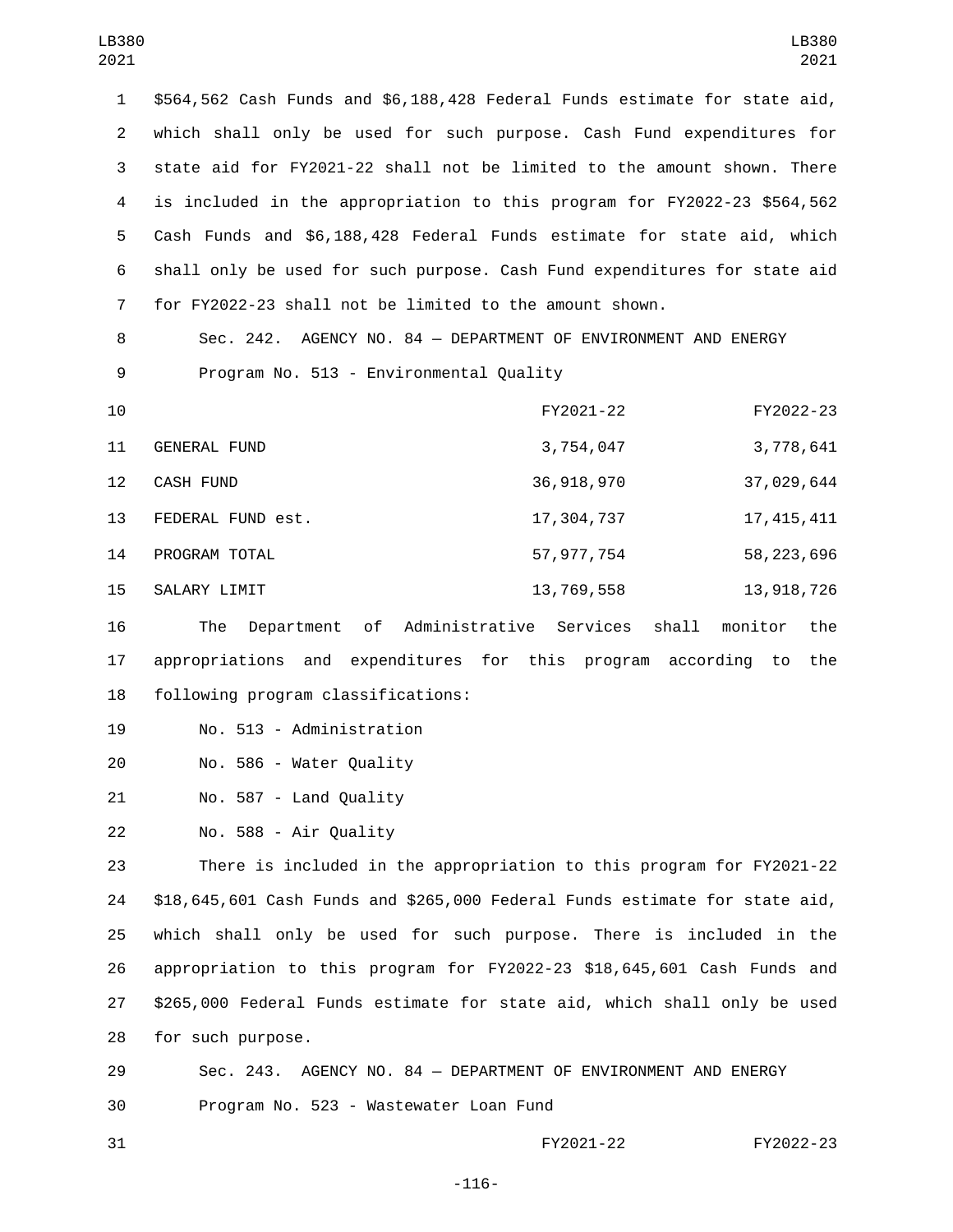| LB380<br>2021  |                                                                            |             | LB380<br>2021 |
|----------------|----------------------------------------------------------------------------|-------------|---------------|
| $\mathbf{1}$   | CASH FUND                                                                  | 600,000     | 600,000       |
| $\mathbf{2}$   | FEDERAL FUND est.                                                          | 6,940,000   | 6,940,000     |
| 3              | PROGRAM TOTAL                                                              | 7,540,000   | 7,540,000     |
| 4              | There is included in the appropriation to this program for FY2021-22       |             |               |
| 5              | \$600,000 Cash Funds and \$6,940,000 Federal Funds estimate for state aid, |             |               |
| 6              | which shall only be used for such purpose. There is included in the        |             |               |
| $\overline{7}$ | appropriation to this program for FY2022-23 \$600,000 Cash Funds and       |             |               |
| 8              | \$6,940,000 Federal Funds estimate for state aid, which shall only be used |             |               |
| 9              | for such purpose.                                                          |             |               |
| 10             | Funds set aside for grants to small communities shall not                  |             | be            |
| 11             | commingled with funds deposited in the Wastewater Treatment Facilities     |             |               |
| 12             | Construction Loan Fund.                                                    |             |               |
| 13             | Sec. 244. AGENCY NO. 84 - DEPARTMENT OF ENVIRONMENT AND ENERGY             |             |               |
| 14             | Program No. 528 - Drinking Water Facilities Loan Fund                      |             |               |
| 15             |                                                                            | FY2021-22   | FY2022-23     |
| 16             | FEDERAL FUND est.                                                          | 8,500,000   | 8,500,000     |
| 17             | PROGRAM TOTAL                                                              | 8,500,000   | 8,500,000     |
| 18             | There is included in the appropriation to this program for FY2021-22       |             |               |
| 19             | \$8,500,000 Federal Funds estimate for state aid, which shall only be used |             |               |
| 20             | for such purpose. There is included in the appropriation to this program   |             |               |
| 21             | for FY2022-23 \$8,500,000 Federal Funds estimate for state aid, which      |             |               |
| 22             | shall only be used for such purpose.                                       |             |               |
| 23             | Sec. 245. AGENCY NO. 85 - PUBLIC EMPLOYEES RETIREMENT BOARD                |             |               |
| 24             | Program No. 41 - Administration of Retirement Systems and Deferred         |             |               |
| 25             | Compensation                                                               |             |               |
| 26             |                                                                            | FY2021-22   | FY2022-23     |
| 27             | CASH FUND                                                                  | 6, 227, 742 | 6,003,496     |
| 28             | PROGRAM TOTAL                                                              | 6, 227, 742 | 6,003,496     |
| 29             | SALARY LIMIT                                                               | 2,549,658   | 2,578,496     |
| 30             | Sec. 246. AGENCY NO. 85 - PUBLIC EMPLOYEES RETIREMENT BOARD                |             |               |

-117-

31 Program No. 42 - Board Member Expenses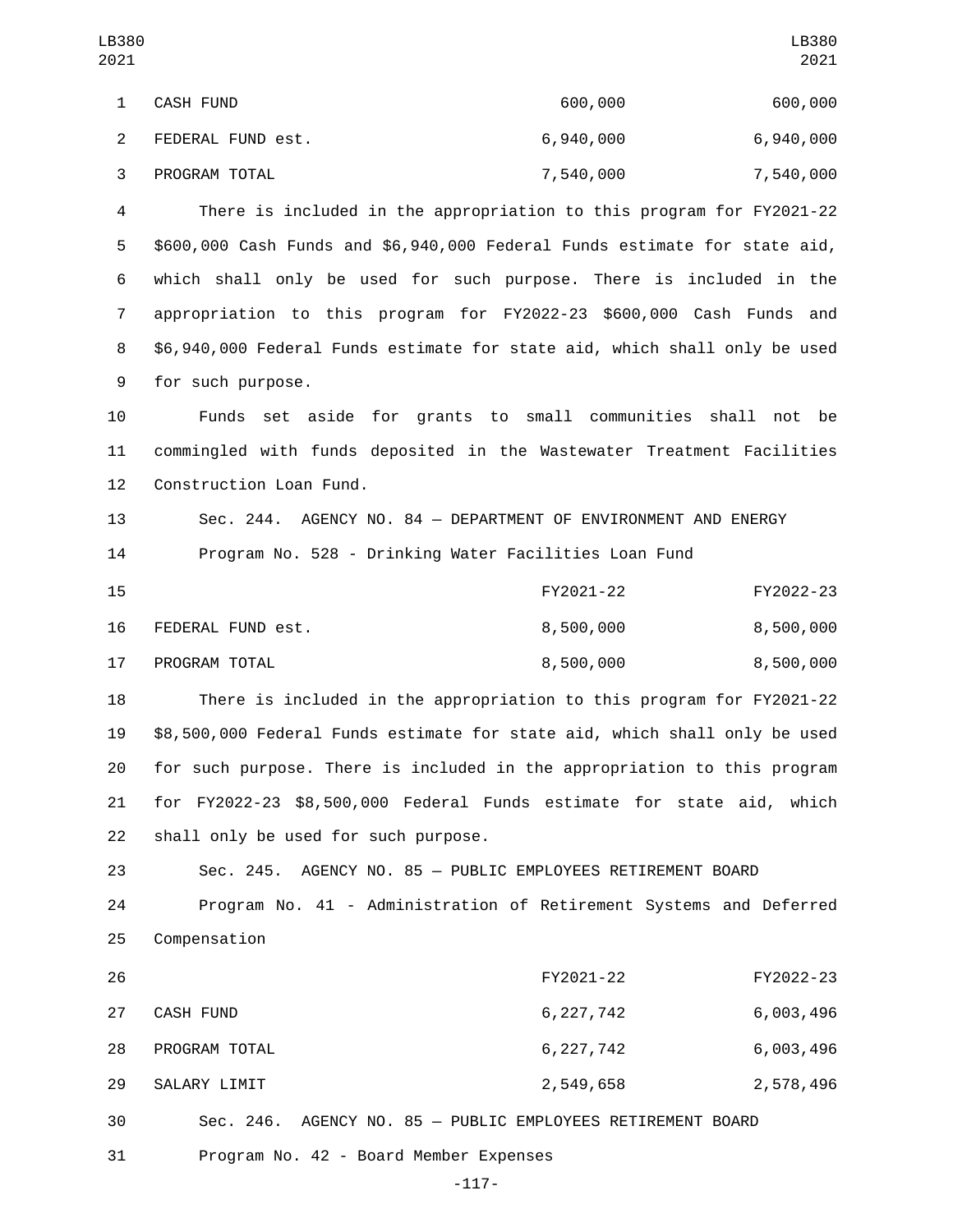It is the intent of the Legislature that all expenses of the members of the Public Employees Retirement Board, including conference registration expenses, be paid exclusively from this program.

 Sec. 247. AGENCY NO. 85 — PUBLIC EMPLOYEES RETIREMENT BOARD 9 Program No. 515 - Public Employees Retirement

| 10 |               | FY2021-22  | FY2022-23  |
|----|---------------|------------|------------|
| 11 | GENERAL FUND  | 57,053,947 | 58,831,000 |
| 12 | PROGRAM TOTAL | 57,053,947 | 58,831,000 |

 There is included in the appropriation to this program for FY2021-22 \$43,034,416 General Funds to provide additional funding to the School Employees Retirement System of the State of Nebraska, which shall only be used for such purpose. There is included in the appropriation to this program for FY2022-23 \$43,900,000 General Funds to provide additional funding to the School Employees Retirement System of the State of Nebraska, which shall only be used for such purpose.

 There is included in the appropriation to this program for FY2021-22 \$8,509,788 General Funds to provide additional funding to the Class V School Employees Retirement System, which shall only be used for such purpose. There is included in the appropriation to this program for FY2022-23 \$8,700,000 General Funds to provide additional funding to the Class V School Employees Retirement System, which shall only be used for 26 such purpose.

 There is included in the appropriation to this program for FY2021-22 \$4,082,024 General Funds to provide additional funding to the Nebraska State Patrol Retirement System, which shall only be used for such purpose. There is included in the appropriation to this program for FY2022-23 \$4,700,000 General Funds to provide additional funding to the

-118-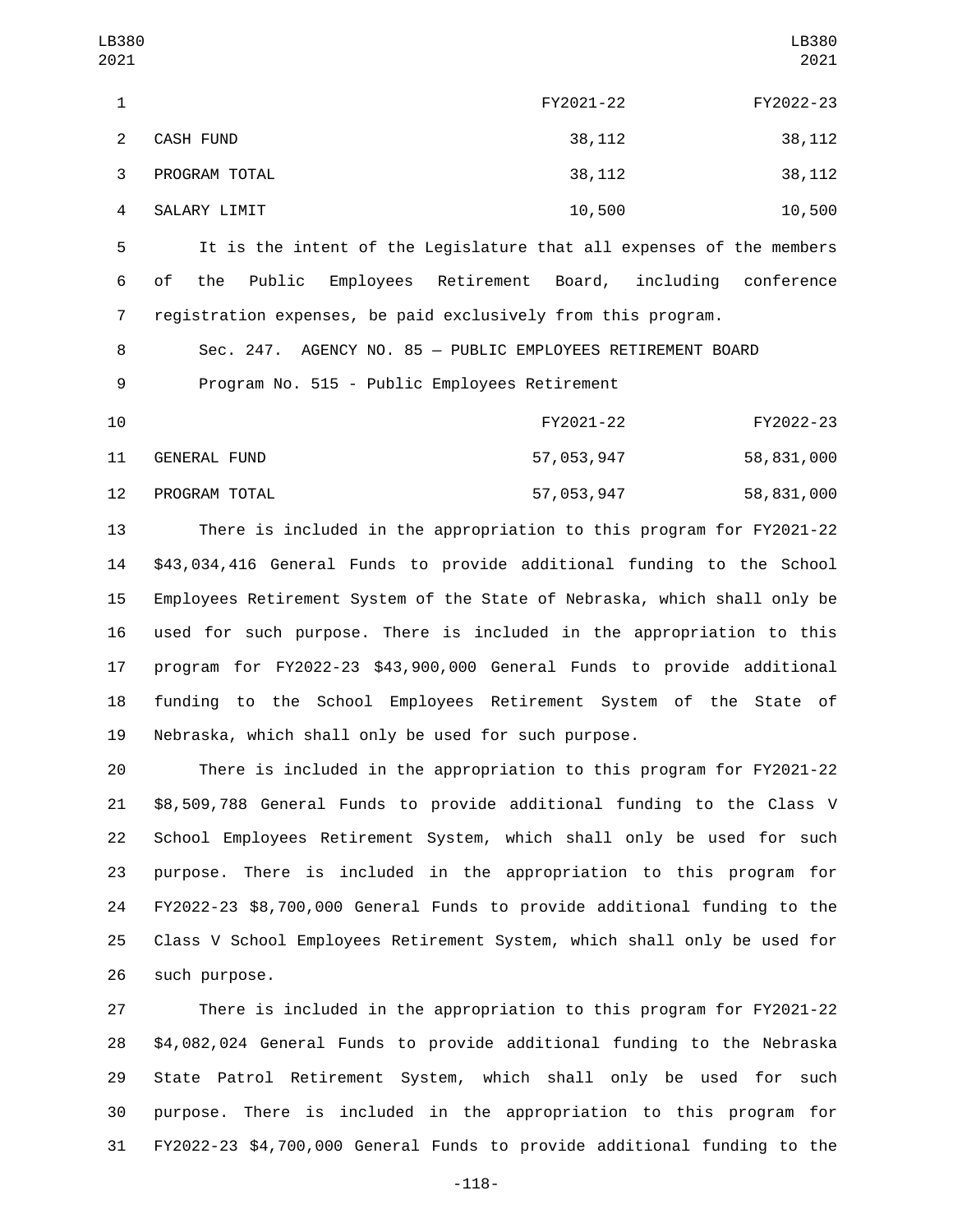1 Nebraska State Patrol Retirement System, which shall only be used for 2 such purpose.

 There is included in the appropriation to this program for FY2021-22 \$1,427,719 General Funds to provide additional funding to the Nebraska Judges Retirement System, which shall only be used for such purpose. There is included in the appropriation to this program for FY2022-23 \$1,531,000 General Funds to provide additional funding to the Nebraska Judges Retirement System, which shall only be used for such purpose.

 Pursuant to section 84-1319.01, each state agency participating in the State Employees Retirement System of the State of Nebraska shall contribute an amount to the State Equal Retirement Benefit Fund to provide all similarly situated male and female members with equal benefits. It is the intent of the Legislature that the Public Employees Retirement Board notify each state agency of the amount to be paid to the 15 fund for FY2021-22 and FY2022-23.

16 Sec. 248. AGENCY NO. 86 — DRY BEAN COMMISSION

17 Program No. 137 - Dry Bean Commission

| 18 |               | FY2021-22 | FY2022-23 |
|----|---------------|-----------|-----------|
| 19 | CASH FUND     | 652,680   | 654,040   |
| 20 | PROGRAM TOTAL | 652,680   | 654,040   |
| 21 | SALARY LIMIT  | 72,720    | 73,695    |

22 Sec. 249. AGENCY NO. 87 — NEBRASKA ACCOUNTABILITY AND DISCLOSURE 23 COMMISSION

24 Program No. 94 - Nebraska Political Accountability

| 25 |                  |        |  |                 | FY2021-22    | FY2022-23    |         |
|----|------------------|--------|--|-----------------|--------------|--------------|---------|
| 26 | GENERAL FUND     |        |  |                 | 598,854      |              | 609,801 |
| 27 | <b>CASH FUND</b> |        |  |                 | 259,901      |              | 263,180 |
| 28 | PROGRAM TOTAL    |        |  |                 | 858,755      |              | 872,981 |
| 29 | SALARY LIMIT     |        |  |                 | 522,595      |              | 529,651 |
| 30 | 250.<br>Sec.     | AGENCY |  | $NO. 88 - CORN$ | DEVELOPMENT, | UTILIZATION, | AND     |
| 31 | MARKETING BOARD  |        |  |                 |              |              |         |

-119-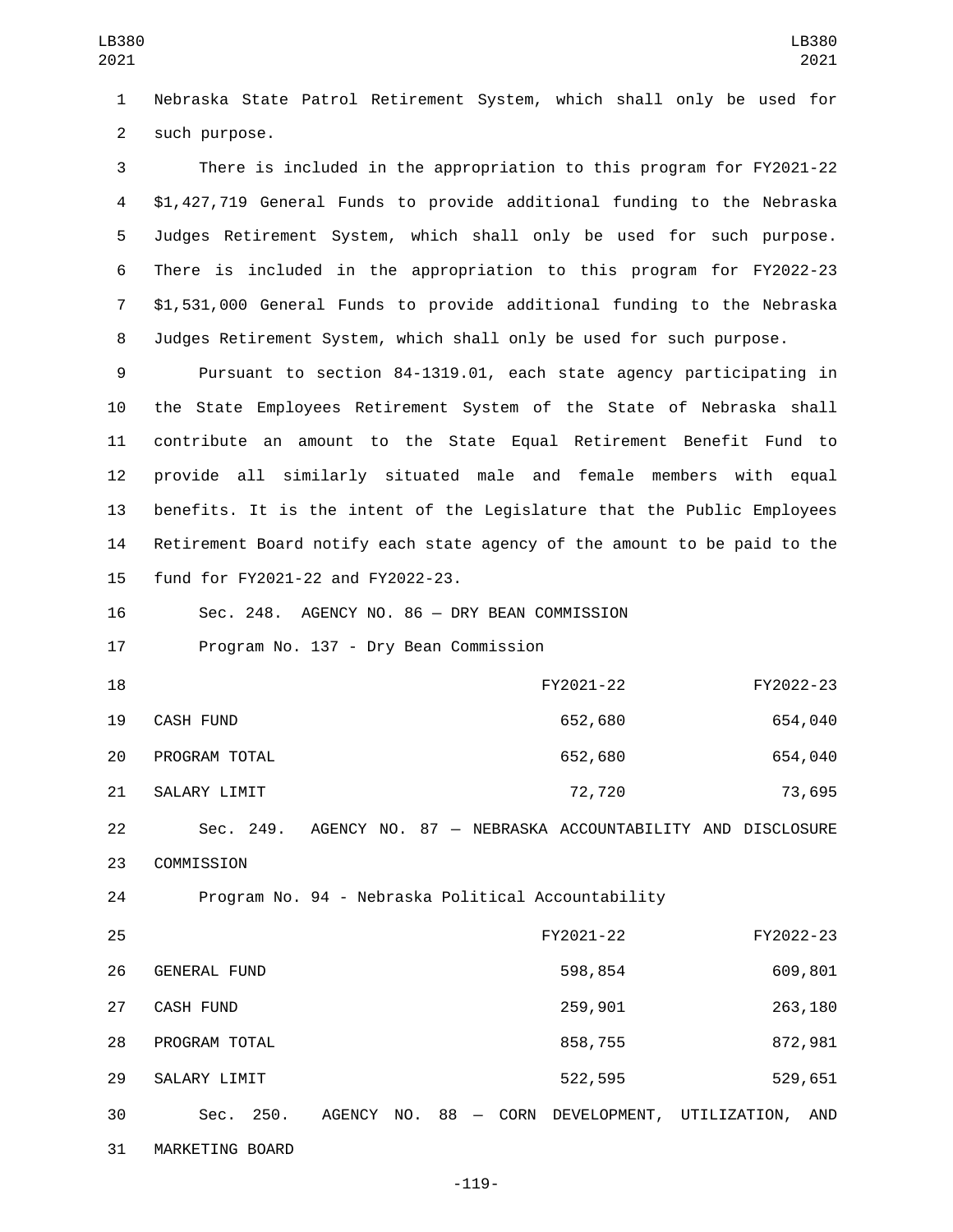| LB380<br>2021  |                                                                            |           | LB380<br>2021 |  |  |
|----------------|----------------------------------------------------------------------------|-----------|---------------|--|--|
| 1              | Program No. 384 - Corn Development, Utilization, and Marketing Board       |           |               |  |  |
| $\overline{2}$ |                                                                            | FY2021-22 | FY2022-23     |  |  |
| 3              | CASH FUND                                                                  | 9,914,119 | 9,925,175     |  |  |
| 4              | PROGRAM TOTAL                                                              | 9,914,119 | 9,925,175     |  |  |
| 5              | SALARY LIMIT                                                               | 485, 372  | 493,209       |  |  |
| 6              | Sec. 251.<br>AGENCY NO. 89 - NEBRASKA HEMP COMMISSION                      |           |               |  |  |
| 7              | Program No. 408 - Nebraska Hemp Commission                                 |           |               |  |  |
| 8              |                                                                            | FY2021-22 | FY2022-23     |  |  |
| 9              | <b>CASH FUND</b>                                                           | 10,000    | 10,000        |  |  |
| 10             | PROGRAM TOTAL                                                              | 10,000    | 10,000        |  |  |
| 11             | Sec. 252. AGENCY NO. 90 - COMMISSION ON AFRICAN AMERICAN AFFAIRS           |           |               |  |  |
| 12             | Program No. 863 - African American Commission                              |           |               |  |  |
| 13             |                                                                            | FY2021-22 | FY2022-23     |  |  |
| 14             | <b>GENERAL FUND</b>                                                        | 255,000   | 255,000       |  |  |
| 15             | PROGRAM TOTAL                                                              | 255,000   | 255,000       |  |  |
| 16             | SALARY LIMIT                                                               | 163,330   | 163,330       |  |  |
| 17             | Sec. 253. AGENCY NO. 91 - NEBRASKA TOURISM COMMISSION                      |           |               |  |  |
| 18             | Program No. 618 - Tourism Promotion                                        |           |               |  |  |
| 19             |                                                                            | FY2021-22 | FY2022-23     |  |  |
| 20             | CASH FUND                                                                  | 7,419,124 | 7,431,092     |  |  |
| 21             | PROGRAM TOTAL                                                              | 7,419,124 | 7,431,092     |  |  |
| 22             | SALARY LIMIT                                                               | 972,791   | 980,747       |  |  |
| 23             | There is included in the appropriation to this program for FY2021-22       |           |               |  |  |
| 24             | \$452,600 Cash Funds for state aid, which shall only be used for such      |           |               |  |  |
| 25             | purpose. There is included in the appropriation to this program for        |           |               |  |  |
| 26             | FY2022-23 \$452,600 Cash Funds for state aid, which shall only be used for |           |               |  |  |
| 27             | such purpose.                                                              |           |               |  |  |
| 28             | AGENCY NO. 92 - GRAIN SORGHUM DEVELOPMENT, UTILIZATION,<br>Sec. 254.       |           |               |  |  |
| 29             | AND MARKETING BOARD                                                        |           |               |  |  |
| 30             | Program No. 406 - Grain Sorghum Development                                |           |               |  |  |

-120-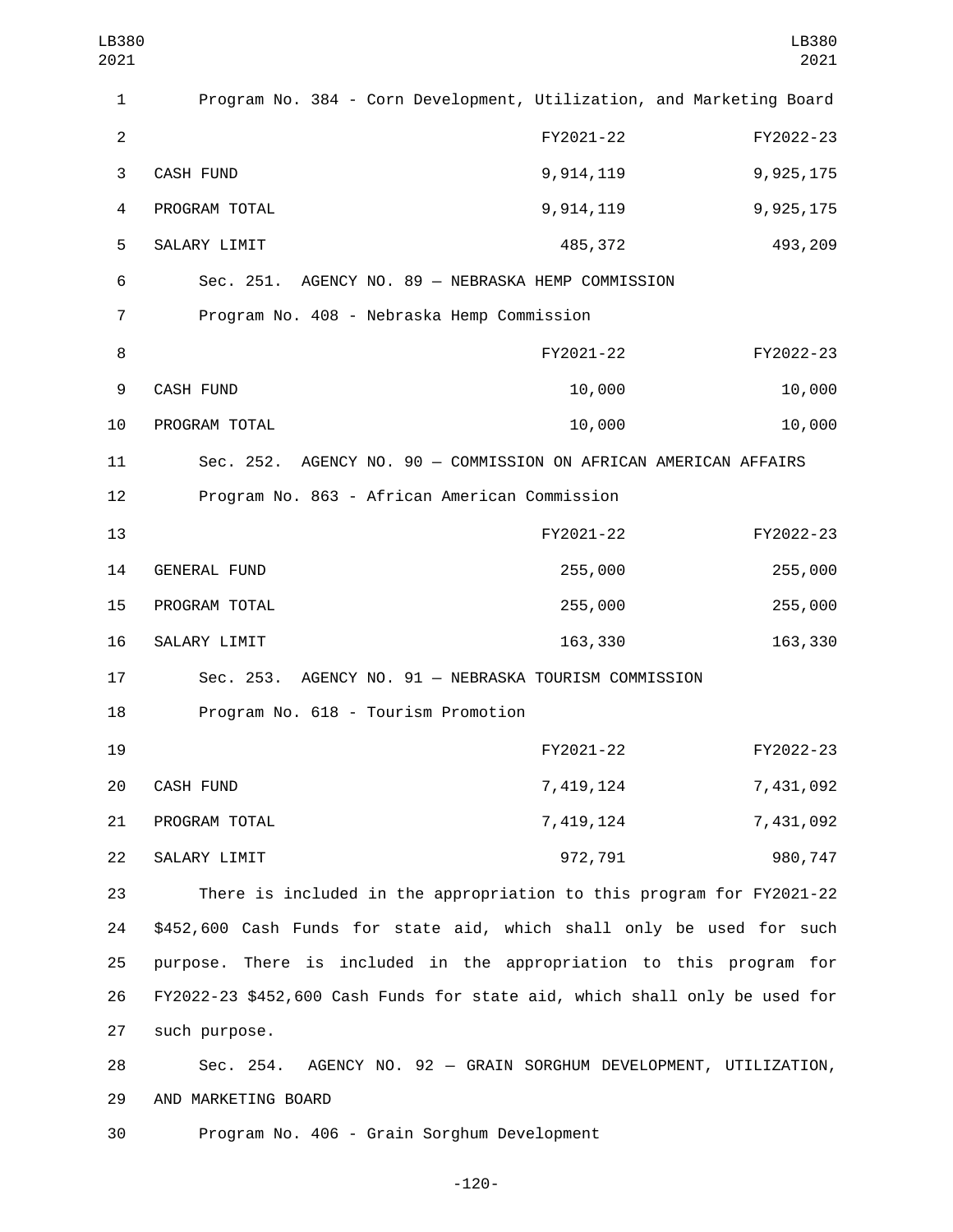| LB380<br>2021  |                                                                          |             | LB380<br>2021 |  |  |
|----------------|--------------------------------------------------------------------------|-------------|---------------|--|--|
| $\mathbf{1}$   |                                                                          | FY2021-22   | FY2022-23     |  |  |
| $\overline{2}$ | CASH FUND                                                                | 301,998     | 303,188       |  |  |
| 3              | PROGRAM TOTAL                                                            | 301,998     | 303,188       |  |  |
| 4              | SALARY LIMIT                                                             | 81,097      | 82,130        |  |  |
| 5              | Sec. 255. AGENCY NO. 93 - TAX EQUALIZATION AND REVIEW COMMISSION         |             |               |  |  |
| 6              | Program No. 115 - Operations                                             |             |               |  |  |
| $\overline{7}$ |                                                                          | FY2021-22   | FY2022-23     |  |  |
| 8              | <b>GENERAL FUND</b>                                                      | 909,025     | 919,085       |  |  |
| 9              | CASH FUND                                                                | 86,789      | 86,789        |  |  |
| 10             | PROGRAM TOTAL                                                            | 995,814     | 1,005,874     |  |  |
| 11             | SALARY LIMIT                                                             | 620, 257    | 625,326       |  |  |
| 12             | Sec. 256. AGENCY NO. 94 - COMMISSION ON PUBLIC ADVOCACY                  |             |               |  |  |
| 13             | Program No. 425 - Operations                                             |             |               |  |  |
| 14             |                                                                          | FY2021-22   | FY2022-23     |  |  |
| 15             | CASH FUND                                                                | 1,332,619   | 1,354,091     |  |  |
| 16             | PROGRAM TOTAL                                                            | 1,332,619   | 1,354,091     |  |  |
| 17             | SALARY LIMIT                                                             | 822,816     | 838,761       |  |  |
| 18             | Sec. 257. AGENCY NO. 94 - COMMISSION ON PUBLIC ADVOCACY                  |             |               |  |  |
| 19             | Program No. 426 - Legal Services Aid                                     |             |               |  |  |
| 20             |                                                                          | FY2021-22   | FY2022-23     |  |  |
| 21             | <b>CASH FUND</b>                                                         | 3, 402, 355 | 3, 402, 355   |  |  |
| 22             | PROGRAM TOTAL                                                            | 3, 402, 355 | 3,402,355     |  |  |
| 23             | There is included in the appropriation to this program for FY2021-22     |             |               |  |  |
| 24             | \$3,402,355 Cash Funds for state aid, which shall only be used for such  |             |               |  |  |
| 25             | purpose. There is included in the appropriation to this program for      |             |               |  |  |
| 26             | FY2022-23 \$3,402,355 Cash Funds for state aid, which shall only be used |             |               |  |  |
| 27             | for such purpose.                                                        |             |               |  |  |
| 28             | Sec. 258. AGENCY NO. 94 - COMMISSION ON PUBLIC ADVOCACY                  |             |               |  |  |
| 29             | Program No. 429 - Civil Legal Services                                   |             |               |  |  |
| 30             |                                                                          | FY2021-22   | FY2022-23     |  |  |

-121-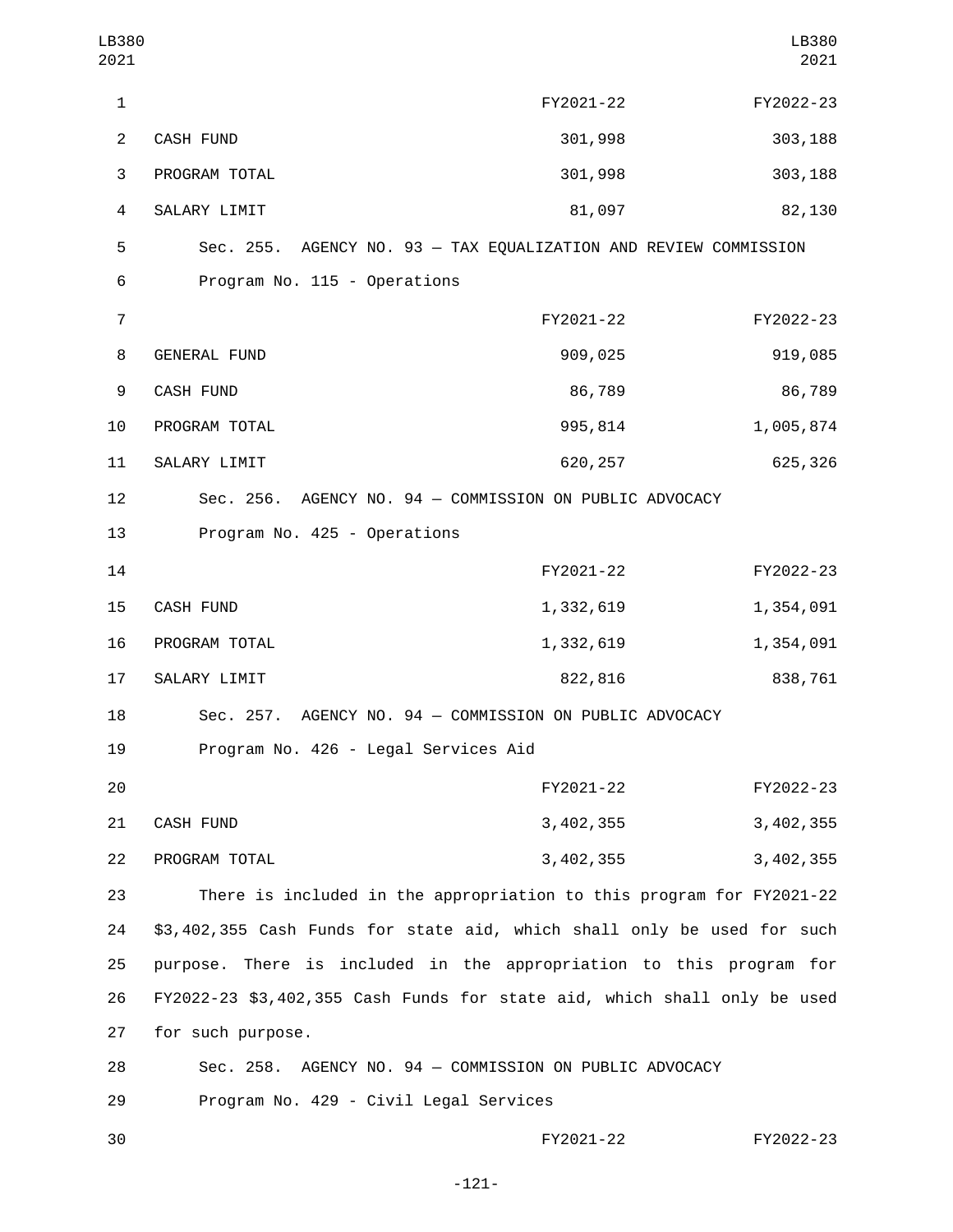| LB380<br>2021  |                                                                            |           | LB380<br>2021 |  |  |
|----------------|----------------------------------------------------------------------------|-----------|---------------|--|--|
| $\mathbf{1}$   | CASH FUND                                                                  | 290,000   | 290,000       |  |  |
| $\overline{2}$ | PROGRAM TOTAL                                                              | 290,000   | 290,000       |  |  |
| 3              | There is included in the appropriation to this program for FY2021-22       |           |               |  |  |
| 4              | \$290,000 Cash Funds for state aid, which shall only be used for such      |           |               |  |  |
| 5              | purpose. There is included in the appropriation to this program for        |           |               |  |  |
| 6              | FY2022-23 \$290,000 Cash Funds for state aid, which shall only be used for |           |               |  |  |
| $\overline{7}$ | such purpose.                                                              |           |               |  |  |
| 8              | Sec. 259. AGENCY NO. 94 - COMMISSION ON PUBLIC ADVOCACY                    |           |               |  |  |
| 9              | Program No. 430 - Rural Practice Loan Repayment Assistance                 |           |               |  |  |
| 10             |                                                                            | FY2021-22 | FY2022-23     |  |  |
| 11             | <b>CASH FUND</b>                                                           | 150,000   | 150,000       |  |  |
| 12             | PROGRAM TOTAL                                                              | 150,000   | 150,000       |  |  |
| 13             | There is included in the appropriation to this program for FY2021-22       |           |               |  |  |
| 14             | \$150,000 Cash Funds for state aid, which shall only be used for such      |           |               |  |  |
| 15             | There is included in the appropriation to this program for<br>purpose.     |           |               |  |  |
| 16             | FY2022-23 \$150,000 Cash Funds for state aid, which shall only be used for |           |               |  |  |
| 17             | such purpose.                                                              |           |               |  |  |
| 18             | AGENCY NO. 94 - COMMISSION ON PUBLIC ADVOCACY<br>Sec. 260.                 |           |               |  |  |
| 19             | Program No. 455 - DNA Testing                                              |           |               |  |  |
| 20             |                                                                            | FY2021-22 | FY2022-23     |  |  |
| 21             | CASH FUND                                                                  | 75,000    | 75,000        |  |  |
| 22             | PROGRAM TOTAL                                                              | 75,000    | 75,000        |  |  |
| 23             | SALARY LIMIT                                                               | $-0-$     | - 0 -         |  |  |
| 24             | AGENCY NO. 95 - DRY PEA AND LENTIL COMMISSION<br>Sec. 261.                 |           |               |  |  |
| 25             | Program No. 862 - Dry Pea and Lentil Commission                            |           |               |  |  |
| 26             |                                                                            | FY2021-22 | FY2022-23     |  |  |
| 27             | CASH FUND                                                                  | 140,000   | 140,000       |  |  |
| 28             | PROGRAM TOTAL                                                              | 140,000   | 140,000       |  |  |
| 29             | SALARY LIMIT                                                               | 35,000    | 35,000        |  |  |
| 30             | Sec. 262.<br>CASH FUNDS.                                                   |           |               |  |  |

-122-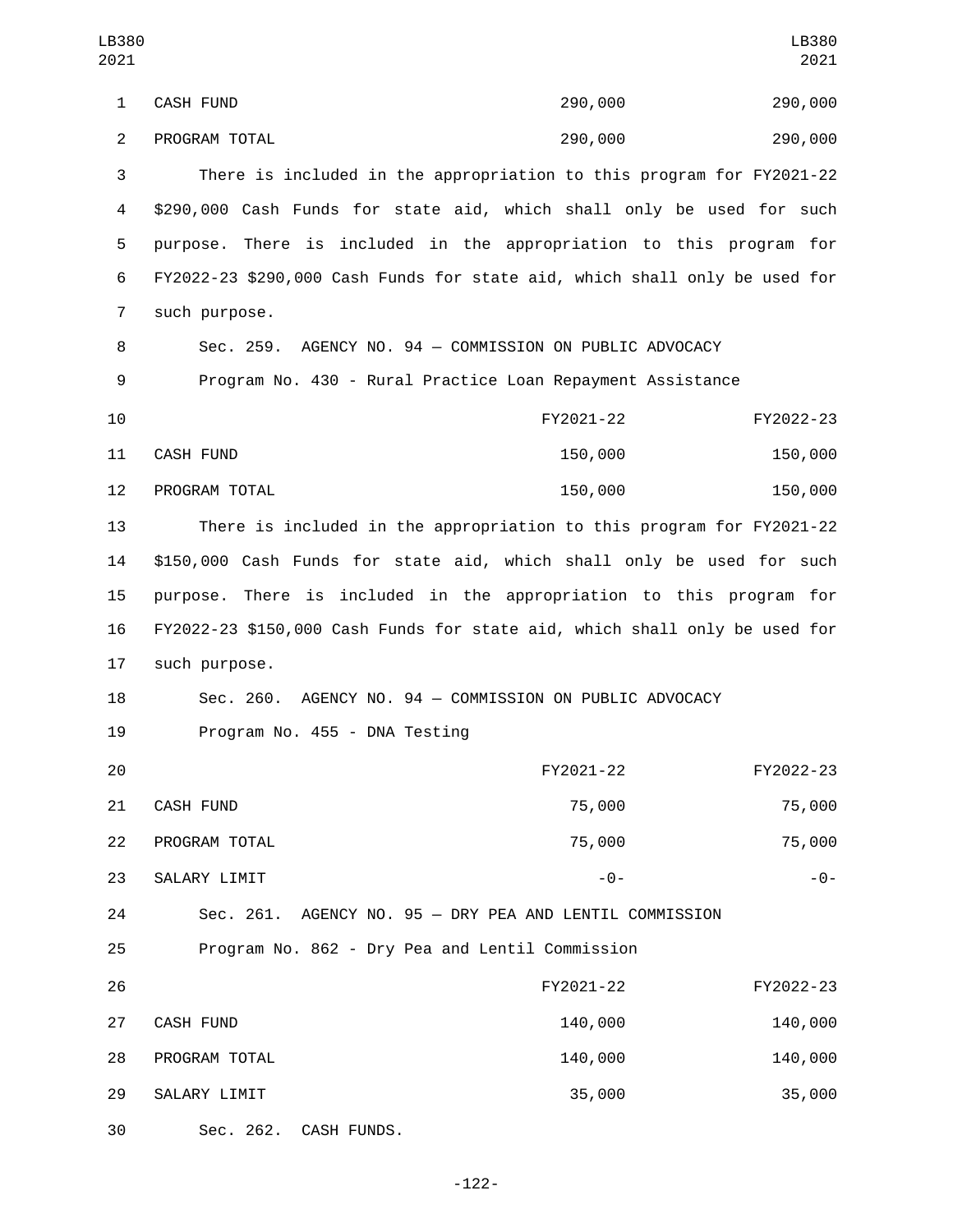The receipts for FY2021-22 and FY2022-23 inuring to the several Cash Funds, together with any amounts held in account by the State Treasurer on June 30, 2021, are hereby credited to each of the funds respectively.

 Expenditure of Cash Funds appropriated in this act shall be limited to the amount shown by program except when specific exceptions are made. The amounts appropriated in this act include the following funds:

 (1) Legislative Council: Nebraska Legislative Shared Information System Cash Fund, Donations/Contributions Cash Fund, Nebraska Statutes Cash Fund, Clerk of the Legislature Cash Fund, Biotechnology Development 10 Cash Fund;

 (2) Supreme Court: Supreme Court Reports Cash Fund, Court Appointed Special Advocate Fund, Nebraska Statutes Distribution Cash Fund, Supreme Court Attorney Services Cash Fund, Probation Program Cash Fund, Probation Cash Fund, State Probation Contractual Services Cash Fund, Dispute Resolution Cash Fund, Counsel for Discipline Cash Fund, Supreme Court Education Fund, Supreme Court Automation Cash Fund, Parenting Act Fund, 17 Public Guardianship Cash Fund;

(3) Governor: Governor's Policy Research Cash Fund;

 (4) Secretary of State: Records Management Cash Fund, Secretary of 20 State Cash Fund, Election Administration Fund;

(5) Auditor of Public Accounts: Cooperative Audit Cash Fund;

 (6) Attorney General: Motor Vehicle Fraud Cash Fund, Department of Justice Natural Resources Enforcement Fund, State Settlement Cash Fund, Nebraska Health Care Cash Fund, State Medicaid Fraud Control Unit Cash 25 Fund;

 (7) State Treasurer: State Treasurer Administrative Fund, Unclaimed Property Cash Fund, Mutual Finance Assistance Fund, College Savings Plan Administrative Fund, College Savings Plan Expense Fund, Convention Center Support Fund, State Disbursement Unit Cash Fund, Treasury Management Cash Fund, Sports Arena Facility Support Fund, Political Subdivision Recapture 31 Cash Fund;

-123-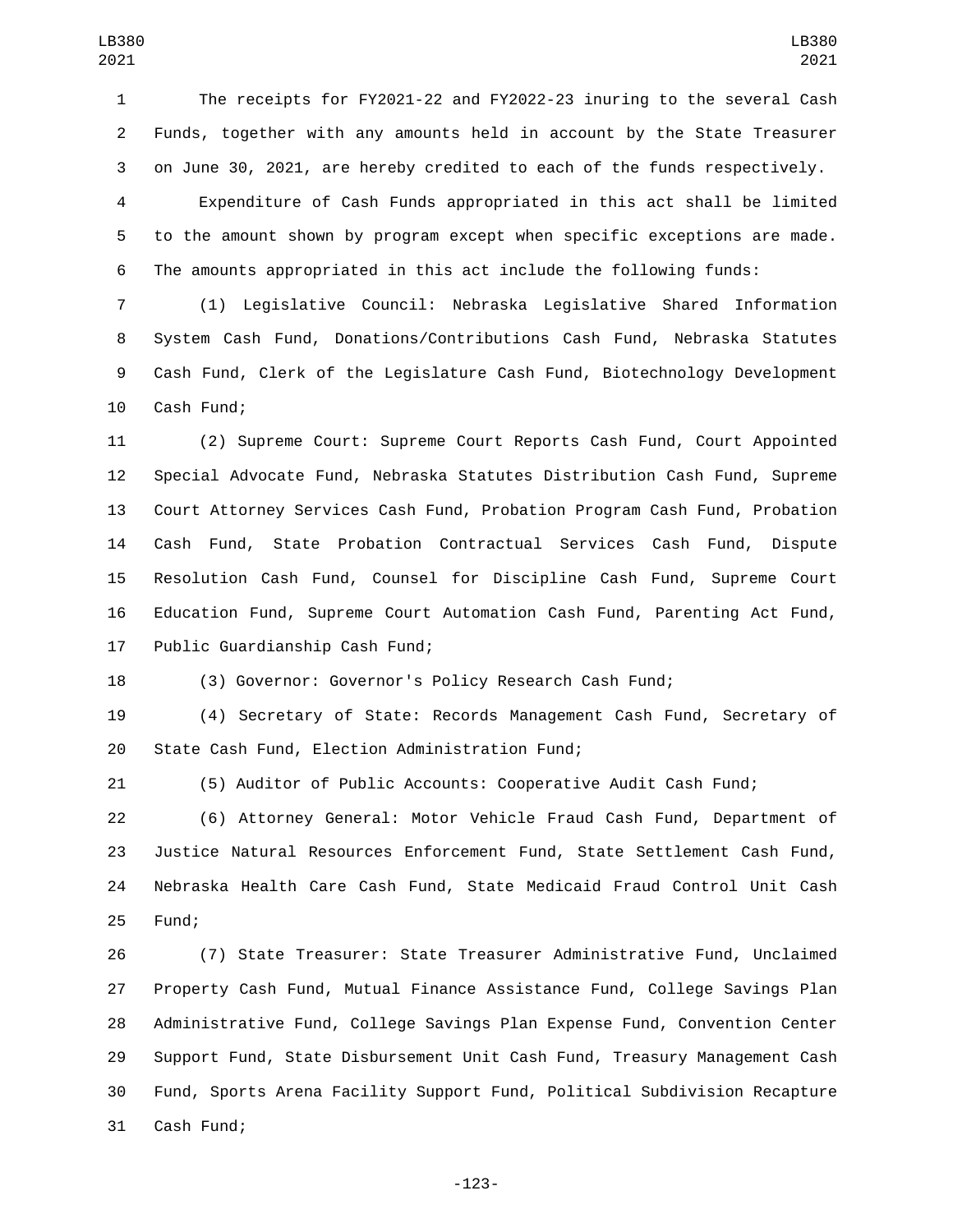(8) State Department of Education: State Department of Education Cash Fund, Certification Fund, Professional Practices Commission Fund, Tax Equity and Educational Opportunities Fund, School Technology Fund, Tuition Recovery Cash Fund, Private Postsecondary Career Schools Cash Fund, Excellence in Teaching Cash Fund, School District Reorganization Fund, Early Childhood Education Endowment Cash Fund, Nebraska Education Improvement Fund, High School Equivalency Grant Fund, Expanded Learning 8 Opportunity Grant Fund;

 (9) Public Service Commission: Nebraska Grain Warehouse Surveillance Cash Fund, Nebraska Telecommunications Relay System Fund, Public Service Commission Housing and Recreational Vehicle Cash Fund, Nebraska Telecommunications Universal Service Fund, Nebraska Internet Enhancement Fund, Nebraska Competitive Telephone Marketplace Fund, Moisture Testing Examination Fund, Grain Warehouse Auditing Fund, Municipal Rate Negotiations Revolving Loan Fund, Public Service Commission Pipeline Regulation Fund, 911 Service System Fund, Transportation Network Company 17 Regulation Cash Fund;

 (10) Board of Parole: Parole Program Cash Fund, Board of Parole 19 Grant Awards Cash Fund;

 (11) Department of Revenue: Department of Revenue Enforcement Fund, State Lottery Operation Cash Fund, Marijuana and Controlled Substances Tax Administration Cash Fund, Waste Reduction and Recycling Incentive Fees Collection Fund, Petroleum Release Remedial Action Collection Fund, Litter Fee Collection Fund, Severance Tax Administration Fund, Department of Revenue Miscellaneous Receipts Fund, Charitable Gaming Operations Fund, Tobacco Products Administration Cash Fund, Nebraska Incentives Fund, Motor Fuel Tax Enforcement and Collection Cash Fund, Nebraska Health Care Cash Fund, State Athletic Commissioner's Cash Fund, Department of Revenue Property Assessment Division Cash Fund, Property Tax Credit Cash Fund, Nebraska Advantage Transformational Tourism and Redevelopment Act Cash Fund, Airline and Carline Cash Fund, Compulsive

-124-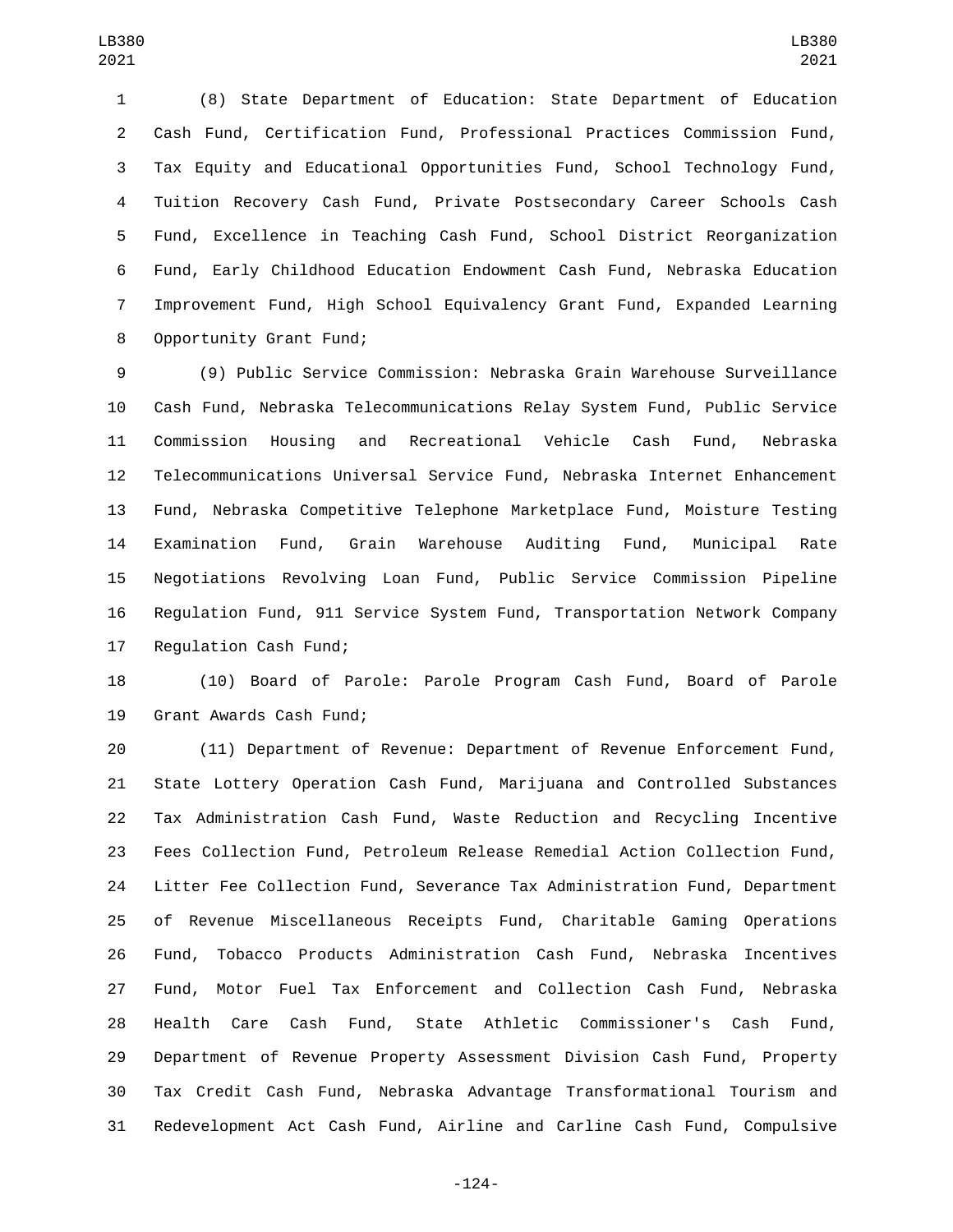1 Gamblers Assistance Fund;

 (12) Department of Agriculture: Fertilizers and Soil Conditioners Administrative Fund, Commercial Feed Administration Cash Fund, Pure Milk Cash Fund, Soil and Plant Analysis Laboratory Cash Fund, Livestock Auction Market Fund, Nebraska Potato Development Fund, Weights and Measures Administrative Fund, Nebraska Poultry and Egg Development, Utilization, and Marketing Fund, Agricultural Products Marketing Information Cash Fund, Pure Food Cash Fund, Nebraska Agricultural Products Marketing Cash Fund, State Apiary Cash Fund, Weed Book Cash Fund, Pesticide Administrative Cash Fund, Nebraska Seed Administrative Cash Fund, Plant Protection and Plant Pest Cash Fund, Tractor Permit Cash Fund, Nebraska Origin and Premium Quality Grain Cash Fund, Animal Damage Control Cash Fund, Noxious Weed Cash Fund, Buffer Strip Incentive Fund, Winery and Grape Producers Promotional Fund, Commercial Dog and Cat Operator Inspection Program Cash Fund, Domesticated Cervine Animal Cash Fund, Noxious Weed and Invasive Plant Species Assistance Fund, Agricultural Laboratory Testing Services Cash Fund, Agricultural Suppliers Lease Protection Cash Fund, Nebraska Beer Industry Promotional Fund, Animal Health and Disease Control Act Cash Fund, Nebraska Hemp 20 Program Fund;

 (13) Department of Banking and Finance: Financial Institution Assessment Cash Fund, Securities Act Cash Fund, Department of Banking and 23 Finance Settlement Cash Fund;

 (14) State Fire Marshal: Nebraska Natural Gas Pipeline Safety Cash Fund, State Fire Marshal Cash Fund, Underground Storage Tank Fund, Training Division Cash Fund, Reduced Cigarette Ignition Propensity Fund, Boiler Inspection Cash Fund, Mechanical Safety Inspection Fund;

(15) Department of Insurance: Department of Insurance Cash Fund;

 (16) Department of Labor: Employment Security Special Contingent Fund, Nebraska Training and Support Cash Fund, Contractor and Professional Employer Organization Registration Cash Fund, Sector

-125-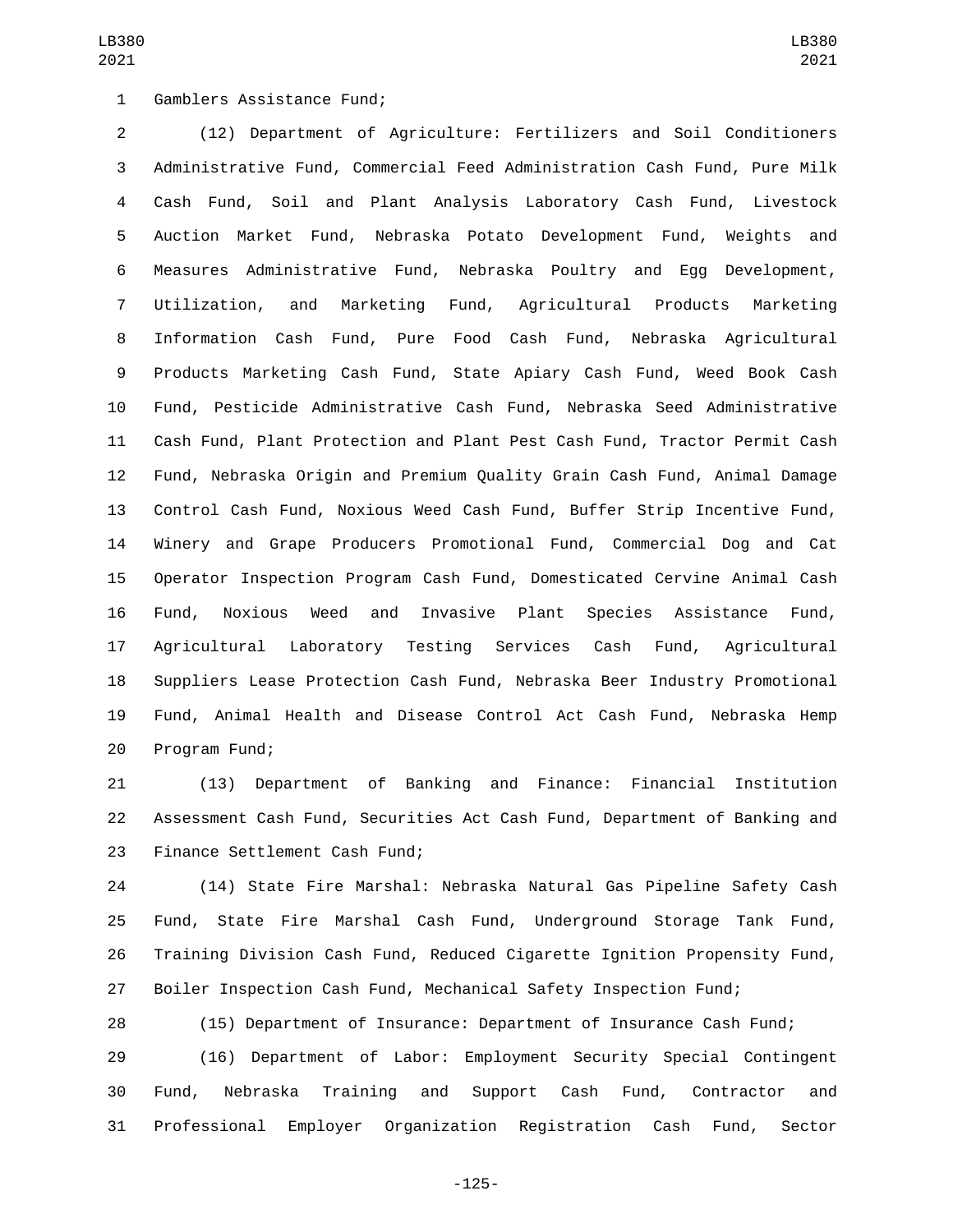1 Partnership Program Fund;

 (17) Department of Motor Vehicles: Motor Carrier Division Cash Fund, Department of Motor Vehicles Cash Fund, Department of Motor Vehicles Ignition Interlock Fund, License Plate Cash Fund;4

LB380 

 (18) Department of Health and Human Services: Health and Human Services Cash Fund, School District Reimbursement Fund, Nebraska Child Abuse Prevention Fund, Nebraska Health Care Cash Fund, Childhood Care Cash Fund, University of Nebraska Medical Center Medical Education Revolving Fund, Behavioral Health Services Fund, Professional and Occupational Credentialing Cash Fund, Rural Health Professional Incentive Fund, Organ and Tissue Donor Awareness and Education Fund, Prescription Drug Monitoring Program Fund, ICF/DD Reimbursement Protection Fund, Nebraska Emergency Medical System Operations Fund, Radiation Transportation Emergency Response Cash Fund, Nursing Facility Quality Assurance Fund, Health Care Homes for the Medically Underserved Fund, Nursing Faculty Student Loan Cash Fund, Nursing Facility Penalty Cash Fund, Homeless Shelter Assistance Trust Fund, Patient Safety Cash Fund, 18 Medicaid Managed Care Excess Profit Fund;

 (19) Department of Transportation: Highway Cash Fund, Grade Crossing Protection Fund, State Recreation Road Fund, Roads Operations Cash Fund, State Highway Capital Improvement Fund, Transportation Infrastructure 22 Bank Fund, Aeronautics Cash Fund;

 (20) Department of Veterans' Affairs: Veteran Cemetery Construction Fund, Nebraska Veteran Cemetery System Operation Fund, Department of Veterans' Affairs Cash Fund, Veterans' Home Building Fund, Pets for Vets 26 Cash Fund, Veterans Employment Program Fund;

 (21) Department of Natural Resources: Water Resources Cash Fund, Small Watersheds Flood Control Fund, Nebraska Resources Development Fund, Nebraska Soil and Water Conservation Fund, Natural Resources Water Quality Fund, Water Well Decommissioning Fund, Water Resources Trust Fund, Department of Natural Resources Cash Fund, Water Sustainability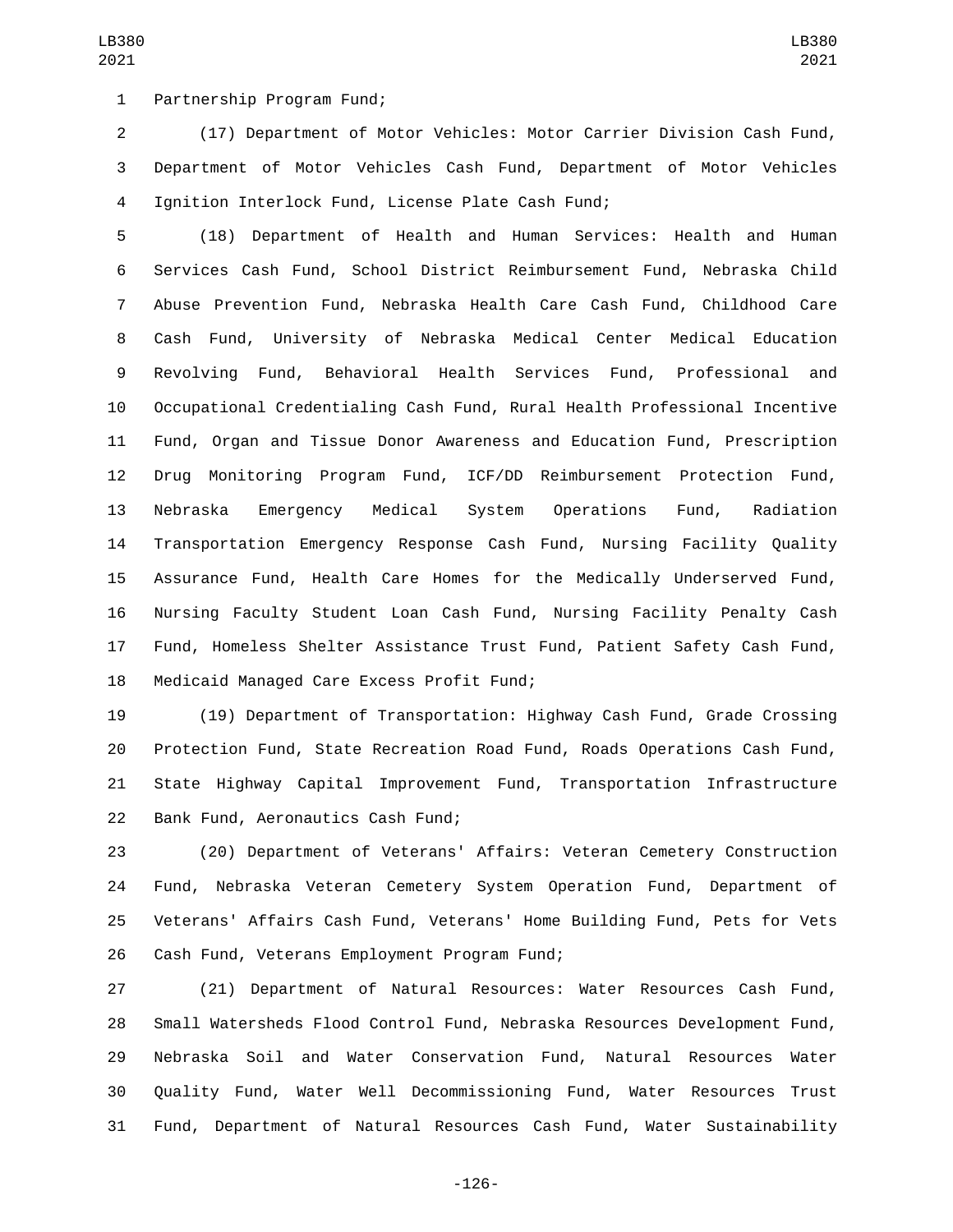Fund, Critical Infrastructure Facilities Cash Fund, Dam Safety Cash Fund;

(22) State Electrical Board: Electrical Division Fund;

 (23) Military Department: Military Department Cash Fund, Governor's Emergency Cash Fund, Nebraska Emergency Management Agency Cash Fund, Nebraska Emergency Planning and Community Right to Know Cash Fund;

 (24) Board of Educational Lands and Funds: Surveyors' Cash Fund, Board of Educational Lands and Funds Cash Fund, Survey Record Repository 8 Fund;

 (25) Game and Parks Commission: State Game Fund, State Park Cash Revolving Fund, Nebraska Habitat Fund, Nebraska Aquatic Habitat Fund, Nebraska Snowmobile Trail Cash Fund, Nebraska Outdoor Recreation Development Cash Fund, Wildlife Conservation Fund, Nebraska Environmental Trust Fund, Cowboy Trail Fund, Game Law Investigation Cash Fund, Niobrara Council Fund, Nebraska Environmental Endowment Fund, Ferguson House Fund, Hunters Helping the Hungry Cash Fund, Game and Parks Commission Capital Maintenance Fund, Game and Parks State Park Improvement and Maintenance 17 Fund, Game and Parks Commission Educational Fund;

 (26) Nebraska Library Commission: Nebraska Library Commission Cash 19 Fund:

 (27) Nebraska Liquor Control Commission: Nebraska Liquor Control 21 Commission Rule and Regulation Cash Fund;

 (28) State Racing Commission: Racing Commission's Cash Fund, Track 23 Distribution Fund;

 (29) Nebraska Workers' Compensation Court: Compensation Court Cash 25 Fund;

 (30) Nebraska Brand Committee: Nebraska Brand Inspection and Theft 27 Prevention Fund;

 (31) Nebraska Motor Vehicle Industry Licensing Board: Nebraska Motor 29 Vehicle Industry Licensing Fund;

 (32) State Real Estate Commission: State Real Estate Commission's 31 Fund:

-127-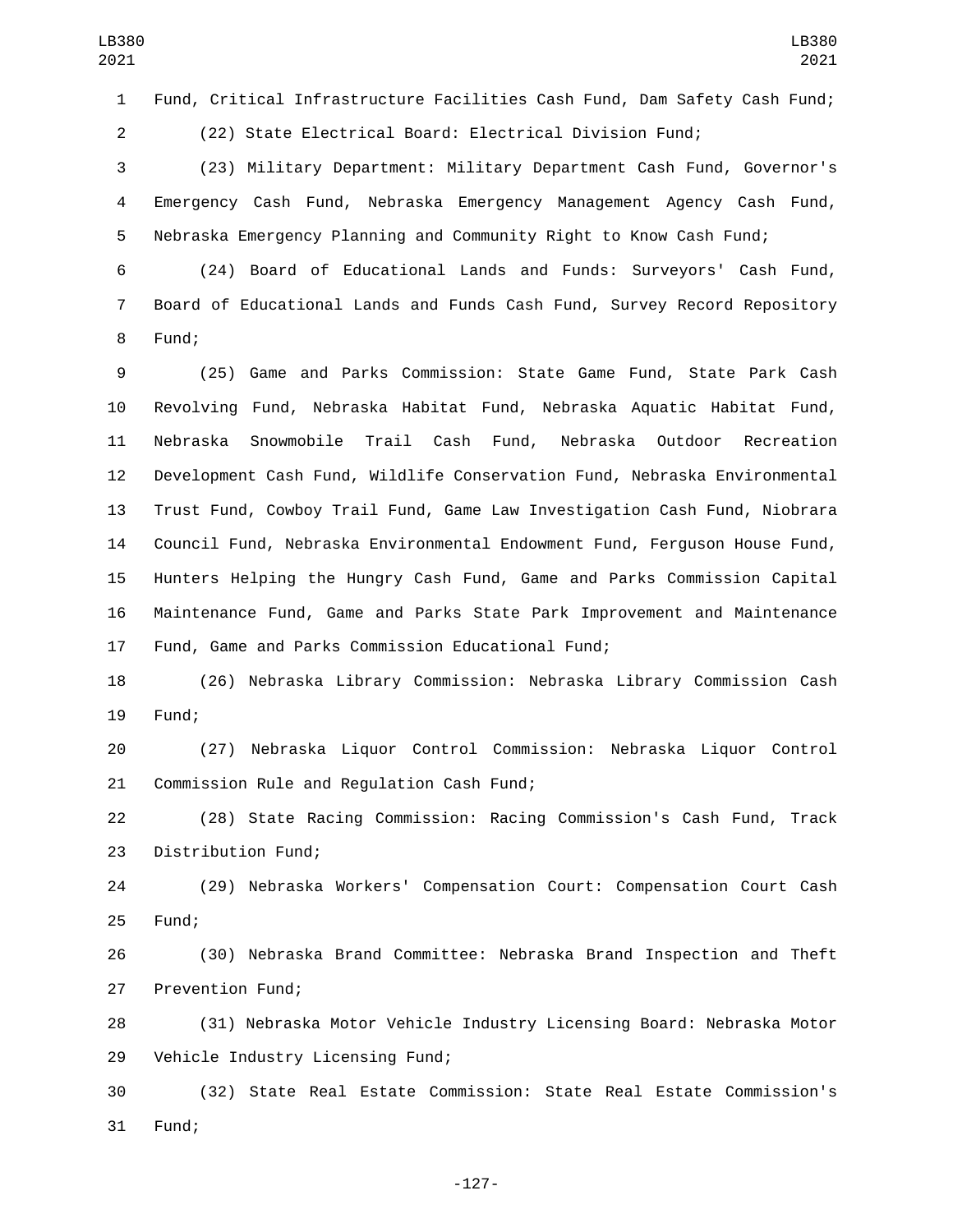(33) Board of Barber Examiners: Board of Barber Examiners Fund;

 (34) Department of Correctional Services: Department of Correctional Services Facility Cash Fund, Reentry Cash Fund, Vocational and Life 4 Skills Programming Fund;

 (35) Nebraska Educational Telecommunications Commission: State Educational Telecommunications Fund, NEB\*SAT Cash Fund;

 (36) Coordinating Commission for Postsecondary Education: Coordinating Commission for Postsecondary Education Cash Fund, Nebraska Opportunity Grant Fund, Guaranty Recovery Cash Fund;

 (37) Nebraska State Colleges: Chadron Cash Fund, Peru Cash Fund, Wayne Cash Fund, Chadron State College Designated Cash Fund, Peru State College Designated Cash Fund, Wayne State College Designated Cash Fund, Board of Trustees Cash Fund, State Colleges Sport Facilities Cash Fund;

 (38) University of Nebraska: Financial Literacy Cash Fund, University Cash Fund, Temporary University Fund, University of Nebraska at Omaha Cash Fund, University of Nebraska Medical Center Cash Fund, University of Nebraska at Kearney Cash Fund, University of Nebraska Central Administration Designated Cash Fund, University of Nebraska- Lincoln Designated Cash Fund, University of Nebraska at Omaha Designated Cash Fund, University of Nebraska Medical Center Designated Cash Fund, University of Nebraska at Kearney Designated Cash Fund, State Anatomical 22 Board Cash Fund;

 (39) Nebraska State Fair Board: Nebraska State Fair Support and 24 Improvement Cash Fund;

 (40) Real Property Appraiser Board: Real Property Appraiser Fund, 26 Appraisal Management Company Fund;

 (41) Nebraska State Historical Society: Historical Society Fund, Historical Landmark Cash Fund, Nebraska Job Creation and Mainstreet Revitalization Fund, Nebraska 150 Sesquicentennial Plate Proceeds Fund, Willa Cather National Statuary Hall Cash Fund, Willa Cather Historical 31 Building Cash Fund;

-128-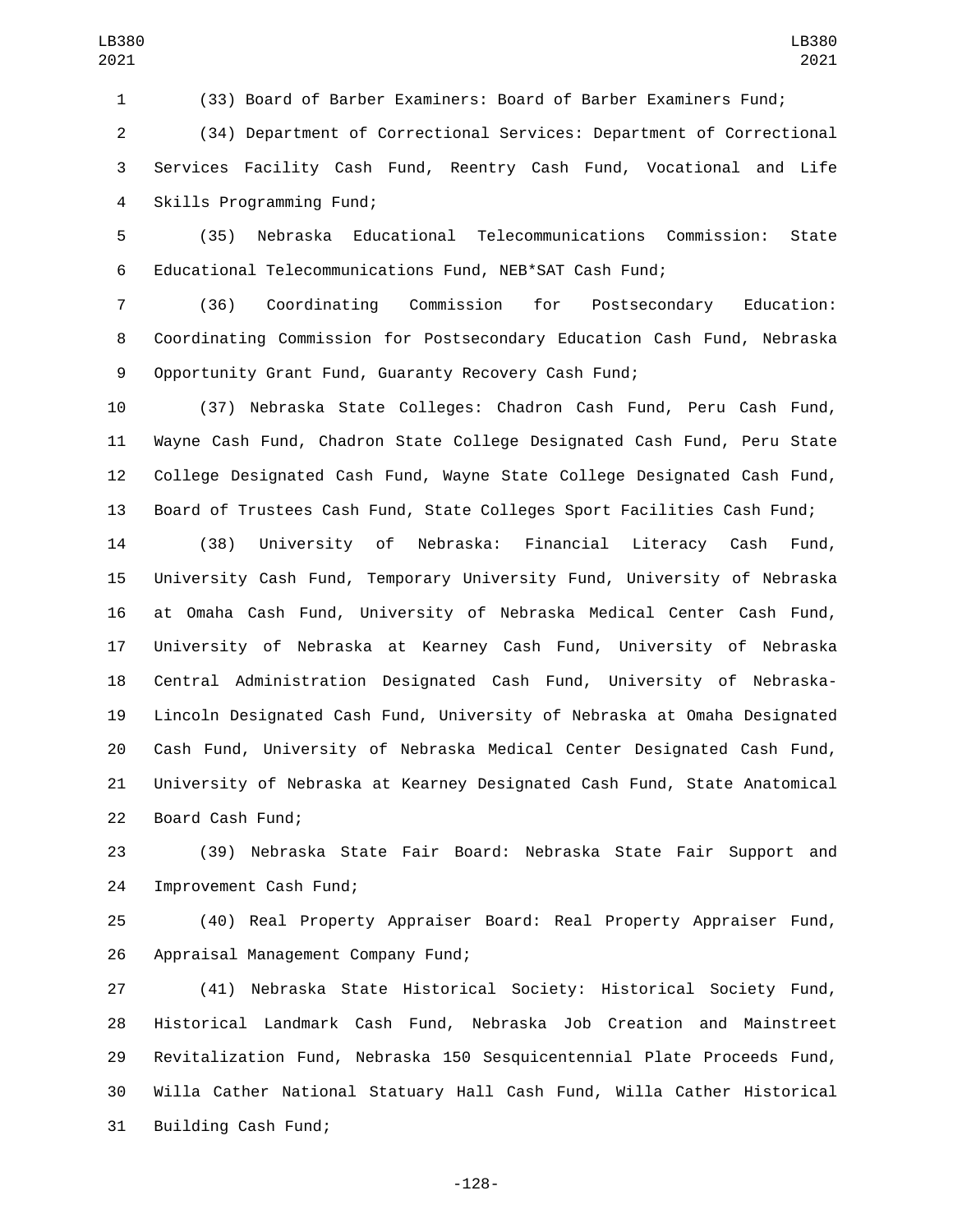(42) Nebraska Wheat Development, Utilization, and Marketing Board: Nebraska Wheat Development, Utilization, and Marketing Fund; (43) Nebraska Oil and Gas Conservation Commission: Oil and Gas 4 Conservation Fund; (44) Board of Engineers and Architects: Engineers and Architects 6 Regulation Fund; (45) Board of Geologists: Geologists Regulation Fund; LB380 

LB380 

 (46) Nebraska Ethanol Board: Agricultural Alcohol Fuel Tax Fund, 9 Ethanol Production Incentive Cash Fund;

 (47) Nebraska Dairy Industry Development Board: Nebraska Dairy 11 Industry Development Fund;

 (48) State Board of Examiners for Land Surveyors: Land Surveyor 13 Examiner's Fund;

 (49) Nebraska State Board of Public Accountancy: Certified Public 15 Accountants Fund;

 (50) Nebraska State Patrol: Nebraska State Patrol Cash Fund, Investigation Petty Cash Fund, Carrier Enforcement Cash Fund, Nebraska State Patrol Drug Control and Education Cash Fund, Public Safety Cash Fund, Nebraska State Patrol Vehicle Replacement Cash Fund, Nebraska Public Safety Communication System Cash Fund, Combined Law Enforcement Information Network Cash Fund, State DNA Sample and Database Fund, 22 Treasury Agency Forfeitures Cash Fund;

 (51) Department of Administrative Services: Building Renewal Allocation Fund, State Building Renewal Assessment Fund, University Building Renewal Assessment Fund, State College Building Renewal Assessment Fund, Capitol Restoration Cash Fund, Vacant Building and Excess Land Cash Fund, Resource Recovery Fund, Tort Claims Fund, Information Technology Infrastructure Fund, Health and Life Benefit Administration Cash Fund, Rural Broadband Task Force Fund;

 (52) Abstracters Board of Examiners: Abstracters Board of Examiners 31 Cash Fund;

-129-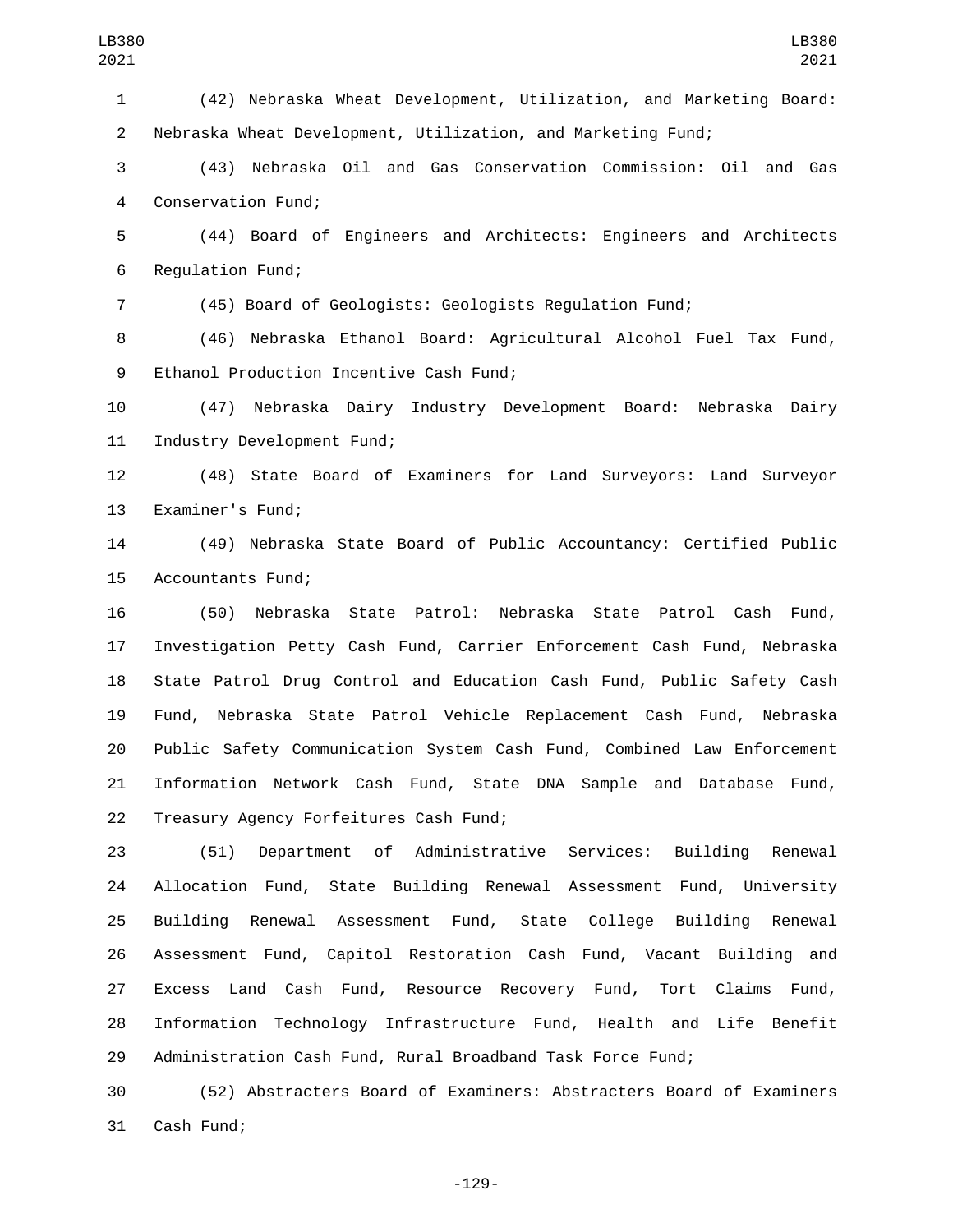(53) Commission on Latino-Americans: Hispanic Awareness Cash Fund, 2 Commission on Latino-Americans Cash Fund;

 (54) Nebraska Arts Council: Nebraska Arts Council Cash Fund, Nebraska Arts and Humanities Cash Fund, Support the Arts Cash Fund;

 (55) Foster Care Review Office: Foster Care Review Office Cash Fund, 6 Nebraska Health Care Cash Fund;

 (56) Department of Economic Development: Nebraska Agricultural Products Research Fund, Job Training Cash Fund, Administrative Cash Fund, Affordable Housing Trust Fund, Comprehensive Housing Strategy Cash Fund, Economic Development Cash Fund, Civic and Community Center Financing Fund, Lead-Based Paint Hazard Control Cash Fund, Intern Nebraska Cash Fund, Rural Workforce Housing Investment Fund, Bioscience Innovation Cash Fund, Nebraska Film Office Fund, Customized Job Training Cash Fund, ImagiNE Nebraska Cash Fund, Middle Income Workforce Housing Investment Fund, ImagiNE Nebraska Revolving Loan Fund, Nebraska Transformational 16 Project Fund, Site and Building Development Fund;

 (57) State Board of Landscape Architects: State Board of Landscape 18 Architects Cash Fund;

(58) Nebraska Power Review Board: Nebraska Power Review Fund;

 (59) Nebraska Investment Council: State Investment Officer's Cash 21 Fund;

 (60) Nebraska Commission on Law Enforcement and Criminal Justice: Nebraska Law Enforcement Training Center Cash Fund, Law Enforcement Improvement Fund, Victim's Compensation Fund, Community Corrections Uniform Data Analysis Cash Fund, Violence Prevention Cash Fund;

 (61) Commission for the Blind and Visually Impaired: Commission for 27 the Blind and Visually Impaired Cash Fund;

 (62) Commission for the Deaf and Hard of Hearing: Commission for the 29 Deaf and Hard of Hearing Fund;

 (63) Department of Environment and Energy: Integrated Solid Waste Management Cash Fund, Nebraska Litter Reduction and Recycling Fund,

-130-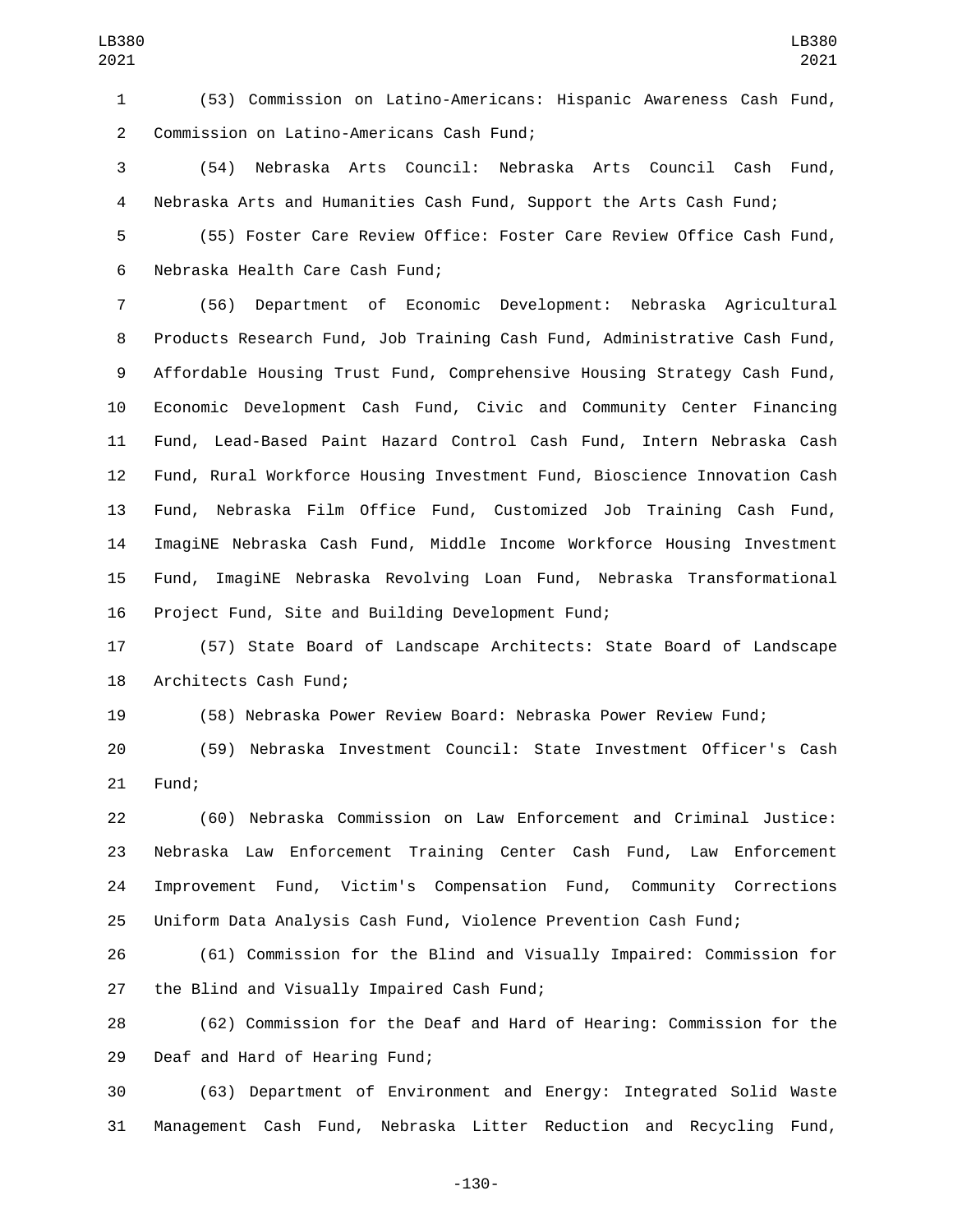Environmental Cash Fund, Chemigation Costs Fund, Low-Level Radioactive Waste Cash Fund, Petroleum Products and Hazardous Substances Storage and Handling Fund, Petroleum Release Remedial Action Cash Fund, Wastewater Treatment Operator Certification Cash Fund, Local Site Selection Cash Fund, Local Monitoring Committee Cash Fund, Waste Reduction and Recycling Incentive Fund, Wastewater Treatment Facilities Construction Loan Fund, Remedial Action Plan Monitoring Fund, Livestock Waste Management Cash Fund, Drinking Water Administration Fund, Clean Air Title V Cash Fund, Air Quality Permit Cash Fund, Superfund Cost Share Cash Fund, Private Onsite Wastewater Treatment System Certification and Registration Cash Fund, Solid Waste Landfill Closure Assistance Fund, Private Onsite Wastewater Treatment System Permit and Approval Cash Fund, State Energy Cash Fund, Clean-burning Motor Fuel Development Fund, Volkswagen Settlement Cash Fund, Renewable Fuel Infrastructure Fund;

 (64) Public Employees Retirement Board: School Expense Fund, Judges Expense Fund, State Patrol Expense Fund, Deferred Compensation Expense Fund, State Employees Retirement System Expense Fund, County Employees Retirement System Expense Fund, State Cash Balance Expense Fund, County Cash Balance Expense Fund, Class V School Employees Retirement System 20 Management Work Plan Fund;

 (65) Dry Bean Commission: Dry Bean Development, Utilization, 22 Promotion, and Education Fund;

 (66) Nebraska Accountability and Disclosure Commission: Nebraska Accountability and Disclosure Commission Cash Fund;

 (67) Corn Development, Utilization, and Marketing Board: Nebraska Corn Development, Utilization, and Marketing Fund;

(68) Nebraska Hemp Commission: Hemp Promotion Fund;

 (69) Community College Aid: Nebraska Community College Aid Cash 29 Fund;

 (70) Grain Sorghum Development, Utilization, and Marketing Board: Grain Sorghum Development, Utilization, and Marketing Fund, Grain Sorghum

-131-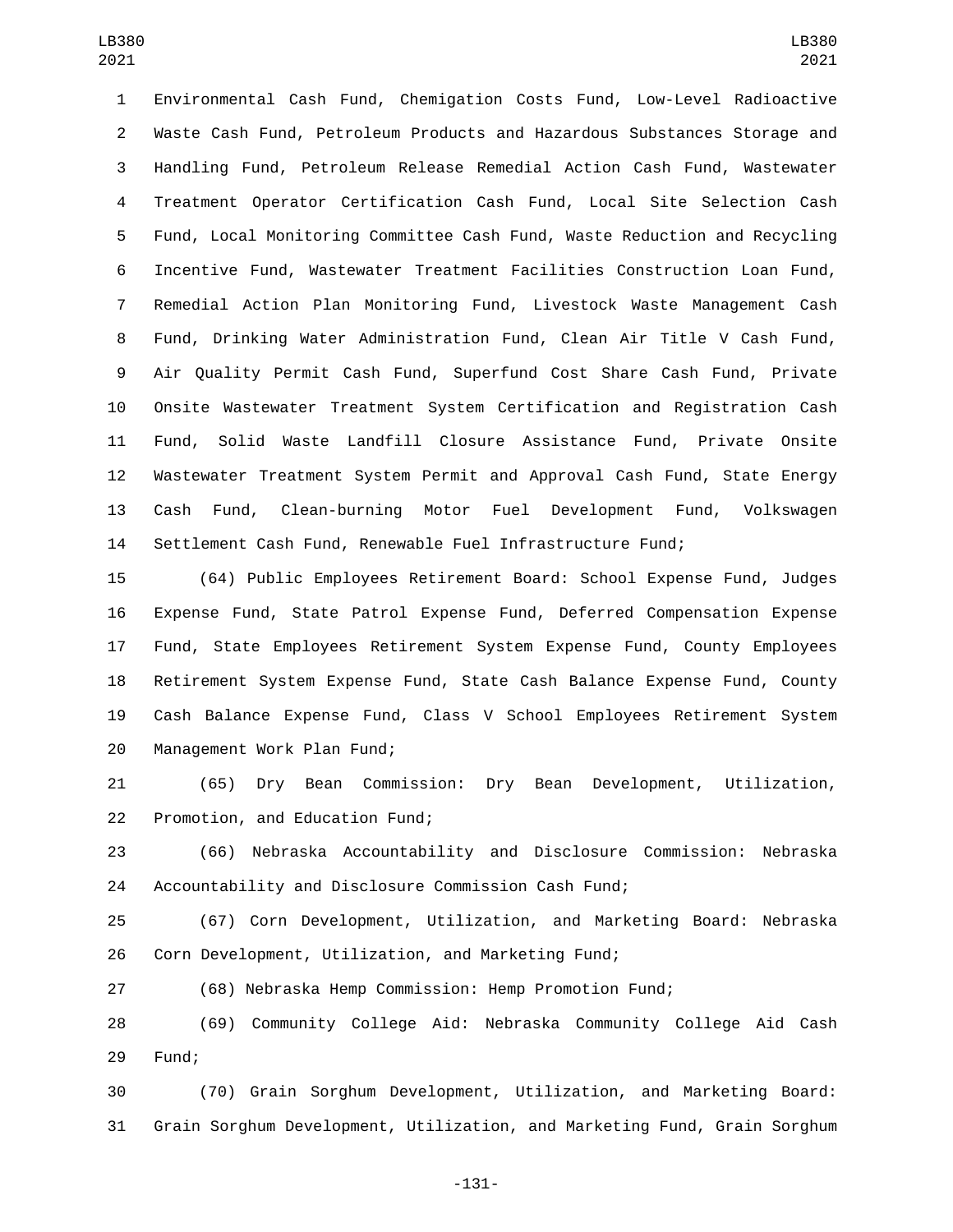1 National Checkoff Fund;

 (71) Tax Equalization and Review Commission: Tax Equalization and 3 Review Commission Cash Fund;

 (72) Commission on Public Advocacy: Legal Education for Public Service and Rural Practice Loan Repayment Assistance Fund, Commission on Public Advocacy Operations Cash Fund, Legal Aid and Services Fund, Civil 7 Legal Services Fund;

 (73) Commission on Indian Affairs: Commission on Indian Affairs Cash Fund, Chief Standing Bear National Statuary Hall Cash Fund, Native 10 American Scholarship and Leadership Fund;

 (74) Nebraska Tourism Commission: State Visitors Promotion Cash Fund, Tourism Conference Cash Fund, Nebraska Tourism Commission 13 Promotional Cash Fund; and

(75) Dry Pea and Lentil Commission: Dry Pea and Lentil Fund.

15 Sec. 263. FEDERAL FUNDS.

 The receipts for FY2021-22 and FY2022-23 inuring to the several Federal Funds, together with any amounts held in account by the State Treasurer on June 30, 2021, are hereby credited to each of the funds respectively. Expenditure of Federal Funds appropriated in this act shall 20 not be limited to the amount shown.

 Any Federal Funds, not otherwise appropriated, any additional Federal Funds made available to the credit of the State Treasurer, and any amounts on hand in any such Federal Funds on June 30, 2021, are hereby appropriated to the expending agency designated by the federal government or, if none is designated, to such expending agency as may be 26 designated by the Governor.

27 Sec. 264. REVOLVING FUNDS.

 The receipts for FY2021-22 and FY2022-23 inuring to the several Revolving Funds, together with any amounts held in account by the State Treasurer on June 30, 2021, are hereby credited to each of the funds respectively. Expenditure of Revolving Funds appropriated in this act

-132-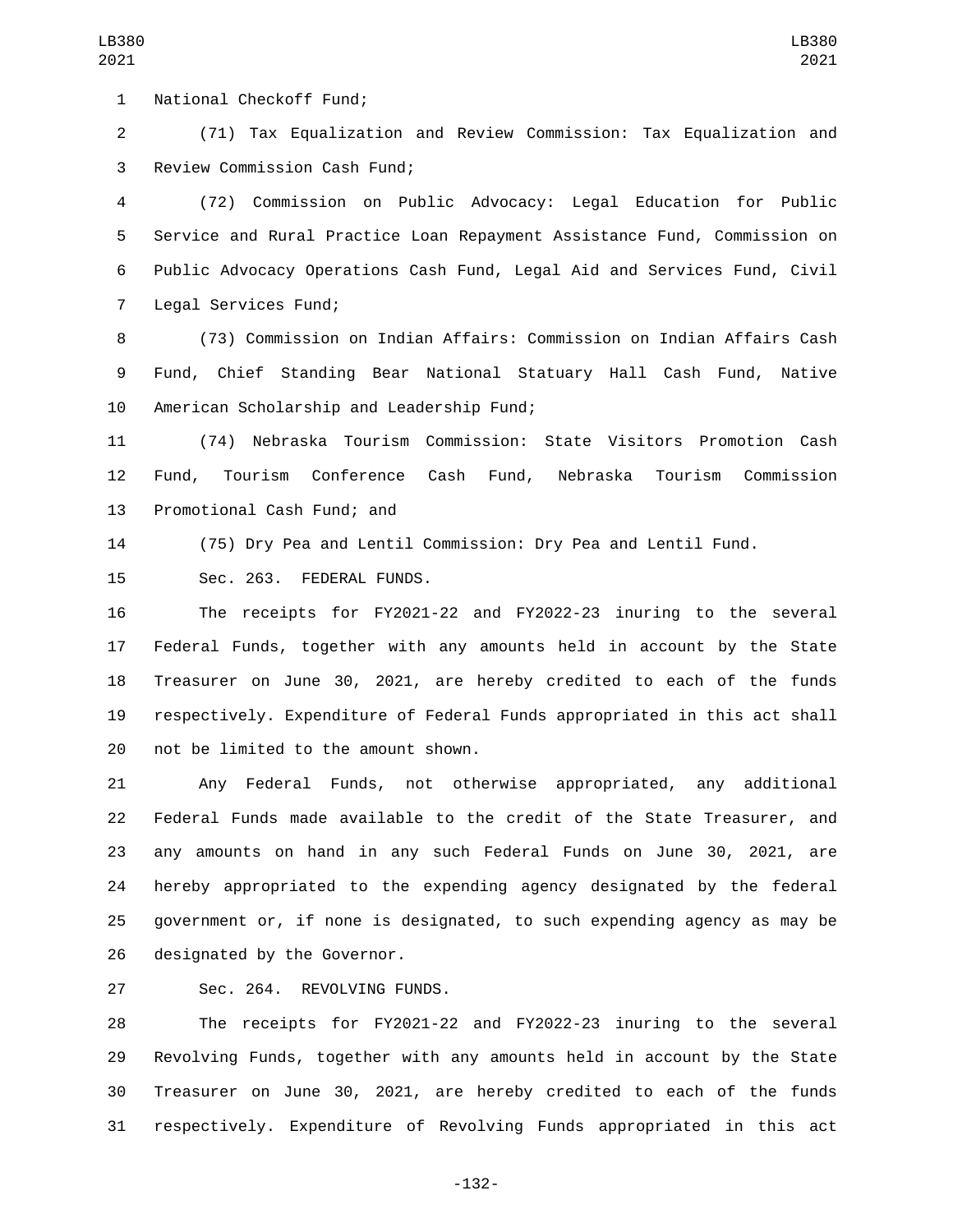shall be limited to the amount shown by program except when specific exceptions are made. The amounts appropriated in this act include the 3 following funds:

 (1) Governor: Governor's Policy Research Office Revolving Fund; (2) Secretary of State: Records Management Micrographics Services 6 Revolving Fund;

(3) Attorney General: Department of Justice Revolving Fund;

 (4) State Department of Education: State Department of Education 9 Revolving Fund;

 (5) Department of Agriculture: Management Services Expense Revolving 11 Fund;

 (6) Department of Correctional Services: Correctional Industries Revolving Fund, Federal Surplus Property Fund, Department of Correctional 14 Services Warehouse Revolving Fund;

 (7) Nebraska State Colleges: The money accruing to the Auxiliary Enterprise Revolving Funds for student activity fees, dormitory rentals, dormitory operations and maintenance, cafeteria operations, and student union operations at Chadron, Peru, and Wayne State Colleges, and the 19 State College Capital Improvement Fund;

 (8) University of Nebraska: University of Nebraska-Lincoln Revolving Fund, University of Nebraska at Omaha Revolving Fund, University of Nebraska Medical Center Revolving Fund, University of Nebraska Medical Center Medical Education Revolving Fund, University of Nebraska at Kearney Revolving Fund, University Tractor Test Revolving Fund;

(9) Nebraska State Patrol: Capitol Security Revolving Fund; and

 (10) Department of Administrative Services: Department of Administrative Services Revolving Fund, Materiel Division Revolving Fund, Communications Revolving Fund, Transportation Services Bureau Revolving Fund, Capitol Buildings Parking Revolving Fund, State Building Revolving Fund, Central Stores Revolving Fund, State Surplus Property Revolving Fund, Information Management Revolving Fund, Temporary Employee Pool

-133-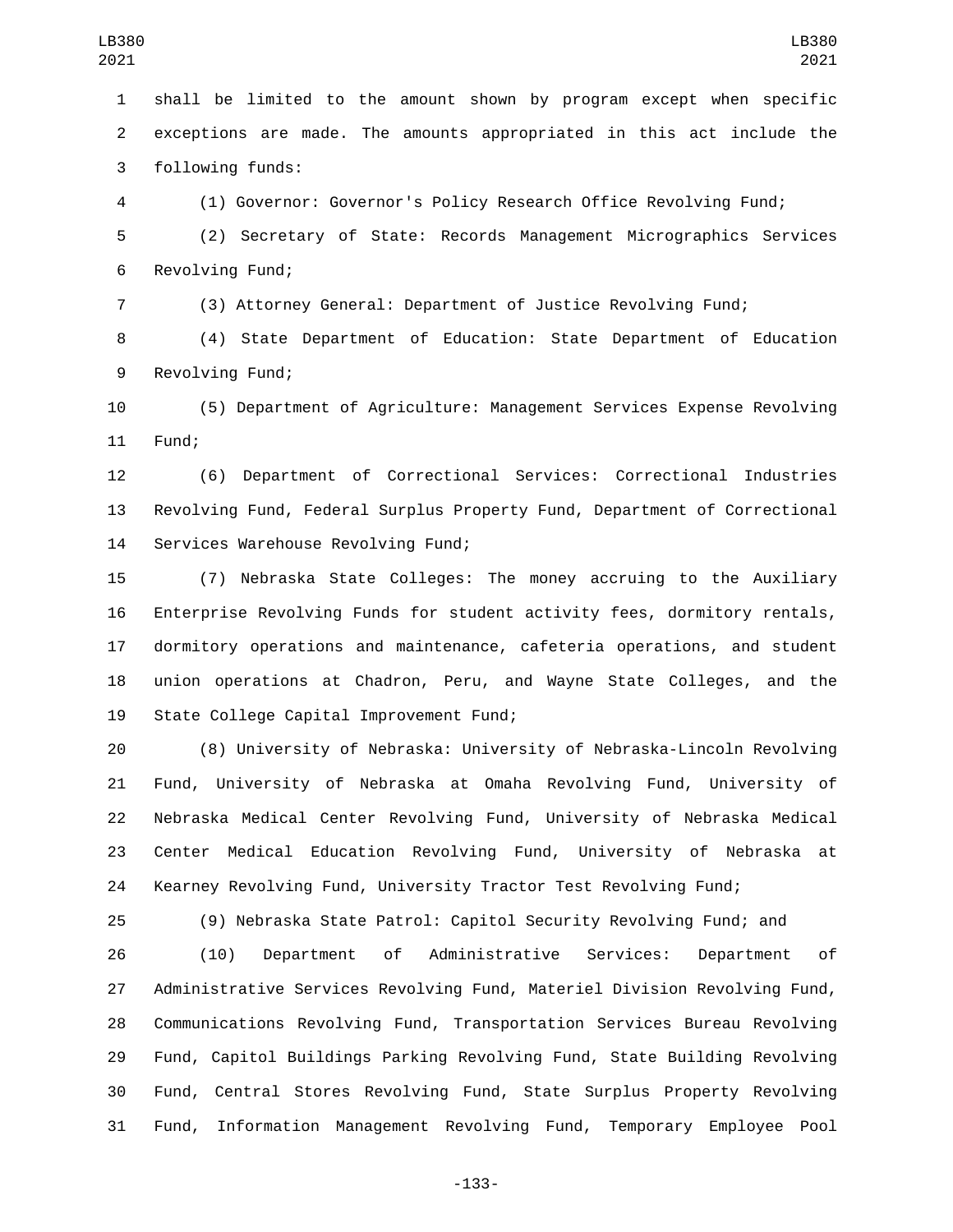Revolving Fund, State Insurance Fund, State Self-Insured Indemnification Fund, Accounting Division Revolving Fund, Intergovernmental Data Services Program Revolving Fund, Workers' Compensation Claims Revolving Fund, Personnel Division Revolving Fund, Training Revolving Fund, Nebraska Public Safety Communication System Revolving Fund, Shared Services 6 Revolving Fund.

7 Sec. 265. TRUST FUNDS.

 The receipts for FY2021-22 and FY2022-23 inuring to the several trust funds, together with any amounts held in account by the State Treasurer on June 30, 2021, are hereby credited to each of the funds respectively, which funds are hereby appropriated for FY2021-22 and 12 FY2022-23:

 (1) Attorney General: State Settlement Trust Fund, Nebraska Opioid 14 Recovery Fund;

 (2) State Treasurer: Highway Trust Fund, Highway Tax Trust Fund, Bessey Memorial Fund, Common School Fund, Highway Revenue Bonds Redemption Trust Fund, Revenue-Sharing Trust Fund, Michael B. Amos Educational Trust Fund, James M. Amos Educational Trust Fund, Excess Liability Fund, Insurance Investments Inc. Trust Fund, Financial Responsibility Act Trust Fund, Importing Dealers Trust Fund, Special Fuel Dealers Trust Fund, Nebraska Cultural Preservation Endowment Fund, College Savings Plan Program Fund, Escheat Trust Fund, life insurance corporation demutualization trust fund, Excess Liability Fund, 24 Agricultural College Endowment Fund;

 (3) State Department of Education: State Department of Education 26 Trust Fund, temporary school fund;

 (4) Public Service Commission: Public Service Commission Elevator 28 Trust Fund;

 (5) Department of Revenue: State Lottery Operation Trust Fund, State Lottery Prize Trust Fund, Municipal Equalization Fund;

(6) Department of Insurance: Premium and Retaliatory Tax Suspense

-134-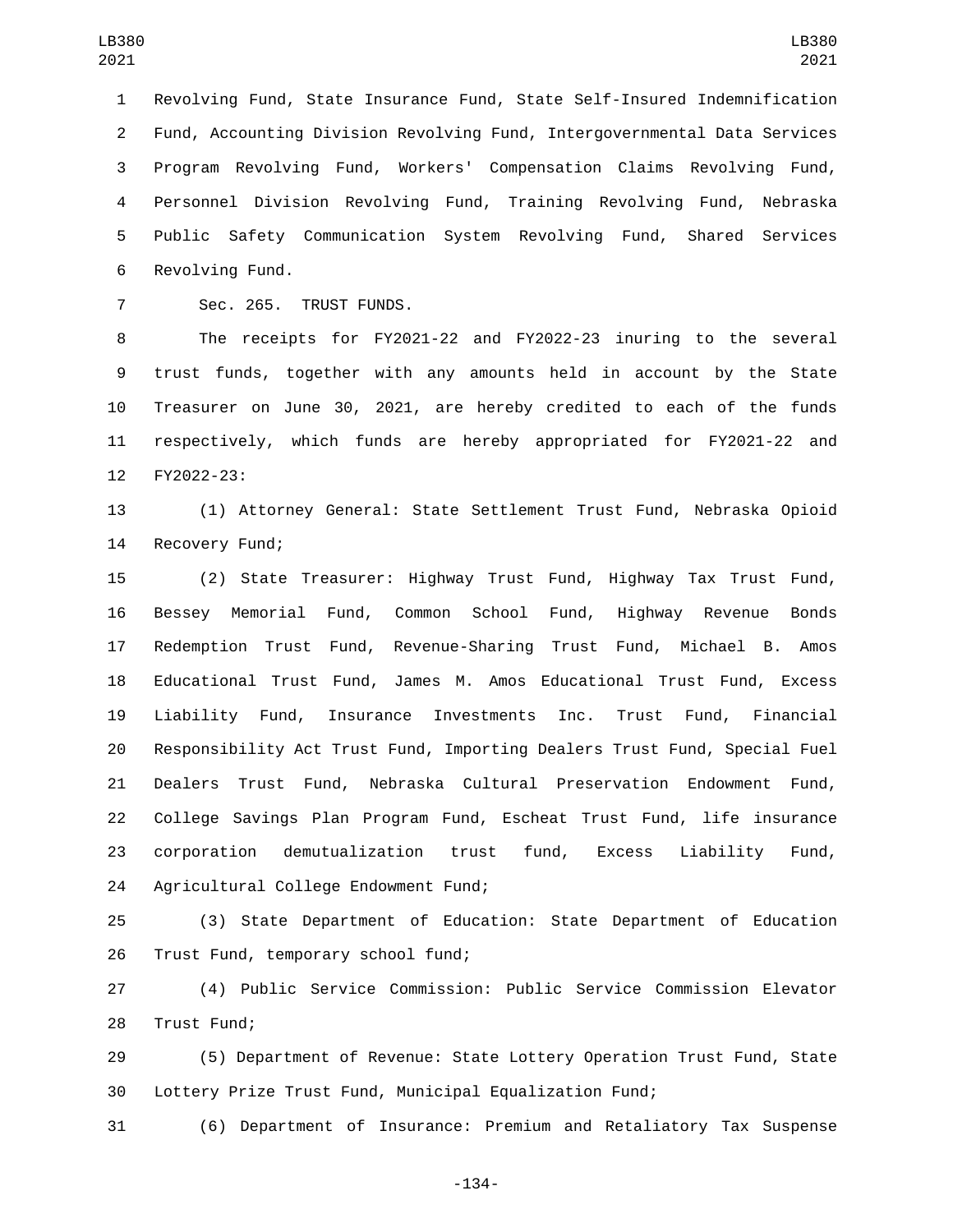1 Fund;

(7) Department of Labor: State Unemployment Insurance Trust Fund;

 (8) Department of Motor Vehicles: Motor Vehicle Responsibility Act 4 Fund:

 (9) Department of Health and Human Services: Dormant Trust Funds, Institution Canteen Amusement Trust Funds, Alcoholism Contribution Trust Fund, Visual Impairment Trust Fund, Finance and Support Trust Fund, State Wards Accounts Trust Fund, Medically Handicapped Children Trust Fund, Store and Canteen Accounts Trust Fund, Welfare and Club Accounts Trust Fund, Juvenile Trust Fund, Nebraska Tobacco Settlement Trust Fund, 11 Nebraska Medicaid Intergovernmental Trust Fund;

 (10) Department of Transportation: Aeronautics Trust Fund, Highway 13 Restoration and Improvement Bond Fund;

 (11) Department of Veterans' Affairs: Veterans' Aid Income Fund, 15 Nebraska Veteran Cemetery System Endowment Fund;

 (12) Board of Educational Lands and Funds: Nebraska Veterans' Aid Fund, Permanent University Fund, permanent school fund, Normal School Endowment Investment Fund, Agricultural Endowment Fund, Agricultural and 19 University Land Lease Fund;

 (13) Nebraska Library Commission: Nebraska Library Commission Trust 21 Fund;

 (14) Nebraska Workers' Compensation Court: Workers' Compensation 23 Trust Fund;

 (15) Department of Correctional Services: Store and Canteen Accounts Trust Fund, Welfare and Club Accounts Trust Fund, Inmate Trust Fund;

 (16) Nebraska Educational Telecommunications Commission: Public Radio Nebraska Foundation Trust Fund, Nebraska Educational 28 Telecommunications Trust Fund;

 (17) Coordinating Commission for Postsecondary Education: Coordinating Commission for Postsecondary Education Trust Fund, SUN-MART 31 Scholarship Trust Fund;

-135-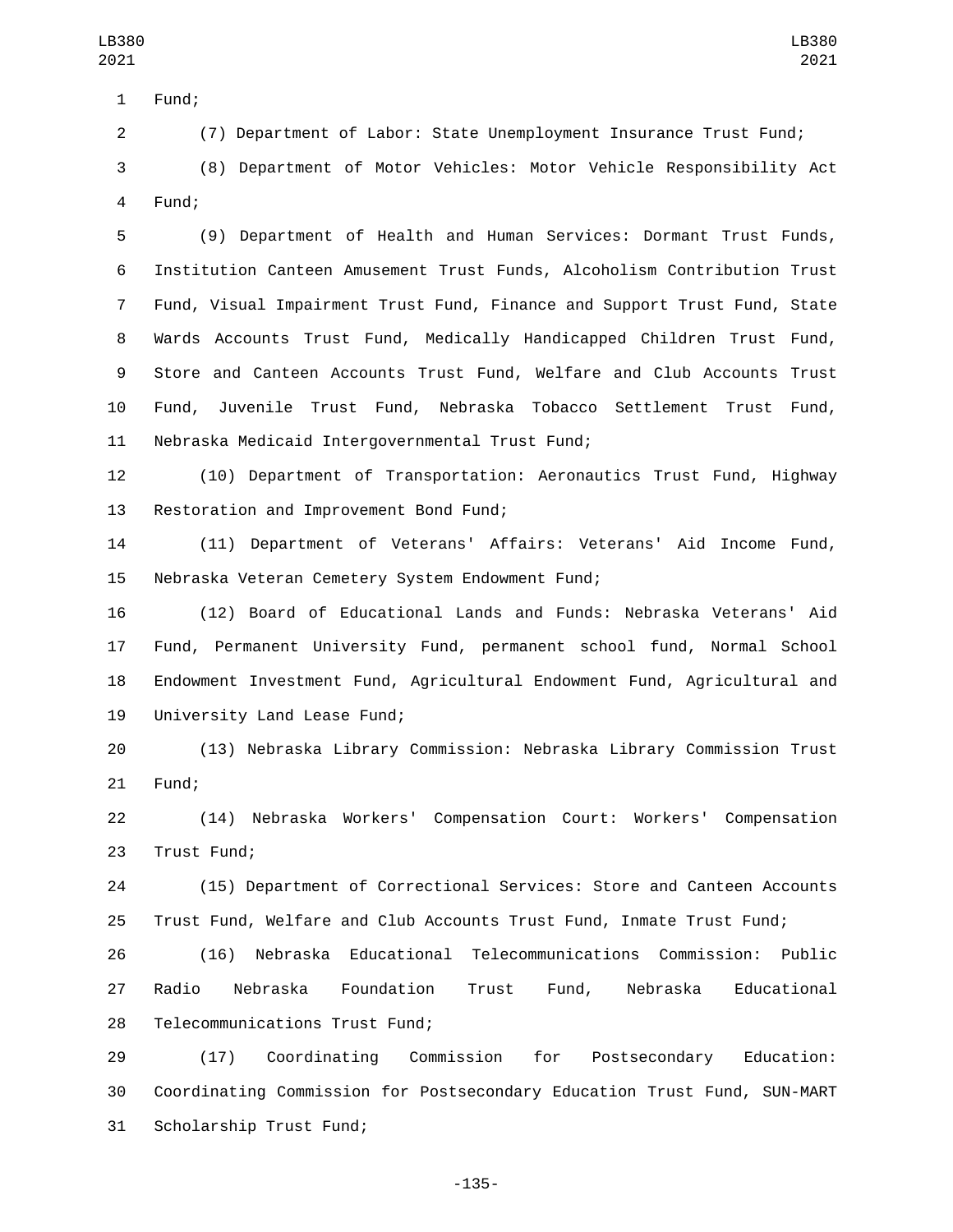(18) Board of Trustees of the Nebraska State Colleges: State College Endowment Fund, Education Enhancement Trust Fund, LB 1100 Construction 3 Trust Fund, Davis Scholarship Trust Fund;

 (19) Nebraska State Colleges: Student Activity Trust Funds at Chadron, Peru, and Wayne State Colleges, Wayne State Bequests Trust Fund, Wayne State College Electronic Funds Transfer Loan Trust Fund, Peru State Construction Trust Fund, Peru State College Corrections Workforce 8 Development Pathway Trust Fund;

 (20) University of Nebraska: University Trust Fund, University of Nebraska at Omaha Trust Fund, University of Nebraska Medical Center Trust Fund, University of Nebraska at Kearney Trust Fund, University of Nebraska-Lincoln Federal Student Loan Trust Fund, University of Nebraska Medical Center Student Loan Trust Fund, University of Nebraska at Omaha Electronic Funds Transfer Trust Fund, University of Nebraska at Omaha Federal Student Loan Trust Fund, Deferred Maintenance Project Trust Fund, Nebraska College of Technical Agriculture at Curtis Scholarship Trust Fund, UNMC RHOP Loan Trust Fund, UNL Minority Students Scholarship Trust Fund, UNMC Capital and Program Reserve Trust Fund;

 (21) Nebraska State Historical Society: Hall of Fame Trust Fund, Library Archives Trust Fund, Nebraska State Historical Society Collections Trust Fund, Cheyenne Outbreak Barracks Trust Fund, Bridge 22 Book Sale Trust Fund;

 (22) Nebraska Oil and Gas Conservation Commission: Oil and Gas 24 Conservation Trust Fund;

 (23) Department of Administrative Services: Master Lease Program Trust Fund, NIS Operating Trust Fund, Flexible Spending Fund, State 27 Employees Insurance Fund;

 (24) Nebraska Arts Council: Nebraska Arts Council Trust Fund, 29 Nebraska Cultural Preservation Endowment Fund;

 (25) Department of Environment and Energy: Hazardous Waste Sites Trust Fund, Leaking Underground Storage Tanks Trust Fund, Wastewater

-136-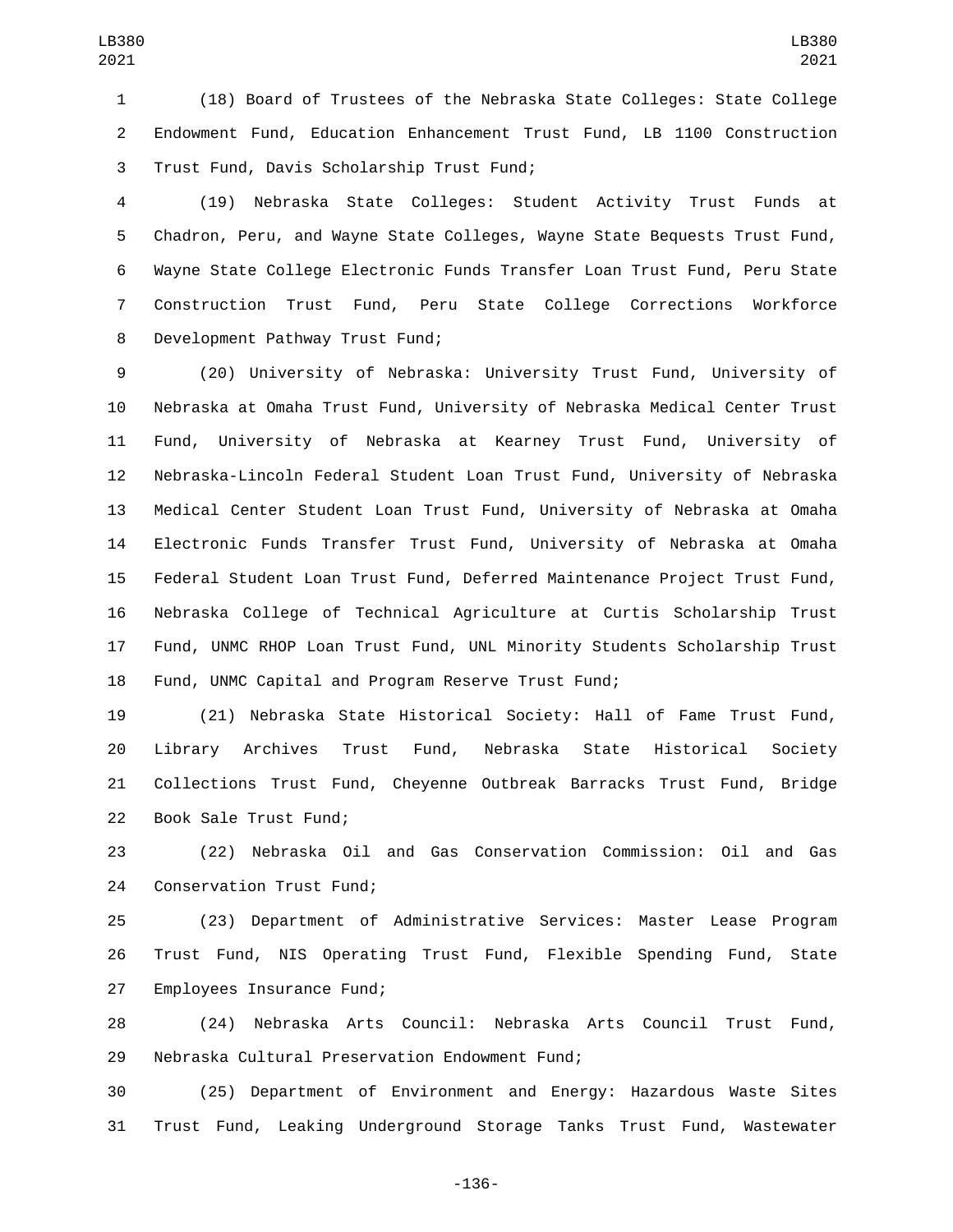Treatment Facilities Construction Loan Fund, Drinking Water Facilities Loan Fund, Drinking Water State Revolving Fund, Recycled Principal Fund, 3 Nebraska Energy Settlement Fund; and

 (26) Public Employees Retirement Board: Annuity Reserve Fund, Nebraska Retirement Fund for Judges, Contingent Fund, School Employees Savings Fund, State Patrol Retirement Fund, School Employers Deposit Fund, Service Annuity Fund, Retired Teachers Supplementary Benefits Fund, State Equal Retirement Benefit Fund, County Equal Retirement Benefit Fund, County Employees Retirement Fund, Judges Contingent Trust Fund, State Patrol Contingent Trust Fund, School Operating Trust Fund, School Retirement Fund, State Cash Balance Retirement Fund, County Cash Balance Retirement Fund, Class V Retirement System Payment Processing Fund.

13 Sec. 266. REFUND AND DISTRIBUTIVE FUNDS.

 The receipts for FY2021-22 and FY2022-23 inuring to the several refund and distributive funds, together with any amounts held in account by the State Treasurer on June 30, 2021, are hereby credited to each of the funds respectively, which funds are hereby appropriated for FY2021-22 18 and FY2022-23:

 (1) State Treasurer: Car Line Refund Fund, Insurance Tax Fund, Highway Allocation Fund, Aircraft Fuel Tax Fund, Severance Tax Fund, Suspense Fund, State Treasurer's Land Sales Distributive Fund;

 (2) State Department of Education: Public Grazing Fund, Forest Reserve Fund, Flood Control Fund, Insurance Tax Fund;

(3) Department of Labor: Income Tax Setoff Fund;

 (4) Department of Motor Vehicles: International Registration Plan Distributive Fund, International Fuel Tax Agreement Fund;

 (5) Department of Health and Human Services: Child Support Operations Distribution Fund, Supplemental Security Income Distribution 29 Fund, Food Distribution Fund;

(6) Department of Transportation: State Aid Bridge Fund;

(7) Nebraska Library Commission: NEBASE Fund;

-137-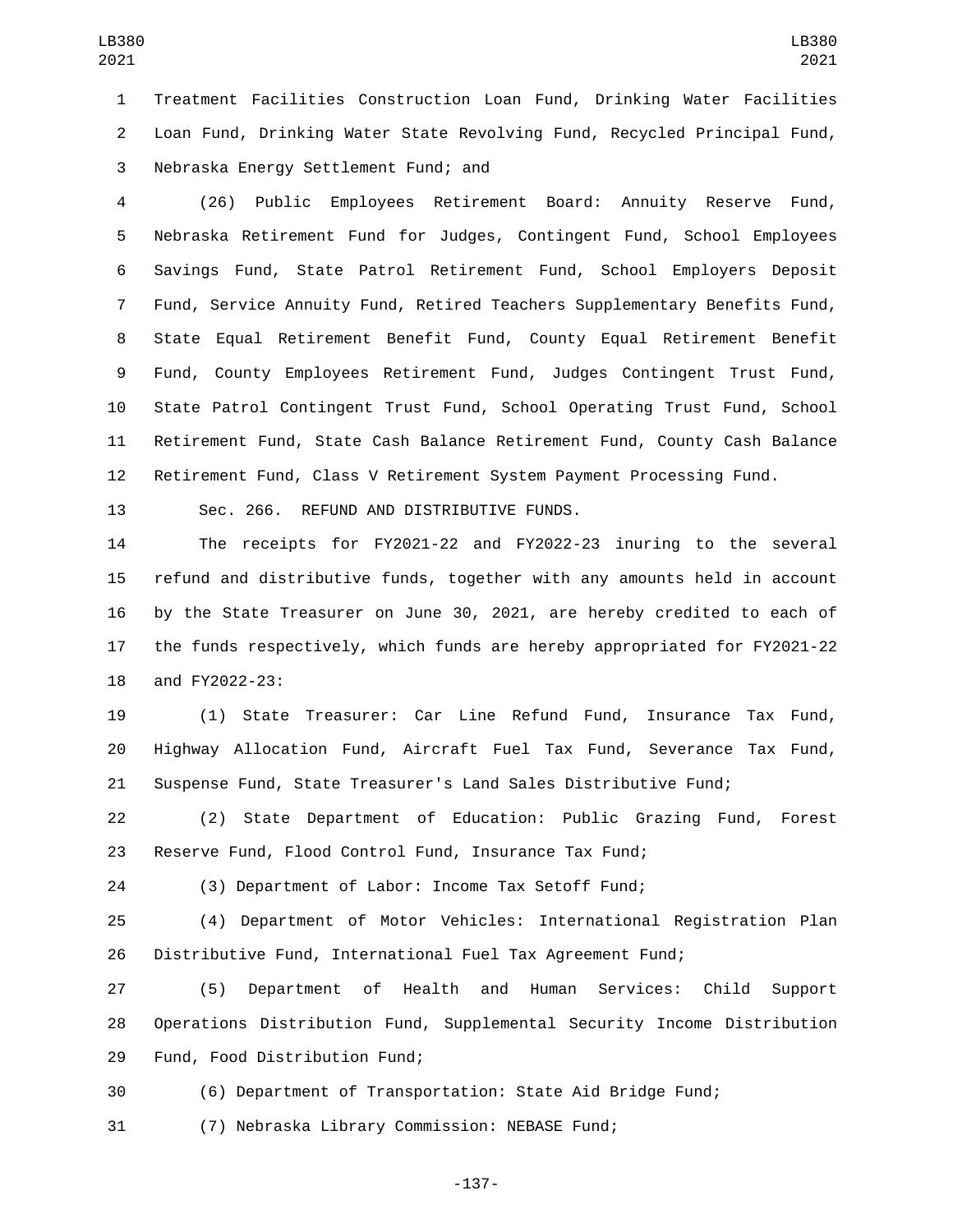(8) Coordinating Commission for Postsecondary Education: State 2 Student Incentive Grant Match Fund;

 (9) Department of Administrative Services: Imprest Payroll Distributive Fund, State Purchasing Card Distributive Fund; and

 (10) Public Employees Retirement Board: Deferred Compensation Fund. 6 Sec. 267. FUND LAPSES AND TRANSFERS.

 The State Treasurer shall make the transfers specified in this section between funds, in the amounts indicated. Unless otherwise noted, transfers for FY2021-22 shall occur on July 1, 2021, or as soon thereafter as administratively possible, and transfers for FY2022-23 shall occur on July 1, 2022, or as soon thereafter as administratively possible. All agencies with administrative responsibilities for these funds shall assist the State Treasurer as needed in implementing the 14 transfers.

15 (1) Transfers for FY2021-22 shall include:

 (a) From the General Fund to the Nebraska State Patrol Cash Fund: \$115,000 less the unexpended balance existing on June 30, 2021, in (i) the Nebraska State Patrol Cash Fund, (ii) the Investigation Petty Cash Fund, (iii) any special checking account or accounts used by the Nebraska State Patrol, and (iv) the possession of agency personnel involved in investigations, when the unexpended balances resulted from General Fund transfers to the Nebraska State Patrol Cash Fund or from General Fund appropriations. Any transfers made shall be subject to a final reconciliation of available investigation cash fund balances as of June 25 30, 2021, by the Nebraska State Patrol.

 It is the intent of the Legislature that the Nebraska State Patrol have available a total of \$115,000 from the General Fund for FY2021-22 to be used in making drug purchases, for enforcing Nebraska laws relating to felonies, for enforcing the Nebraska liquor laws, and for payment of 30 investigative expenses;

(b) From the Tobacco Products Administration Cash Fund to the

-138-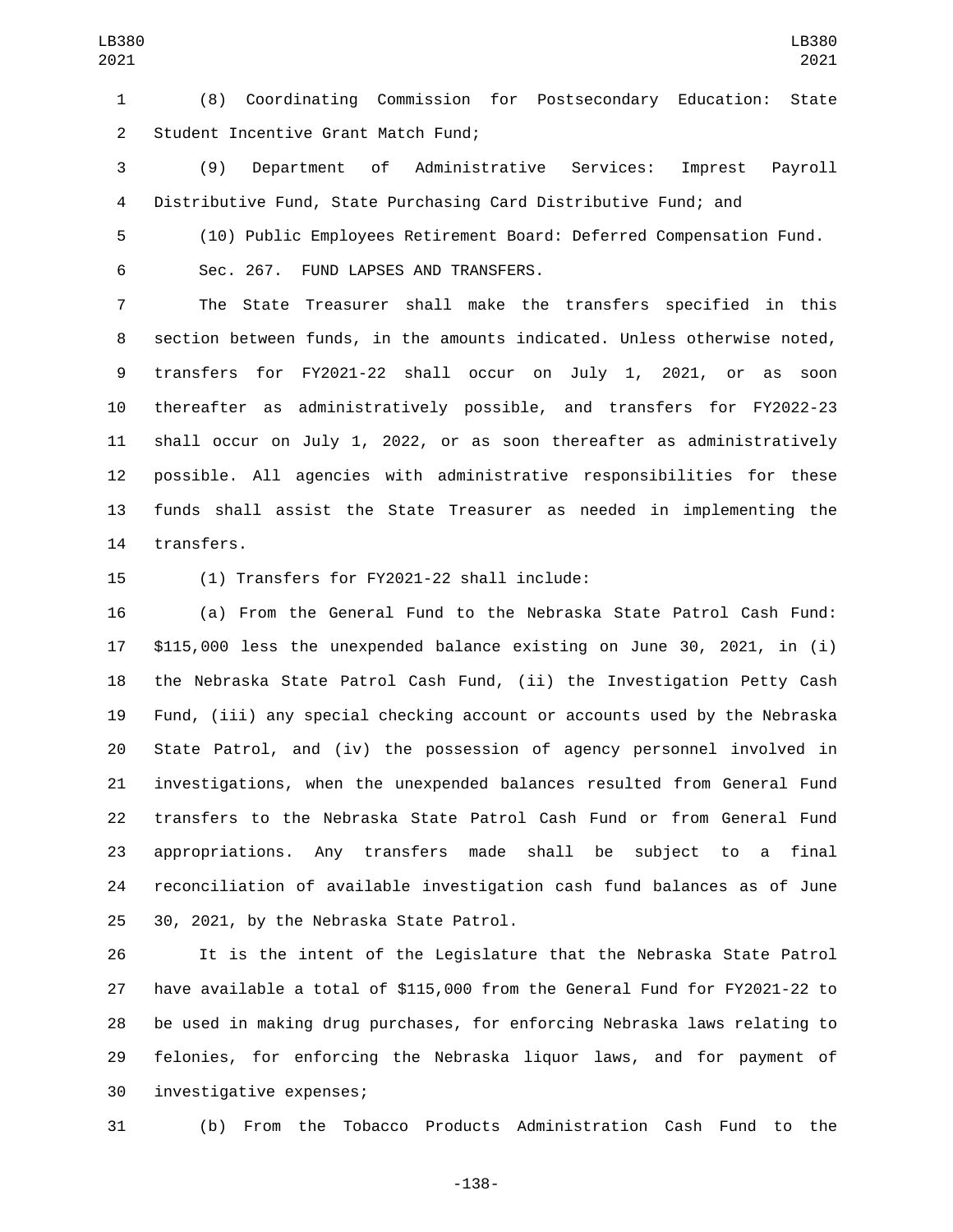General Fund: \$7,000,000 on or before June 15, 2022, on such dates and in such amounts as directed by the budget administrator of the budget division of the Department of Administrative Services;

 (c) From the Securities Act Cash Fund to the General Fund: \$18,000,000 on or before June 30, 2022, on such dates and in such amounts as directed by the budget administrator of the budget division of the 7 Department of Administrative Services;

 (d) From the Health and Human Services Cash Fund to the University of Nebraska Eppley Institute for Research in Cancer and Allied Diseases 10 Cash Fund: \$500,000, pursuant to section 81-638;

 (e) From the Department of Insurance Cash Fund to the General Fund: \$5,250,000 on or before September 30, 2021, and \$5,250,000 on or before March 31, 2022, on such dates as directed by the budget administrator of the budget division of the Department of Administrative Services;

 (f) From the Roads Operations Cash Fund to the Carrier Enforcement Cash Fund: \$9,617,687, less the unexpended balance existing on June 30, 2021, in the Carrier Enforcement Cash Fund. Transfers shall be made in four equal quarterly amounts on or before July 15, October 15, January 19 15, and April 15;

 (g) From the Petroleum Release Remedial Action Cash Fund to the Underground Storage Tank Fund: \$50,000 on or before July 5, 2021;

 (h) From the State Building Revolving Fund to the Capitol Security Revolving Fund: \$1,009,430, less the unexpended, unobligated balance existing on June 30, 2021, in the Capitol Security Revolving Fund. Transfers shall be made in four equal quarterly amounts on or before July 26 15, October 15, January 15, and April 15.

 Transfers shall be made to pay non-General-Fund costs associated with the operation of the state capitol security division of the Nebraska 29 State Patrol;

 (i) From the Highway Trust Fund to the Motor Fuel Tax Enforcement and Collection Cash Fund: \$1,347,588. Transfers shall be made in twelve

-139-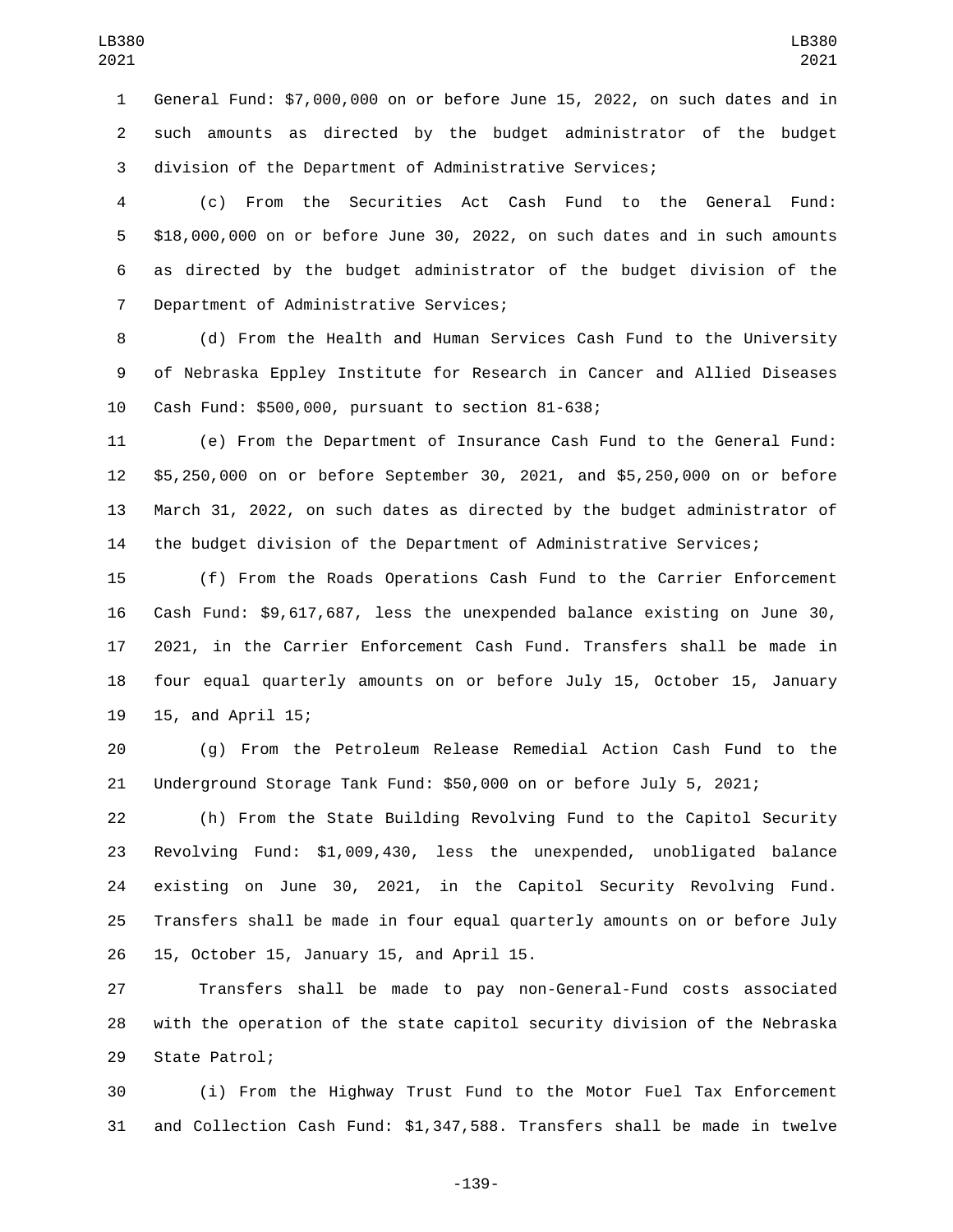1 equal monthly amounts;

 (j) From the Highway Trust Fund to the Motor Carrier Division Cash Fund: Up to a maximum of \$1,400,000. Transfers shall be made as required by the Department of Motor Vehicles to operate the Division of Motor 5 Carrier Services;

 (k) From the Civic and Community Center Financing Fund to the Department of Revenue Enforcement Fund: \$43,900 on July 1, 2021, or as soon thereafter as administratively possible, as provided for in sections 9 13-2704 and 77-5601;

 (l) From the Highway Trust Fund to the License Plate Cash Fund: \$10,350,000. Transfers shall be made as required by the Department of Motor Vehicles to meet the expenditures of plate and sticker production;

 (m) From the Flexible Spending Trust Fund to the Health and Life Benefit Administration Cash Fund: \$140,000, except that if the total available unobligated balance of forfeitures in the Flexible Spending Trust Fund as of June 30, 2021, is less than \$140,000, then the State Treasurer shall transfer the difference, not to exceed \$140,000, from the State Employees Insurance Fund. Transfers shall be made to pay the costs associated with the administration of the Flexible Spending Account 20 program;

 (n) From the State Employees Insurance Fund to the Health and Life Benefit Administration Cash Fund: \$999,374, less the June 30, 2021, unobligated Health and Life Benefit Administration Cash Fund balance;

 (o) From the Severance Tax Fund to the Municipal Rate Negotiations Revolving Loan Fund: \$10,000, pursuant to section 57-705;

 (p) From the Severance Tax Fund to the State Energy Cash Fund: \$300,000, pursuant to section 57-705. Transfers shall be made in twelve 28 equal monthly amounts;

 (q) From the Nebraska Training and Support Cash Fund to the Sector Partnership Program Fund: \$300,000 on or before July 15, 2021, on such date as directed by the budget administrator of the budget division of

LB380 

-140-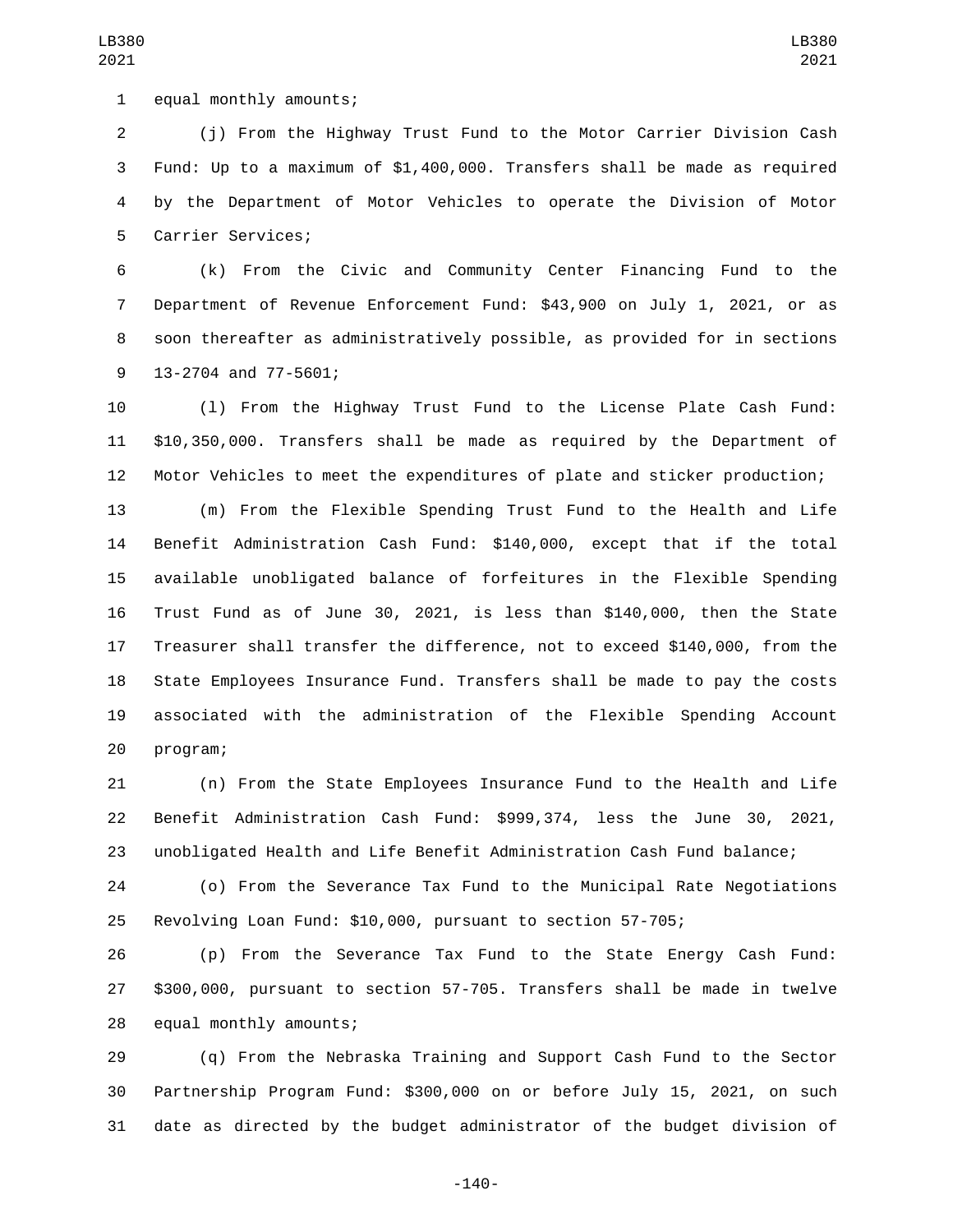1 the Department of Administrative Services;

 (r) The State Treasurer shall transfer up to \$1,500,000 from the Petroleum Release Remedial Action Cash Fund to the Superfund Cost Share Cash Fund on or before June 30, 2022, on such dates and in such amounts as directed by the budget administrator of the budget division of the Department of Administrative Services. Transfers shall be made as required by the Department of Environment and Energy and used pursuant to 8 subdivision  $(2)(i)$  of section 66-1519; and

 (s) From the State Settlement Cash Fund to the General Fund: \$295,957 on or before June 30, 2022, on such dates and in such amounts as directed by the budget administrator of the budget division of the 12 Department of Administrative Services.

13 (2) Transfers for FY2022-23 shall include:

 (a) From the General Fund to the Nebraska State Patrol Cash Fund: \$115,000 less the unexpended balance existing on June 30, 2022, in (i) the Nebraska State Patrol Cash Fund, (ii) the Investigation Petty Cash Fund, (iii) any special checking account or accounts used by the Nebraska State Patrol, and (iv) the possession of agency personnel involved in investigations, when the unexpended balances resulted from General Fund transfers to the Nebraska State Patrol Cash Fund or from General Fund appropriations. Any transfers made shall be subject to a final reconciliation of available investigation cash fund balances as of June 23 30, 2022, by the Nebraska State Patrol.

 It is the intent of the Legislature that the Nebraska State Patrol have available a total of \$115,000 from the General Fund for FY2022-23 to be used in making drug purchases, for enforcing Nebraska laws relating to felonies, for enforcing the Nebraska liquor laws, and for payment of 28 investigative expenses;

 (b) From the Tobacco Products Administration Cash Fund to the General Fund: \$7,000,000 on or before June 15, 2023, on such dates and in such amounts as directed by the budget administrator of the budget

-141-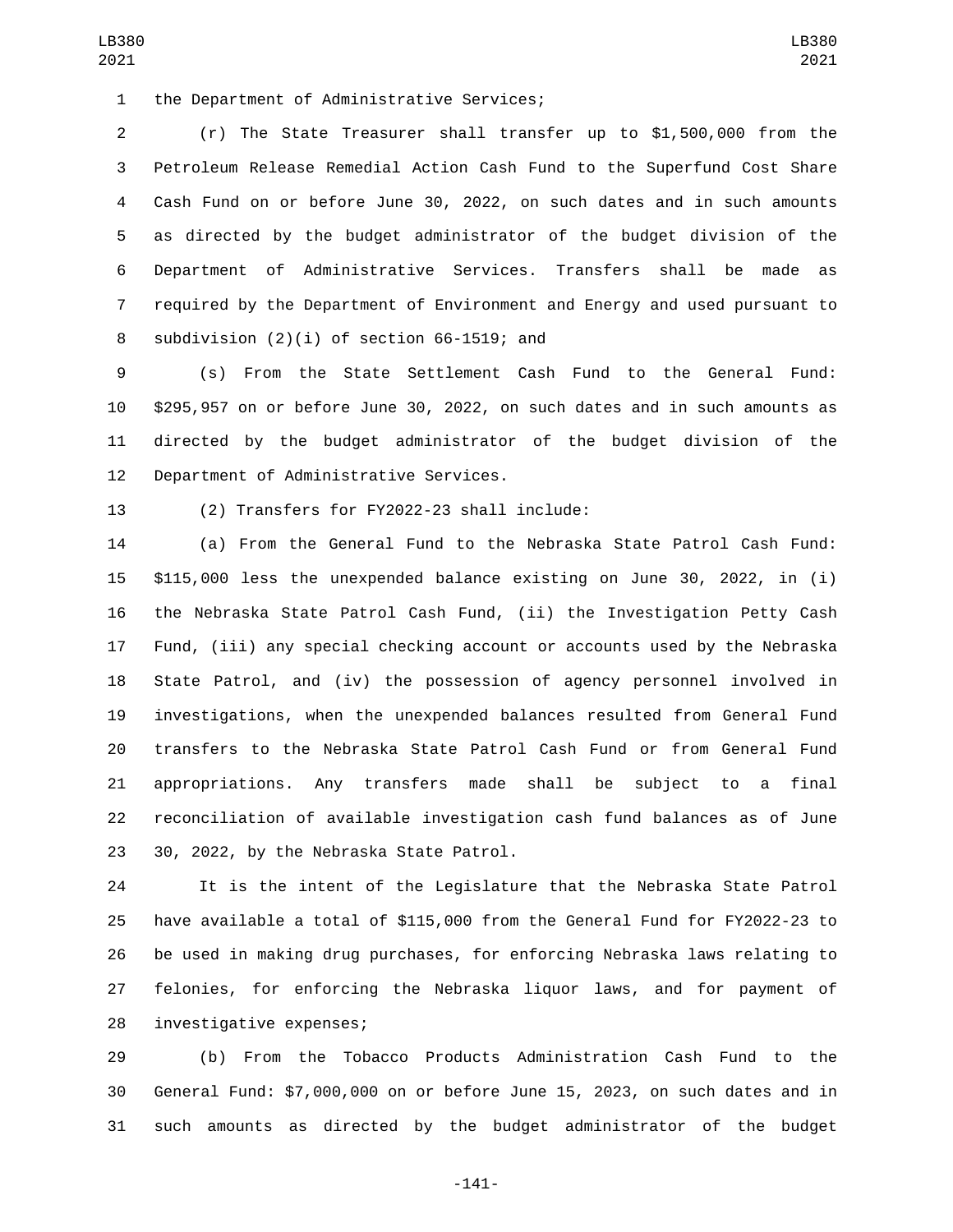division of the Department of Administrative Services;

 (c) From the Securities Act Cash Fund to the General Fund: \$24,000,000 on or before June 30, 2023, on such dates and in such amounts as directed by the budget administrator of the budget division of the 5 Department of Administrative Services;

 (d) From the Health and Human Services Cash Fund to the University of Nebraska Eppley Institute for Research in Cancer and Allied Diseases 8 Cash Fund: \$500,000, pursuant to section 81-638;

 (e) From the Department of Insurance Cash Fund to the General Fund: \$5,250,000 on or before September 30, 2022, and \$5,250,000 on or before March 31, 2023, on such dates as directed by the budget administrator of the budget division of the Department of Administrative Services;

 (f) From the Roads Operations Cash Fund to the Carrier Enforcement Cash Fund: \$9,833,470. Transfers shall be made in four equal quarterly amounts on or before July 15, October 15, January 15, and April 15;

 (g) From the Petroleum Release Remedial Action Cash Fund to the Underground Storage Tank Fund: \$50,000 on or before July 5, 2022;

 (h) From the State Building Revolving Fund to the Capitol Security Revolving Fund: \$1,031,893. Transfers shall be made in four equal quarterly amounts on or before July 15, October 15, January 15, and April 15. Transfers shall be made to pay non-General-Fund costs associated with the operation of the state capitol security division of the Nebraska 23 State Patrol;

 (i) From the Highway Trust Fund to the Motor Fuel Tax Enforcement and Collection Cash Fund: \$1,443,670, less the unobligated balance in the Motor Fuel Tax Enforcement and Collection Cash Fund on June 30, 2022. Transfers shall be made in twelve equal monthly amounts;

 (j) From the Highway Trust Fund to the Motor Carrier Division Cash Fund: Up to a maximum of \$1,400,000. Transfers shall be made as required by the Department of Motor Vehicles to operate the Division of Motor 31 Carrier Services;

-142-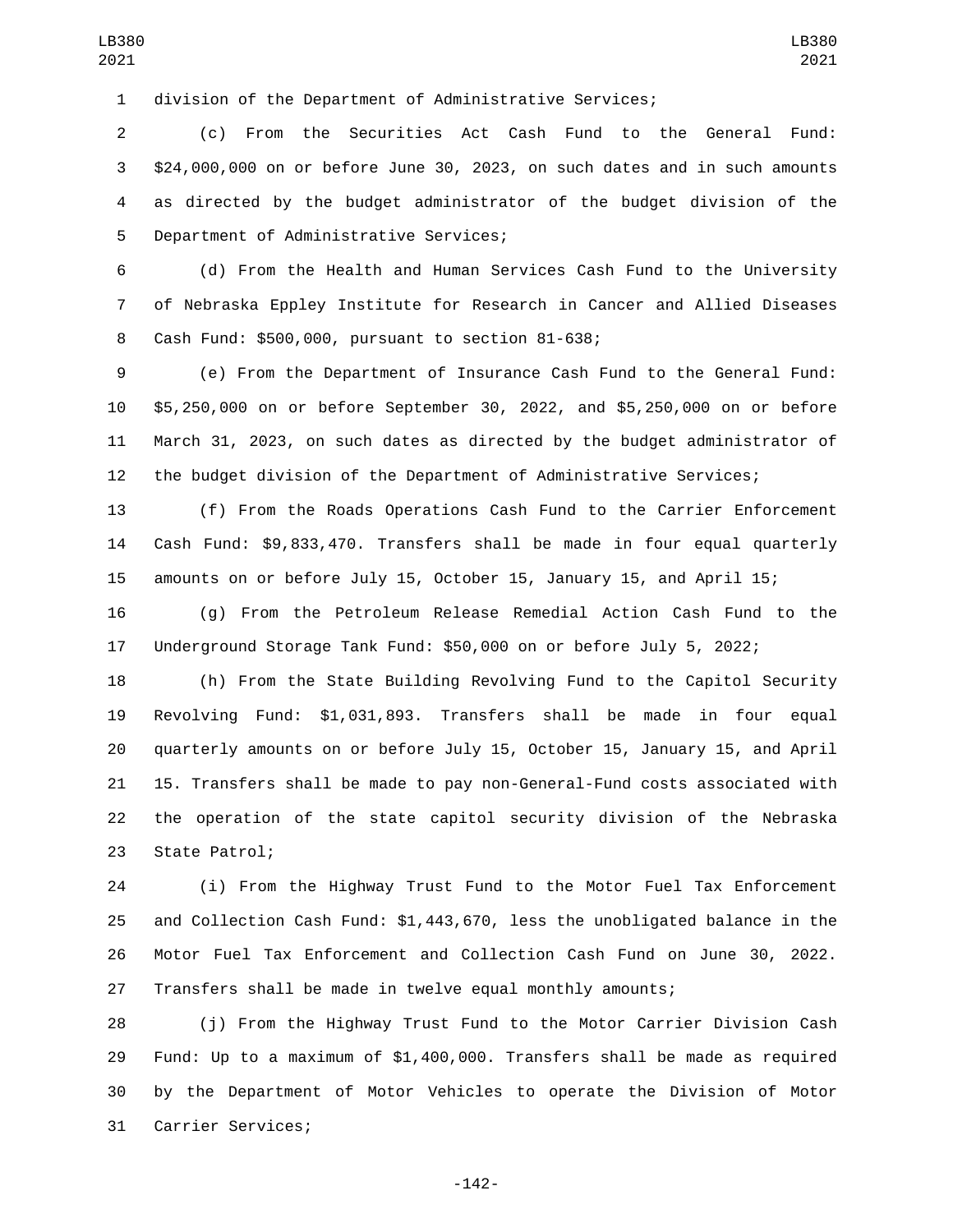(k) From the Civic and Community Center Financing Fund to the Department of Revenue Enforcement Fund: \$43,900 on July 1, 2022, or as soon thereafter as administratively possible, as provided for in sections 4 13-2704 and 77-5601;

 (l) From the Highway Trust Fund to the License Plate Cash Fund: Up to a maximum of \$5,450,000. Transfers shall be made as required by the Department of Motor Vehicles to meet the expenditures of plate and 8 sticker production;

 (m) From the Flexible Spending Trust Fund to the Health and Life Benefit Administration Cash Fund: \$140,000, except that if the total available unobligated balance of forfeitures in the Flexible Spending Trust Fund as of June 30, 2022, is less than \$140,000, then the State Treasurer shall transfer the difference, not to exceed \$140,000, from the State Employees Insurance Fund. Transfers shall be made to pay the costs associated with the administration of the Flexible Spending Account 16 program;

 (n) From the State Employees Insurance Fund to the Health and Life 18 Benefit Administration Cash Fund: \$1,009,032;

 (o) From the Severance Tax Fund to the Municipal Rate Negotiations Revolving Loan Fund: \$10,000, pursuant to section 57-705;

 (p) From the Severance Tax Fund to the State Energy Cash Fund: \$300,000, pursuant to section 57-705. Transfers shall be made in twelve 23 equal monthly amounts;

 (q) From the Nebraska Training and Support Cash Fund to the Sector Partnership Program Fund: \$300,000 on or before July 15, 2022, on such date as directed by the budget administrator of the budget division of 27 the Department of Administrative Services;

 (r) The State Treasurer shall transfer up to \$1,500,000 from the Petroleum Release Remedial Action Cash Fund to the Superfund Cost Share Cash Fund on or before June 30, 2023, on such dates and in such amounts as directed by the budget administrator of the budget division of the

-143-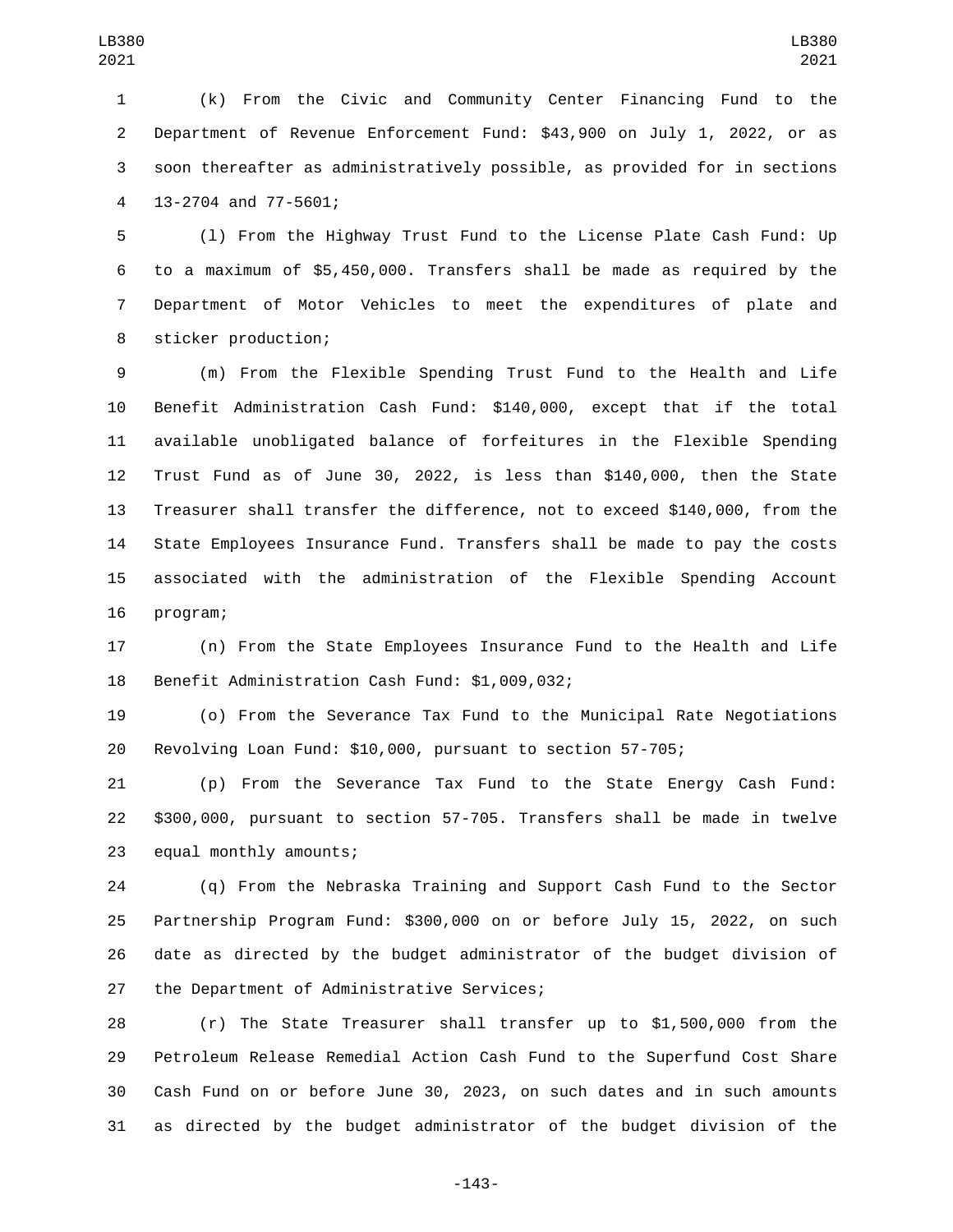Department of Administrative Services. Transfers shall be made as required by the Department of Environment and Energy and used pursuant to 3 subdivision  $(2)(i)$  of section 66-1519; and

 (s) From the State Settlement Cash Fund to the General Fund: \$295,957 on or before June 30, 2023, on such dates and in such amounts as directed by the budget administrator of the budget division of the 7 Department of Administrative Services.

Sec. 268. REAPPROPRIATION OF STATE AGENCY BYRNE GRANTS.

 The unexpended General Fund, Cash Fund, and Federal Fund appropriation balances existing on both June 30, 2021, and June 30, 2022, are hereby reappropriated for the following agencies and programs:

(1) Agency 11 — Program No. 575;12

13 (2) Agency 46 - Program No. 575;

(3) Agency 64 — Program No. 575; and14

15 (4) Agency 78 - Program No. 575.

16 Sec. 269. GIFTS, BEQUESTS, AND DEVISES.

 Any gift, bequest, or devise made available to the State of Nebraska for any purpose or purposes, together with the income thereof, shall be allocated to the expending agency designated by such donor or, if none is 20 designated by such donor, by the Governor.

 Acceptance of a gift, bequest, or devise shall be subject to approval by the expending agency and the following restrictions:

 (1) No matching of state funds shall be required as a condition of 24 acceptance;

 (2) Any gift or bequest of personal property in excess of \$10,000 shall be approved by the Governor before acceptance;

 (3) Any gift or devise of real property in excess of \$10,000 shall be approved by the Governor and the Legislature before acceptance pursuant to sections 81-176 and 81-1108.33; and29

 (4) Sections 81-176 and 81-1108.33 shall govern the acquisition of real property and structures with the proceeds of a gift, bequest, or

-144-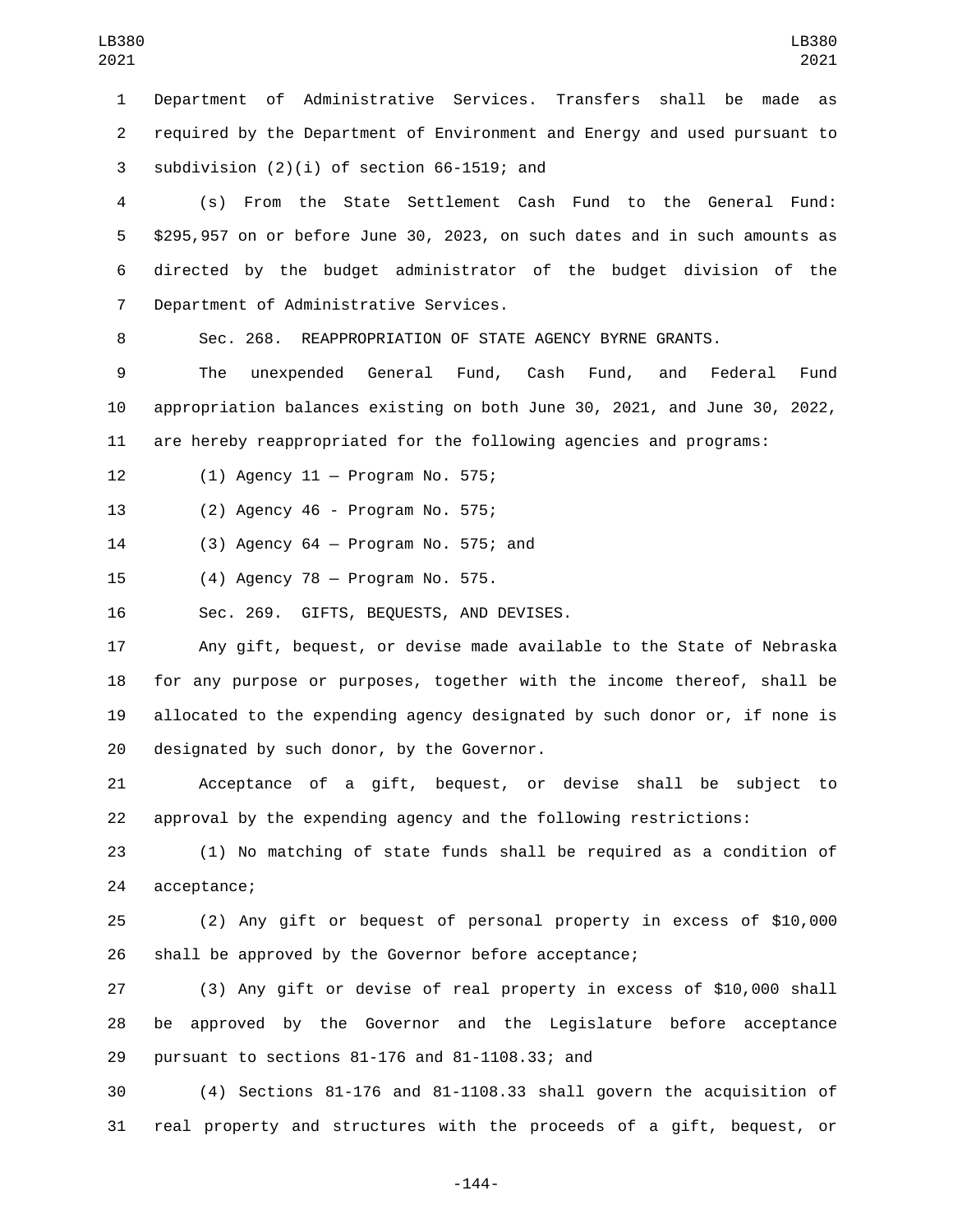1 devise.

 For purposes of this section, gifts, bequests, and devises shall include, but not be limited to, donations, gifts, bequests, devises, and grants from individuals, organizations, corporations, and similar entities and from nonfederal governmental agencies.

 At the discretion of the budget administrator of the budget division of the Department of Administrative Services and the Accounting Administrator of the Department of Administrative Services, expenditures of funds from any gift, bequest, or devise may be expended through any existing or administratively created cash fund account, revolving fund account, or trust fund account, in which case the actual amount of the gift, bequest, or devise is hereby appropriated to the expending agency, for the purpose or purposes designated by the donor, in addition to the amounts appropriated in this act. If no such cash fund account, revolving fund account, or trust fund account exists, the Accounting Administrator may create such fund account as is necessary to properly and separately account for the gift, bequest, or devise, in which case the actual amount of the gift, bequest, or devise is hereby appropriated to the expending agency, for the purpose or purposes designated by the donor, in addition 20 to the amounts appropriated in this act.

This section shall not apply to the University of Nebraska.

Sec. 270. LIMITATION ON SALARIES, WAGES, AND PER DIEMS.

 (1) For purposes of this act, (a) SALARY LIMIT shall mean total expenditures for permanent and temporary salaries and per diems and (b) total expenditures for permanent and temporary salaries and per diems shall mean all remuneration paid to employees treated as taxable compensation by the Internal Revenue Service or subject to social security coverage, specifically including payments accounted for as vacation, holidays, sick leave, military leave, funeral leave, maternity leave, administrative leave, compensatory time, deferred compensation, or any other similar form, and amounts withheld pursuant to law, but

-145-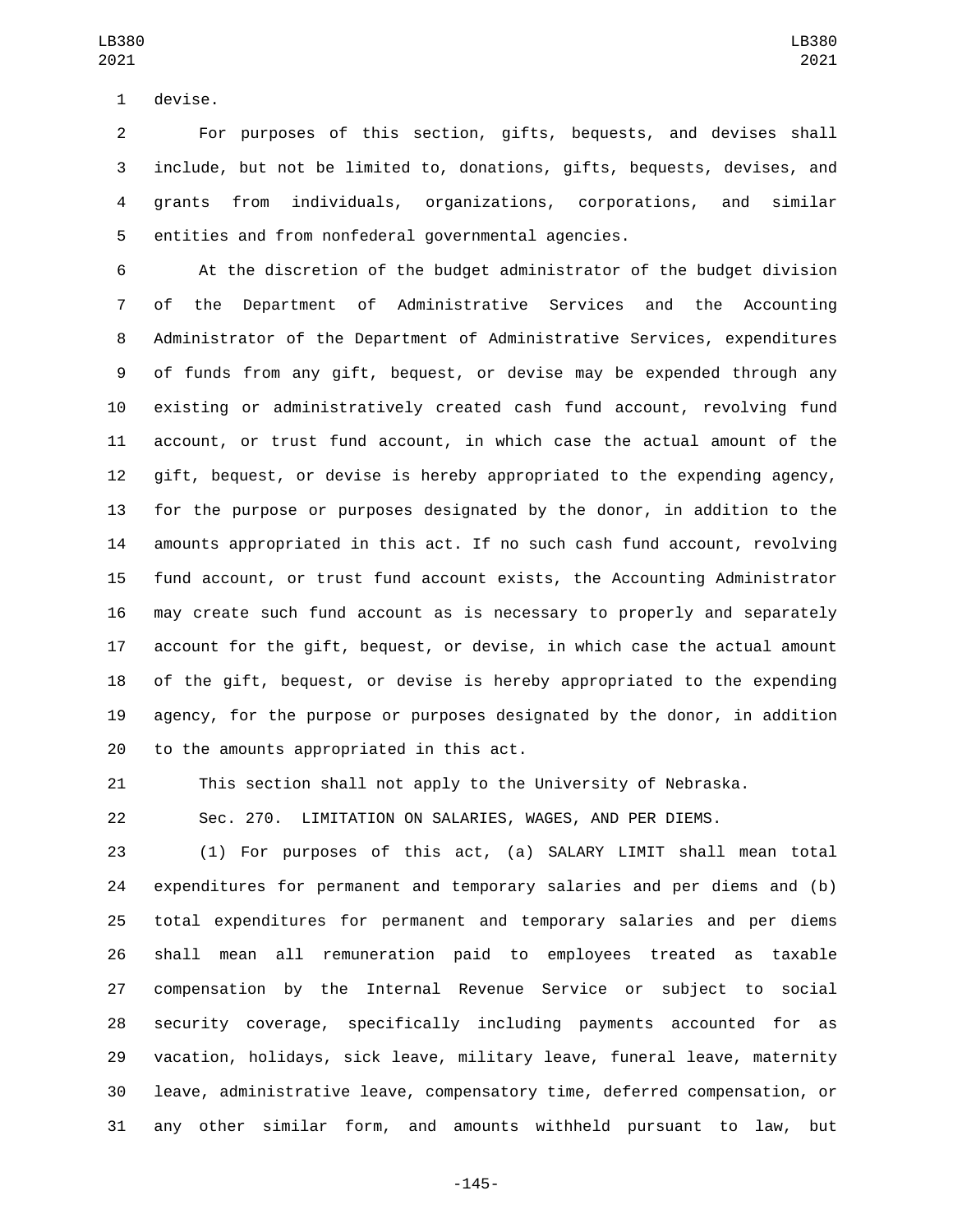excluding state contributions for social security, retirement, and 2 employee insurance plans.

 (2) Total expenditures for permanent and temporary salaries and per diems shall be limited to the amount shown except when federal funds in excess of the amount shown are available and approved by the Governor. Expenditures for permanent and temporary salaries and per diems from such grants shall be in addition to the limitation on permanent and temporary salaries and per diems otherwise shown in this act. No agency shall request any state funds for continuation or replacement of any such personnel or activities in future budget requests. To the extent feasible, requests for increases in the limitation on permanent and temporary salaries and per diems shall be addressed to the Appropriations Committee of the Legislature when the Legislature is in session.

 (3) Expenditures for permanent and temporary salaries resulting from awards made to employees under sections 81-1346 to 81-1354 shall be in addition to the limitations on permanent and temporary salaries and per 17 diems otherwise shown in this act.

 (4) The limitation on expenditures for permanent and temporary salaries and per diems for FY2022-23 as enumerated in this act shall be the basis for continuation funding for each fiscal year of the succeeding 21 biennium.

 (5) The limitation on expenditures for permanent and temporary salaries and per diems for FY2021-22 shall be increased by certified encumbrance amounts from FY2020-21 for permanent and temporary salaries and per diems. The limitation on expenditures for permanent and temporary salaries and per diems for FY2022-23 shall be increased by certified encumbrance amounts from FY2021-22 for permanent and temporary salaries and per diems. Encumbered amounts shall be calculated in accordance with 29 section 81-138.01.

 (6) The limitation on expenditures for permanent and temporary salaries and per diems shall only apply to remuneration paid to state

-146-